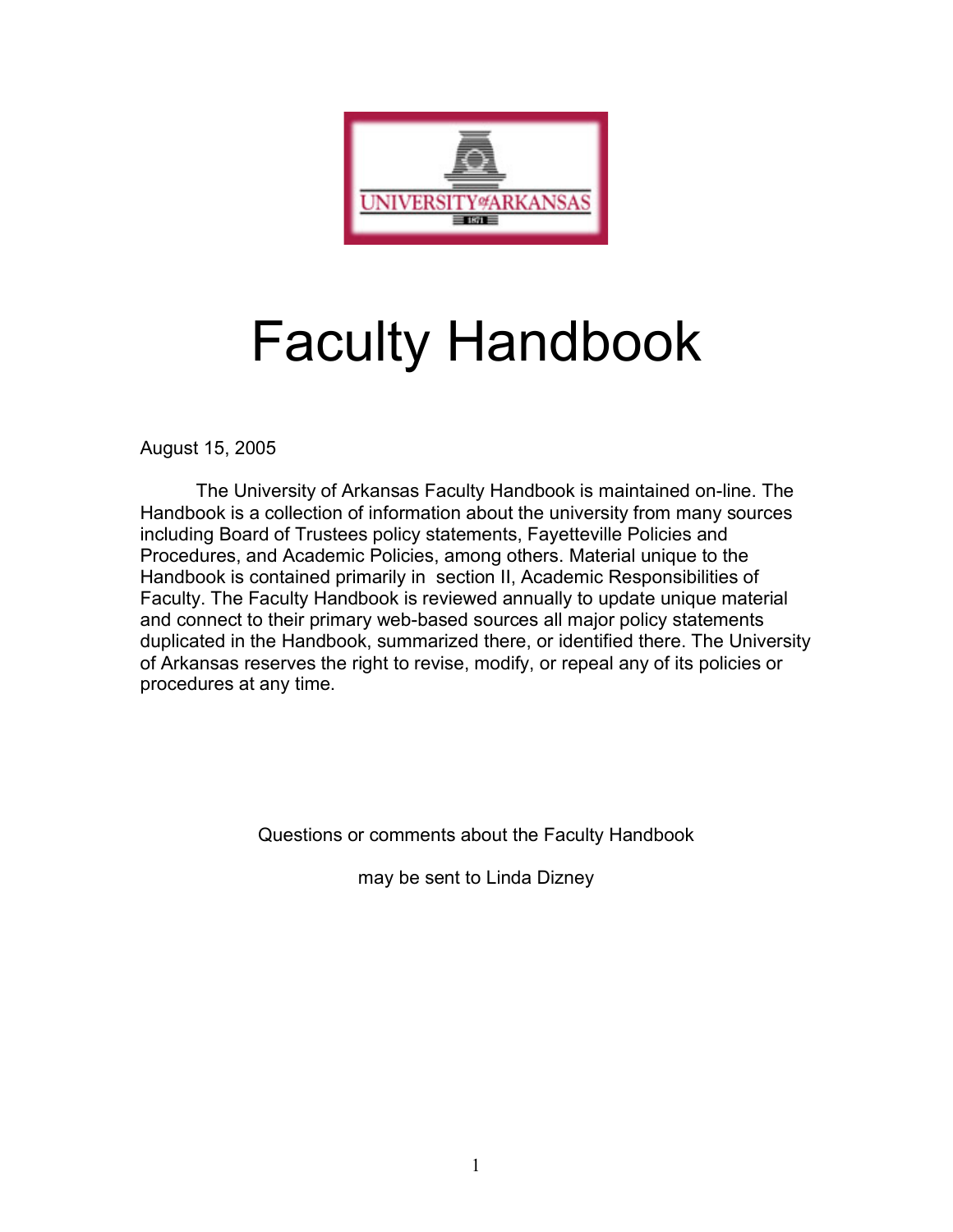# **UNIVERSITY OF ARKANSAS VISION AND GOALS**

It is the vision of the University of Arkansas to be **a nationally competitive, student-centered research university serving Arkansas and the world**. Our students, faculty, staff, alumni, and friends are working to realize that vision through five major institutional goals:

- Strengthening academic quality and reputation by enhancing and developing programs of excellence in teaching, research and outreach;
- Increasing the size and quality of the student body;
- Enhancing diversity among our faculty, students, and staff;
- Increasing public financial support;
- Increasing private gift support.

This is an exciting time for the University of Arkansas. We are the major landgrant and state university for Arkansas, as well as the state's only major research university, and we are striving for recognition as one of the top 50 public universities in America. Our university community is committed to getting better at everything we do so that we can fulfill our potential to drive economic development and improve the quality of life for all the people of Arkansas.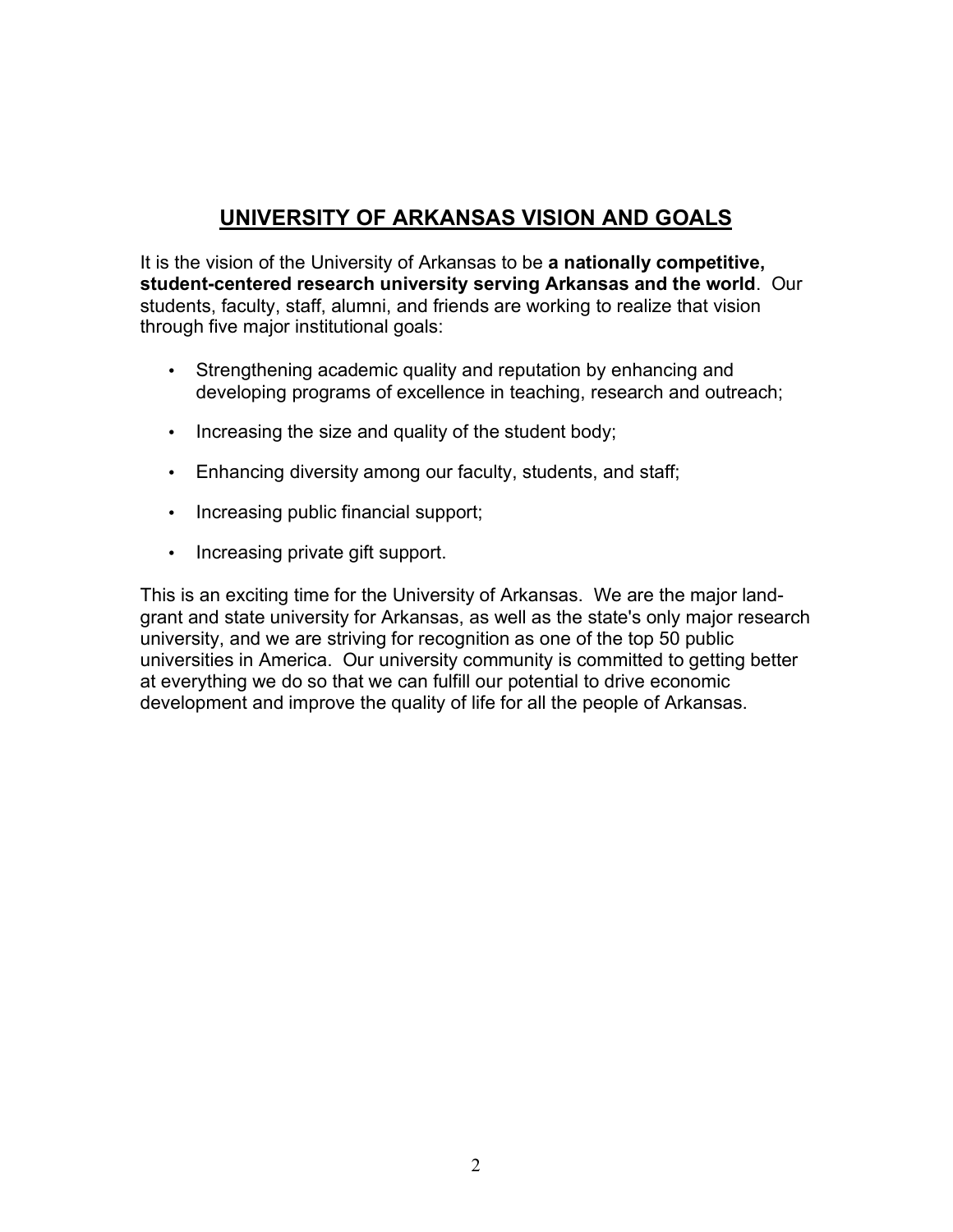# **Contents**

## UNIVERSITY VISION AND GOALS

## **Section I**

UNIVERSITY OF ARKANSAS: ADMINISTRATION AND GOVERNANCE

- Overview
- Governance Web Sites
- Rules of Procedure of the Faculty Senate

**Section** II ACADEMIC RESPONSIBILITIES OF FACULTY

- Teaching Responsibilities
	- o Attendance Policy
	- o Grades and Exams
	- o Posting Grades
	- o Office Hours
	- o Records
	- o Religious Observances
	- o Financial Benefits to instructor from Student Materials. Conflict of Interest Resolution
	- o Teacher and Course Evaluation
- Teaching Resource sand Development Opportunities
	- o Teaching and Faculty Support Center (TFSC)
		- o Teaching Academy
- Student Conduct Policies
	- o Academic Integrity Term
	- o Paper Assistance
	- o Academic Honesty
- Academic Support Services for students
	- o Career Development Center
	- o The Language Learning Center LLC
	- o Math Resource and Tutoring Center
	- o Quality Writing Center
- Academic Advising of Undergraduate Students
- Research, Scholarship, and Creative Activity o Financial Disclosure for Sponsored Programs o Institutional Animal Care and Use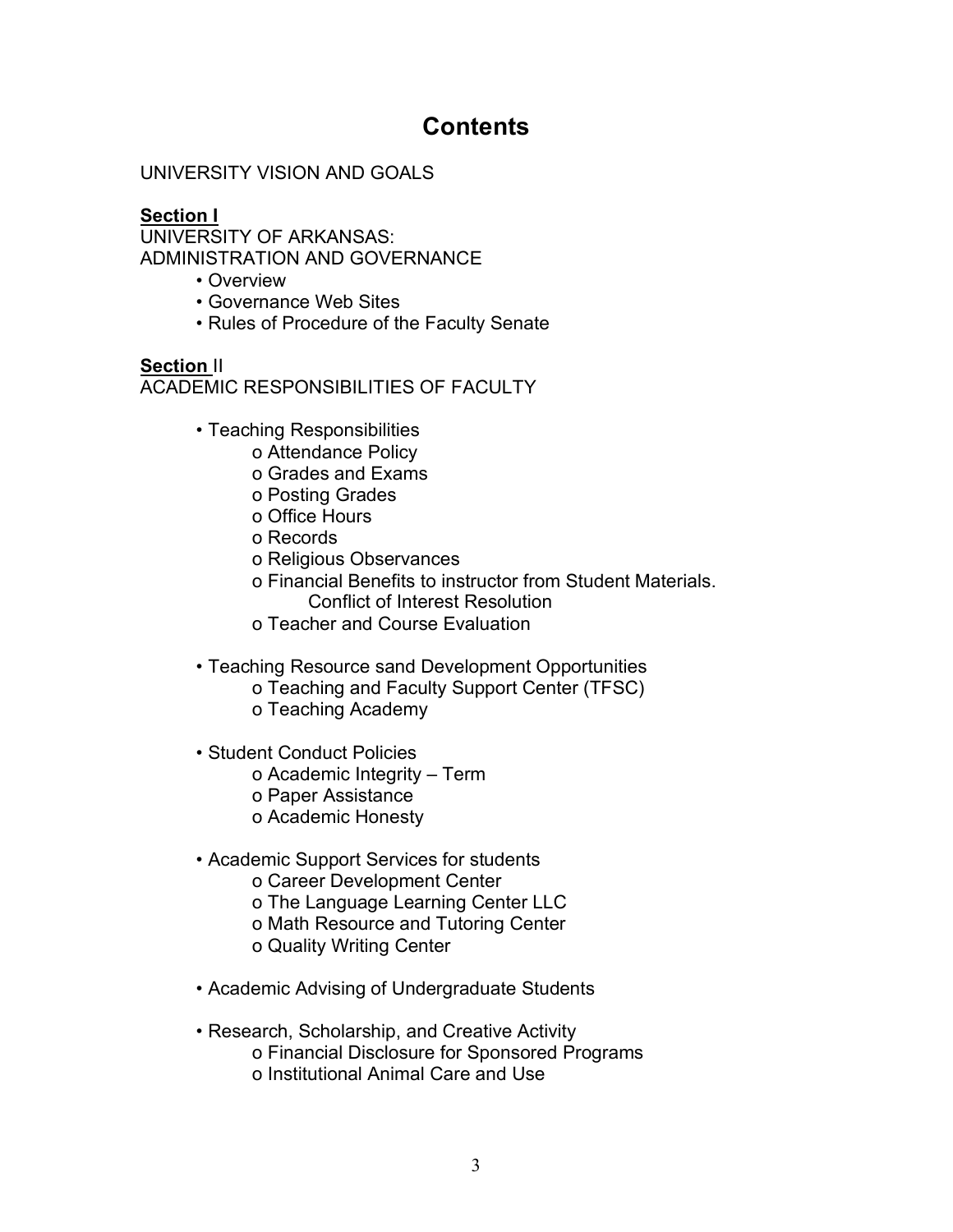- o Human participants, radioactive Substances, Biohazardous Materials and Toxic Substances
- o University Libraries
- o Research and Scholarly Misconduct Policies and Procedures
- o Research and Sponsored Programs
- Attendance at Commencement
- Children, Family Members or friends in the Workplace
- Code of Computing Practice
- Conflicts of Interest and Commitment
- Outside Employment
- Professionally Related Public Service
- Workload Assignment
- Policy and Regulations

## **Section III**

POLICIES GOVERNING FACULTY SERVICE

- Introduction
- College and School Personnel Documents
- Appointment Periods and Compensation
	- o Employment Periods
	- o Administrative Employees
	- o Faculty Employees
	- o Staff Employees
	- o Student and Hourly Employees
- Resignation of Employment
- Retirement
- Lump Sum Terminal Pay
- Emeritus Status o Eligibility for Emeritus Status
	- o Procedures for Awarding Emeritus Status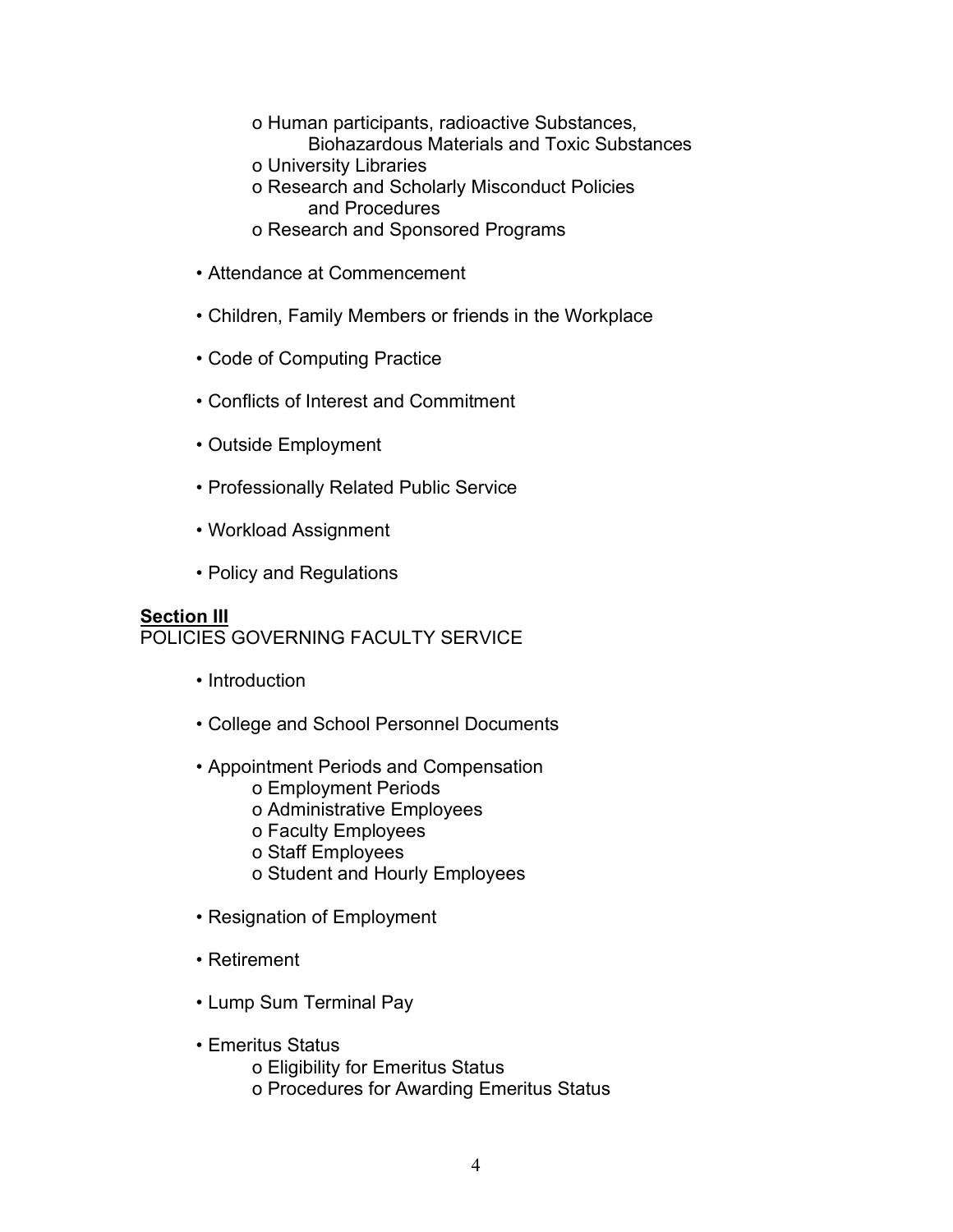o Privileges of Emeritus Status o Responsibility of Recipients of Emeritus Status

- Outside Employment of Faculty and Administrative Staff Members for Compensation
- Extra Compensation and Overload
- Nepotism
- Political Activity
- Relations with Legislators and Members of Congress
- Proposal Submission and Contracting Authority
- Patent and Copyright Policy
- Holidays
- Leave Policies for Academic and Other Non
	- o Classified Personnel
	- o Sick Leave Policy
	- o Annual Leave
	- o Military Leave
	- o Court and Jury Leave
	- o Leave of Absence Without Pay
	- o Vacation Leave for Graduate Study
- Family and Medical Leave
- Off-Campus Duty Assignment
- Attendance at Professional Meetings
- Administrator Grievance Procedure

#### **Section IV**

GENERAL POLICIES, PROCEDURES, AND SERVICES

- Benefits and Employment
	- o Fringe Benefits
	- o Athletic Event Tickets
	- o Tuition Waiver for Employees
	- o Resident Status
	- o University Employees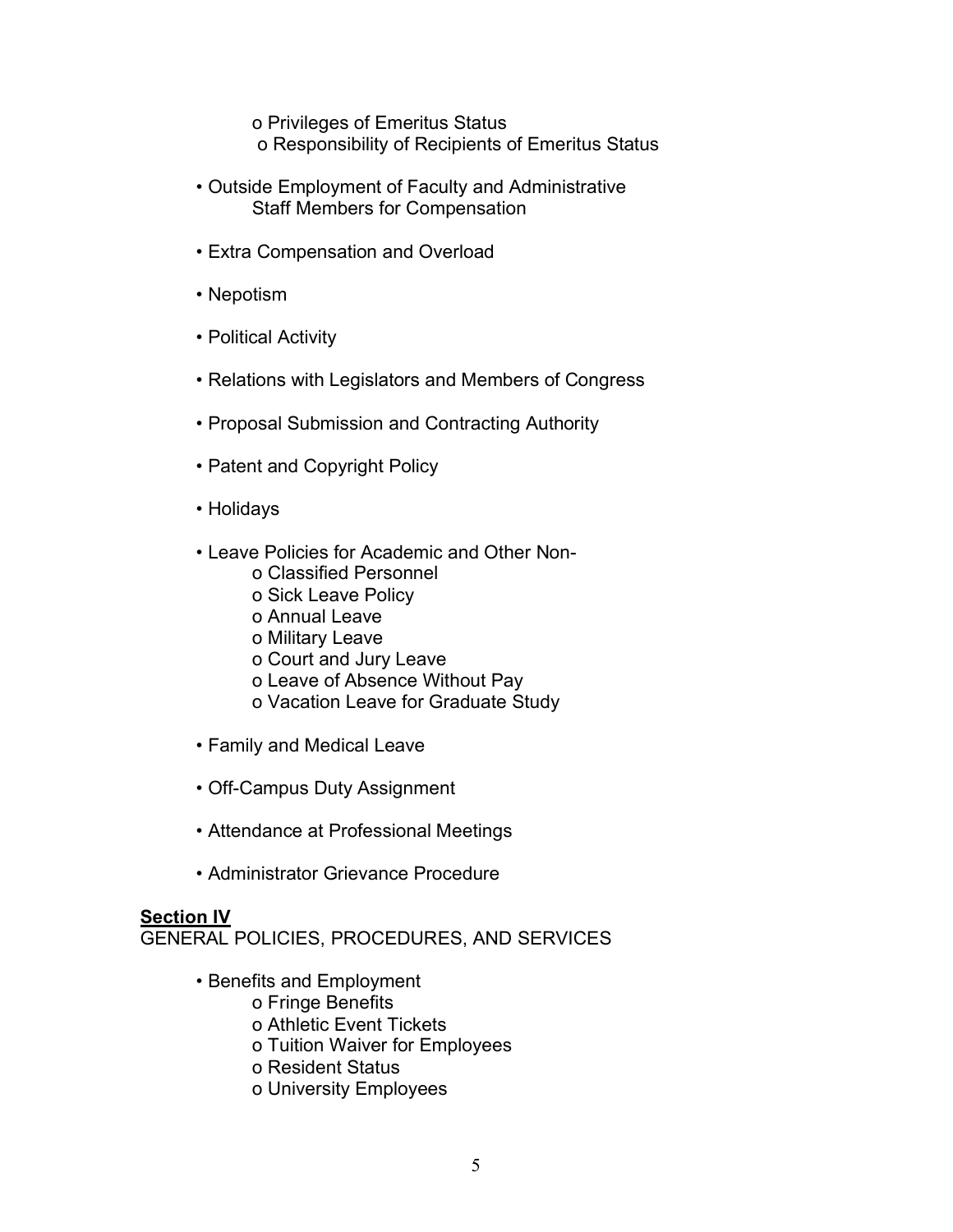o Bookstore

o Direct Deposit of Pay

o UARK Federal Credit Union

- o Garnishment and Salary Liens
- o Authorization to Offset Amounts due University
	- by an Employee against Amounts Owed by
		- the University to that Employee
- o Moving Expenses

## • Business Affairs Regulations

- o Purchasing
- o Contract Signature Authority
- o Conflict of Interest
- o Sale or Disposal of University Property
- o Sale of Books
- o Student ID Charge Program
- o Textbook Adoption Policy
- o Travel Regulations
- o Use of Tower Logo and Other Trademarks

#### • Facilities

- o Use of University Facilities
- o Building Executives
- o Use of Building Exteriors and Roofs
- o Keys: Authorization, Issue, Return, Replacement
- Workplace Policies
	- o Inclement Weather Policy and Emergency Procedures
	- o Environmental Health and Safety
	- o On-the-Job Injury
	- o Disturbances and Demonstrations
	- o Alcohol Policy
	- o Smoking Policy/Tobacco Use Policy
	- o Drug Free Workplace Policy
	- o Workforce Violence Policy

## • Campus Services

- o Bookstore, Computer Store, Razorback Shop and Hog Heaven
- o Mailing Services
- o Printing and Copying Services
- o Transit System
- o Parking on Campus
- o University Identification Cards
- o Lost and Found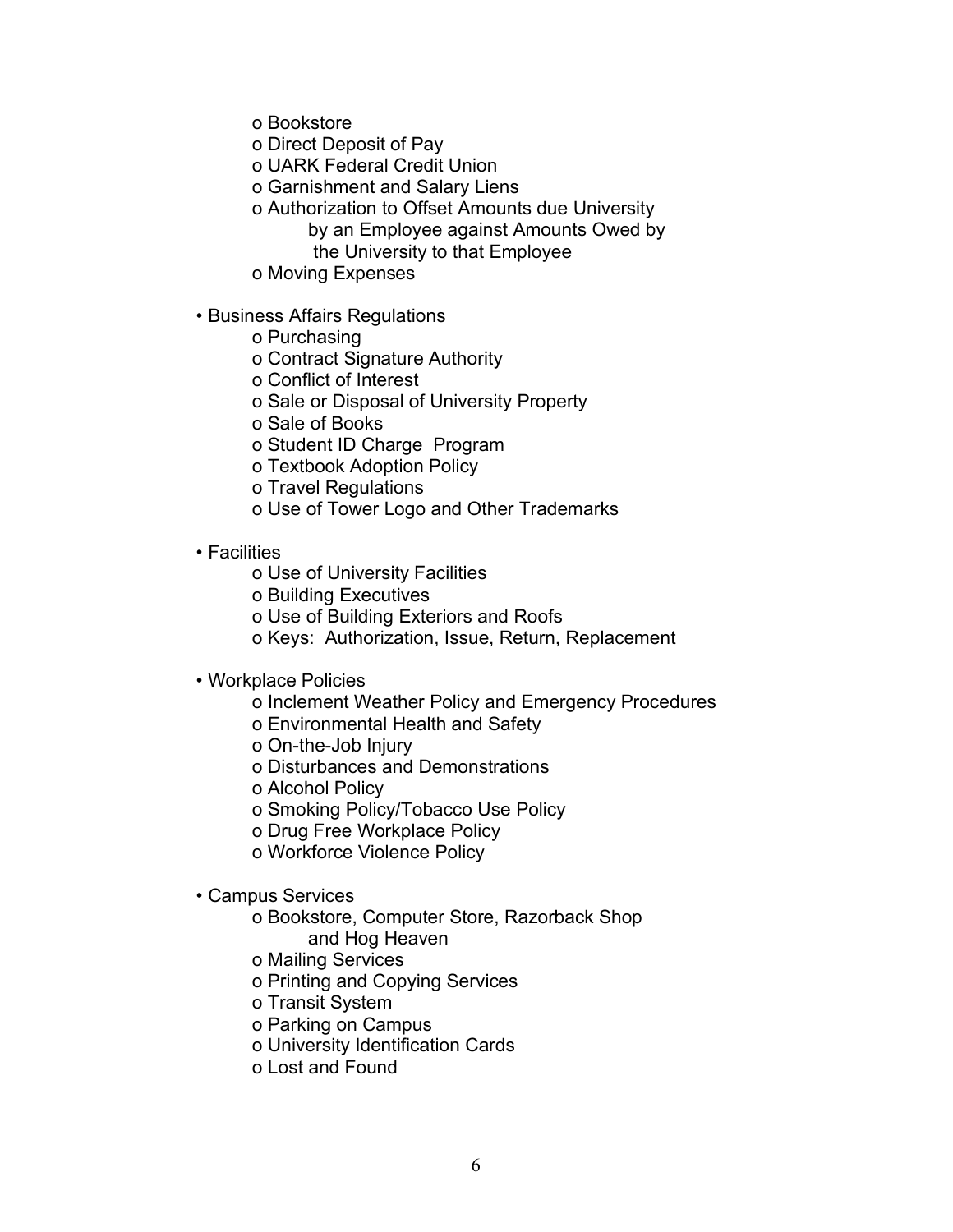• Other Links to UA Policies

#### **Section V**

POLICIES ON EMPLOYMENT, STUDENT RECORDS, AND SEXUALHARASSMENT AND ASSAULT

- Federal Laws and Executive Orders
- Non Discrimination
- Personally Identifiable Student Records
- Sexual Assault Policy
	- o Policy Statement
	- o Definitions
	- o Responsibility to Report
	- o Preserving Evidence
	- o Availability of Counseling
	- o Education and Awareness Programs
	- o University Judicial System
	- o Disciplinary Action
- Sexual Harassment Policy
	- o Policy Statement
	- o Definitions
	- o Academic Freedom
	- o Consensual Relationships
	- o Responsibility to Report
	- o Timeframe for Reporting
	- o Retaliation Prohibited
	- o False Reports of Sexual Harassment
	- o Reporting System
	- o Investigation of Complaints
	- o Resolution and Grievance Procedures
	- o Direct, Informal Action
	- o Informal Resolution Process
	- o Formal Grievance Procedure
	- o Disclosure
	- o Disciplinary Action
	- o Record Keeping
	- o Statistical Review

#### • Appendix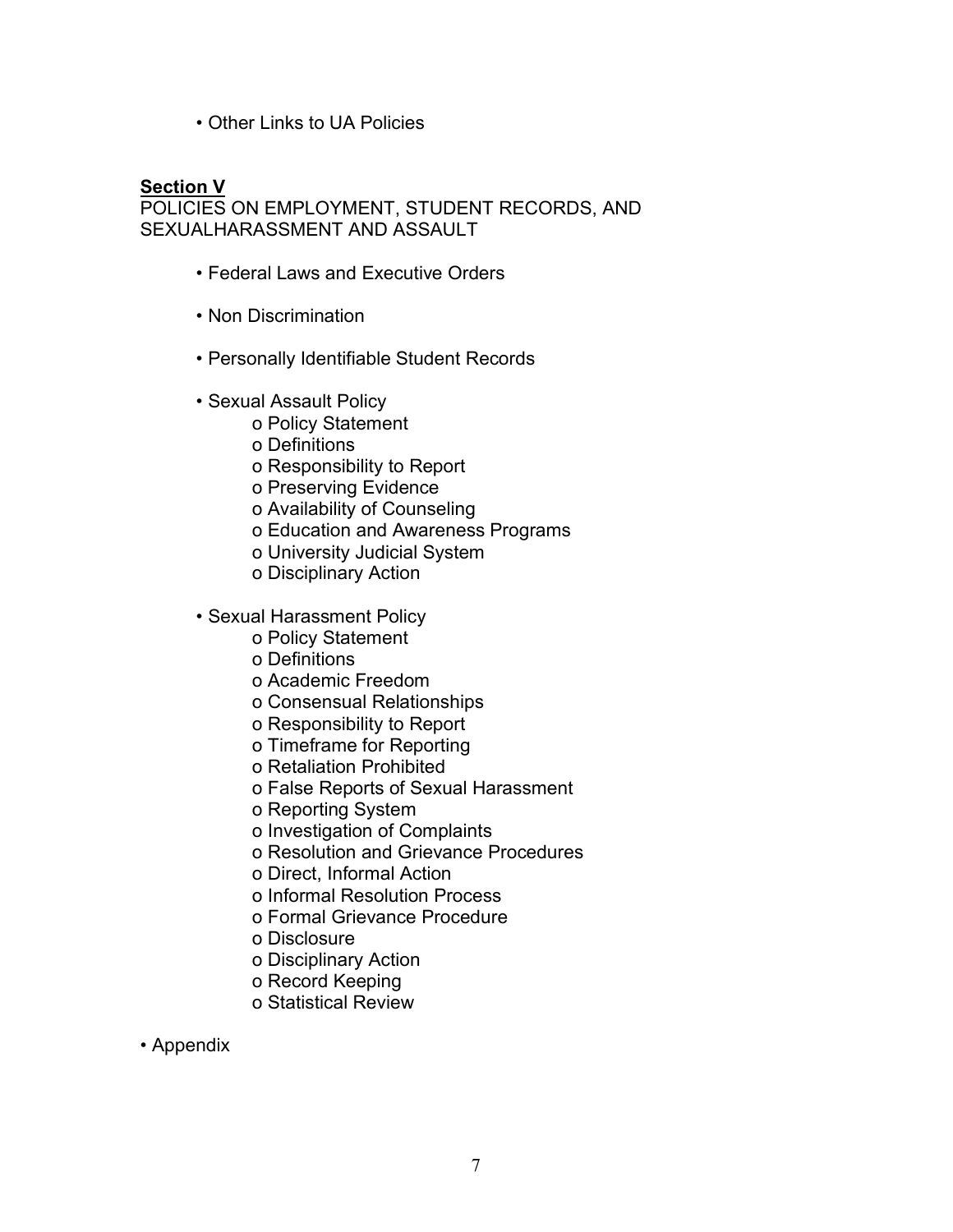# **Section I**

# **UNIVERSITY OF ARKANSAS: ADMINISTRATION AND GOVERNANCE**

## **OVERVIEW**

The University of Arkansas, Fayetteville, is one campus in the University of Arkansas System, a statewide, multi-campus, public university whose purpose is to provide quality comprehensive post-secondary education to a wide and varied constituency. All programs and activities of the University of Arkansas are governed by its Board of Trustees, which has been accorded constitutional status for the exercise of its powers and authority by Amendment 33 to the Arkansas Constitution. The Board of Trustees has delegated to the president of the system the administrative authority for all aspects of the university's operations. Administrative authority is further delegated to the chancellors and vice president for agriculture, who have responsibility for the programs and activities of their respective campuses or state-wide operating division.

The president exercises his authority in consultation with a staff of chancellors, vice presidents, and senior advisers. The chancellors and vice president for agriculture have direct administrative and operational responsibility for their programs and activities. The fiscal authority and contractual responsibilities of the university are shared by the president and chief fiscal officer of the university, subject to such delegation of that authority as may be approved by the Board of Trustees. The university is a single corporate entity under the laws and Constitution of the State of Arkansas, but the president, chancellors, and vice presidents have delegated their authority broadly throughout the university and its campuses and operating divisions. In practice the university functions in a highly decentralized manner, with faculty accorded significant governance responsibilities, and with many administrative initiatives being exercised in colleges, departments, and divisions.

The central administration of the university, headed by the president and composed of the chancellors, the vice presidents and senior staff advisers, coordinates various operations of the university components to ensure that the university operates as a whole and maximizes its advantages of size and diversity. In addition, the central administration provides those administrative and professional services that are more effectively and efficiently furnished on a university-wide basis.

The chief administrative officer of the University of Arkansas, Fayetteville, is the chancellor. Under his leadership, administrative affairs are conducted in keeping with policy established or approved by the Board of Trustees.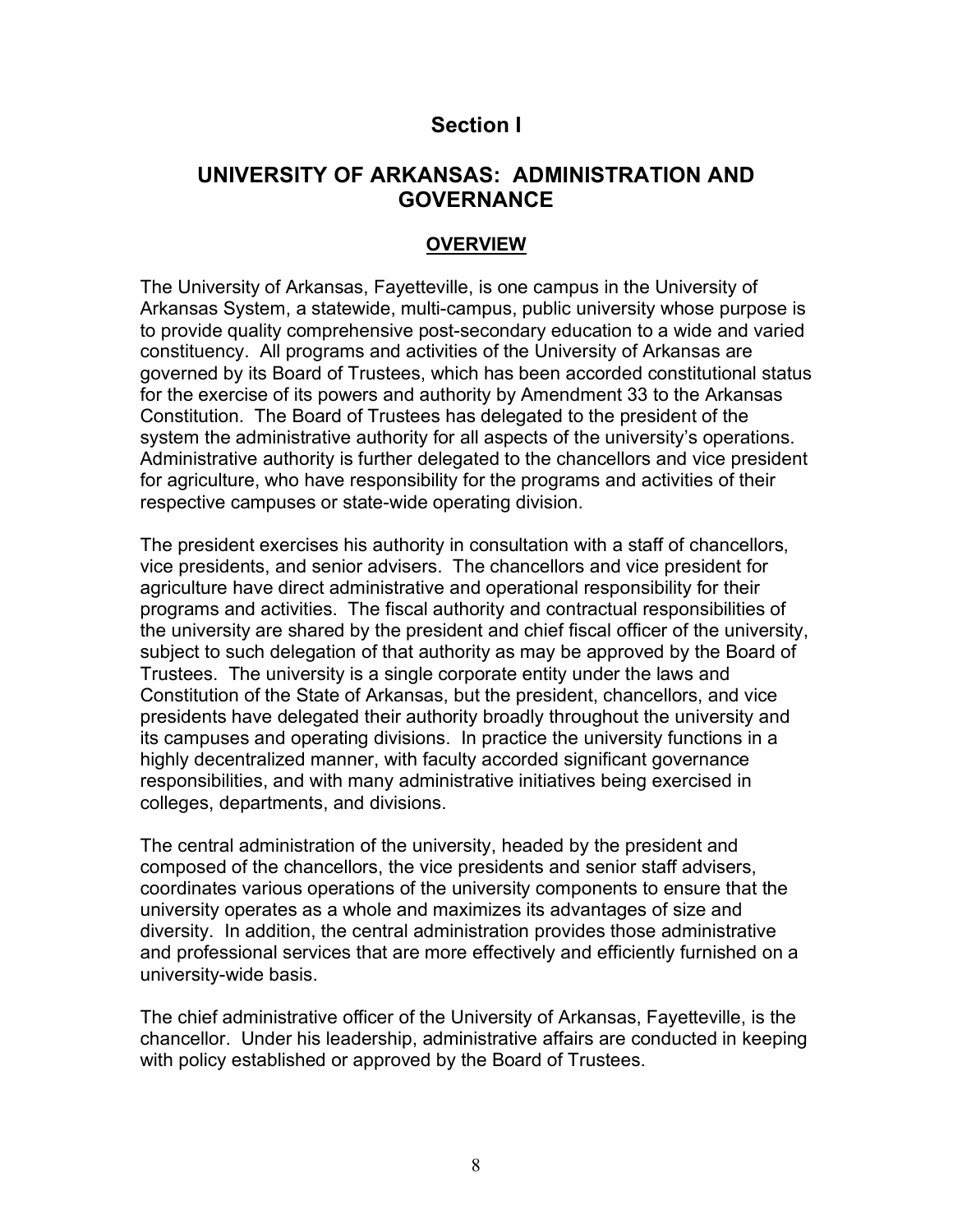Directly responsible to the chancellor are the provost and vice chancellor for academic affairs, the vice chancellor for finance and administration, the vice chancellor for university advancement, the vice chancellor for student affairs, the vice chancellor for government and community relations, and the directors of affirmative action and men's and women's athletics.

Deans are the chief administrative officials of the colleges and schools. Deans, directors, and other administrative officials or units are responsible to the appropriate vice chancellors or, under certain circumstances, directly to the chancellor, for the discharge of the duties and responsibilities placed upon them.

The general areas of administrative or academic responsibilities of each of these officials are indicated by the official title that the individual bears. Written charges, or memoranda of understanding, pertaining to specific areas of responsibility are prepared whenever such actions are considered necessary or appropriate.

The Council of Deans includes deans (and other officials as may be designated) and advises the provost and vice chancellor for academic affairs. The dean or director of each college, school, or other division is the executive head of the division. Such offices are responsible for and are empowered to execute university policies applicable to the school or college. They may require such reports from members of their faculty and staff as may be needed in the administrative work of their unit. They are responsible for recommending appointments, promotions, and other personnel changes to the provost and vice chancellor for academic affairs after consultation with appropriate members of the department concerned, other related department heads, and the deans of other interested divisions. Deans and directors are authorized to control the workload and assignments of the individual members of their faculty and staff.

The chairperson (or head) of a department is responsible for the general conduct of the affairs of the department. At least once in each semester he or she shall call a meeting of the departmental staff for the purpose of discussing departmental affairs. The chancellor appoints the head of a department on recommendation of the dean. On recommendation of the dean, following his consultation with all members of the departmental faculty and such departmental faculty concurrence as is appropriate, the chancellor may appoint a departmental chairperson, in lieu of a head of a department, for a specified time.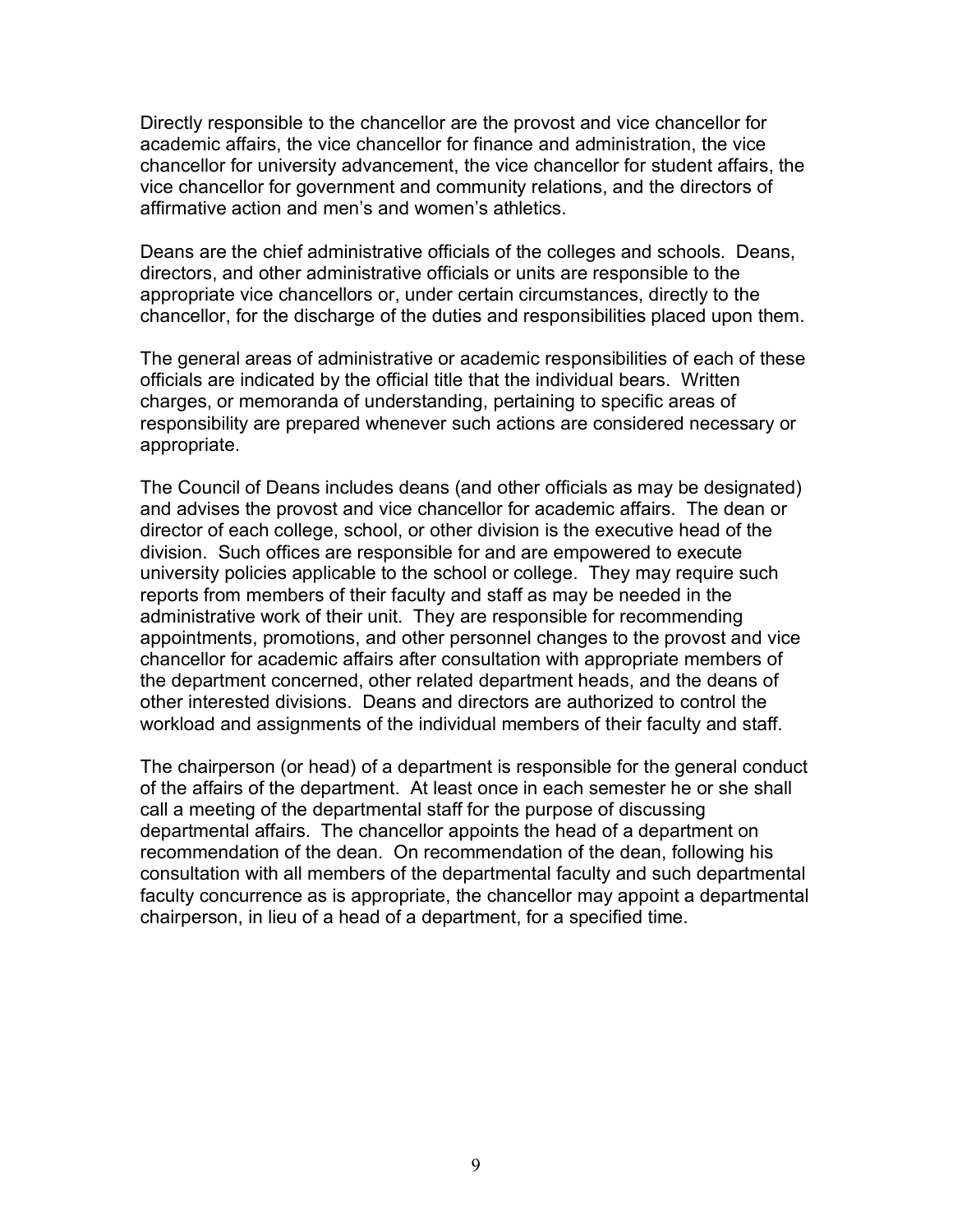## **GOVERNANCE WEB SITES**

Board of Trustees policy 810.1, Articles of Local Campus Government for the University of Arkansas, Fayetteville is provided below as Appendix A. This policy contains information on the Faculty, Faculty Senate, College and School at-Large Faculties, The Students, The Student Senate, The Staff, The Staff Senate, and The Campus Council.

http://www.uark.edu/admin/vcfainfo/systempp/systemindex.html

Rules of Procedure of the Faculty Senate is provided below as Appendix B.

For current information regarding campus governance groups, including agendas, minutes, committees, membership, and annual reports, consult the Governance website maintained by the secretary of the Faculty Senate at http://www.uark.edu/admin/vcacsey/vcaa/governence.html.

For current information regarding the Graduate Council, the governance body of the Graduate School, see the website http://www.uark.edu/depts/gradinfo/faculty/gradcouncil/index.html.

For the UA organizational structure, see http://www.uark.edu/home/4881.htm

For brief descriptions of University Centers and Research Units, see the listing maintained in the *Catalog of Studies*, http://catalogofstudies.uark.edu

For a Profile of the University of Arkansas, see the Chancellor's website, http://www.uark.edu/rd\_vcad/urel/publications/profile/2003/

For memorable moments in the history of the institution, see the Historic Markers information at the Alumni website, http://advancement.uark.edu/info/historical\_markers/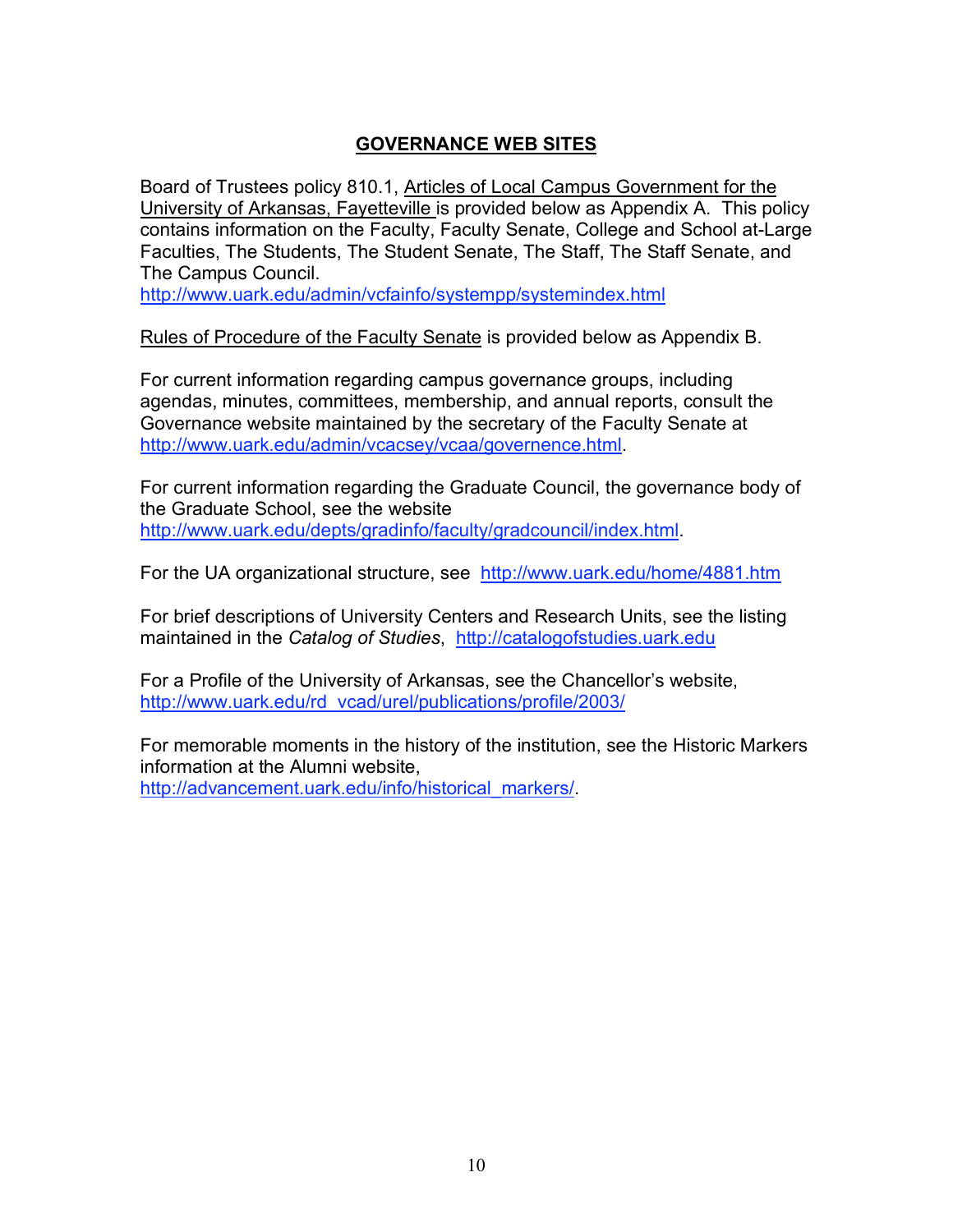## **APPENDIX B**

### Rules Of Procedure Of The Faculty Senate

(Faculty Senate, adopted April 3, 1997; most recently revised April 17, 2002)

The Faculty Senate has adopted its own rules of procedure to supplement the Board of Trustees policy 810.1 which establishes the Senate and its authority and organizational structure. The text is provided below.

#### 1. Parliamentary procedure:

The Faculty Senate shall be governed by the current edition of *The Standard Code of Parliamentary Procedure* by Alice Sturgis.

## *2. Campus-wide elections*

- A. During the spring semester of each year, the Faculty Chair, Faculty Vice Chair, and the campus-wide representatives on the Faculty Senate shall be elected by the following members of the faculty: those holding a halftime (or greater) faculty appointment who are tenured or on the tenure track or have been declared eligible to vote by the Faculty Senate, and those in their third (or greater) consecutive year of full-time appointment who are instructors or lecturers.
- B. During the spring semester of each year, the members of the Committee on Appointment, Promotion and Tenure shall be elected by tenured and tenure-track members of the faculty.
- C. The elections described in Sections A and B hereof shall be conducted by campus mail each year by the Nominating and Election Coordinating Committee ("The Committee" herein) pursuant to these rules and any additional rules adopted by the Committee that are consistent with these rules. The Committee is hereby given the authority to resolve any questions concerning the elections or elective procedures.
- D. On or before February 15 of each year, the Committee shall distribute the following to all eligible voters:
	- 1. A list of at least four nominees for the position of Faculty Chair.
	- 2. A list of nominees for the positions of campus-wide representatives on the Faculty Senate. The number of individuals on the list shall be at least twice the number of campus-wide representatives to be elected.
	- 3. A list of nominees for the Committee on Appointment, Promotion and Tenure. The number of individuals on the list shall be at least twice the number of members of the Committee on Tenure to be elected
	- 4. A brief biographical sketch for each nominee described in subsections 1, 2, and 3 hereof.
	- 5. A call for additional nominations for any of the offices, each such nomination to be (a) made by a petition signed by ten or more members of the faculty eligible to vote in the election for the office in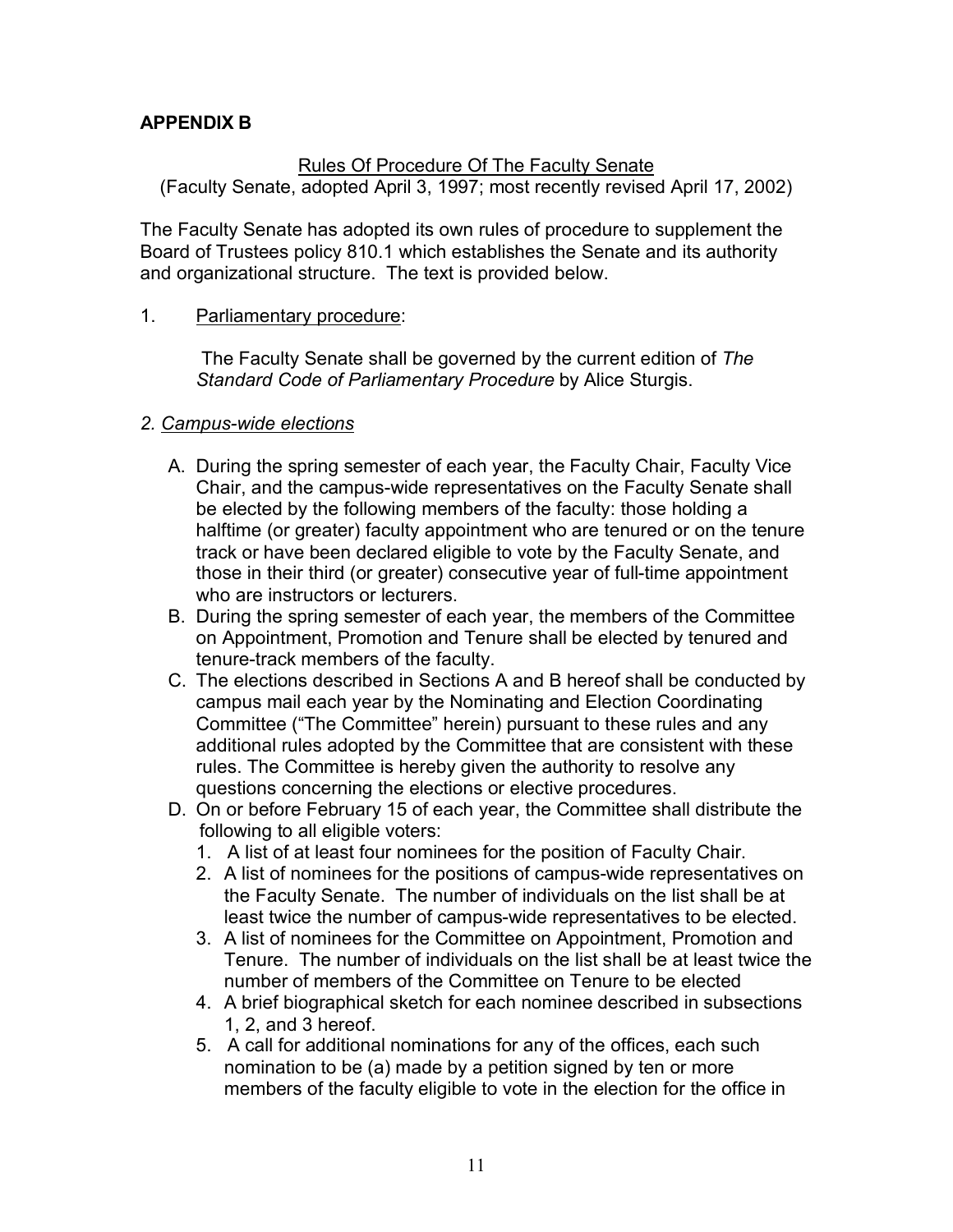question, (b) submitted to the Committee within one week after the call is mailed, and (c) accompanied by a brief biographical sketch for the nominee.

- E. The nomination of any one person to more than one of the positions described in Section D hereof is not precluded.
- F**.** On or before March 1 of each year, the Committee shall distribute the following to all eligible voters:
	- 1. Separate ballot-form lists of the nominees for the primary election of each of the following:
		- a. The Faculty Chair
		- b. Campus-wide representatives on the Faculty Senate, and
		- c. Members of the Committee on Appointment, Promotion and Tenure. Each list shall include all nominees nominated either by the Committee or by valid petition.
	- 2**.** A brief biographical sketch for each nominee.
	- 3. A call for the return of the completed ballots, specifying that valid ballots must be received by the Secretary of the Committee within 12 days after the call is mailed. The call shall be accompanied by appropriate instructions regarding proper voting procedures under the provisions of Sections I, J, and K hereof.
- F. On or before March 15 of each year, having counted the primary ballots in accordance with the provisions of sections I, J, and K hereof, the Committee shall announce by official publication the results of the primary elections.
- H. By April 1 of each year, the Committee shall have completed any run-off elections required under the provisions of sections I, J, and K hereof, and shall announce by official publication the results of such run-off elections. Except for the reduction in the number of candidates as provided therein, the procedures set forth in sections F and G hereof shall apply to any such run-off election.
- I. The Faculty Chair and Faculty Vice Chair shall be elected from a common list of nominees for the office of Faculty Chair.
	- 1. In the primary election, each eligible voter shall be entitled to vote for two of the nominees.
	- 2. The three candidates receiving the greatest number of votes in the primary election shall stand for a run-off election in which each eligible voter shall be entitled to vote for two of the three candidates.
	- 3. The winner of the run-off election shall be the elected Faculty Chair, and the runner-up shall be the elected Faculty Vice Chair.
- J. Campus-wide representatives on the Faculty Senate shall be elected as follows:
	- 1. In both the primary election and any run-off election, each eligible voter shall be entitled to cast as many unit votes as there are campus-wide representatives to be elected, and to distribute these votes among the several nominees in any way, except that no more than half of these votes may be cast for any single nominee.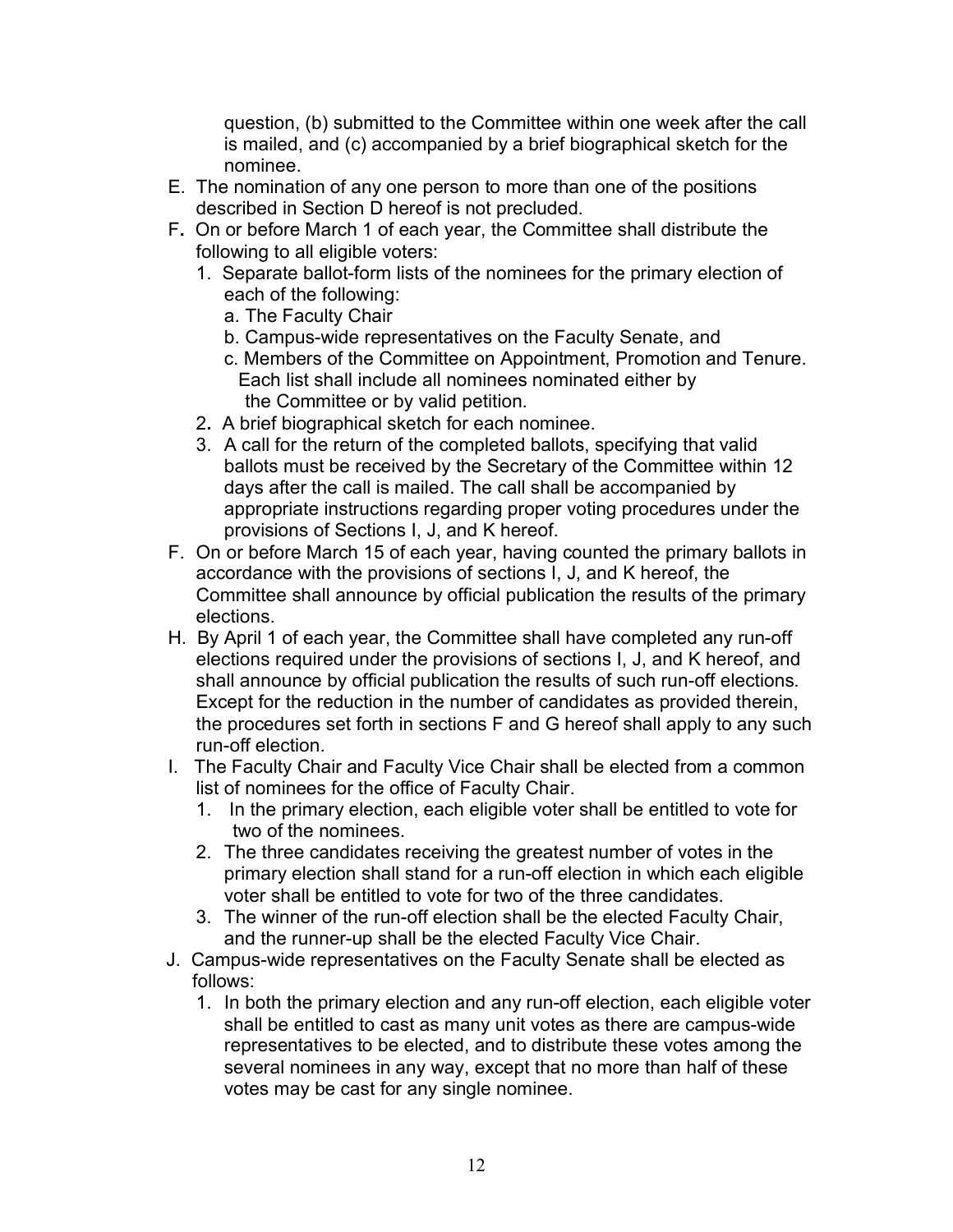- 2. In the primary election, each nominee shall be declared elected upon receiving a number of votes equal to a majority of the valid ballots cast, unless the number of such nominees exceeds the number of campuswide representatives to be elected. In the later event, the nominees shall be declared elected in order of decreasing number of votes received, until all positions have been filled.
- 3. Should the number of nominees elected in the primary election be less than the number of positions to be filled, there shall be a run-off election among the runner-up nominees who received the greatest number of votes the number such candidates in the run-off election to be equal to the number of positions to be filled, plus three (or the number of remaining candidates, if fewer than three). The candidates receiving the most votes in the run-off election shall be declared elected.
- 4. Should a campus-wide representative elected to the Faculty Senate be unable to complete his or her term of office, the vacancy shall be filled by referring to the results of the same election in which that representative was elected. Among the candidates who were eliminated in that election, the individual who received the most votes and who is able to fill the vacancy shall be a campus-wide representative in the Faculty Senate for the remainder of the unexpired term.
- K. Members of the Committee on Appointment, Promotion and Tenure shall be elected as follows:
	- 1. In both the primary election and any run-off election, each eligible voter shall be entitled to cast as many unit votes as there are members of the Committee on Appointment, Promotion and Tenure to be elected, and to distribute these votes among the several nominees in any way, except that no more than half of these votes may be cast for any single nominee.
	- 2. In the primary election, each nominee shall be declared elected upon receiving a number of votes equal to a majority of the valid ballots cast, unless the number of such nominees exceeds the number of members of the Committee on Appointment, Promotion and Tenure to be elected. In the latter event, the nominees shall be declared elected in order of decreasing number of votes received, until all positions have been filled.
	- 3. Should the number of nominees elected in the primary election be less than the number of positions to be filled, there shall be a run-off election among runner-up nominees who received the greatest number of votes, the number of such candidates in the run-off election to be equal to the number of positions to be filled, plus three (or the number of remaining candidates, if fewer than three). The candidates receiving the most votes in the run-off election shall be declared elected.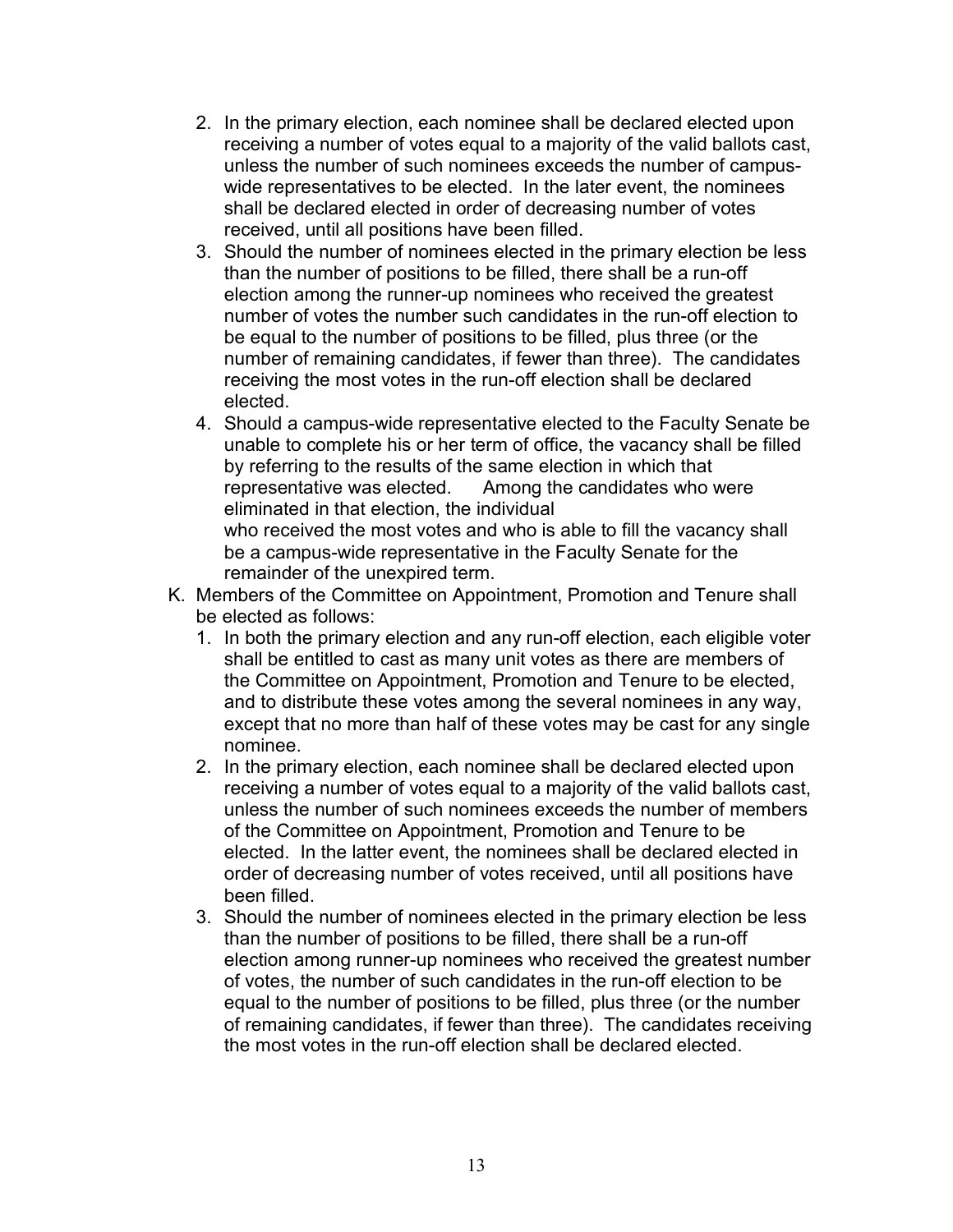## 3. Vacancy in the office of Faculty Vice Chair

Should the office of Faculty Vice Chair become vacant during the term of office, a new Faculty Vice Chair shall be elected for the unexpired term by the Faculty Senate. In such election, no one shall be declared elected until he or she has received at least twenty four votes.

## 4. Election of faculty representatives on the Campus Council

At the Faculty Senate's first meeting of each academic year, the Senate shall elect 16 senators from among its voting members (other than its Chair and Vice Chair to be faculty representatives on the Campus Council. The Senate shall be governed by the following procedures for the election of these senators:

- A. Before any voting occurs, nominations for filling all of the representative positions shall be made from the floor.
- B. In case there are more nominations than positions to be filled, voting shall be each senator shall be entitled to cast as many unit votes as there are positions to be filled, and to distribute these votes among the several nominees for the positions in any way, except that no more than half of these votes may be cast for any single candidate.
- C. In the first round of voting, each nominee shall be declared elected upon receiving a number of votes equal to a majority of the valid ballots cast, unless the number In the latter event, the nominees shall be declared elected in order of decreasing number of votes received, until all positions have been filled.
- D. Should the number of nominees elected in the first round of voting be less than the number of positions to be filled, there shall be a run-off election among the runner-up nominees who received the greatest number of votes, the number of such candidates in the run-off election to be equal to the number of positions to be filled, plus three (or the number of remaining candidates, if fewer than three). The candidates receiving the most votes in the run-off election shall be declared elected.
- E. Should a faculty representative elected to the Campus Council be unable to complete his or her term of office, the vacancy shall be filled by referring to the results of the Senate's election in which that representative was elected. Among the candidates who were eliminated in that election, the senator who received the most votes and who is able to fill the vacancy shall be a faculty representative on the Campus Council for the remainder of the unexpired term.
- 5. Campus representative on the Arkansas Higher Education Faculty Council The Faculty Chair shall serve as the representative-elect to the Arkansas Higher Education Faculty Council, and the Chair of the Faculty Senate shall serve as the representative on the Council.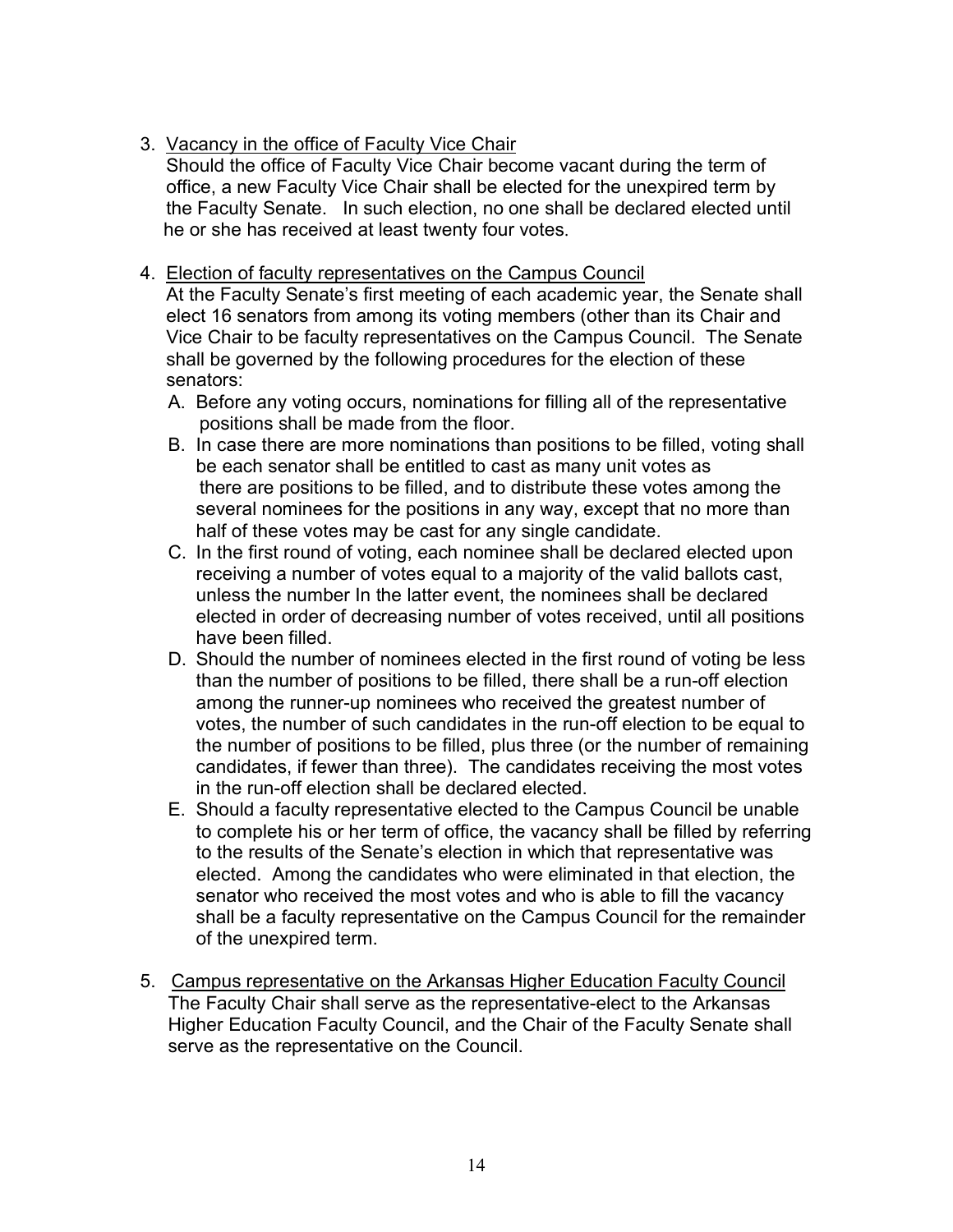6. Action on legislation of a separate faculty or the Graduate School Faculty When the Faculty Senate receives legislation from a separate faculty or the Graduate School Faculty concerning its own academic affairs ("the legislation" herein), the Senate's action on the legislation shall be governed by the following procedures:

The presiding officer shall first call for a motion to approve the legislation.

- A. If a motion to approve is made and is passed, the Senate shall take no other action on the legislation (unless, of course, it reconsiders or rescinds the motion). After approval of the legislation, if the Senate has sole legislative jurisdiction over the legislation, the Chair of the Senate shall advise the Chancellor of the Senate's approval of the legislation; if the Senate does not have sole legislative jurisdiction over the legislation and it directly affects students or staff, it shall be referred to the Campus Council for final action.
- B. If a motion to approve is not made or if a motion to approve is made and is defeated, the presiding officer shall call for a motion to negate the legislation.
	- 1. If a motion to negate is made and is passed, the Senate shall take no other action on the legislation (unless, of course, it reconsiders or rescinds the motion). fter approval of the legislation, if the Senate has sole legislative jurisdiction over the legislation, the Chair of the Senate shall advise the Chancellor of the Senate's negation of the legislation; if the Senate does not have sole legislative jurisdiction over the legislation and it directly affects students or staff, it shall be referred to the Campus Council for final action.
	- 2. If a motion to negate is not made or if a motion to negate is made and is defeated, the presiding officer shall announce that, in the absence of an objection from the floor, the legislation will be filed. After filing of the legislation, if the Senate has sole legislative jurisdiction over the legislation, the Chair of the Senate shall advise the Chancellor of the Senate's filing of the legislation; if the Senate does not have sole jurisdiction over the legislation and it directly affects students or staff, it shall be referred to the Campus Council for final action. If a senator objects to filing the legislation, the presiding officer shall entertain a motion to file the legislation. When a motion to file is made, if the Senate has sole legislative jurisdiction over the legislation, the Chair of the Senate shall advise the Chancellor of the Senate's action on the motion to file the legislation; if the Senate does not have sole legislative jurisdiction over the legislation and it directly affects students or staff, it shall be referred to the Campus Council for final action.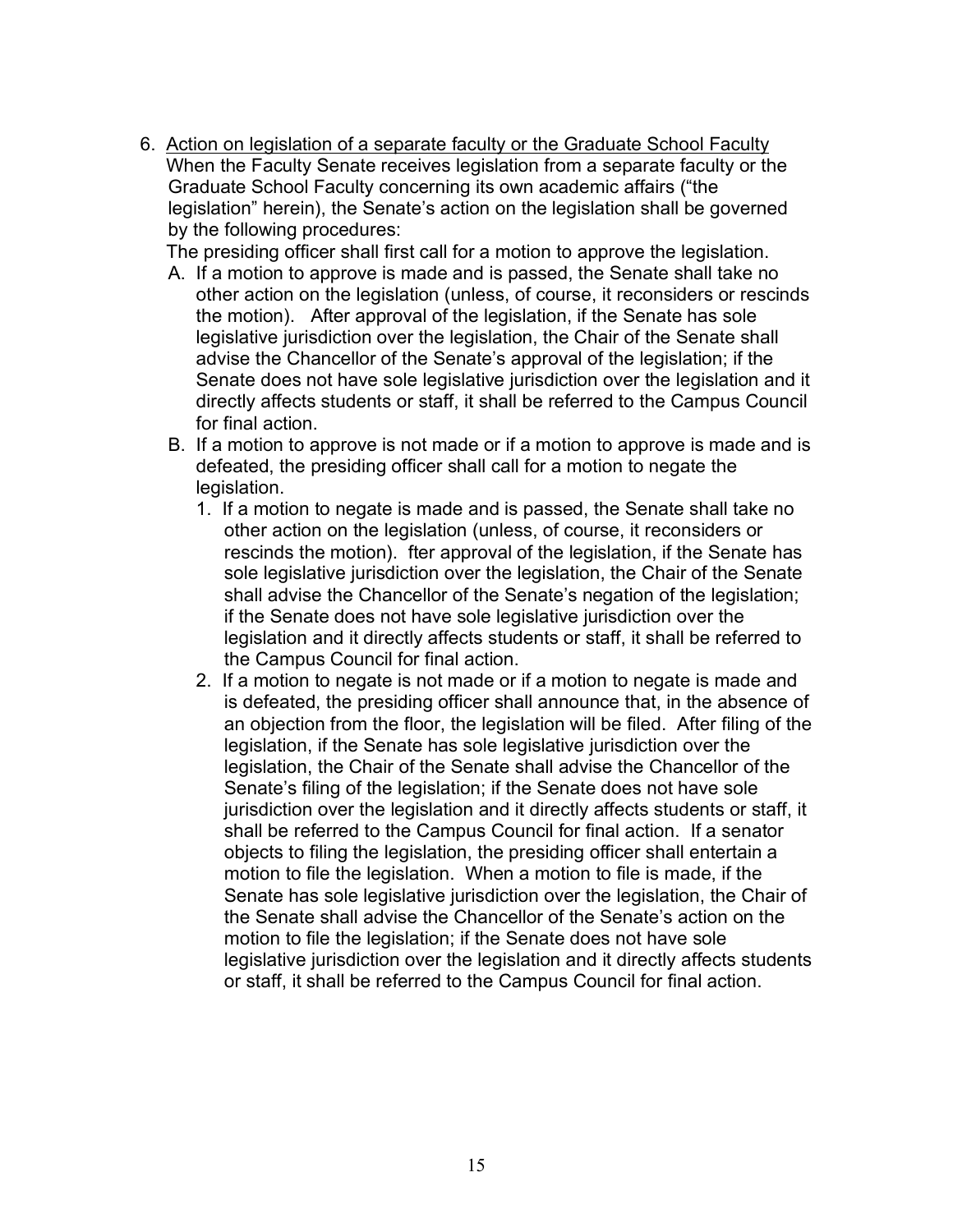## 7. Notices and minutes

- A. In any year, the distributions to faculty members required by Subsection D.2 and D.4 of Article II of Board Policy 810.1 may be complied with by (a) sending the required information by e-mail to all faculty members who receive e-mail, and (b) placing the required information on a website dedicated to faculty governance, provided however that early in the fall semester all faculty members are notified by campus mail of the Web site's address and of the times tentatively scheduled for the six regular meetings of the Faculty Senate that year.
- B. Even if minutes of Faculty Senate meetings are distributed to them by email, hard copies shall be distributed to the chairpersons of the Student Senate and the Staff Senate, to the Chair of the Campus Council, to the Chair of the Agenda Committee of the Campus Council, to all chairs of academic departments, to all directors of units, to all vice chancellors and deans, and to the Chancellor. The office of the Provost and Vice Chancellor for Academic Affairs shall send to the President and to the Board of Trustees all actions involving approval by, or notification to, the Board of Trustees. These postings, which shall be done in a timely manner, will be accompanied with explicit information in the required format.
- C. Although supporting information shall be distributed with each tentative agenda when it is feasible to do so, Subsection D.2 or Article II of Board Policy 810.1 shall be complied with whenever the agenda lists by item all of the business known by the one preparing the agenda to be scheduled for the meeting in question.

#### 8. "Prefiling" of motions

When any main motion (except to reconsider, rescind, or resume consideration) is made at a meeting, it shall not be voted upon at that meeting unless its language has been distributed to all members of the Faculty Senate at least 24 hours before the meeting; such distribution may be made by e-mail to all Senators who receive e-mail.

#### 9. Committee reports

When the Faculty Senate asks a committee to act, the committee's report shall be addressed to the Faculty Senate. The original of the report shall be filed with the Chair of the Faculty Senate, and a copy of the report shall also be sent to the Faculty Chair. When a committee addresses a report to the Campus Faculty, a copy shall also be sent to the Chair of the Faculty Senate. All committee reports received by the Chair of the Senate shall be distributed to members of the Senate; such distribution may be made by e-mail to all senators who receive e-mail.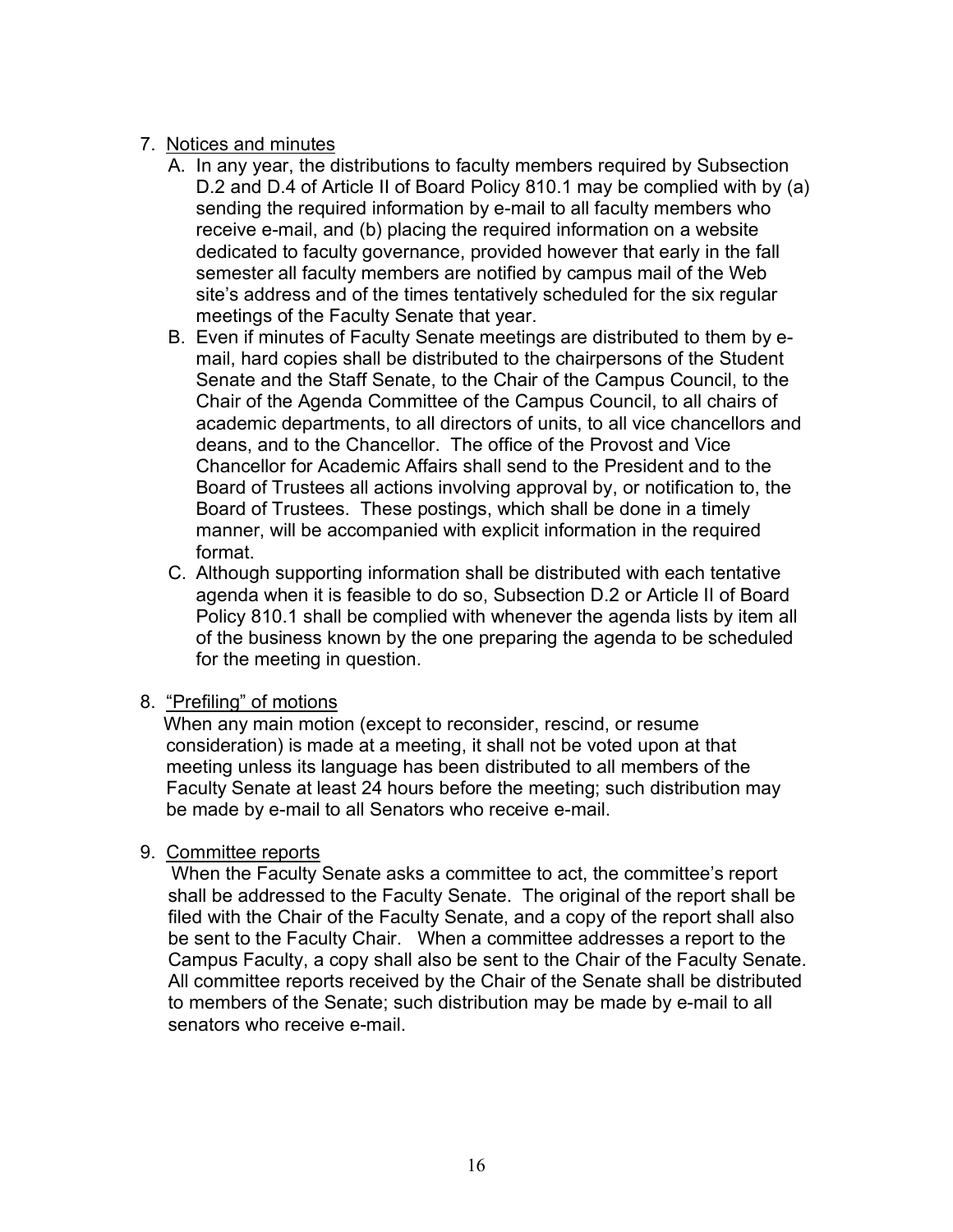### 10. Faculty Senate Curriculum Review

## (*Faculty Senate 11-14-96)*

Curriculum review is the responsibility of the Faculty Senate and is exercised as described herein. The University Committee on Courses and Programs and the University Committee on Program Review are committees jointly of the Graduate Council and the Faculty Senate.

#### A. University Committee on Courses and Programs

The University Committee on Courses and Programs reviews and makes recommendations to the Graduate Council and Faculty Senate for actions on proposals approved by a college or school for the following: 1) new courses; 2) changes in title, description, number, prerequisites, etc. of courses; 3) new undergraduate and graduate degree programs; and 4) modifications to degree programs. The committee is responsible for resolving questions concerning course numbering, course or program duplication, completeness of course or program revision forms, and other questions pertaining to course and program changes, including compliance with administrative guidelines implementing Board Policy.

Proposals made to this Committee will be collected by the Graduate School and distributed to the members prior to each meeting. A summary sheet listing all recommendations from the committee is distributed with the agenda to the Graduate Council and the Faculty Senate prior to the meetings at which they are reported. Proposals which affect graduate courses or programs will be approved by the Graduate Council prior to consideration by the Faculty Senate.

Voting committee membership consists of a representative with graduate faculty rank to be appointed by the dean of each undergraduate college or school, a representative with graduate faculty rank from each undergraduate college and school to be chosen from the voting membership of the Faculty Senate, a representative of the Graduate Council, a representative of the university libraries appointed by the Dean of Libraries, a representative of the School of Law chosen by the Dean of Law, a student member selected by the ASG and a student member selected by the Graduate Dean's Student Advisory Board, the chair of the Campus Faculty, the Vice Chair of the Faculty Senate, and the chair of the Graduate Council. In addition, one nonvoting representative appointed by the Dean of the Division of Continuing Education will serve on the committee, and a representative from the Registrar's Office will meet with the committee to provide technical support. The committee elects its own chair.

B. The University Committee on Program Review The University Committee on Program Review has the responsibility for initiating, participating in, or evaluating the results of undergraduate and graduate program reviews consistent with University guidelines and the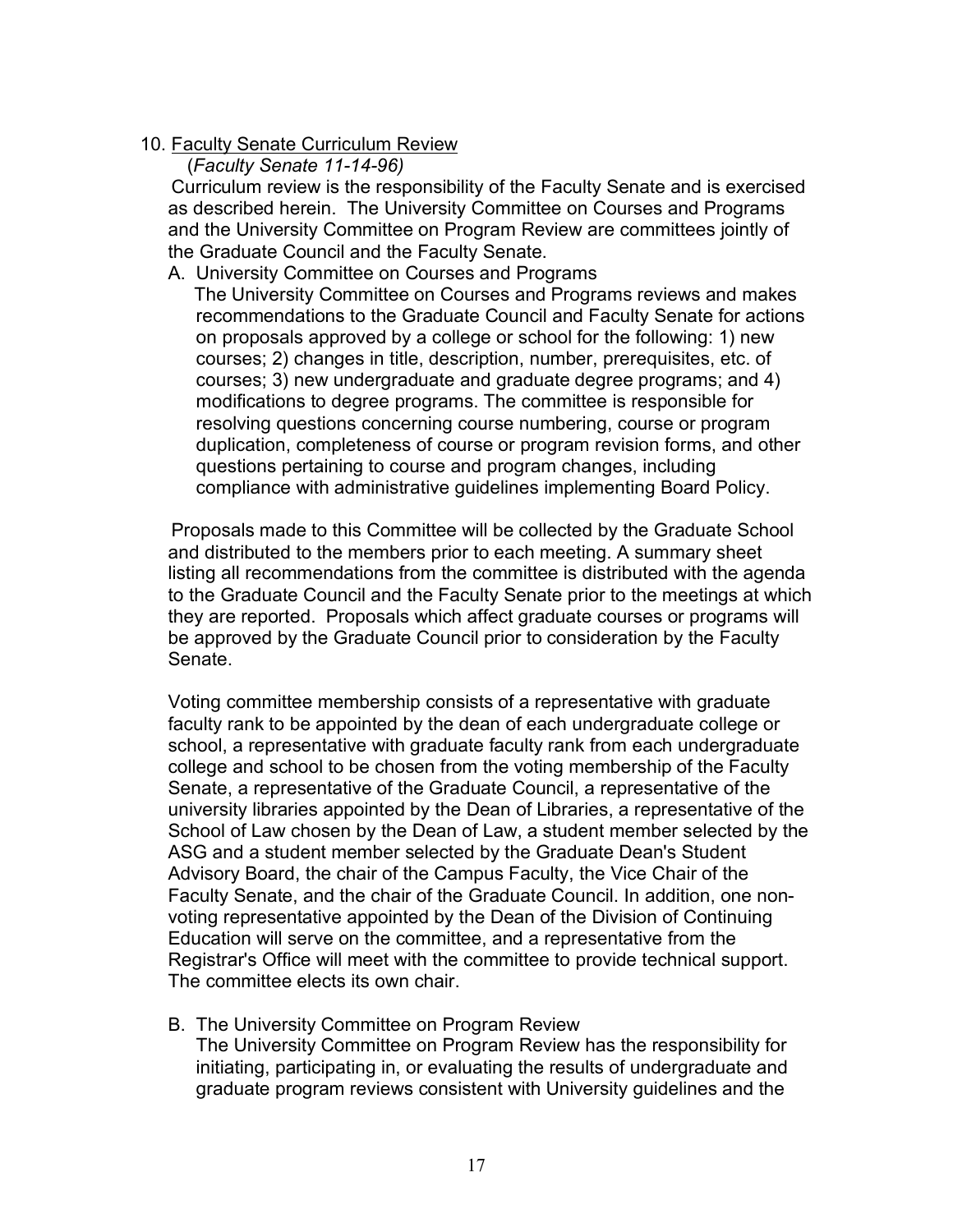review schedule as set forth in Academic Policy 1620.10 and 1620.11 requiring that each program be reviewed at least once every 10 years by this process or external reviewers. Revisions to the guidelines and the schedule for reviews may be developed by the committee and recommended by the Faculty Senate, consistent with Board of Trustees policy 620.1, Arkansas code 6-61-214, and policy of the Arkansas Higher Education Coordinating Board including the provision that changes to program review guidelines and schedule must be approved by the AHECB. Reviews of graduate programs will be presented to the Graduate Council before being presented to the Faculty Senate.

Voting committee membership consists of a voting member of the Faculty Senate and a voting member of the Graduate Council from each academic college, the chair of the Graduate Council, and the Vice Chair of the Faculty Senate or his/her representative. The committee elects its own chair.

\* \* \*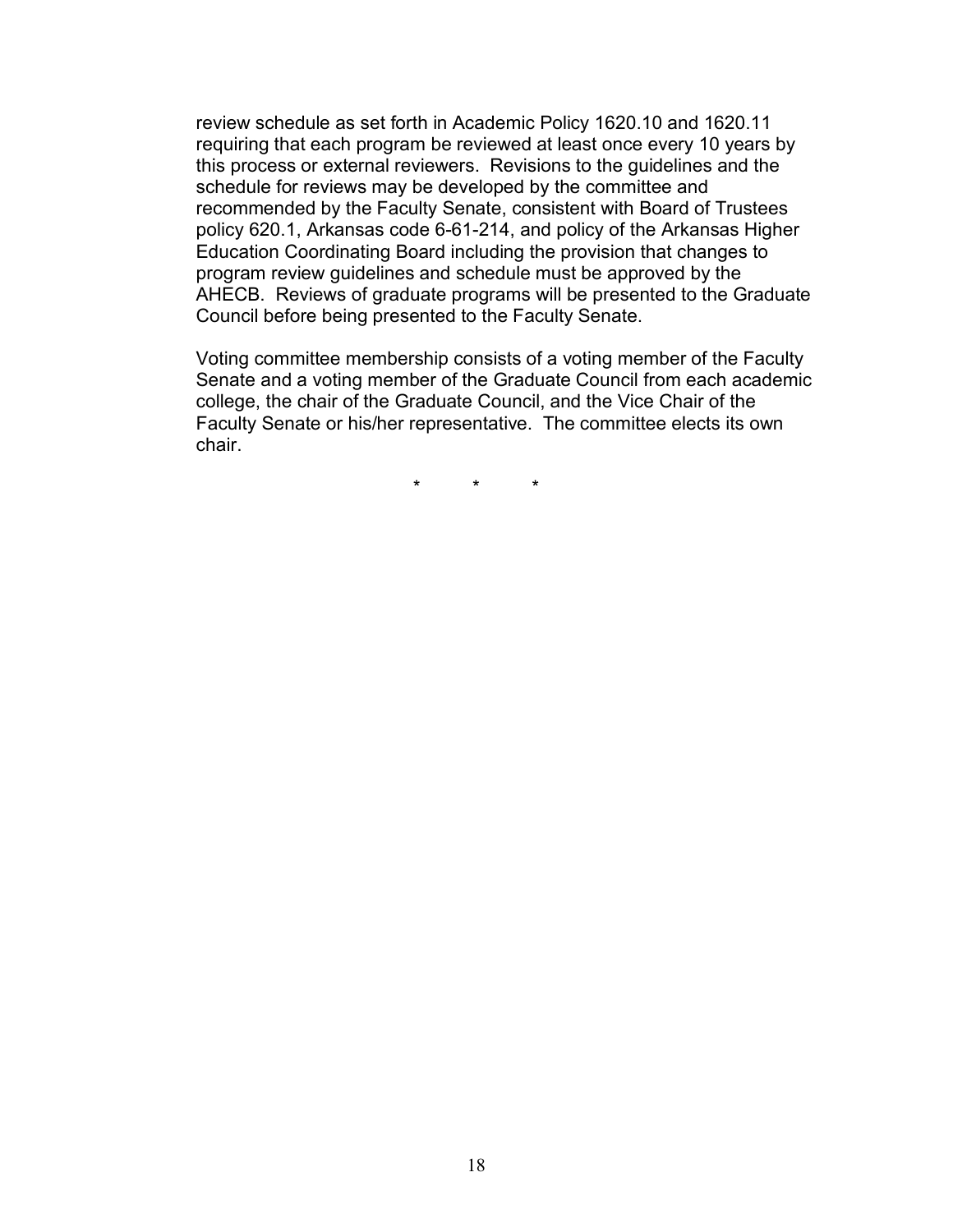# **Section II**

# **ACADEMIC RESPONSIBILITIES OF FACULTY**

The orderly conduct of academic affairs in an educational institution requires that faculty members accept and discharge responsibilities related to their workload assignment and carry out the traditional duties associated with their positions consistent with professional good practice. Policy statements on specific activities and areas of responsibility are provided below.

## **Teaching**

Faculty members assigned to teach classes are responsible for determining that the content of their classes is appropriate to each course, as officially described in the catalog (or proposing changes to the description through the campus process), and achieves the coverage indicated by that description. They are also responsible for choosing appropriate texts and other teaching materials in a timely way. Faculty members are responsible for confining classroom discussion to subjects related to the topics of concern in the course. They are responsible for holding the classes and giving final exams at the times and places approved for them, except as changes are authorized by the appropriate department head and dean. They are responsible for providing reasonable accommodation to students with documented disabilities, consistent with policies and procedures of the Center for Students with Disabilities (telephone 5-3104). It is also the responsibility of the faculty member to include in the course syllabus instructions on how students can learn prior to class time whether a class is cancelled because of weather conditions or for other reasons. See http://www.uark.edu/admin/vcacsey/vcaa/policies.html.

Faculty members are responsible for maintaining in the classroom an environment appropriate to academic endeavor and complying with the university statement on discrimination, adopted in 1983 and amended in the Fall of 1991: *The Campus Council of the University of Arkansas, Fayetteville, does not condone discriminatory treatment of students or staff on the basis of age, disability, ethnic origin, marital status, race, religious commitment, sex, or sexual orientation in any of the activities conducted upon this campus. Members of the faculty are requested to be sensitive to this issue when, for example, presenting lecture material, assigning seating within the classroom, selecting groups for laboratory experiments, and assigning student work. The university faculty, administration, and staff are committed to providing an equal educational opportunity to all students.*

# *Attendance Policy*

*(Faculty Senate, May 26, 1999)*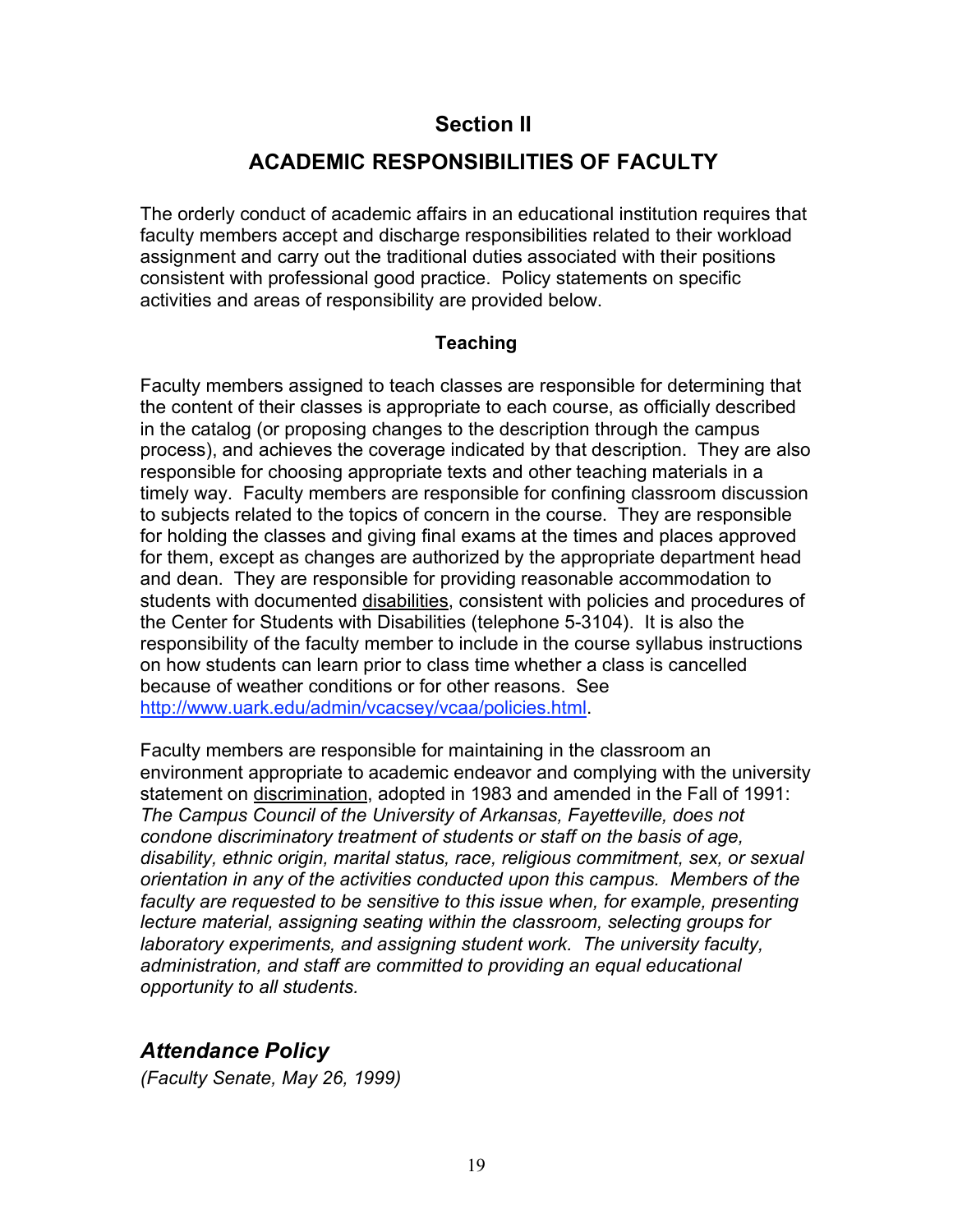Education at the university level requires active involvement in the learning process. Therefore students have the responsibility to attend classes and to actively engage in all learning assignments or opportunities provided in their classes. Instructors have the responsibility to provide a written policy on student attendance that is tied to course objectives included in a course syllabus. There may be times, however, when illness, family crisis, or university-sponsored activities make full attendance or participation impossible. In these situations students are responsible for making timely arrangements with the instructor to make up work missed. Such arrangements should be made in writing and prior to the absence when possible.

Examples of absences that should be considered excusable include those resulting from the following: 1) illness of the student, 2) serious illness or death of a member of the student's immediate family or other family crisis, 3) Universitysponsored activities for which the student's attendance is required by virtue of scholarship or leadership/participation responsibilities, 4) religious observances (see UA Religious Observances policy), 5) jury duty or subpoena for court appearance, and 6) military duty. The instructor has the right to require that the student provide appropriate documentation for any absence for which the student wishes to be excused.

# *Grades and Exams*

Faculty members are advised to note the terms of the "Grade Appeal Structure for Undergraduate Students" in which is implicit the assumption that instructors will include grading and make-up policies in the syllabus for the course or at the course web site, or announce such policies at the beginning of class meetings for each course.

Student appeal and grievance policy and procedures are available at http://catalogofstudies.uark.edu/ for undergraduate students. See http://www.uark.edu/gradinfo/grievance-final.htm for graduate student procedures.

The grading system in use at the university is stated in the current catalog under the heading Grades and Marks, at http://catalogofstudies.uark.edu/ A revised statement will be in effect for 2005-2006 and will appear in the catalog for that year.

The Campus Council has gone on record as "affirming the fundamental responsibility of instructors to inform students of their progress in courses as accurately and completely as possible." In meeting this responsibility, early progress grades are entered into the web-based facility by faculty at the end of six weeks for students in 1000- and 2000-level courses. Early progress grade reports are issued to students in the seventh week, as soon as possible following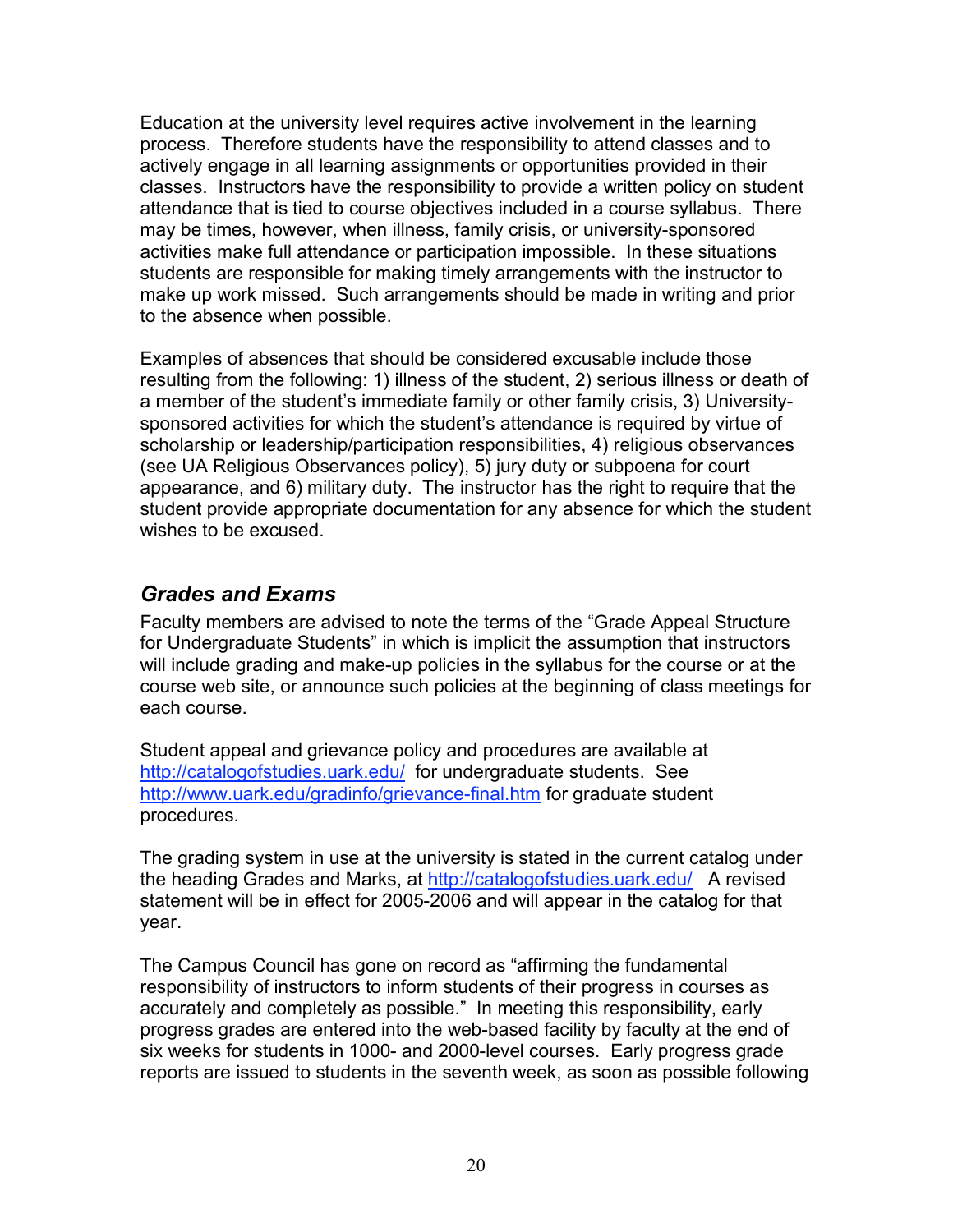submission by instructors, with the reports made available to deans' offices for advisors.

Each faculty member is expected to select appropriate times for the periodic examinations that are necessary or desirable during the course of the semester, but if examinations are to be given at times other than the regular class period, these times must be published in the printed schedule, included in the syllabus, and announced at the first class meeting.

A copy of the final examination schedule is included in the *Schedule of Classes*. Any final examination must be given at times specified in the schedule. Whenever extreme circumstances make necessary a deviation from the announced schedule, clearance for such deviation must be obtained in advance from the appropriate college dean and the Provost and Vice Chancellor for Academic Affairs. Consistent with Campus Council policy of 1989, it is the policy of the university to minimize student participation in extracurricular activities during the final examination period. No meetings, social activities, athletic events, or other extracurricular activities which require student participation will be scheduled on Dead Day or during the final examination period. Any exceptions to this policy must receive prior approval from the Provost and Vice Chancellor for Academic Affairs.

Final examinations in the summer term courses are to be given at the final scheduled class session.

Faculty members are responsible for entering final grades into a web-based facility consistent with procedures established by the Registrar's Office. A paperbased process is still in place for grade changes, with policy established by the Registrar's Office. See the grading system statement at http://catalogofstudies.uark.edu/

Campus Council policy (1978) provides that instructors for on-campus courses are to report final grades as soon as possible and no later than two working days following the end of the final exam period. Grades for off-campus courses are to be reported within four days following the exam.

Posting Grades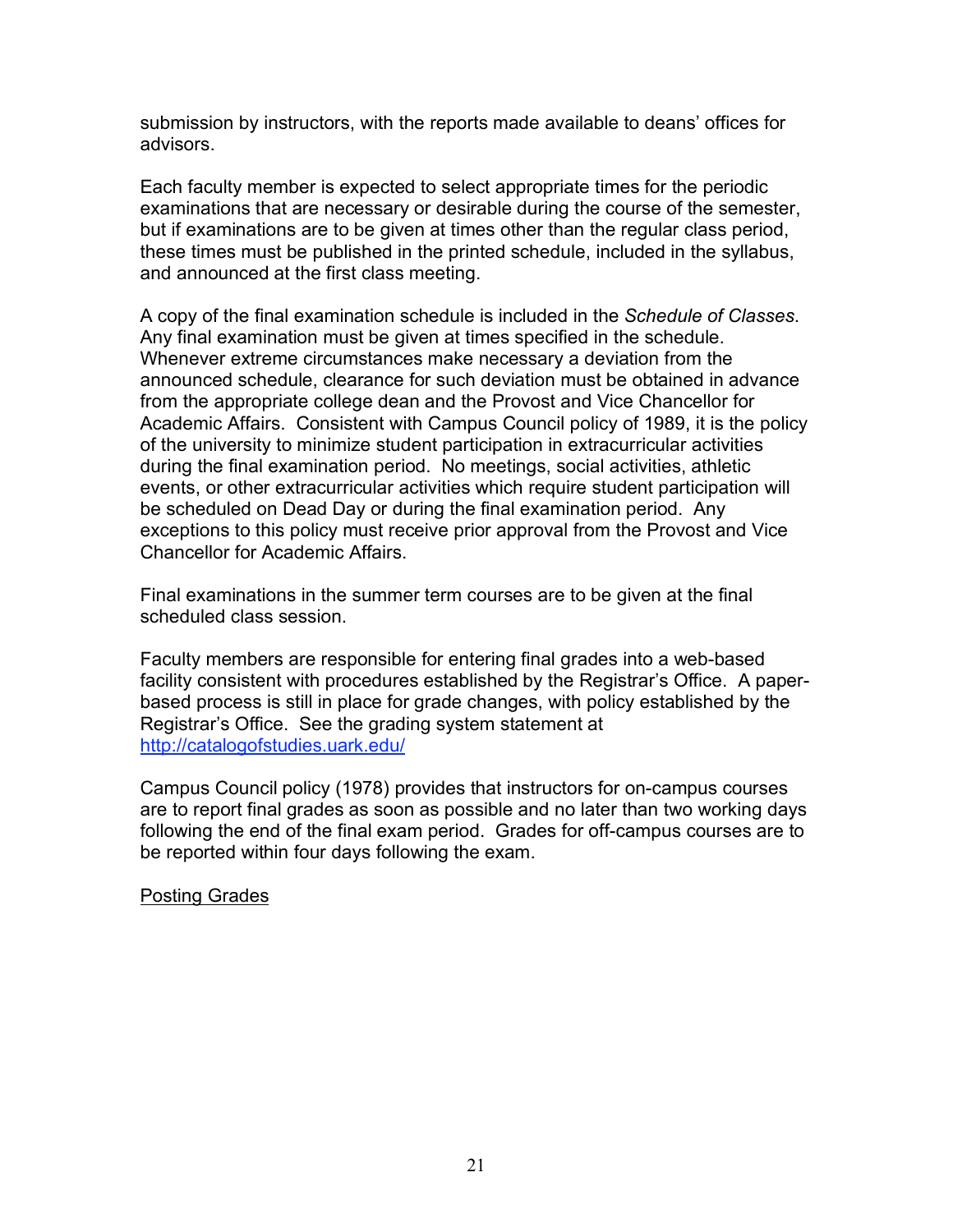The Family Rights and Privacy Act of 1974, as amended, prohibits disclosure of personally identifiable education records to a third party without prior written consent. Accordingly, faculty should ensure that grade information posted or made available through graded papers left for collection in public places (such as offices or hallways) is not "personally identifiable." The Department of Education Regulations for the Act define "personally identifiable" information as that data or information which includes (1) the name of the student, the student's parent, or other family members; (2) the student's address; (3) a personal identifier (such as a social security number or student number); or (4) a list of personal characteristics, or other information which would make the student's identity easily traceable.

# *Office Hours*

Faculty members are expected to keep regularly-scheduled office (or laboratory) hours each week during which time students may confer with them. The number of hours scheduled should reflect the teaching load and class enrollment of the faculty member. Office hours should be flexible enough to provide reasonable access to students who may have class conflicts. For example, office hours of (only) M-W-F, 9:30 to 10:20 a.m. eliminates access for those students who have class during that hour.

# *Records*

Consistent with *Academic Policy 1480.10,* records and materials collected by faculty as evidence of student performance and learning are the primary source of data for the evaluation of students for grades. Members of the faculty are responsible for maintaining such records as part of their teaching responsibilities. Such records should be retained for two years following the assignment of final grades for all coursework, either by the faculty member or by the department in which the faculty member is appointed, in the event of the faculty member's leaving the employment of the institution.

# *Religious Observances*

## (*Campus Faculty, revised November 15, 1995)*

Although Christian religious holidays are reflected to some extent in the academic calendar of the university, holidays of other religious groups are not. When members of other religions seek to be excused from class for religious reasons, they are expected to provide their instructors with a schedule of religious holidays that they intend to observe, in writing, before the completion of the first week of classes. The Schedule of Classes should inform students of the university calendar of events, including class meeting and final examination dates, so that before they enroll they can take into account their calendar of religious observances. Scheduling should be done with recognition of religious observances where possible. However, faculty members are expected to allow students to make up work scheduled for dates during which they observe the holidays of their religion.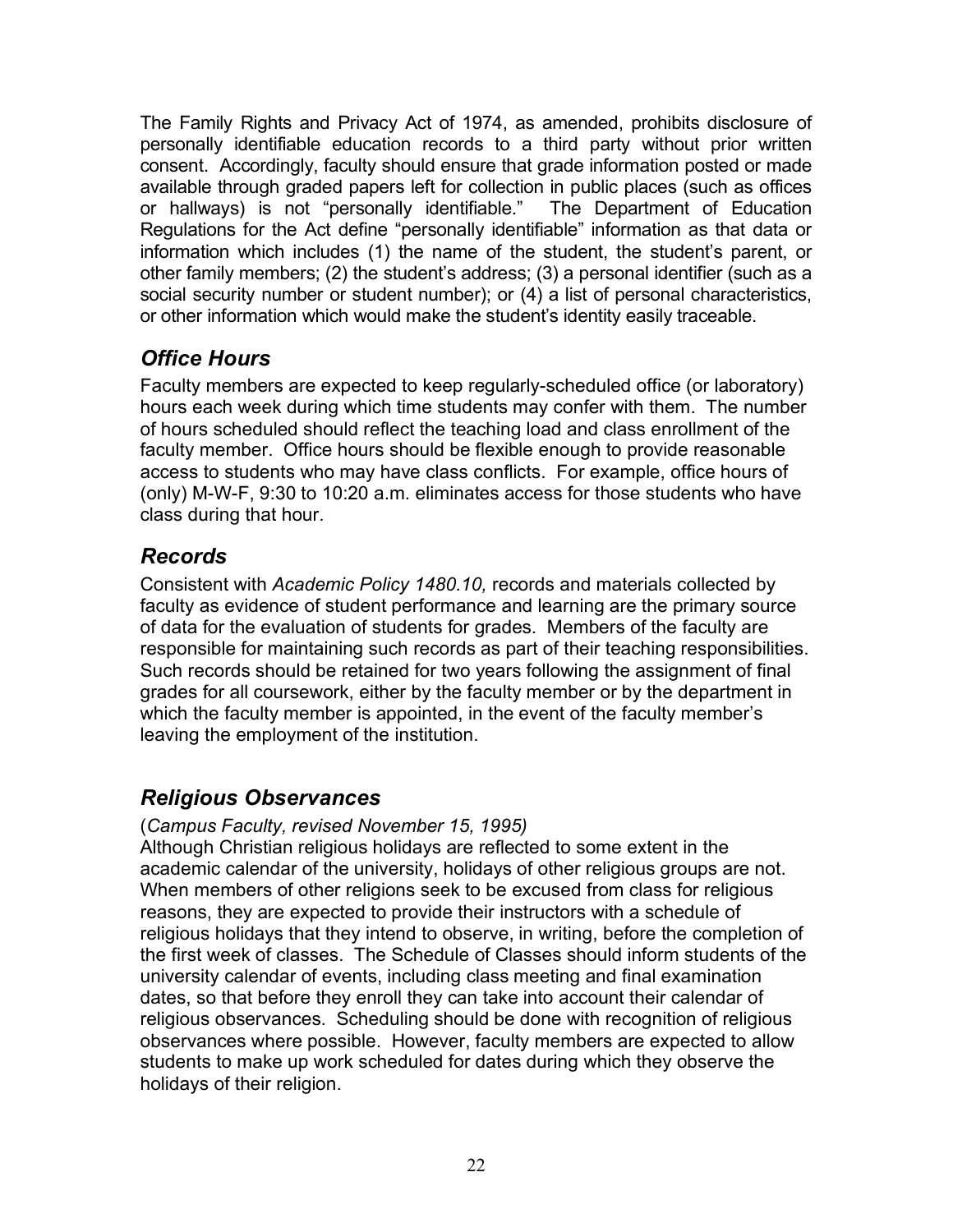Financial Benefit to Instructor from Student Materials: Conflict of Interest Resolution (*Academic Policy Series* 1550.30)

Each year with the beginning of a new appointment period, faculty members should review the policies and procedures on requiring material for use by students for which the instructor derives direct or indirect financial benefit and of the approvals and reports that are required.

Consistent with University of Arkansas Board of Trustees policy 450.1, full-time faculty and non-classified administrative staff members may engage in limited and specifically approved outside employment for compensation provided this employment does not interfere with the employee's duties (such as by creating a conflict of interest or commitment) and provided that the employee receives written approval from his or her department head and/or dean in advance of the employment. Similarly, employees planning to engage in outside employment must disclose by means of the appropriate form any relationships or activities which might give rise to conflicts, or the appearance thereof, with their duties, responsibilities or obligations to the University of Arkansas.

Faculty members who derive direct or indirect financial benefit from materials required to be used by their students are engaged in outside employment for compensation that constitutes a conflict of interest. Procedures required to address that conflict of interest are as follows.

## Required Compliance Procedures

- Faculty members must disclose the conflict of interest in writing and obtain prior written approval from department chair and dean to require the purchase of their own proprietary materials by their students or to require the purchase of any other materials for which the faculty member receives compensation (including, but not limited to, publishers' incentive payments for text book adoption).
- The request for approval must include a description of the material(s) and a justification for their use.
- The request must state the provision made for disposition of revenues and royalties from the sales of the material(s). These revenues must be paid to a unit not related to or associated with the faculty member, but one that will benefit student welfare at the university.
- Consistent with the deadline for reporting Outside Employment (report to dean before September 15), faculty members must provide a satisfactory accounting of remuneration and disposition of revenues and royalties acceptable to their dean relative to materials required for student purchase during the preceding year.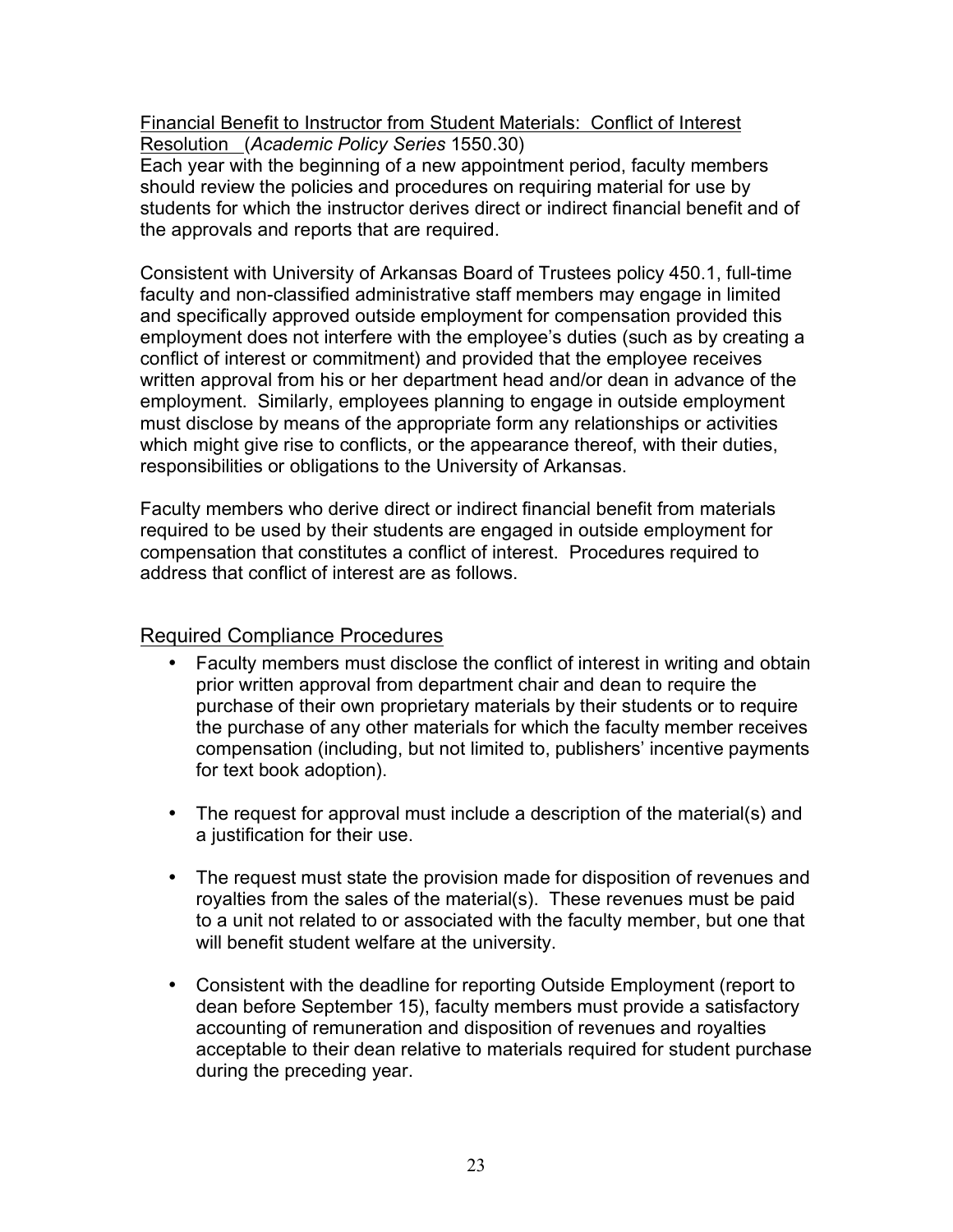# *Teacher and Course Evaluation*

*(Campus Council, Adopted March 14, 1985)*

The Campus Council action reaffirmed the value of teacher and course evaluation by students, but significantly modified its implementation by recognizing that student evaluation of teaching effectiveness serves two related but distinctly separate objectives. The first relates directly to the instructor's own effort to teach effectively. The second pertains to administrative decisions regarding salary, promotion, and tenure. While evaluations by others—such as peers and recent alumni—are valuable, and their use is encouraged as a means of broadening the basis for judgment, the perceptions of current students are an essential consideration in any administrative review of teaching effectiveness. The new policy also makes clear that no one form [such as the Purdue form] or procedure is suitable for all classes, and one form may not be equally appropriate for realizing both objectives. The policy adopted by the Campus Council specifies the following:

- 1. That each department faculty adopt a formal procedure whereby each student in each class has the opportunity to submit a written critique to the instructor for the instructor's self-evaluation. If maximum benefit is to be realized, students must be assured that their comments are for the instructor, alone, and will be reviewed by others only if the instructor releases them for such review;
- 2. That each department faculty adopt a formal procedure or procedures which will ensure that the perceptions of current students are duly considered when teaching effectiveness is evaluated in making decisions regarding salary, promotion, and tenure. [The Purdue evaluation form is used for this purpose at the university.] Perceptions may be obtained from student comments released by the instructor, from the Purdue results, from narrative statements, from exit interviews conducted by someone other than the instructor, or from some combination of these alternatives. All evaluations for administrative purposes, including those released by the instructor as in (1) above, must be administered by a person or persons designated by the department in which the course is offered (rather than by the instructor), and in accordance with procedures which ensure the integrity of the process.
- 3. That the dean of each college or school shall be responsible for the adoption and implementation no later than Spring, 1986, of the forms and procedures described in (1) and (2) above. The forms and procedures adopted by each department will be made available to instructors and students.

*Note:* Most colleges and schools at the University of Arkansas use the Purdue Teaching and Course Evaluation System. Forms are provided early in each semester to allow faculty to select evaluation items for each class. Some core items are identified by the university and by each school and college. Late in the semester, evaluation forms are generated for each class. Evaluation forms are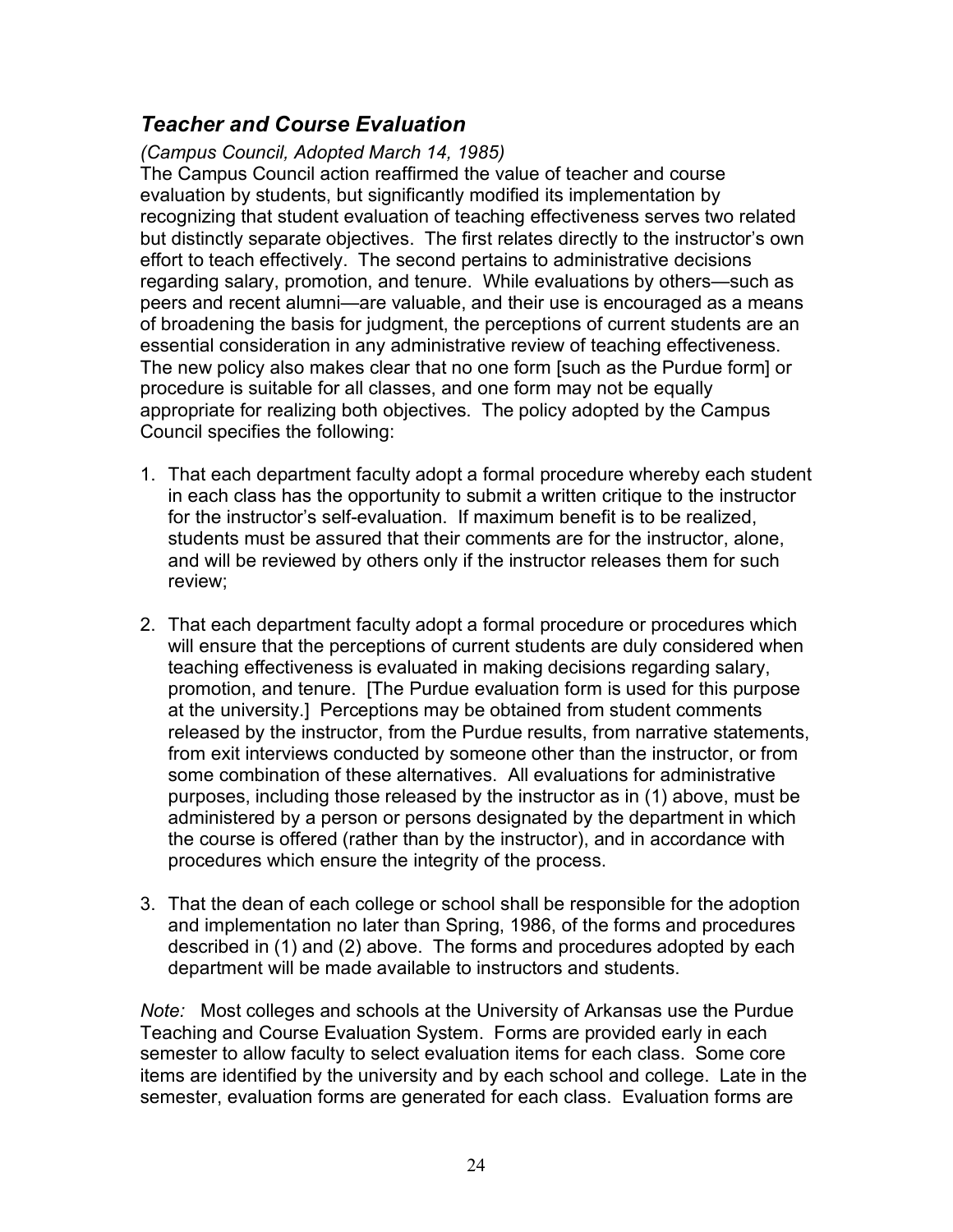distributed to and collected from classes by someone other than the instructor and collected for processing by Computing Services. In the following term a computerized summary of responses is provided to faculty along with the original evaluation forms. Faculty teaching in summer terms make their selection of items during the spring semester for forms delivered in the summer. See Academic Policy 1405.15 at the web site,

http://www.uark.edu/admin/vcacsey/AcaPolicySeries/academic\_policies.html.

## Teaching Resources and Development Opportunities

• Teaching and Faculty Support Center (TFSC)

The TFSC at the University of Arkansas was established in 1992. Representing a part of the university's commitment to excellence in teaching, the center provides a central facility to assist faculty, teaching assistants, and departments in the continued improvement of learning and teaching. It functions as a resource clearinghouse for addressing instructional issues. The address of the center is 241 North Buchanan Avenue, telephone 575-3222. For more information, visit the web site at: http://www.uark.edu/misc/tfscinfo/

• Teaching Academy

The Teaching Academy is an honorary society for outstanding teachers that advocates and represents teaching interests as well as sponsoring events such as a fall workshop on teaching. For more information, consult the web site at http://www.uark.edu/studorg/uateach/.

## Student Conduct Policies

• Academic Integrity – Term Paper Assistance

*(From Campus Council action of March 26, 1987)*

The use of the services of "term paper assistance" companies is a violation of university policies on academic integrity. Student submission of such research or term papers to meet requirements of any class or degree program is expressly prohibited and constitutes academic dishonesty. Any violation of this prohibition will automatically result in both punitive action by the instructor (e.g., the award of a grade of "F" for the course) and a referral of each violation to the All-University Judiciary Committee for its consideration.

• Academic Honesty

The University of Arkansas, Fayetteville, presents this policy as part of its effort to maintain the integrity of its academic processes. Academic honesty should be a concern of the entire university community, and a commitment to it must involve students, faculty members, and University administrators.

Students must understand what academic integrity is and what the most common violations are. With that understanding, they must commit academic behavior.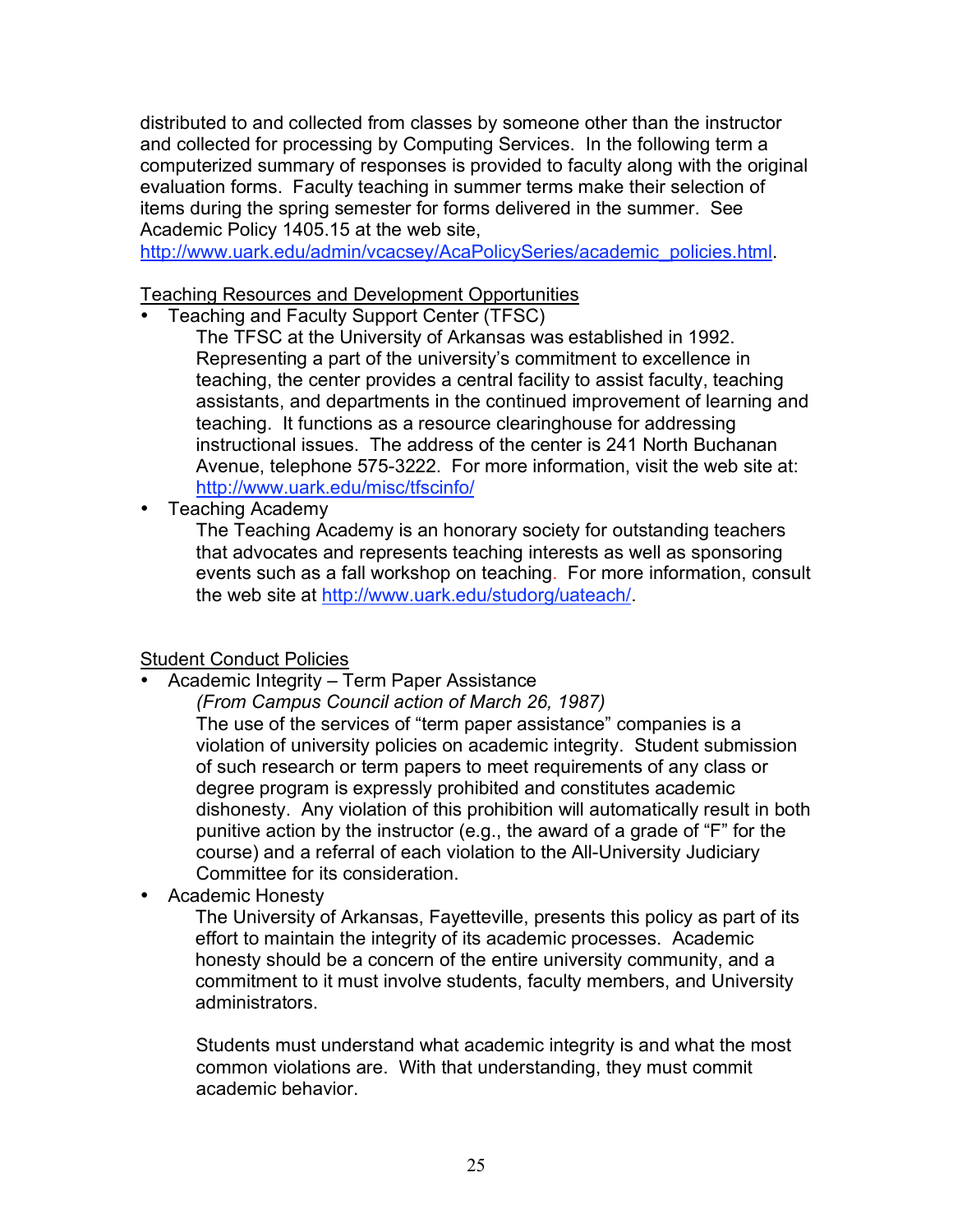Public support and encouragement of the faculty is a second critical component necessary to strengthen academic integrity on campus. Faculty members must be continually vigilant in the management of their classes, their assignments, and their tests. To see the entire policy text and provisions, please visit the web site at http://catalogofstudies.uark.edu/

#### Academic Support and Related Services for Students

Support services for students include many services directly related to performance in the classroom and laboratory, some of which are identified below.

- The Career Development Center provides a comprehensive career development program with career advising sessions, a career decisionmaking course, job-search workshops and individual assistance with resume preparation, job interview skills and placement services. For more information visit http://career.uark.edu/
- The mission of the Enhanced Learning Center (ELC) is to foster the intellectual development of the community of student scholars at the University of Arkansas. In collaboration with faculty, students and staff, the ELC provides programs and services to support every student's academic pursuit. For more information visit http://elc.uark.edu/
- The Language Learning Center (LLC**)** is an audio/visual center designed to serve and support all students enrolled in language courses in the Department of Foreign Languages. This particular lab is set up with 18 networked computers that support state-of-the-art class assignments throughout each semester. Additional equipment and materials include tape recorders and USB microphones to support online or offline oral/aural activities, DVD and VCR players, a reservable smart room with Satellite, DVD, Video and Videodisc players, and 20 wireless Macintosh computers to support in-class chat-room and multimedia-based activities. Other portable equipment such as overheads and CD/tape players is available for teaching activities. This lab also supports innovative language learning activities in undergraduate and graduate level courses that include web and video development. Web development, graphics editing and video editing software, scanners, digital video cameras and CD and DVD burners are available to enhance the knowledge of our students in terms of either designing, developing and teaching with technology, or using and developing technology with the target language as the foundation of the material developed. For more information on the center and it and available materials visit http://www.uark.edu/depts/flaninfo/lab.html.
- The Math Resource and Tutoring Center provides tutoring from 9 a.m. to 3 p.m. weekdays in the Science and Engineering Building for students in pre-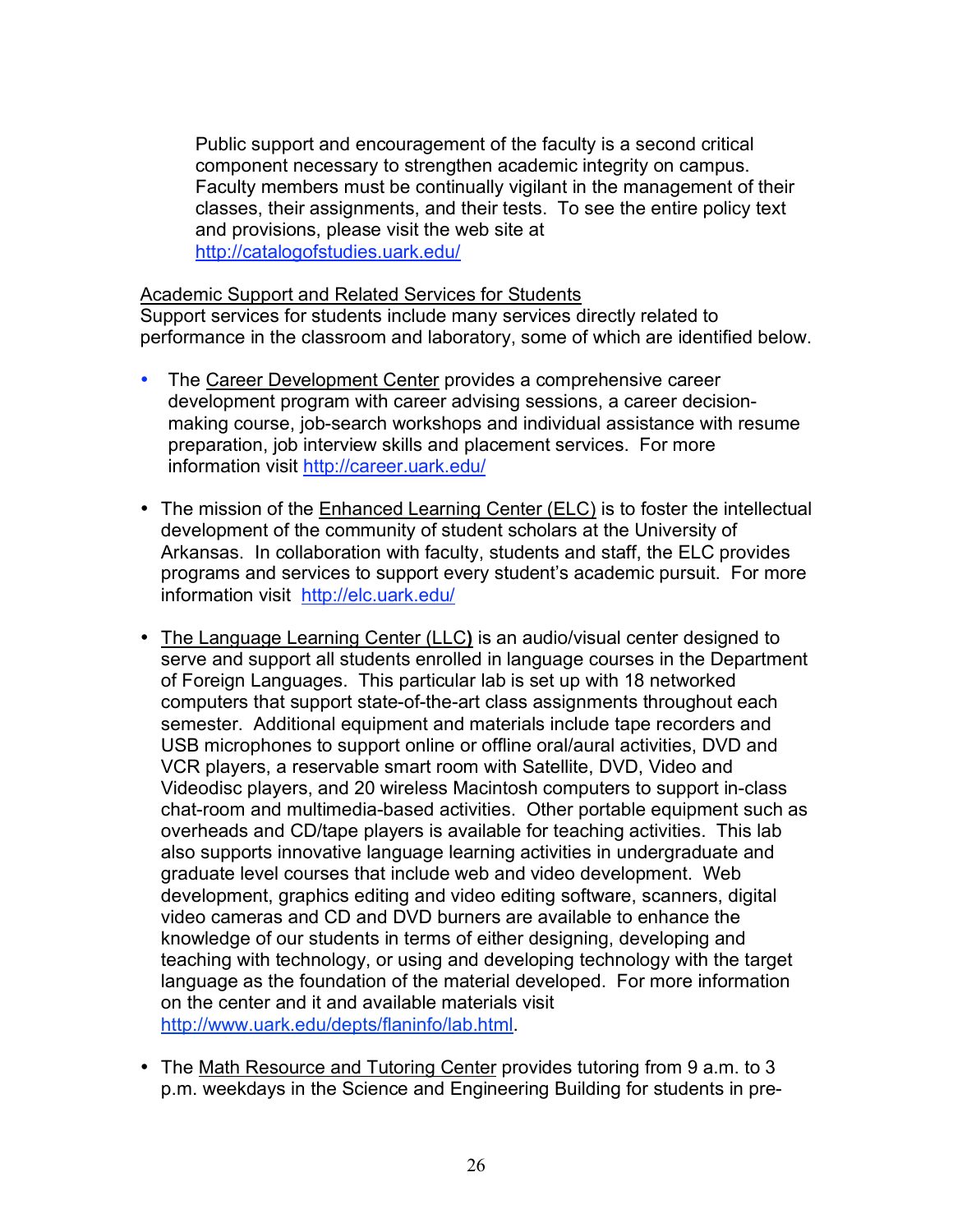college and college algebra, survey of calculus, calculus I and II, finite math, and trigonometry. For more information visit http://mrtc.uark.edu/

• Since 1984, the Quality Writing Center has been a fre*e* consulting service for students, faculty, and staff from all schools and colleges on campus and serves as a resource for any type of writing project. Our primary goal is to help those who come to the center become more competent and self-confident writers. We teach all aspects of writing from organization, coherence, and clarity to punctuation, grammar, usage, and style, and we work at all levels from teaching basic writing skills to helping with research papers, theses, and dissertations to consulting with faculty on writing-related issues. We do not, however, proofread or edit papers. We are located in Kimpel Hall 315 and 319 and in the Enhanced Learning Center in Gregson Hall. For more information visit www.uark.edu/write.

For a more complete guide to student support services provided by Student Affairs, see the Faculty Guide to Student Affairs at http://studentaffairs.uark.edu/Faculty%20Guide.pdf http://studentaffairs.uark.edu/Faculty%20Guide. <http://studentaffairs.uark.edu/Faculty%20Guide.pdf>pdf.

## **Academic Advising of Undergraduate Students**

(Academic Policy Series 1550.20)

Academic advising is a process, ideally one of continuity and mutual commitment by both students and faculty. In addition to helping students plan course schedules, advisers use the medium of a curriculum to assist students in their intellectual, ethical, personal, cultural, and social development. Advisers also help students explore academic options and personal goals and the relationship of these to the practical world of work. Academic advisers supplement, reinforce, and help interpret and apply information for which students are themselves responsible, such as that in the *Catalog of Studies*.

Advising support will include information provided by offices such as the Registrar's Office and made available to students by means of mailings, electronic mail, and web sites. Advising procedures may vary among schools and colleges, but all students should be provided information regarding the following things (among others):

- admission status and test scores and their relationship to required remedial courses or eligibility for honors programs and classes
- registration (including procedures for priority registration and withdrawal from classes)
- academic policies and regulations, including appeal processes
- university and college requirements
- course and other requirements in the student's major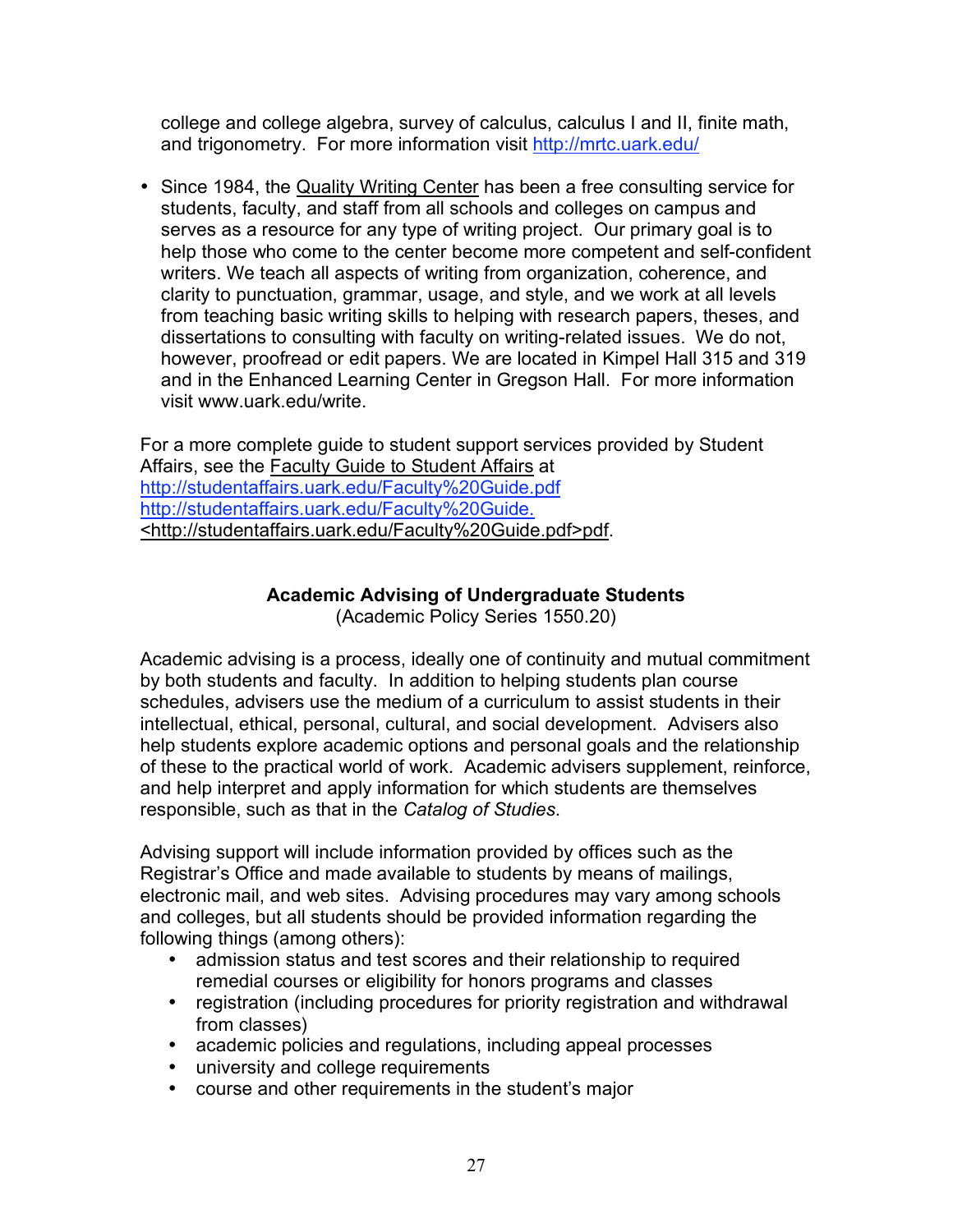- career opportunities related to the student's major
- referral to support services including tutoring, career planning services, services for students with disability, counseling services, and other services for students in need of assistance with any aspect of their university life
- Application for degrees and commencement activities

It will be the responsibility of the department and college to assist faculty and staff assigned to academic advising duties, which include the following:

- keep timely and thorough records to chart academic progress toward graduation and to maintain the continuity of the advising process
- provide extended office hours during registration periods
- initiate contact with students as needed regarding early grade reports, priority registration, academic standing, and degree audit (graduation requirement) information
- respond in a timely way to advisee needs
- be sensitive to the diversity of students and related issues
- be aware of the special needs of college-age students
- serve as a resource--and student advocate, as appropriate—for advisees
- provide special time and assistance to first-year students
- be available to meet with prospective students to provide information and assist with their transition to the university

The number and kinds of advising duties assigned to faculty members and staff will be reflected in their workload assignments, and their accomplishments and those of their students reflected in their merit evaluations. Training and developmental opportunities will be made available to faculty and staff assigned to advising duties. Awards for outstanding advising will be developed commensurate with those for teaching, research, and other service assignments. The institution will establish a continuing process for the monitoring and identification of issues related to advising and the design of solutions. Those involved in the everyday practice of advising students will have a key role in this process through the Academic Advising Council.

## **Research, Scholarship, and Creative Activity**

Tenured and tenure-track faculty members are expected to engage in research, scholarship or other creative activity as a substantial part of their assigned work at the university. Depending upon the unit, this effort can be up to 50 percent or more of the academic year assigned workload and 100 percent of the summer assigned workload. The activity is expected to result in work products and recognition of the effort by such indicators as invited presentations or shows, publication of articles and books, invitations to join prestigious societies, and other recognition appropriate to amount and quality of activity as evaluated by peers. Consistent with the vision of a student-centered institution, faculty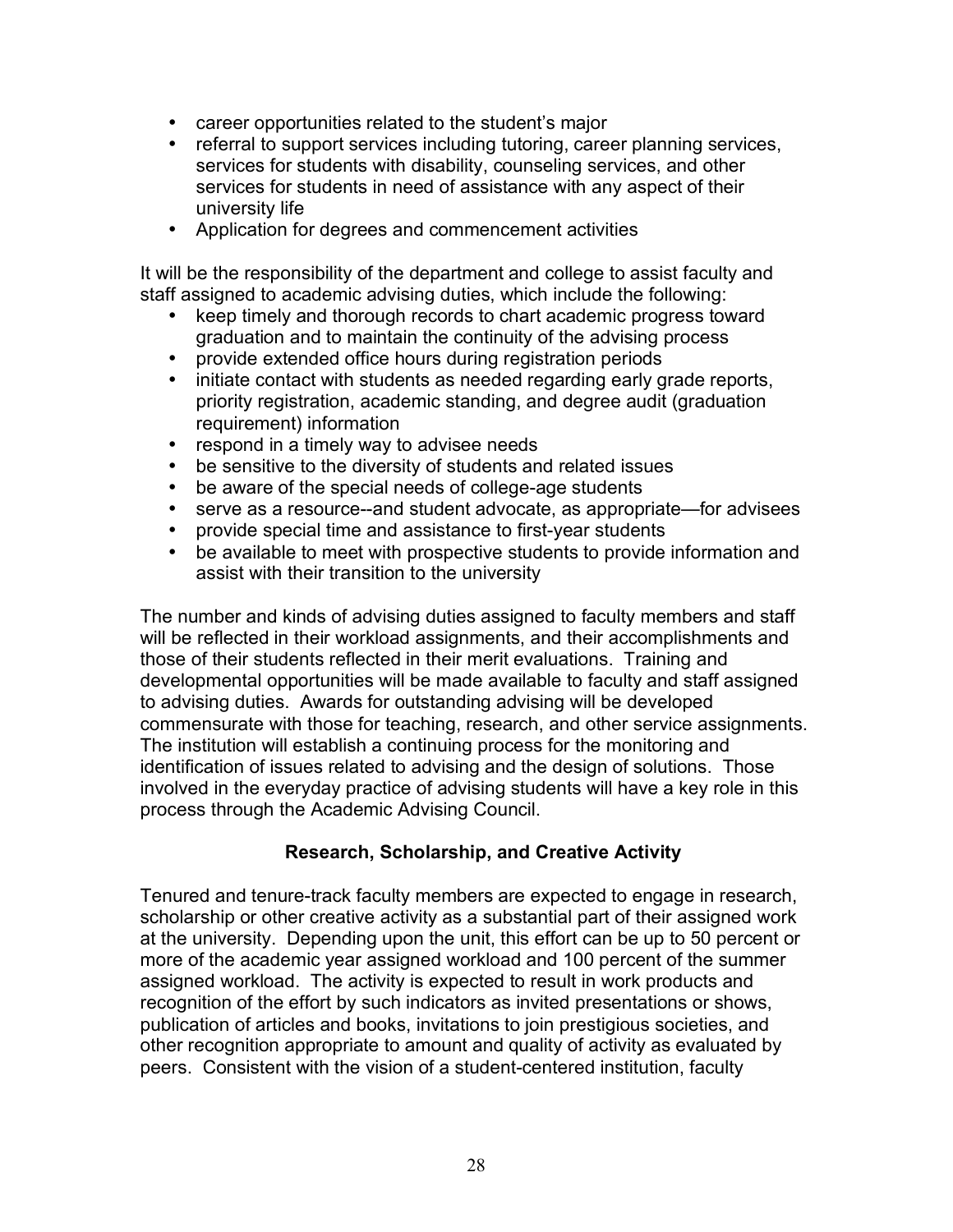members are expected to provide for active involvement by students in their research, scholarship, or other creative activity.

Faculty members who engage in research, scholarship or other creative activity are responsible for determining and complying with university regulations that apply to their activities—such as govern the preparation and approval of proposals for funding, the amount of time which may be spent on consulting, the treatment of human or animal subjects of experiments, the use of biohazards including human pathogens, the reporting of outside income, conflict of interest, and computing activities. They are responsible for determining that laboratory procedures, including modifications for facilities and installation of equipment, conform to university regulations. Activities on university property or time should be appropriately scheduled and approved. Faculty who travel from the campus to engage in research, scholarship or other creative activity should comply with university policies regarding absence from work.

Faculty must be aware that the U.S.A. Patriot Act can have an effect on scholarship, particularly with certain international scholars and students.

Resources and policies related to research and creative activity are identified below.

#### Financial Disclosure for Sponsored Programs

#### *(An addendum to the Conflicts of Interest and Commitment Policy; Campus Council, October 26, 1995)*

Beginning October 1, 1995, federal regulations require that the university manage, reduce, or eliminate any actual or potential conflicts of interest that may be presented by a financial interest of a principal investigator or project director of a sponsored project. Accordingly, the University must require that investigators and project directors disclose any significant financial interest that may present an actual or potential conflict of interest in relation to a sponsored project. The federal regulations also require that such a disclosure be made before submitting a sponsored project proposal, or, if a significant financial interest develops after a proposal submission or issuance of award, when such significant financial interest comes into existence. In order to comply with these new federal requirements regarding sponsored project proposal submissions, the University of Arkansas, Fayetteville, has established this policy and the Investigator Financial Disclosure Policy Summary form. See the full text of this addendum to the Conflicts of Interest and Commitment Policy at the research and Sponsored Programs web site.

Institutional Animal Care and Use

*(Campus Council, April 11, 1996)*

The university endorses and supports the responsible use of animals in research and teaching. The policy of the University of Arkansas, Fayetteville, regarding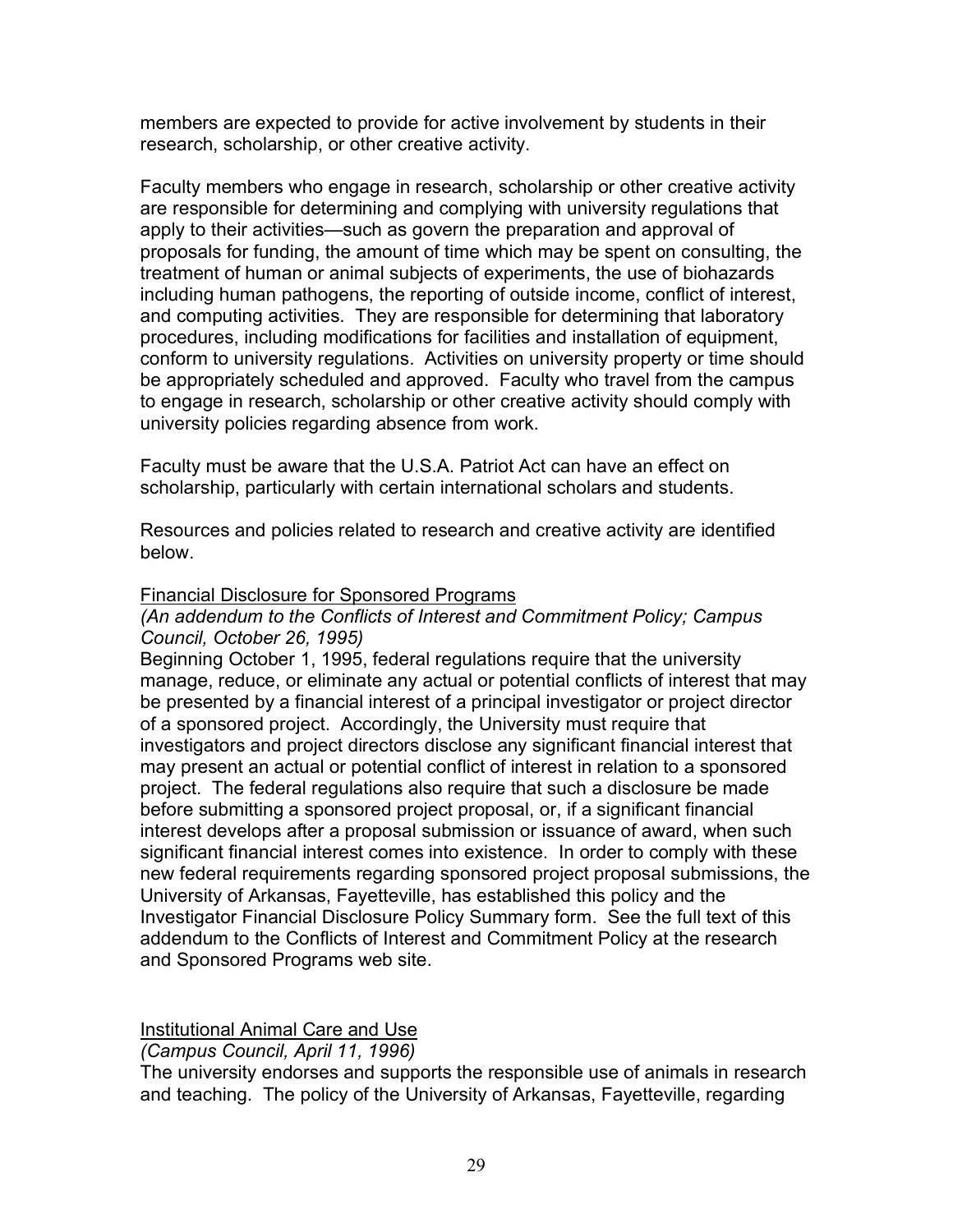animal care and use applies to all research and teaching using live vertebrate animals conducted at the university campus, or by university faculty, staff, or students when acting as representatives of the University at off-campus locations. In addition, it has been adopted by the University of Arkansas Division of Agriculture for application to all research and teaching using live vertebrate animals conducted at the Agricultural Experiment Station, or by individuals acting as representatives of the Agricultural Experiment Station at off-site locations. This policy does not apply to services provided by the Cooperative Extension Service of the University of Arkansas Division of Agriculture. In addition, this policy does not apply to research and teaching using human subjects, the oversight of which is the duty of the University Institutional Review Board. See the full text of the policy at the web site of Research and Sponsored Programs.

Human participants, radioactive substances, biohazardous materials, and toxic substances are additional research areas covered by policy and procedures that can be accessed at the web site for Research and Sponsored Programs.

#### University Libraries

The library system of the University of Arkansas, Fayetteville, is composed of the David W. Mullins Library (the main research facility) and four branch libraries: the Robert A. and Vivian Young Law Library, the Fine Arts Library, the Chemistry Library, and the Physics Library.

Besides the collection of approximately 1.7 million books and more than 24,000 journals, other resources provided include electronic databases, maps, microforms, audio/visual recordings, music scores, and original manuscripts. The University Libraries maintain membership in the Greater Western Library Alliance (GWLA), Center for Research Libraries (CRL), Council on Library Information Resources (CLIR), Amigos Library Services, and ARKnet.

The Libraries' records are computerized on the InfoLinks library system http://library.uark.edu/screens/opacmenu.html and can be accessed and searched from computers within the library as well as from computers anywhere in the world via modem or network connection. A wide variety of services such as interlibrary loan, document delivery, and specialized indexing, abstracting, and full-text databases are provided through the Libraries' home page http://libinfo.uark.edu/ . Anyone with valid university identification may check out materials. The initial loan period for books is sixteen weeks for all students, staff, and faculty; other circulation policies are available at the Circulation Desk or through the library home page http://libinfo.uark.edu/circulation/circpolicies.asp From the library home page, students and faculty may also renew library materials and request holds electronically by using an assigned PIN number to access their circulation record http://library.uark.edu/patroninfo/ . The Reference Department assists faculty and students in locating and using library materials, including the numerous electronic databases available. Librarians also offer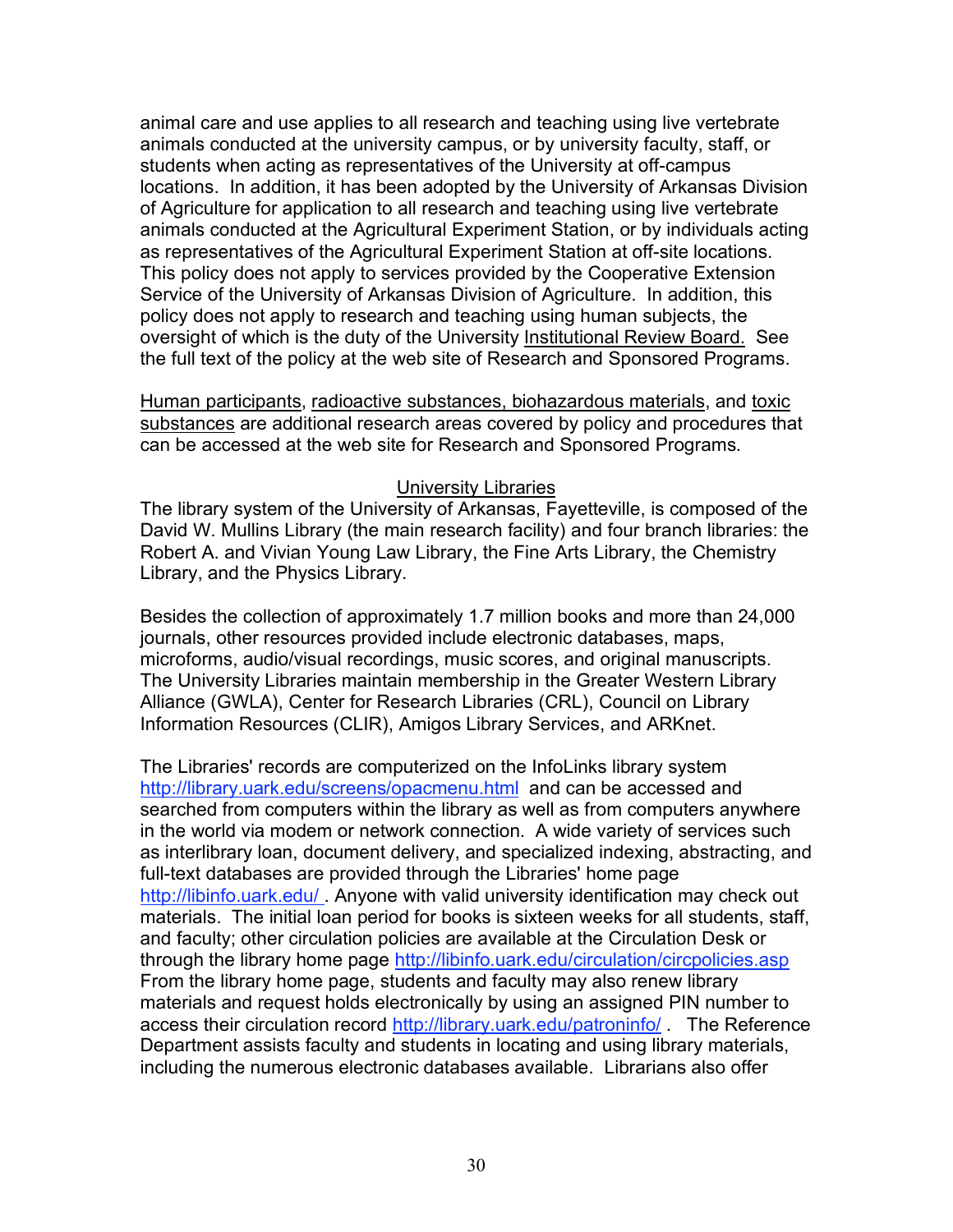lectures to faculty on new databases and other resources, as well as lectures on research methods to classes upon request.

The Libraries' Special Collections http://libinfo.uark.edu/specialcollections/ acquires and preserves materials for research in the history, literature, and culture of Arkansas and surrounding regions. Scholars have access here to a rich assortment of books, pamphlets, periodicals, photographs, maps, and original manuscripts to support their work.

For information concerning collections and services, as well as information on viewing rooms, reserve policies, and book and journal ordering procedures, please inquire at (479) 575-4104. For inquiries regarding seminar rooms, faculty studies, laptops, gifts and donations, or any other library matter, please call the Dean's Office (479) 575-6702.

#### Research and Scholarly Misconduct Policies and Procedures

The University of Arkansas is committed to integrity in research and scholarly activity. *Research and Scholarly Misconduct Policies and Procedures* apply to all research and sponsored programs, whether they are unfunded, funded by the university, or have extramural funding from state, federal or private agencies. These regulations govern the preparation and approval of proposals for funding, the process of conducting research, presentation or publication of results, and the treatment of human or animal subjects of experiments. All individuals who may be involved with an ongoing research project or with a project for which an application has been submitted are governed by these policies. These policies apply to any person paid by, under the control of, or affiliated with the university, such as administrators, faculty, scientists, trainees, technicians and other staff members, students, fellows, guest researchers, or collaborators at the University of Arkansas. See the full text of the *Research and Scholarly Misconduct Policies and Procedures* at the web site for Research and Sponsored Programs.

#### Research and Sponsored Programs, Office of

This office provides information regarding the responsible conduct of research and compliance with policy regarding research, funding sources, grant proposal preparation and submission, and a variety of related services. Consult their web site for further information, http://www.uark.edu/admin/rsspinfo/.

\* \* \*

## **Attendance at Commencement**

At least half of the faculty members from each college, as determined by the dean, are expected to be present and to take part in the academic procession, unless excused by the Provost and Vice Chancellor for Academic Affairs. The wearing of appropriate academic regalia is required at such functions. Faculty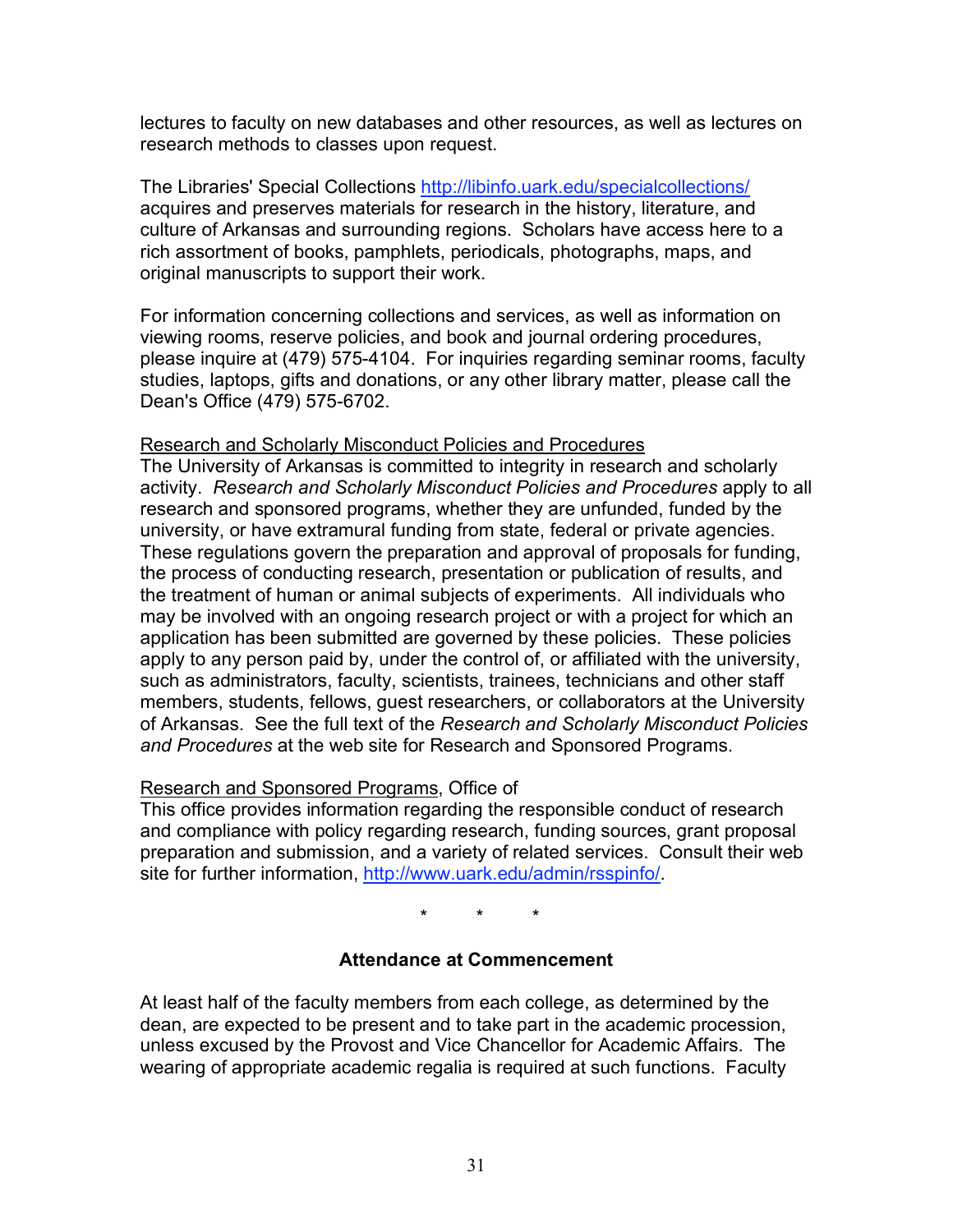members who do not own academic regalia may rent them through the University Bookstore.

**Children, Other Family Members, or Friends in the Workplace** (From *Fayetteville Policies and Procedures 732.0, February 15, 2003)*

It is university policy that only those providing or making use of university programs and services should be on campus regularly or routinely, except as bona fide visitors. Consequently, neither employees nor students should have family members, including children, or friends as a regular presence in their workplace or classrooms and other areas of instruction, including laboratories. Exceptions should only be made in response to special circumstances for short periods of time and must be approved by the employee's supervisor.

## **Code of Computing Practice**

Computing resources are provided by the University of Arkansas to enhance teaching, research, service, and the activities which support them. The University of Arkansas is committed to a computing system which effectively meets the needs of users. Individuals who are granted computing accounts or use computing resources at the University of Arkansas accept responsibility with such access. Each user is expected to use accounts or resources within the university-approved educational, research, or administrative purposes for which they are granted. Activities beyond these stated purposes are strictly prohibited. The code of computing practices for the university with which faculty members are expected to comply is available at the Computing Services web site. Violations of this code will be reviewed through established university judicial and administrative procedures. Actions to restrict computer usage may be challenged through the same procedures. See the code at http://www.uark.edu/compserv/npp/policies/code.html.

## **Conflicts of Interest and Commitment**

*(Campus Council, February 13, 1992)*

University employees need to be sensitive to the possibility that outside obligations, financial interests, or employment may affect their responsibilities and decisions as members of the university community. Involvement of university employees in outside activities, both public and private, often serves the interests of the individual, university, and general public. Participation of individuals in activities outside the university is encouraged to the extent that they do not interfere with the mission of the university in preserving, generating, and disseminating knowledge.

University employees may be faced with situations that conflict with their obligations, responsibilities, and decisions related to the mission of the university. These conflicts can generally be categorized as conflicts of interest and conflicts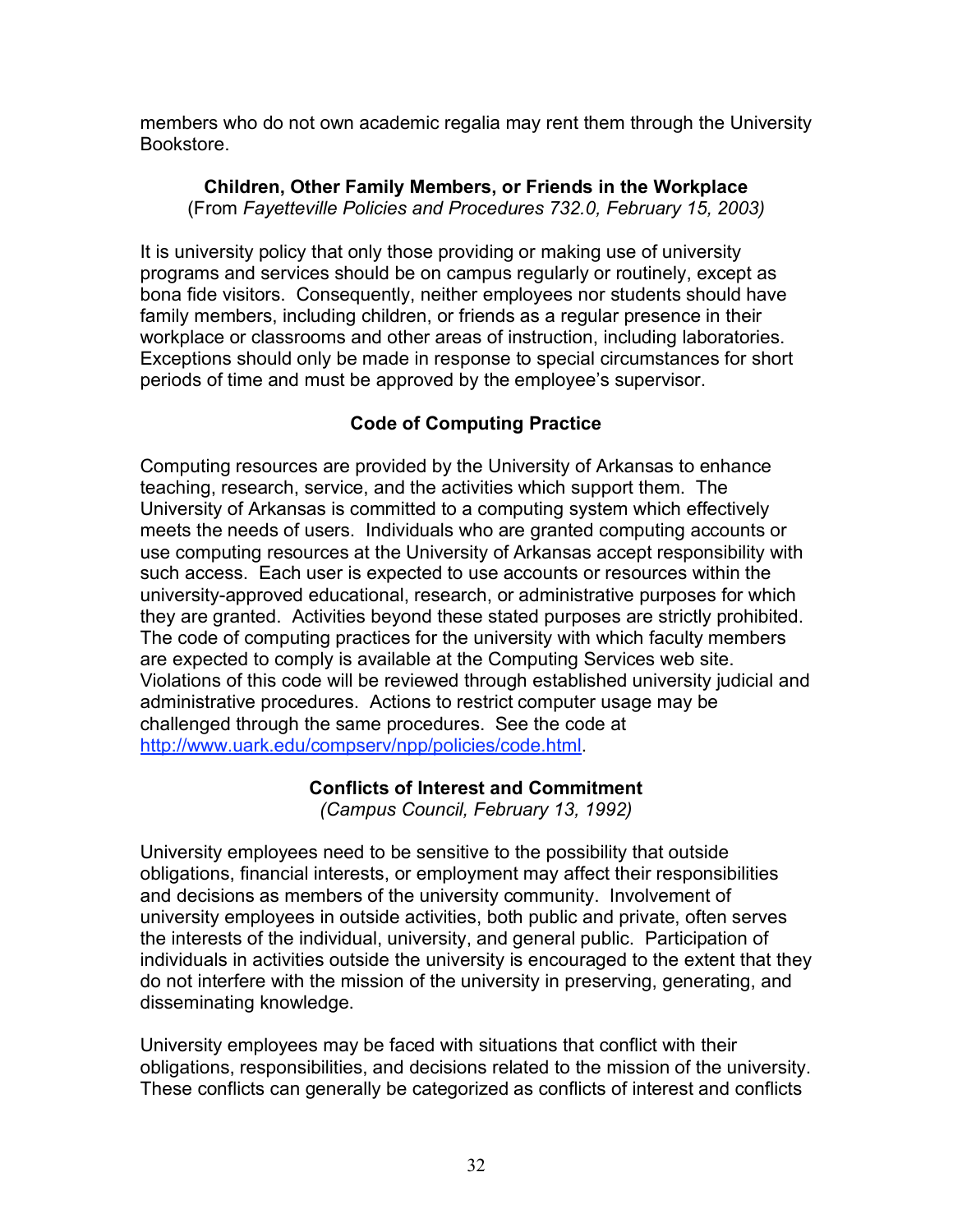of commitment. Conflicts of interest are situations in which university employees may have the opportunity to influence university administrative, business, or academic decisions in ways that could lead to personal gain, give improper advantage to self or others, or interfere with the preservation, generation, or public dissemination of knowledge. Conflicts of commitment are situations in which university employees' time and effort given to outside activities and interests interfere with their obligations and responsibilities to the university. Conflicts of interest and commitment are not necessarily unwarranted, unethical, or illegal. Furthermore, conflicts of interest and commitment are not always avoidable. The failure to disclose situations that have the potential for or involve actual conflicts of interest or commitment, however, may be unethical and/or illegal.

See the full text of the *Conflict of Interest and Commitment* at the Research and Sponsored Programs web site, http://www.uark.edu/admin/rsspinfo/compliance/conduct/index.html.

To download and print the form for prior approval of outside employment and the form for disclosure of potential conflict of interest and commitment, see the web site for Fayetteville Policies and Procedures 404.0, http://www.uark.edu/admin/vcfainfo/policyprocedures/facstaff.htm.

## **Outside Employment**

Prior approval by department head and/or dean is required in order for any fulltime faculty and non-classified administrative staff member to engage in outside employment. Such employment for compensation is authorized by Board of Trustees policy 450.1 provided this employment does not interfere with the employee's duties (such as by creating a conflict of interest or commitment) and provided that the employee receives written approval from his or her department head and/or dean in advance of the employment. Similarly, employees planning to engage in outside employment must disclose by means of the appropriate form any relationships or activities which might give rise to conflicts, or the appearance thereof, with their duties, responsibilities or obligations to the University of Arkansas.

## **Professionally-Related Public Service**

Faculty who perform professionally-related public services should comply with university policies concerning absence from work. They should schedule offcampus activities in such a way as to allow sufficient time on campus to perform their assigned duties. Faculty assigned to public service duties should ensure that all activities and programs for which they are responsible are conducted in accordance with university regulations.

## **Workload Assignment**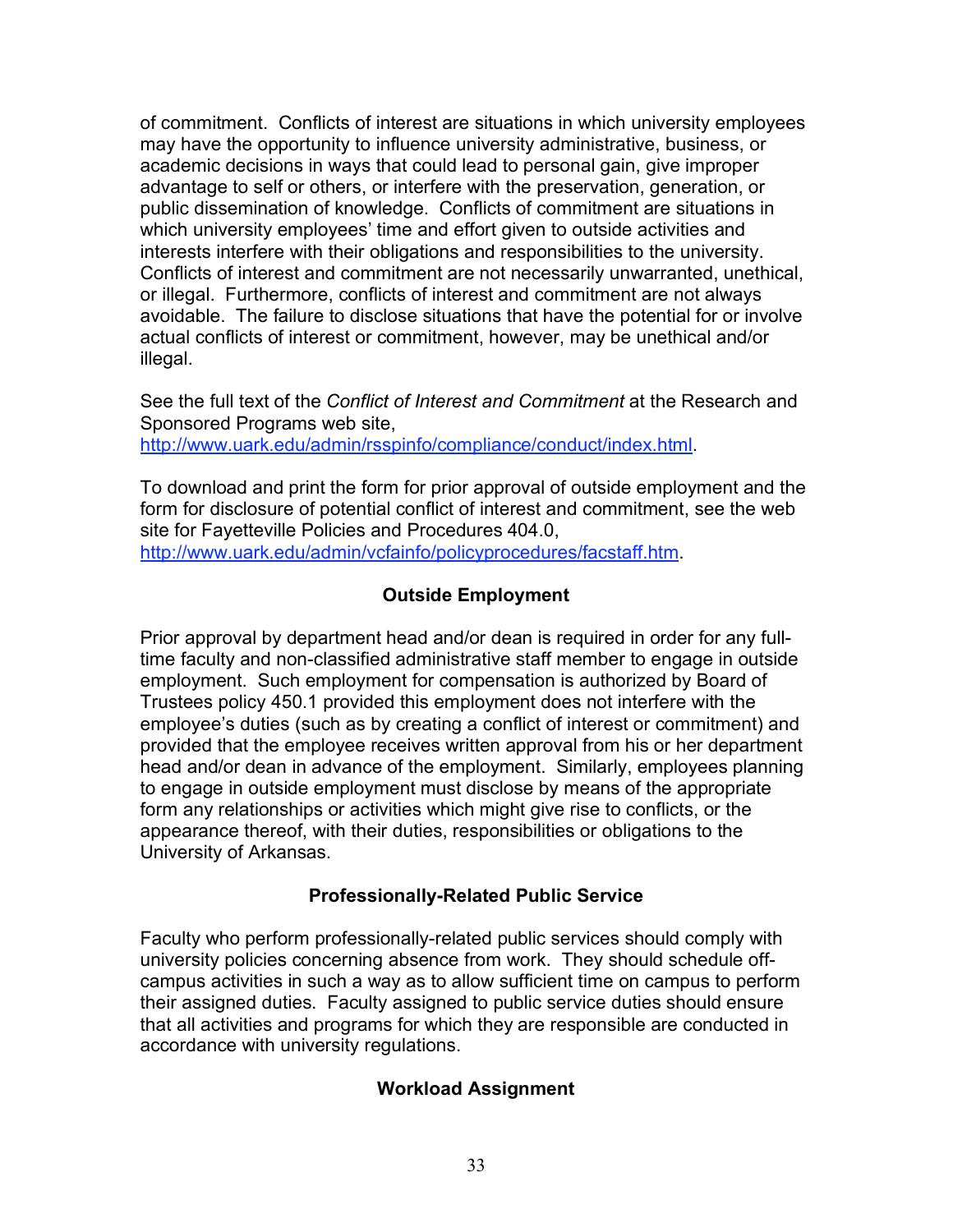The work of the university faculty in teaching, research and creative activity, administration, and service is professional in character and does not, therefore, conform to an exact pattern such as the eight-hour day or the forty-hour week. However, so that there may be consistency, equity, and some basis for judgment of work loads and assignments and for comparison with other institutions and state agencies, the standards summarized here will be used. The basic element of faculty work assignments is a work unit, which is based on the contact and preparation time for one class hour (50 minutes) per week for a semester of an equivalent amount of time for other kinds of scheduled activity. Included for each of these work units is the classroom contact time, the time for class preparation, grading, office hours and other work with students outside class. A minimum of twelve work units per semester constitutes the typical work assignment of a fulltime faculty member. However, individual work units will vary considerably in nature (if not, theoretically, in number). Work assignments typically include assigned teaching and advising, research/scholarly/creative activities, and service or administration, in varying proportions.

Faculty members are typically expected, as part of their university service as fulltime faculty members, not only to teach, to take part in research, scholarly and/or creative endeavors, and to perform academically related and public service, but also to take part in advising students, serving on committees, and maintaining currency in teaching and research disciplines through professional development activities. Such activities are considered a normal part of the duties of full-time faculty, along with those activities directly linked to a particular class, and constitute a necessary part of such a work assignment. However, work units may be earned for work done beyond the minimum in any of these areas, as well as for instruction and administration. Work units are only earned for assigned responsibilities, not for work and activities undertaken at the initiative of the faculty member.

A position on the staff of the university is considered to be a full-time undertaking unless it is specifically designated as part-time, and each person is expected to perform adequately the duties assigned to him or her. Any departure from a work schedule normal for the tasks assigned should receive approval from the appropriate department head and dean in advance.

## **Policy and Regulations**

One additional faculty responsibility is to know and follow the policies and regulations of the state, the university, and their college or school. As not all policies related to faculty service and responsibilities can be collected and duplicated in one place, faculty should be aware not only of such information provided in the *Faculty Handbook* but should also be familiar with, or know how to consult, the following major policies and policy series for information on policies that apply to faculty members: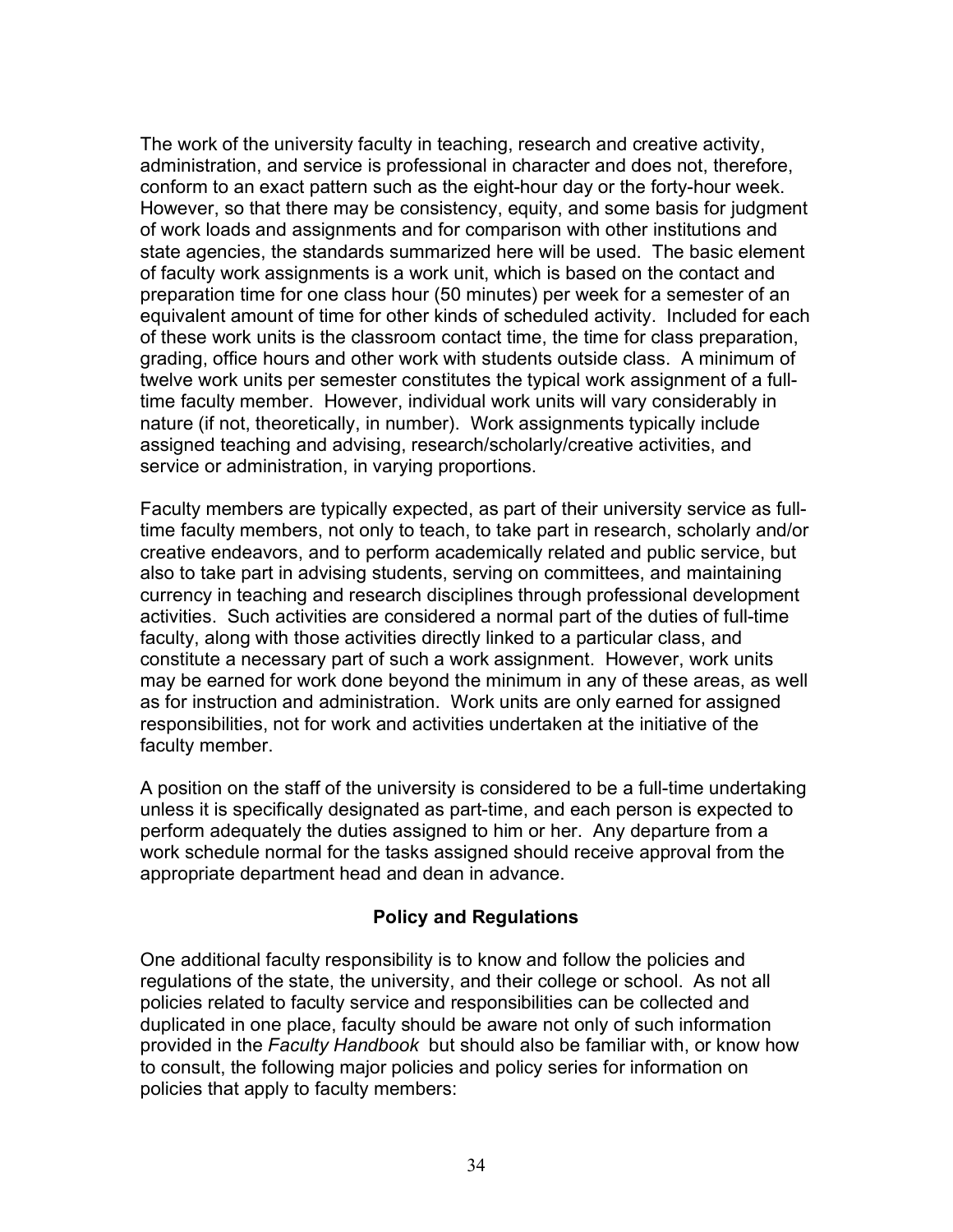Academic Policy Series

http://www.uark.edu/admin/vcacsey/AcaPolicySeries/academic\_policies.html

# *Board of Trustees policies*

http://www.uark.edu/admin/vcfainfo/systempp/systemindex.html

**Catalogs** 

http://catalogofstudies.uark.edu/

College and school personnel documents (Consult with the department chair or dean regarding the school or college personnel document).

Fayetteville Policies and Procedures http://www.uark.edu/admin/vcfainfo/policyprocedures/ppindex2.html

Schedules of Classes http://www.uark.edu/classes/soc.html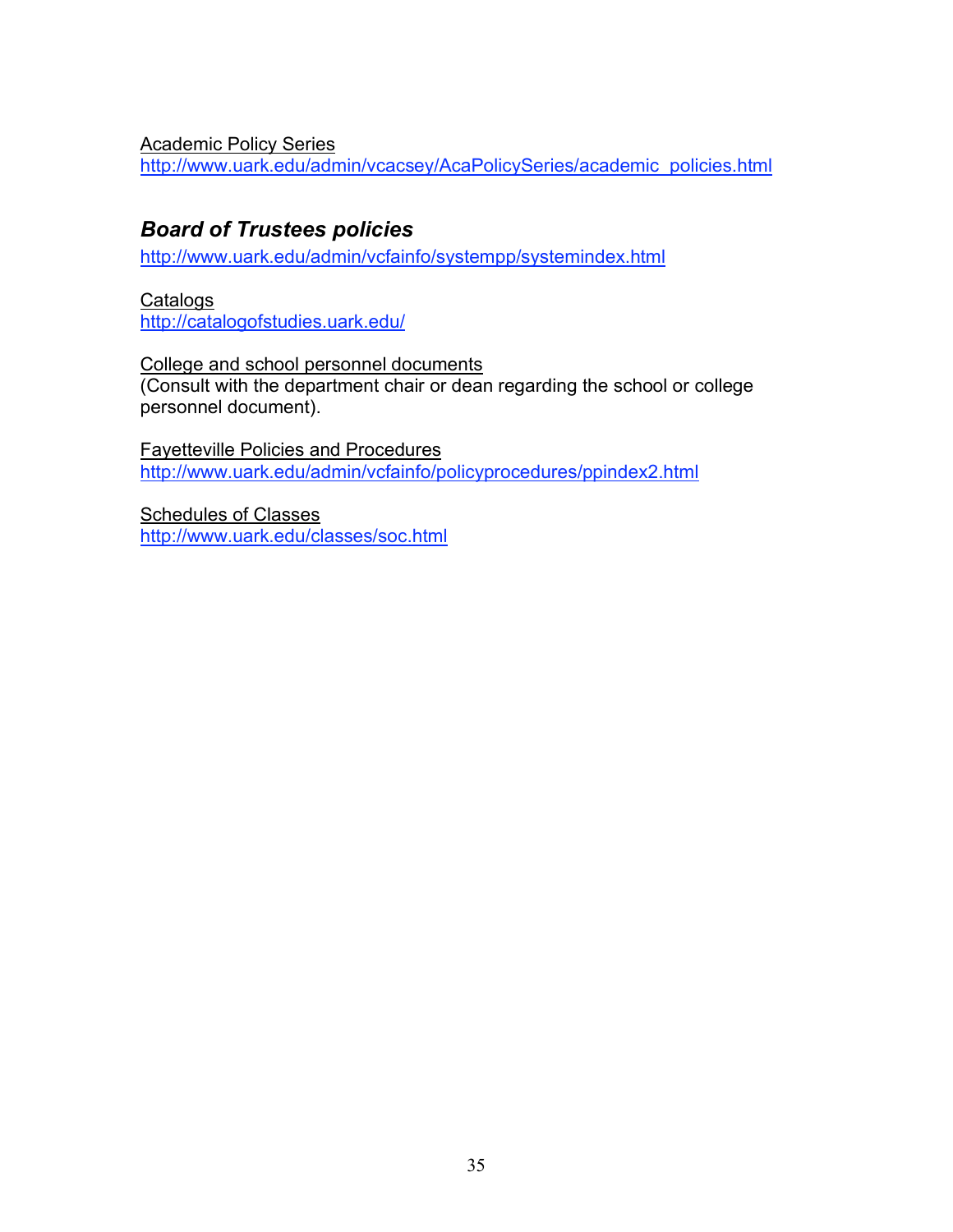# **Section III**

# **POLICIES GOVERNING FACULTY SERVICE**

Policies governing faculty service fall into several categories. Five of particular importance address such matters as evaluative criteria, standards, and procedures for appointment, promotion, tenure, annual review, post-tenure review, non-reappointment, and dismissal of faculty. They are the following:

*Appointments, Promotion, Tenure, Non-Reappointment, and Dismissal of Faculty*, Board of Trustees Policy 405.1 (revised October 2, 2001) http://www.uark.edu/admin/vcfainfo/systempp/systemindex.html

*Evaluative Criteria, Procedures and General Standards for Initial Appointment, Successive Appointments, Annual and Post-tenure Review, Promotion and Tenure* (revised August 1, 2003) http://www.uark.edu/admin/vcacsey/vcaa/policies.html

*University and Distinguished Professors* (Campus Faculty, November 2, 1989) http://www.uark.edu/admin/vcacsey/vcaa/policies.html

*Faculty Grievance Procedure* (revised August 20, 2001) http://www.uark.edu/admin/vcacsey/vcaa/pdf/PROCEDURE.pdf

*Retrenchment* (Board Policy 405.5) http://www.uark.edu/admin/vcfainfo/systempp/systemindex.html

Personnel documents of the colleges and schools also address these matters:

**Bumpers College of Agricultural, Food and Life Sciences http://www.uark.edu/depts/dbcafls/admin.html**

**Fulbright College of Arts and Sciences http://www.uark.edu/~arsc/info/personneldocs.html**

**College of Education and Health Professions http://www.uark.edu/depts/coehp**

**Walton College of Business** (password required) **http://intranet.waltoncollege.uark.edu**

**University Libraries**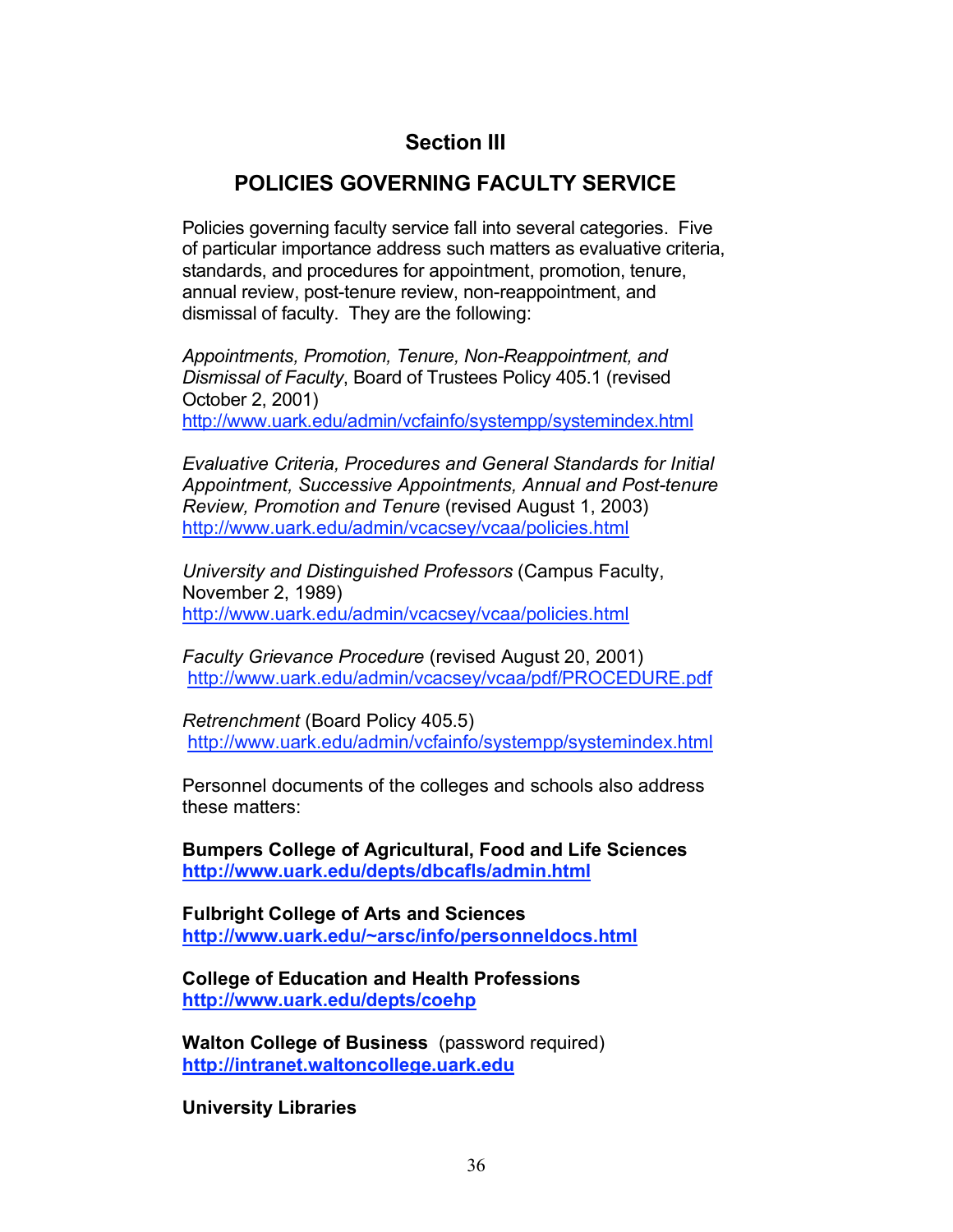**http://libinfo.uark.edu/webdocs/humanresources/facpersonneldoc.pdf**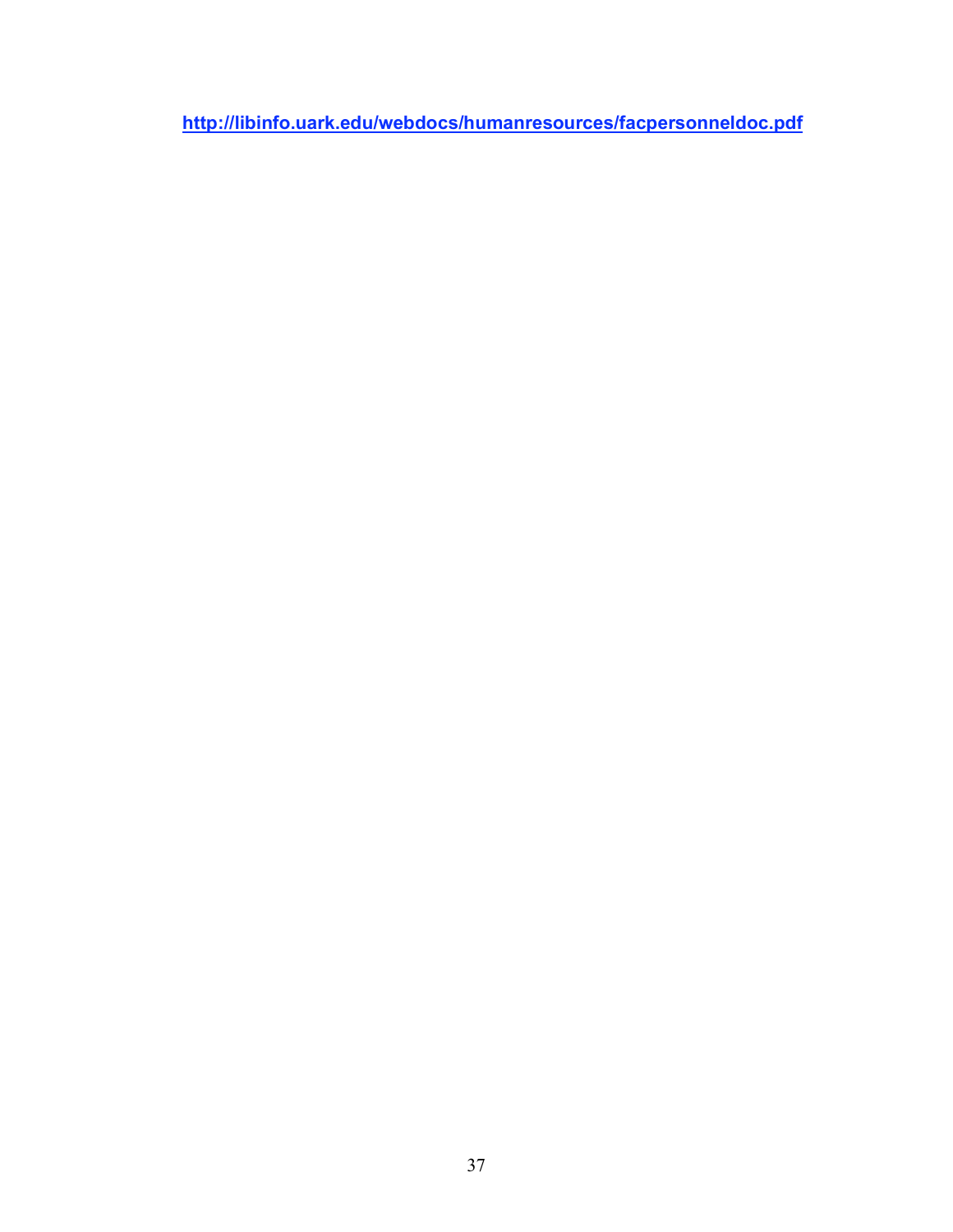#### **Appointment Periods and Compensation**

Faculty are usually appointed for a nine-month period, although faculty and administrative personnel may be appointed for a twelve-month period, depending upon the needs of the unit concerned or the nature of the research or administrative work being done. The appointment period for nine-month employees is the academic year. The beginning and ending dates for nine-month appointment are available for the next five years in Academic Policy 1200.20, The Academic Calendar, available at the policy series web site

http://www.uark.edu/admin/vcacsey/AcaPolicySeries/academic\_policies.ht ml. The appointment period for twelve-month employees is from July 1 to June 30, inclusive, which corresponds to the university's fiscal year. Ninemonth employees are paid a one-half month salary for August, one-ninth of the nine-month salary at the end of each month from September through April, and the remainder at the end of May. Twelve-month employees are paid one-twelfth of their annual salary at the end of each calendar month. Nine-month employees (on one-half time or greater appointments) may receive their annual salary on the basis of twelve equal installments, provided that no monthly installments shall commence earlier than the first day of the month in which the employee begins work.

Deductions from salary payments will include some or all of the following: federal and state income taxes, employee Medicare and OASDI taxes, payments to retirement plans, medical insurance premiums, dental insurance premiums, and deductions for the flexible medical spending account. Employees choose some deductions and some withholding amounts. Each employee is informed of the amounts withheld and for what purposes they are withheld by means of a monthly earnings statement.

In special circumstances certain categories of employees may earn additional pay for additional work as outlined in Fayetteville Policy and Procedures 407.0, Extra Compensation Policy. See http://www.uark.edu/admin/vcfainfo/policyprocedures/facstaff.htm

Faculty members on nine-month appointments may be appointed to teach during the summer. The salary rate for a full-time teaching load (six hours or its equivalent) during one summer term of five or six weeks is an amount equal to 15 percent of the individual's previous nine-months salary. Compensation for appointments for periods other than a five or six week term will be on a prorated basis. While nine-month teaching personnel do not ordinarily teach both terms of the summer session, they may be appointed to do so with the recommendation of the dean of the school or college. Employees on nine-month appointments will be compensated for any summer research employment on a basis proportionate to the salary of the previous nine months. For example, full-time summer employment for the entire period between the ending of the previous nine-month period and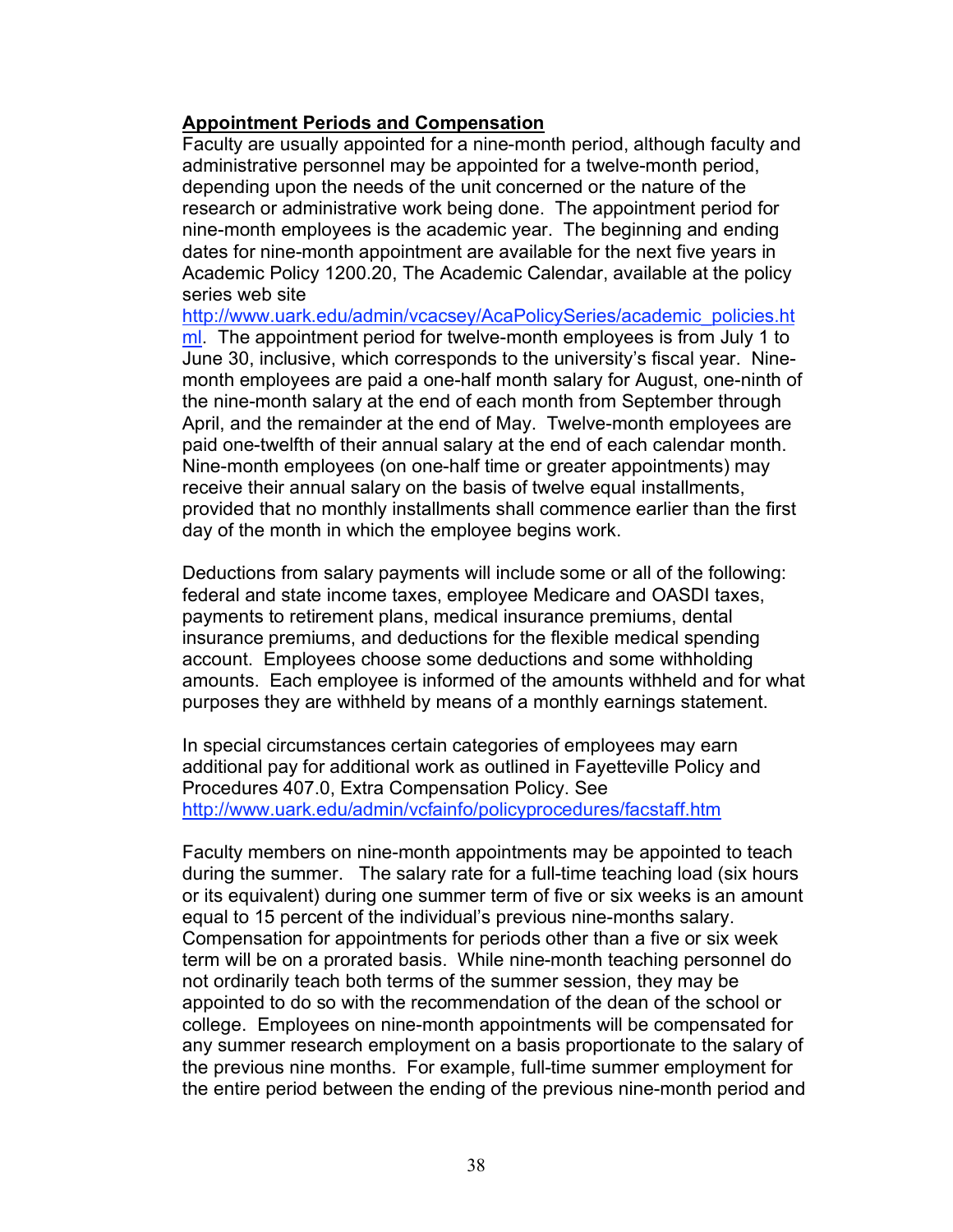the beginning of the following nine-month period will be compensated by an amount equivalent to 33 1/3 percent of the previous nine-month's salary, and part-time employment will be at a proportionate rate.

If a nine-month employee is assigned to a twelve-month position with the same title and duties, the twelve-month salary will be 1.25 times the ninemonth salary. In the event an employee on a twelve-month appointment is assigned to a nine-month position with the same title and duties, the ninemonth salary will be 80 percent of the twelve-month salary, consistent with Board of Trustees policy 435.1.

#### **Employment Periods**

*(*From *Board Policy 405.4, revised September 18, 1998)*

### **Administrative Employees**

The President of the University shall serve at the pleasure of the Board of Trustees. The vice presidents, members of the system staff, and the chancellors shall serve at the pleasure of the President. Vice chancellors, associate vice chancellors, and assistant vice chancellors shall serve at the pleasure of their appropriate chancellors, unless otherwise provided by contract. Termination of employment in such positions shall be effected by a notice, in writing, of thirty days in advance thereof.

### **Faculty Employees**

- 1. Faculty members who have been awarded tenure, heretofore or hereafter, have a right to continuous employment except for dismissal for cause (according to the procedures in Section IV.C of Board Policy No. 405.1), or for termination in the event of demonstrably bona fide financial exigency, reduction or elimination of programs, retirement, or resignation.
- 2. Faculty members in tenure-track positions (assistant professor, associate professor, professor, distinguished professor, and university professor who have not yet been awarded tenure, heretofore or hereafter, may be terminated effective at the end of a year by a written notice, given in advance, according to the following schedule of time: in the first year of his or her employment, not less than 90 days before the employment ceases; (b) in the second year of his or her employment, not less than 180 days before the employment ceases; and (c) not later than twelve months before the expiration of the employment after the employment has continued for two or more consecutive years. "Year" will be either a fiscal year (July 1 through June 30 next) or an academic year (fall and spring semester of the same fiscal year). For purposes of (c) above, the employment for the last year shall be for an academic or fiscal year according to the employment period previously served by the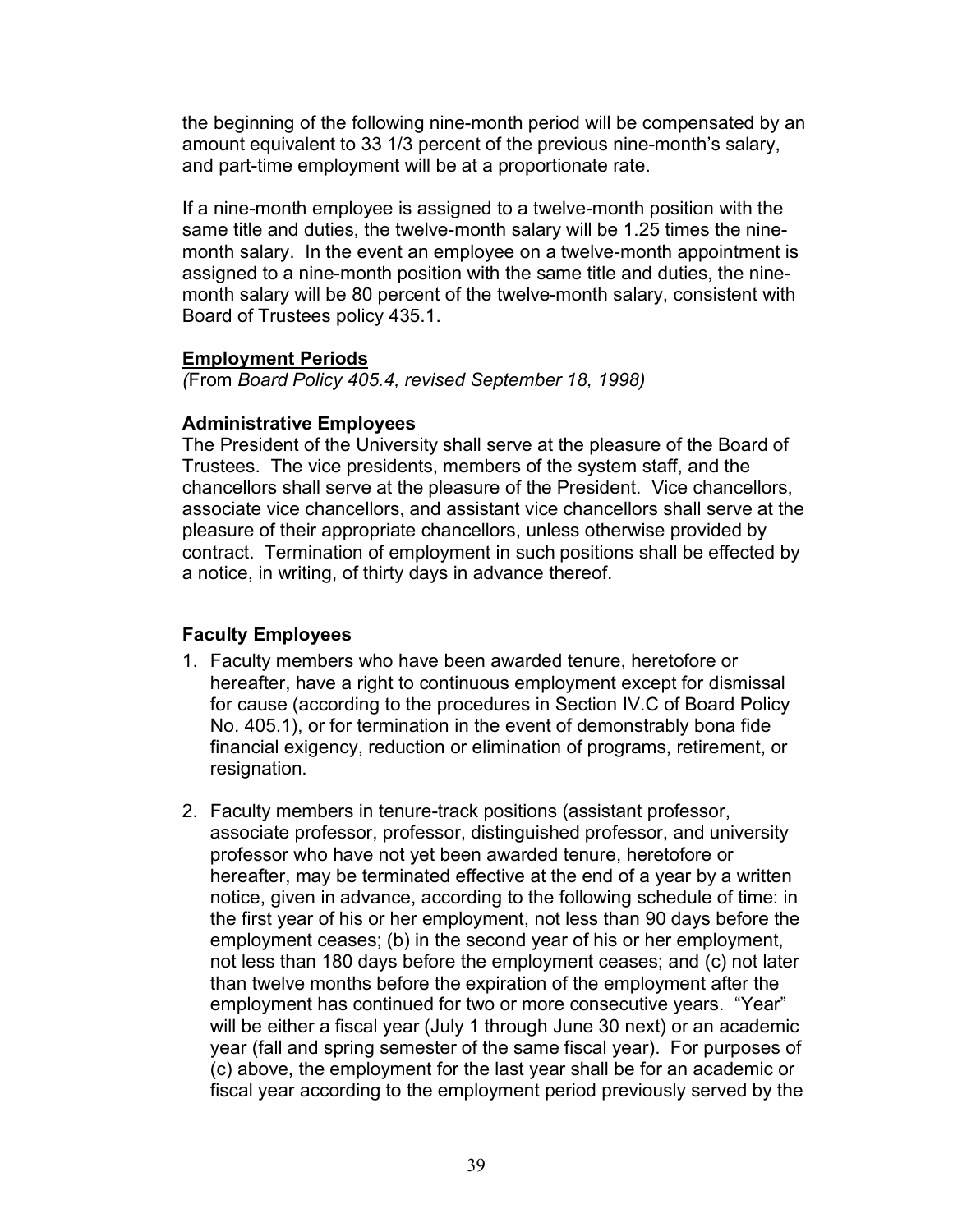individual. These termination notice periods are those specified under IV.B., "Non-Reappointment," in Board Policy No. 405.1. In addition to termination as outlined here, these employees may be dismissed for cause, or terminated in the event of demonstrably bona fide financial exigency, reduction or elimination of programs, retirement, or resignation, pursuant to Board Policy No. 405.1.

3. Faculty members and other academic employees in positions for which tenure may not be awarded (part-time faculty in the ranks of assistant professor, associate professor, professor, distinguished professor, and university professor; clinical, research, adjunct, and visiting faculty; research associates and research assistants; graduate associates, graduate assistants, instructors; assistant instructors; master lecturers; and lecturers) may be terminated at any time, or dismissed for cause under the procedures of Board Policy Termination is effected through the giving of a notice, in writing, of that action at least sixty days in advance of the date the employment is to cease.

#### **Staff Employees**

All staff employees of the university, whether full-time, part-time, extra help, or otherwise, may be terminated at any time or be dismissed for cause under university procedures. Termination is effected through the giving of a notice, in writing, of that action at least thirty days in advance of the date the employment is to cease.

#### **Student and Hourly Employees**

Student and hourly employees are hired to work at the pleasure of the university and, therefore, may be terminated at any time without notice.

#### **Resignation of Employment**

#### *(Board Policy 405.3, revised March 9, 1984*

A faculty or staff member has a duty to give early notice of his or her resignation, including the effective date of the resignation. Notice shall be given in writing to the administrative head of the department to which the individual is assigned. A copy of the letter of resignation, together with the recommendation of the administrative head of the department, shall be forwarded immediately to the dean/director for acceptance or rejection. The dean/director shall give written notice of acceptance or rejection to the employee within five working days of receipt of the letter of resignation. When the written acceptance of the resignation is forwarded by the dean/director to the individual submitting his or her resignation, the resignation becomes final and cannot thereafter be withdrawn. A copy of the letter of resignation and the acceptance shall be forwarded to the Chancellor of the campus.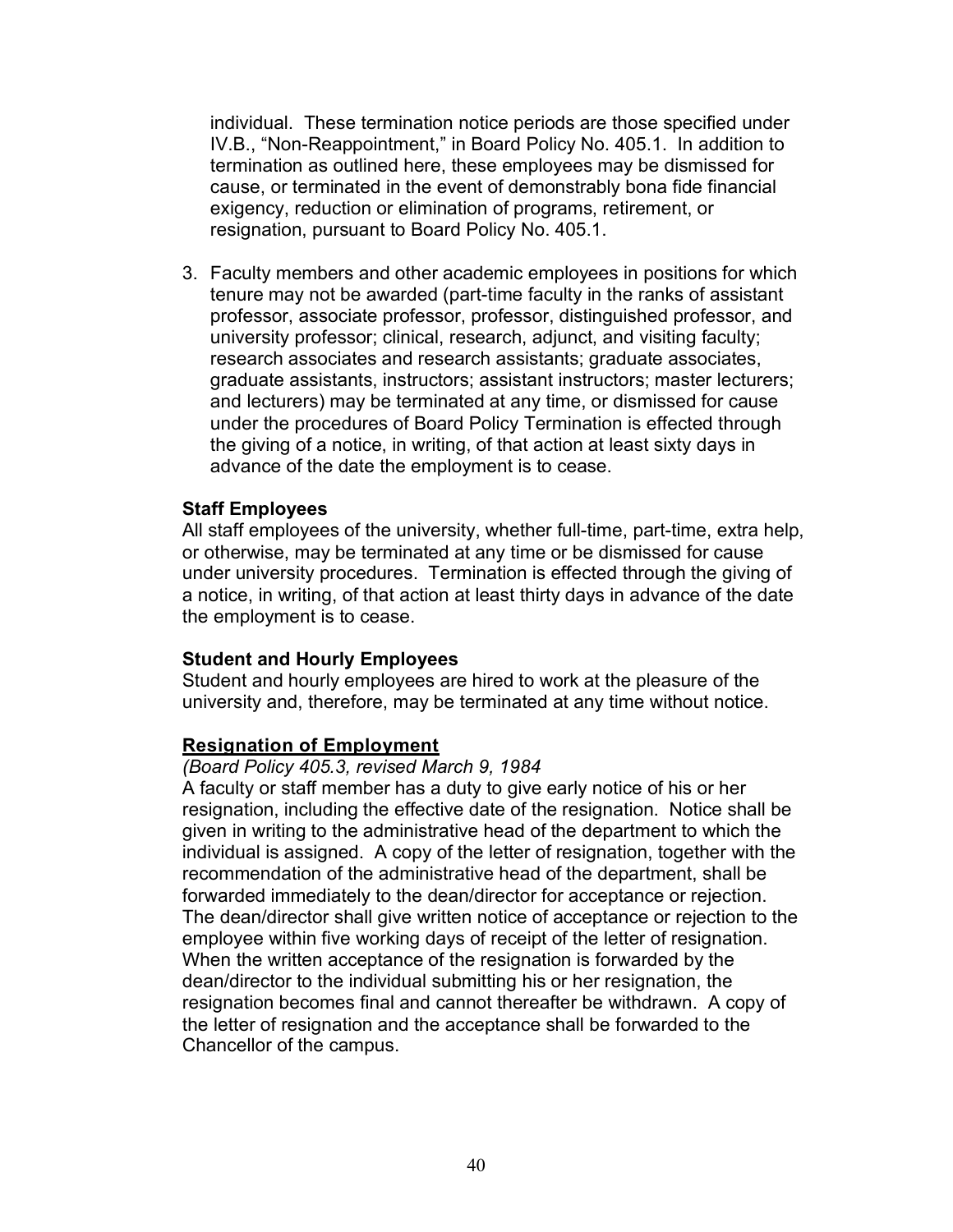### **Retirement**

For information on the University of Arkansas Retirement Program see BOT policy 425.5

http://www.uark.edu/admin/vcfainfo/systempp/systemindex.html >. See Fayetteville Policies and Procedures 412.0 for information on retirement privileges http://www.uark.edu/admin/vcfainfo/policyprocedures/4120.pdf >

## **Lump Sum Terminal Pay**

*(Universitywide Administrative Memorandum 440.4, revised March 7, 1980* When an individual ceases to be an employee of the University, any unused annual leave as of his/her last duty date shall be liquidated by a lump sum payment not to exceed thirty working days, inclusive of holidays. Accrued unpaid leave shall be calculated as follows: divide the annual salary rate (or twelve times the monthly salary rate) by 260 to obtain the daily rate; multiply the daily rate by the number of days of accrued unpaid leave (to a maximum of thirty days). This shall be the amount of lump sum payment due for unused leave. Final payment shall include all monies due up to and including the last day of work, which shall be the employee's date of termination. The position being vacated may be filled on the day following the date of termination, provided all aspects of the University's Affirmative Action and Equal Employment Opportunity Plans have been met.

### **Emeritus Status**

*(Board Policy 475.1, revised June 16, 1989)*

### **Eligibility for Emeritus Status**

In recognition of distinguished service to the University of Arkansas, retiring employees may be awarded emeritus status at the rank or title held at the time of retirement. In order to be considered for emeritus status, an individual must be appropriately recommended and meet at least one of the following conditions:

- 1. The retiring individual is age 65 or older and has at least five years of continuous service with the University.
- 2. The retiring individual is age 62 or older and has at least 10 years of continuous service with the University.
- 3. The retiring individual has at least 20 years of continuous service with the University.

### **Procedures for Awarding Emeritus Status**

In order for emeritus status to be conferred by the Board of Trustees, the individual must be recommended by the chief executive officer of the campus or unit. The President will recommend the final list of individuals to receive emeritus status. Emeritus status will normally be conferred once each year by the Board of Trustees effective on July 1 for those individuals who have retired prior to that date. The President will receive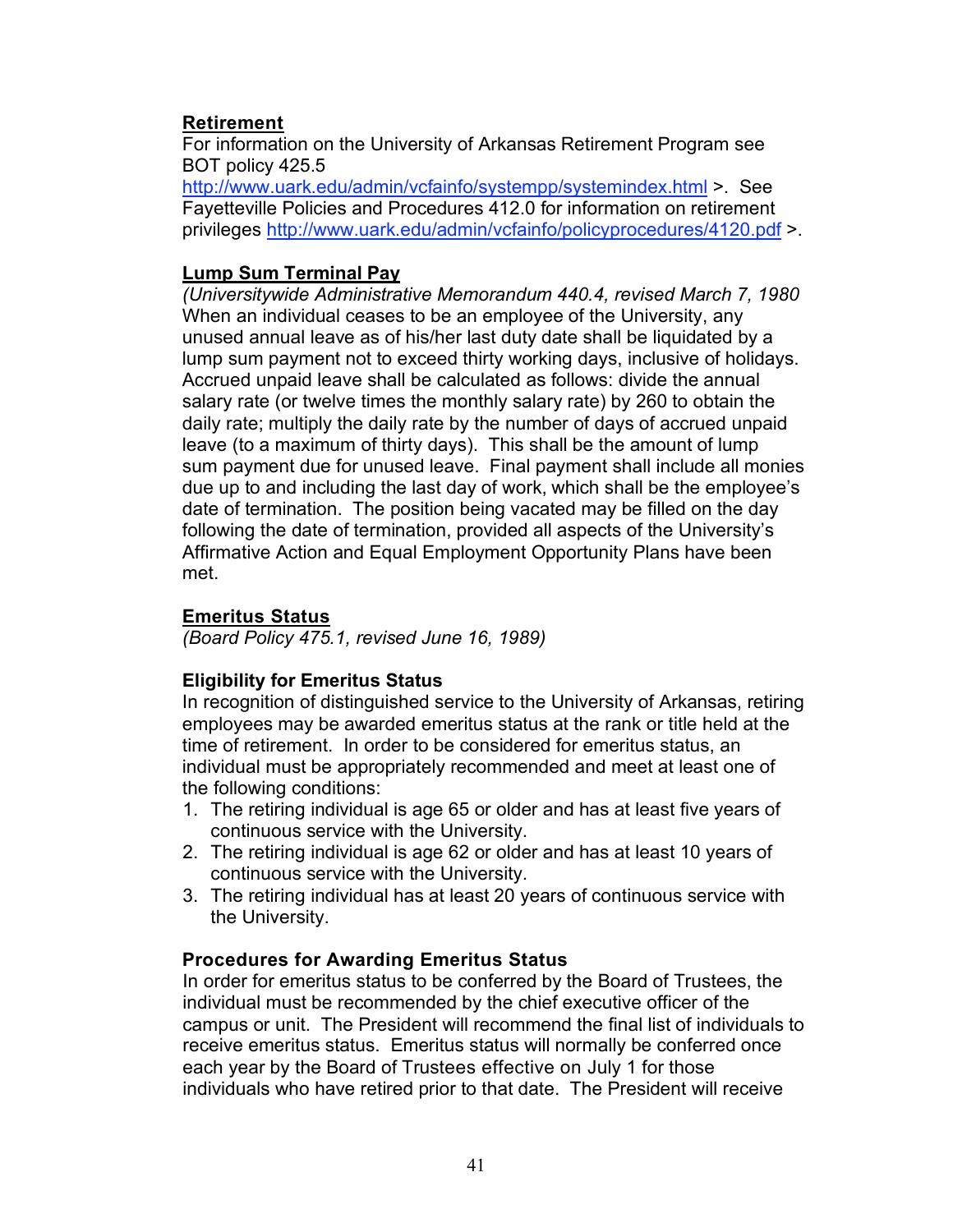recommendations no later than February 15, or such other date as may be specified, from the chief executive officer of the campus or unit.

### **Privileges of Emeritus Status**

Emeritus status entitles the recipient to the following privileges:

- 1. Presentation of a certificate or resolution appropriate for framing;
- 2. Use of the title;
- 3. Continued campus faculty membership status for those with faculty rank, but without vote in the campus faculty governance body,
- 4. Inclusion in the campus directory, catalog, and other listings of campus faculty/staff;
- 5. Use of the library;
- 6. Eligibility to purchase a faculty/staff parking decal;
- 7. Faculty/staff admission to campus activities and
- 8. Waiver of fees for enrollment in University courses on a space available basis.

### **Responsibility of Recipients of Emeritus Status**

Emeritus employees are expected to assist and support the University in their areas of competence, particularly in an advisory capacity, when requested to do so. See also Academic Policy 1475.10 http://www.uark.edu/admin/vcacsey/AcaPolicySeries/academic\_policies.ht ml

#### **Outside Employment of Faculty and Administrative Staff Members for Compensation**

(Board Policy 450.1, revised September 26, 1997)

While emphasizing the fact that full-time faculty and non-classified administrative staff members of the University are obligated to devote their working time and efforts primarily to University activities, the University recognizes that a limited amount of outside work for private compensation may be advantageous to all concerned. Deans, department heads, directors, vice chancellors, chancellors, vice presidents, and the president are included as administrative staff. Such persons are, therefore, encouraged to engage in outside employment which will affirmatively contribute to their professional advancement or correlate usefully with their University work. This employment shall not interfere in any substantial way with the employee's University duties nor conflict with his/her University assignments. Written approval from the department head and/or dean shall be obtained in advance of such outside employment. Each dean or similar officer shall keep records on outside employment by personnel in his/her college or administrative unit. The report should include actual time spent during the reporting period. Such records shall be reviewed by the appropriate administrator and submitted to the Chancellor or Vice President for Agriculture by September 30 of each year and such records shall be reviewed periodically by the appropriate administrator. The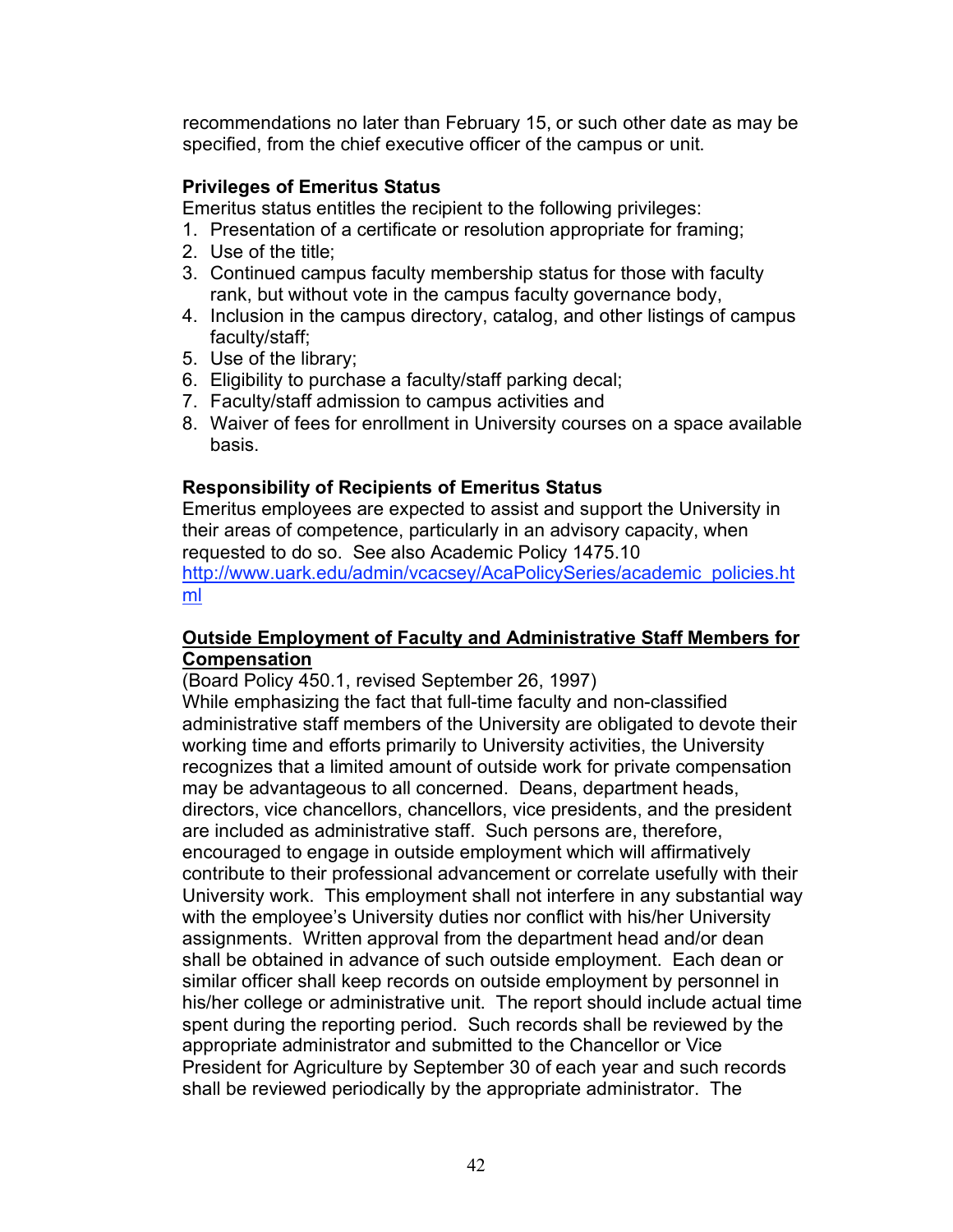employee shall always make it clear the outside employment is his/her own responsibility and that in it he/she does not act as an agent or representative of the University. University facilities or property shall not be used except with permission of the department head or dean, and the payment of appropriate fees may be required.

### **Extra Compensation and Overload**

*(Universitywide Administrative Memorandum 440.2, revised August 7, 1995)*

### **Purpose**

In accomplishing its mission, the University's greatest resource is its personnel. The purpose of this policy is to provide flexibility, within appropriate guidelines, in order to permit the most effective use of the time and talents of University personnel.

## **Assumptions**

- 1. The salary of a full-time employee of the University is intended as compensation for all regularly assigned activities performed for or in the name of the University.
- 2. An employee may be called upon from time to time to perform additional tasks over and above regularly assigned duties for which he or she may receive extra compensation.

## **Restrictions**

- 1. An employee must be certified by his or her dean or supervisor as working a full load in addition to the activity for which extra compensation is being recommended.
- 2. The work for extra compensation shall not interfere with the regular duties of the individual, as certified by the dean or supervisor.
- 3. The request for extra compensation should be approved by the dean or equivalent officer in advance of performance of the work.
- 4. Federal funds may not be used to pay extra compensation unless specifically authorized by the sponsoring agency.
- 5. Extra compensation for an individual must be consistent with any applicable state and federal laws and regulations and with any applicable accreditation standards or criteria.
- 6. Extra compensation must not result in a conflict of interest.
- 7. University funds will not be used for extra compensation for speeches, public appearances, etc., which are civic, public relations, or development activities.
- 8. University funds will not be used for extra compensation for such scholarly activities as research, research consultation and collaboration, or creative works considered part of normal faculty duties.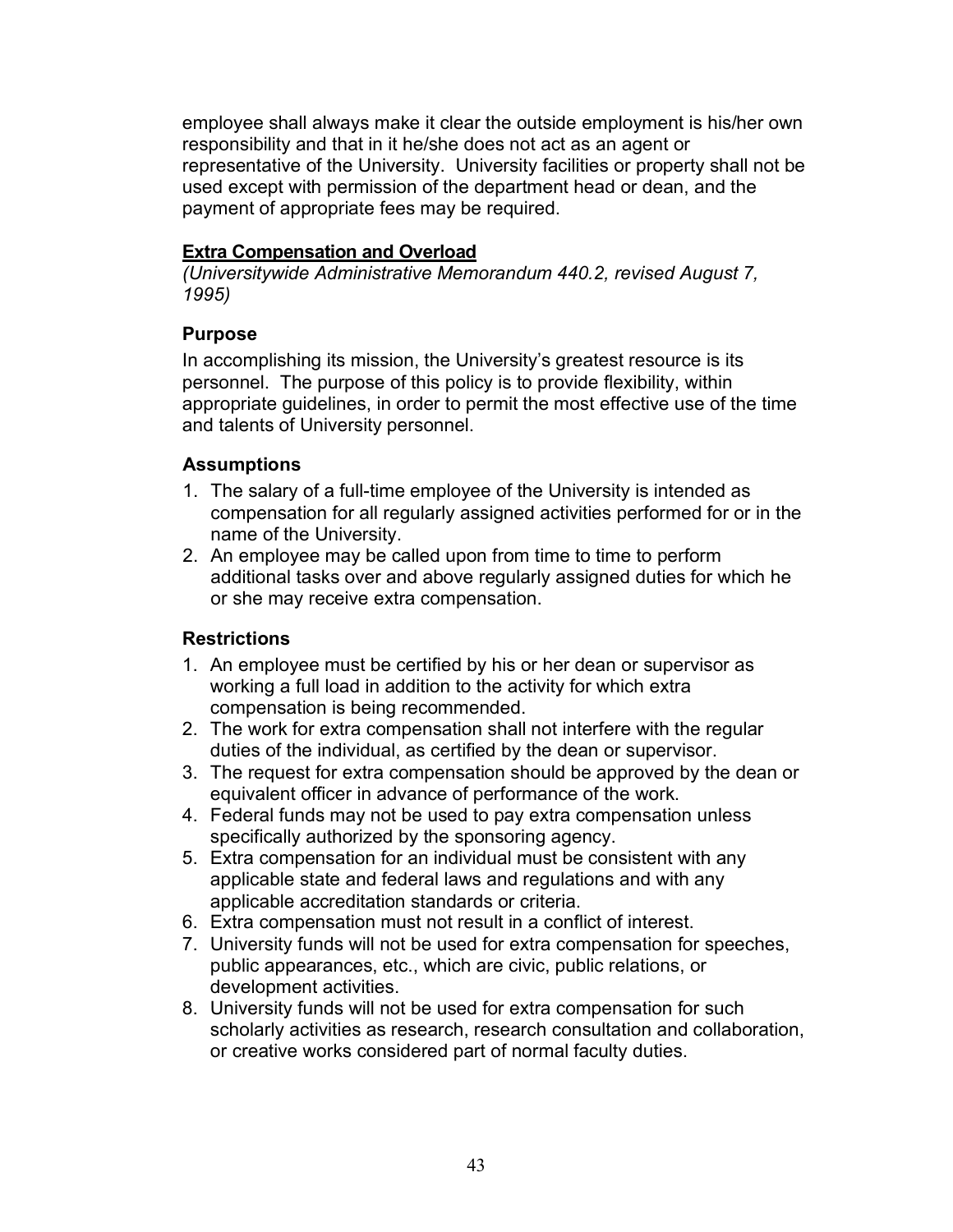- 9. The institutional policy that an employee may not through extramural funding achieve a raise in his or her base annual salary is here reaffirmed.
- 10. An employee's total compensation, for a year or for a month, including extra compensation, shall not exceed the maximum salary as provided in applicable state statutes. A change of title will not be approved in order to pay an individual above his/her existing line item maximum.
- 11. Full-time employees may teach for extra compensation with preparation for and time in class falling outside their regular work schedules.
- 12. Senior administrators, as defined by the Chancellor, shall not be eligible for extra compensation for teaching a class or performing other duties for the University.
- 13. Stipend for extra compensation must be authorized to be paid at the regular payroll period for the time period in which it is earned.

### **Procedure**

- 1. Each campus or unit within the University of Arkansas shall establish procedures to receive recommendations for extra compensation. Each campus or unit will monitor extra compensation for conformity to the requirements of this Administrative Memorandum. Each Chancellor or equivalent officer shall approve each request for extra compensation. Information regarding extra compensation shall be maintained for an annual report.
- 2. The maximum amount which may be paid to an employee is twenty (20) percent of his/her annual salary, in accordance with restriction number ten (10).
- 3. Exceptions to the provisions of this policy will require the approval of the President.

See http://www.uark.edu/admin/vcfainfo/policyprocedures/ppindex2.html Fayetteville Policies and Procedures 407.0 for complete campus guidelines and restrictions and the reporting form.

### **Nepotism**

#### *(Board Policy 410.1, revised June 9, 2000)*

The University recognizes that potential conflicts of interest may exist when members of the same immediate family are employed by the University, particularly in the same department, unit, or division. To avoid conflicts of interest which may result from such employment, immediate family members should not participate in decisions to hire, retain, promote or determine the salary of the other. It is the responsibility of the President, each Chancellor, the Vice President for Agriculture, the Director of the Criminal Justice Institute, and the Director of the Arkansas Archeological Survey to assure that one immediate family member shall not have direction or supervision of the other and shall not participate in decisions to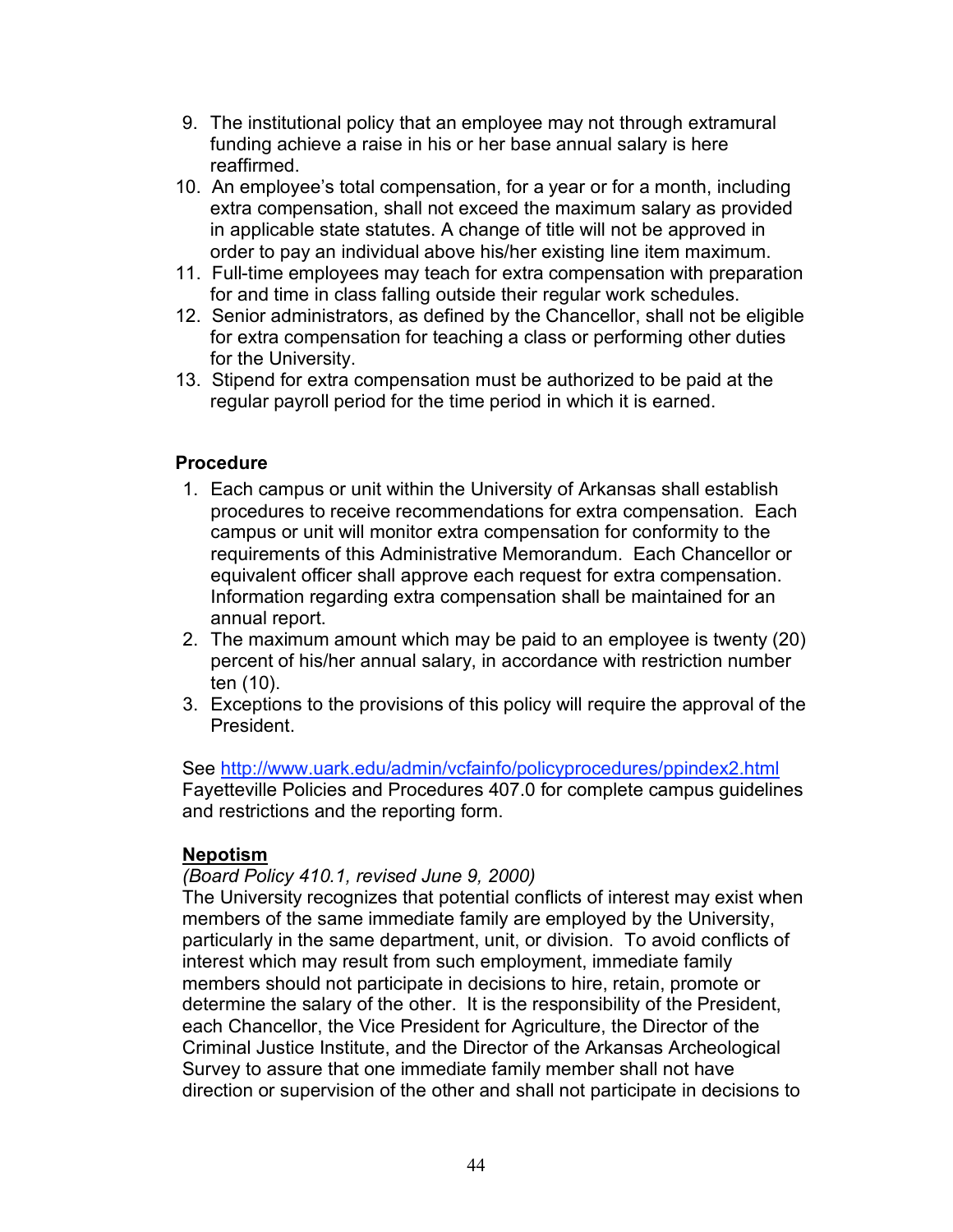hire, retain, promote or determine the salary of the other. Exceptions to this policy may be made in writing with justification by the President, each Chancellor, the Vice President for Agriculture, the Director of the Criminal Justice Institute or the Director of the Arkansas Archeological Survey. Exceptions involving immediate family members of a Chancellor, the Vice President for Agriculture, the Director of the Criminal Justice Institute or the Director of the Arkansas Archeological Survey shall be made by the President. For purposes of this policy, "immediate family member" shall mean an employee's spouse, children of the employee or his or her spouse, and brothers, sisters, uncles, aunts, nieces, nephews, or parents, whether by blood or marriage of the employee or his or her spouse.

This policy is supplementary to any provisions of applicable law.

#### **Political Activity**

#### *(Board Policy 465.1, adopted March 7, 1975)*

University employees, as citizens, have the right to engage in political activity. However, no employee may involve the institution's name, symbols, property, or supplies in political activities. An employee who intends to seek public office or to assume a major role in a political campaign is obligated to discuss his plans with his supervisor. If the supervisor determines that the activity will impinge to any extent upon the full discharge of the employee's responsibilities to the University, the plans must be reviewed through regular administrative channels to the President's Office for a determination of workload and salary adjustment. Involvements which require part or full-time services, and for which more than token compensation is received, will require reduction of workload and pay, leave of absence, or resignation, depending upon the extent of the activity. To employees who may become candidates for office or become actively involved in political campaigns, the following statement (Administrative Memorandum 455.1) may be helpful: An employee of the University who becomes a candidate for any national or statewide office will be placed on Leave of Absence Without Pay at the time of filing. An employee who becomes a candidate for the Arkansas General Assembly or a county office will have his or her employment status and salary reduced to halftime at such time after filing that he or she has an opponent who has filed. (In primary elections this means an opponent with the same political party designation.) Such leaves will extend to the end of the semester or summer session in which the election is held. An employee who has an opponent in

the general election must take similar leave for the fall semester. An employee who is elected to a full-time county, statewide or national office will be granted a Leave of Absence Without Pay for one year, and at the discretion of the Board of Trustees for a second year. In no instance will the leave be extended beyond the end of the second year. Minimally, employees elected to the Arkansas General Assembly must take Leave of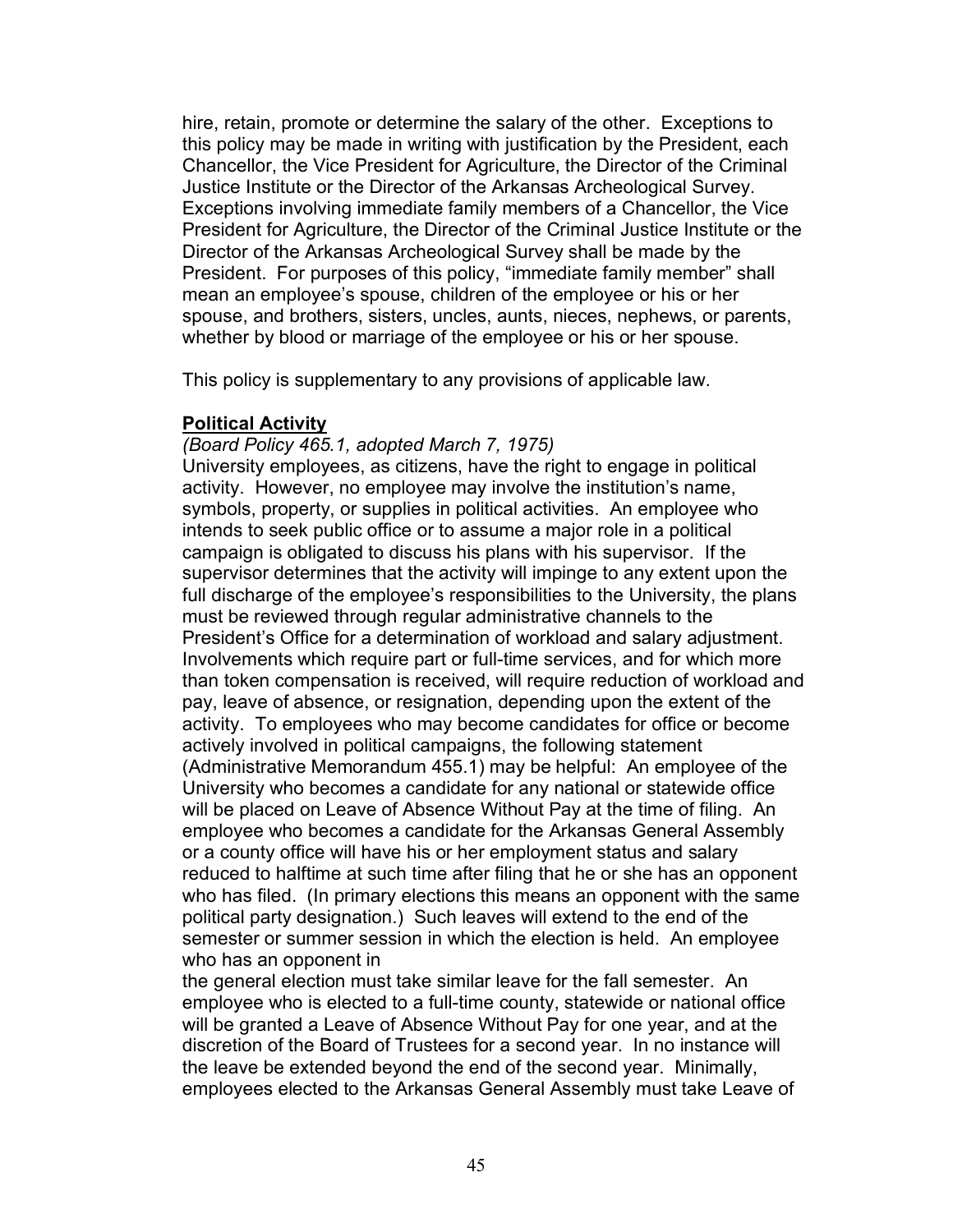Absence Without Pay when the General Assembly is in regular session and for the duration of extraordinary sessions.

Where teaching duties are involved, in order that courses not be interrupted by a change in instructors to the disadvantage of students, campus administrators may require that such leaves coincide with the beginning or ending of a regular employment period for the University (semester, fiscal year, academic year).

#### **Relations with Legislators and Members of Congress**

The Board of Trustees and the university administration respect the right of each university employee as a citizen to exercise freedom of expression on legislative issues. At the same time, university employees should not, unless authorized, attempt to speak as agents of the university in discussions with members of the Arkansas General Assembly, Arkansas constitutional officers, and members of Congress. University positions are developed by the chancellor in coordination with the University of Arkansas Board of Trustees and System officials. The chancellor, the vice chancellor for government and community relations, and other designated university officials are responsible for interpreting UA policy and presenting data and other information to appropriate state and federal officials. Campus employees who wish the university to consider matters for incorporation into its legislative programs should, in coordination with their supervisors, bring them to the attention of the vice chancellor for government and community relations.

#### **Proposal Submission and Contracting Authority**

The Office of Research and Sponsored Programs (RSSP) is the unit designated by the chancellor to submit all proposals for extramural support, excluding USDA proposals. Also delegated to RSSP is the authority to prepare and negotiate contracts and other agreements related to sponsored programs and technology administration. The President of the University of Arkansas has delegated the authority to sign contracts for research, other sponsored programs, and technology matters to the director of RSSP. RSSP is the unit that receives invention disclosures, manages inventions, patents, and related intellectual property. RSSP also handles research compliance functions. Information and forms for these activities can be located at http://www.uark.edu/admin/rsspinfo/. See Board Policy 300.1, revised September 19, 2002, http://www.uark.edu/admin/vcfainfo/systempp/systemindex.html for details.

#### **Patent and Copyright Policy**

While inventions are not the primary objective of university research, when they occur the University of Arkansas has the responsibility of insuring that such inventions are used and controlled in a manner that benefits the public, the inventor, and the university to the fullest extent possible. It shall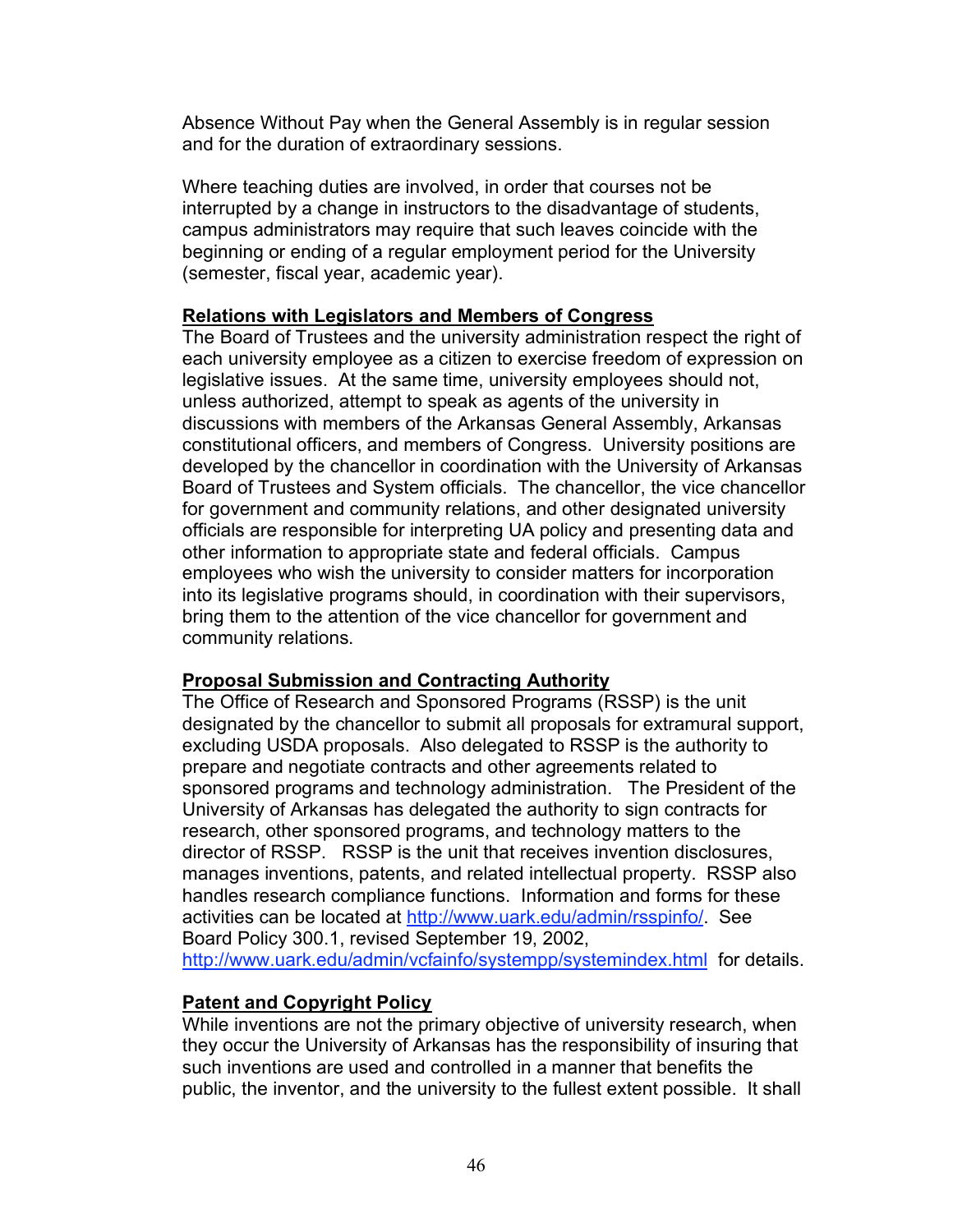be the policy of the university to acquire and retain legal title to all inventions created by any person or persons to whom this policy is applicable. Inventors shall retain rights in inventions which the university has chosen not to claim under this policy or pledged to a third party as a result of a grant, contract, cooperative agreement, or other sponsored research agreement. This policy shall apply to all persons employed, compensated or appointed by the University and to anyone using facilities owned, operated, or controlled by the University. It shall also apply to all inventions financed, in whole or in part, from funds under the control of the University. There are both Universitywide and Fayetteville campus Patent and Copyright Committees. The Fayetteville campus committee is responsible for implementing the University Patent and Copyright Policy for the campus and for the Division of Agriculture. See Board Policy 210.1 at http://www.uark.edu/admin/ycfainfo/systempp/systemindex.html for details.

#### **Holidays**

All state employees are granted twelve paid holidays. The annual holiday schedule for this campus is available at the Human Resources web site and in the Fayetteville Policies and Procedures series: http://www.uark.edu/admin/vcfainfo/policyprocedures/ppindex2.html.

Faculty and staff on nine-month appointment have the same holiday schedule as employees on twelve-month appointment. When the university requires that a day of annual leave be taken at the institution's direction (such as when the university closes for a December break), ninemonth employees also take this day as a holiday. Holidays are established by the Board of Trustees each year, and in some years an extra day is approved by the Governor. Except for holidays, faculty and nine-month staff are expected to be on duty throughout the period of their appointment, consistent with their individual workload assignments, except when on leave consistent with university policy.

#### **Leave Policies for Academic and Other Non-Classified Personnel**

(Board Policy 420.1, revised June 9, 1995)

#### **Sick Leave Policy**

All full-time appointed employees earn sick leave credit at the rate of eight hours per month with a maximum of 9608 hours accrual. Sick leave accrues only when an employee is in a paid status, and does not accrue while an employee is on leave without pay. Paid sick leave is not granted as vacation but is permissible only when illness or injury to the employee causes absence from his/her work or if conditions require appointment with a physician, dentist, optometrist, chiropractor, or osteopath. Sick leave may also be granted to employees due to the death or serious illness of a member of the employee's immediate family. Immediate family shall mean the father, mother, sister,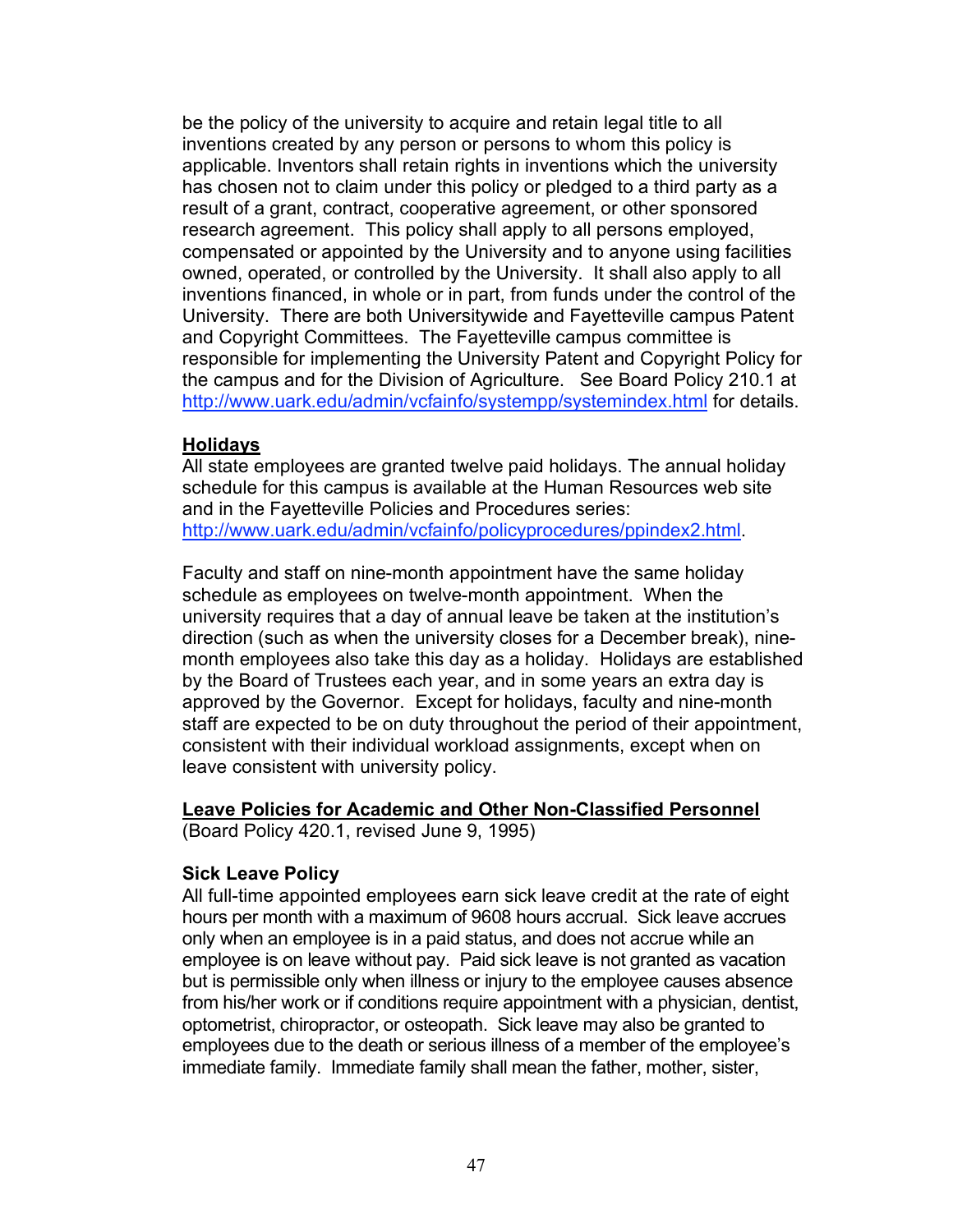brother, husband, wife, child, grandparents, in-laws, or any individual acting as a parent or guardian of an employee.

Sick leave applies only to a period when the employee is in an appointed status. If sick leave begins during the Spring Semester it shall not be extended into the Summer Session, but, if necessary, sick leave may be extended into or begun in the Fall Semester if the individual has received a Personnel Action Form for the Fall Semester, even though the illness may begin in the summer when the individual is not in appointed status for the summer.

Absence due to illness or disability, except in case of maternity leave, is charged in the following order:

- 1. Earned sick leave.
- 2. Earned annual leave.
- 3. Leave without pay.

Employees may continue to work during pregnancy provided they are able to do their normal jobs. Since pregnancy is considered as any temporary illness, an employee who is not able to work because of pregnancy may elect to take a leave of absence without pay without exhausting accumulated annual and sick leave. Upon return from pregnancy leave the employee will be given the same or comparable position to the one she occupied prior to the leave. The employee is expected to give her supervisor as much notice as possible prior to beginning maternity leave and at least two weeks notice prior to returning to work. Both notices should be in writing.

#### **Annual Leave**

Employees whose titles are listed in the appropriation acts as twelve-month non-classified positions, will receive 22.5 days of paid vacation from the onset of employment, earned at a rate of 15 hours per month. While administrative duties cannot be limited to a five-day, forty-hour week, for purposes of annual leave the normal work week shall be considered Monday through Friday. Vacation shall not be taken before it is earned, but must be taken within 12 months after the close of the calendar year in which it is earned. An exception may be made when a vacation is postponed for the convenience of the University.

Vacation benefits are granted to all non-classified and student employees on 12-month appointments of one-half time or more, with the part-time employees earning leave in proportion to the time worked.

An employee whose appointment is scheduled to be changed from a 12 month basis to a nine-month basis must take all accrued, unused vacation before the end of the 12-month period. An employment period shall not be extended for the purpose of paying an employee for unused vacation, and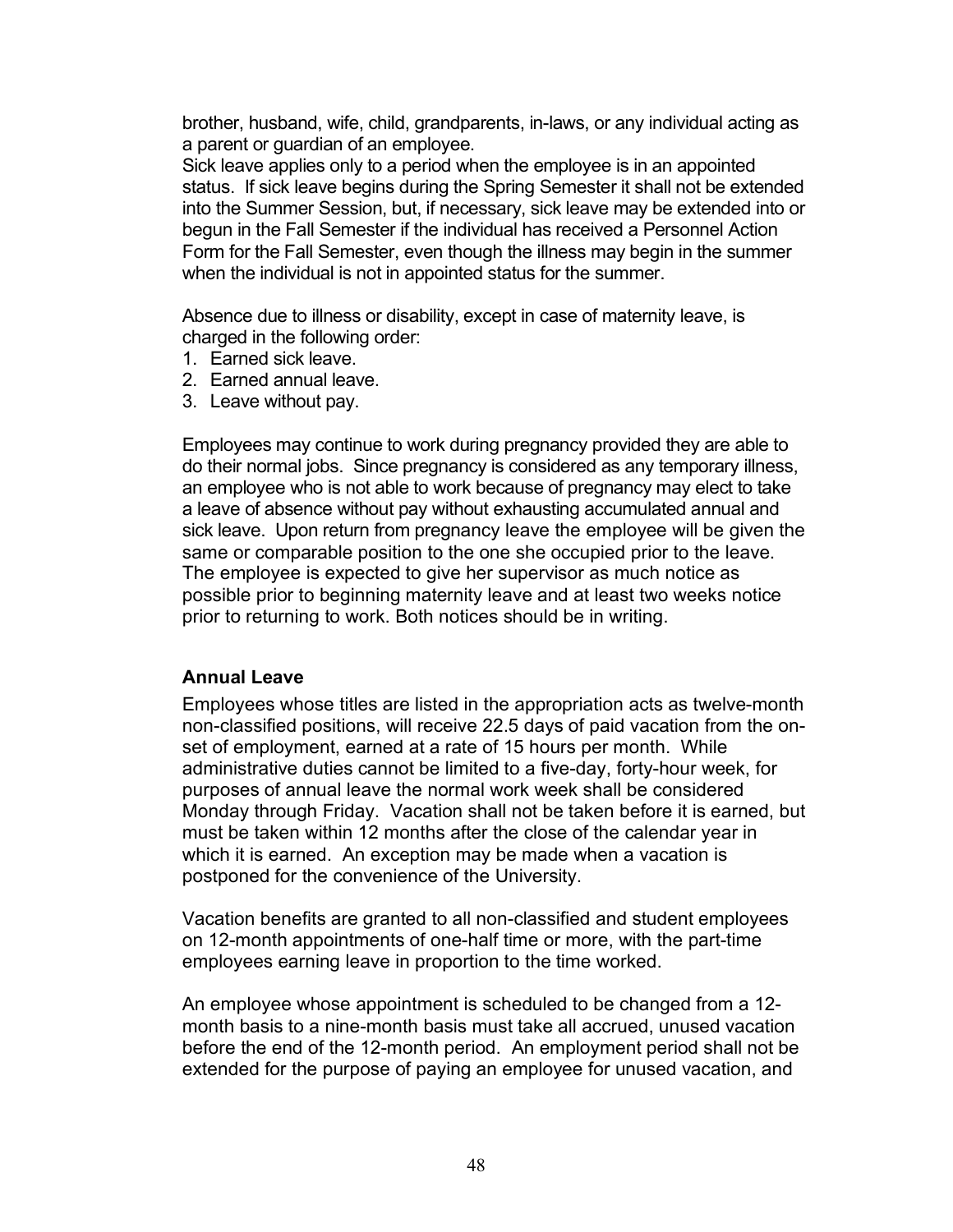neither shall lump-sum terminal payment be made unless an employee terminates employment with the University.

Annual leave is cumulative; however, no employee may have in excess of 30 days on December 31 of each year. During the calendar year accrued leave may exceed 30 days, but those days in excess of 30 will be lost if they are not used before December 31 of each year. Accrued annual leave may be requested by an employee at any time. The appropriate supervisor will grant the request when it will least interfere with the efficient operation of the department.

Annual leave may not be accumulated while an employee is on leave without pay.

Upon termination, resignation, retirement, death, or other action by which a person ceases to be an active employee of the University, the amount due the employee or his estate from accrued annual leave or holiday leave, not to exceed 30 working days inclusive of holidays, shall be included in the final pay to the employee. No employee receiving such additional compensation shall return to University employment until the number of days for which he received additional compensation has expired.

#### **Military Leave**

Twelve-month employees who are members of the National Guard or any of the reserve branches of the Armed Forces of the United States shall be granted a maximum of two weeks leave annually plus necessary travel time for annual training requirements. Such leave shall be granted without loss of pay and in addition to regular vacation time. Nine-month academic and administrative employees are expected to take any two weeks military leave during the three months they are not under contract to the University. Each employee who requests military leave shall furnish a copy of his or her orders to the appropriate vice president or vice chancellor. An employee who is drafted or called to active duty in the Armed Forces of the United States or who volunteers for military service shall be placed on extended military leave without pay and upon application within 90 days after the effective date of his or her release from active duty shall be reinstated to the position vacated or to an equivalent position at no loss of seniority or any of the other benefits and privileges of employment. An employee who enlists or reenlists for a second consecutive tour of military duty shall forfeit his or her reemployment rights.

Military personnel called to duty in emergencies by the Governor or by the President of the United States shall be granted leave with pay not to exceed 30 working days after which leave without pay will be granted. This leave shall be granted in addition to regular time.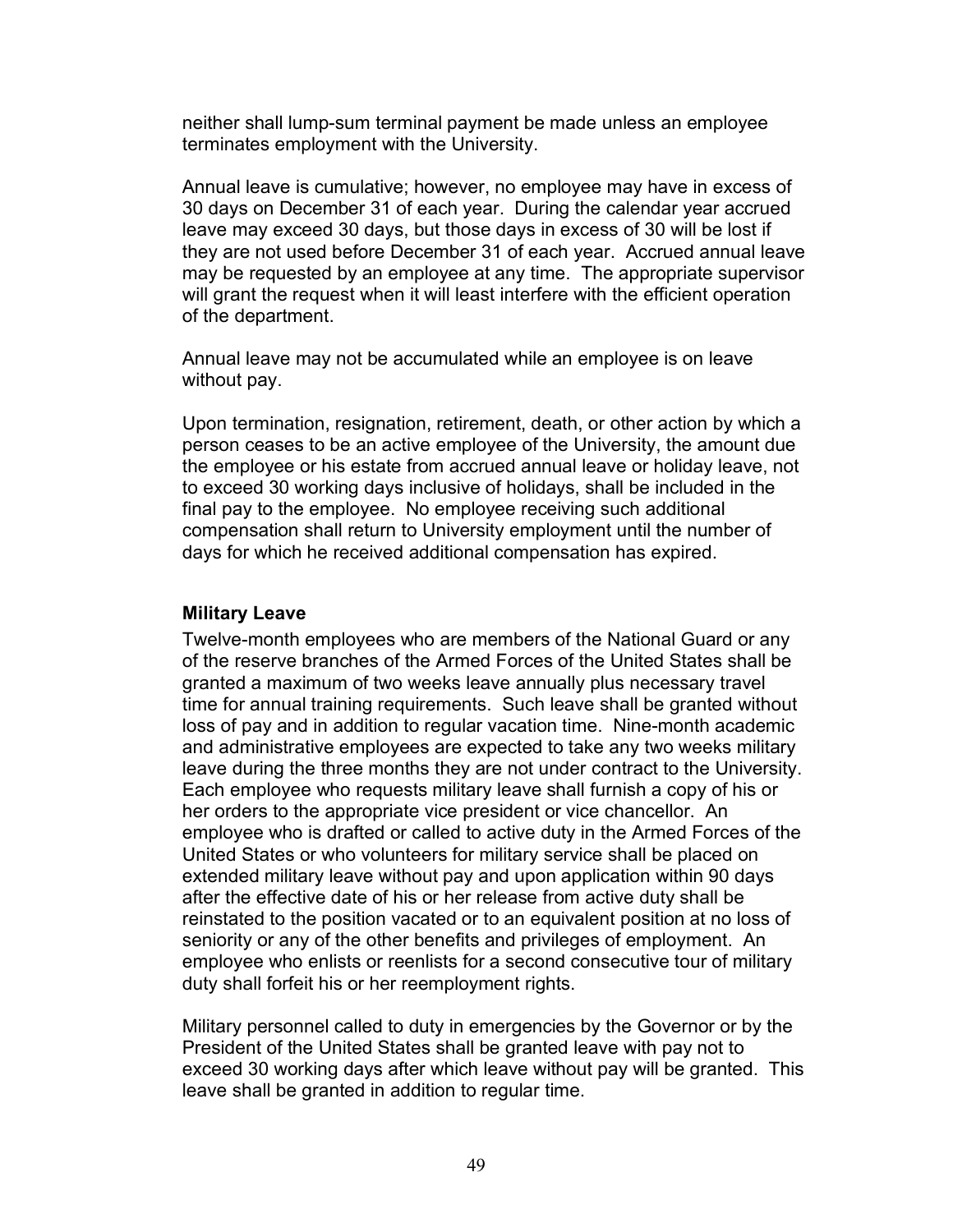#### **Court and Jury Leave**

Any employee serving as a witness, juror, or party litigant shall be entitled to regular University compensation in addition to any fees paid by the Court for such services and such absences shall not be counted as annual leave.

In cases where service as a witness can be handled by having the involved attorney take a deposition or statement, it is preferred. Depositions or statements which involve the University may be taken during duty hours. All others should be handled as off-duty time.

Employees who are accepted by the Court as expert witnesses and paid a fee in excess of the normal witness fee shall take annual leave for the time required for such testimony.

Where service on a jury would substantially interfere with the execution of the University work schedule, the chief administrative officer of the campus may petition the judge in writing for exemption from service. However, if exemption is denied or if no response is received prior to the date jury duty is to begin, the individual must report for jury duty.

An employee who is summoned to serve on jury duty shall not be subject to discharge from employment, loss of sick leave or vacation time, or any other form of penalty as a result of his or her absence from employment due to such jury duty, upon giving reasonable notice to his or her employer of such summons.

#### **Leave of Absence Without Pay**

The President of the University is authorized to grant leaves of absence without pay for a period not to exceed one year. (See also Family and Medical Leave below.)

#### **Vacation Leave for Graduate Study**

Vacation leave for graduate study may be granted to otherwise eligible employees under the following terms:

- 1. Accrued vacation with pay may, if used for graduate study, be accumulated for two calendar years preceding the date of the leave, if it is used by January 1 of the third year.
- 2. Permission to carry over such credit must be requested in writing by the employee and approved by the President in advance of the commencement of vacation accrual. The President may approve a modified application of the regulation where circumstances warrant, not to exceed the earned vacation allowance for two years.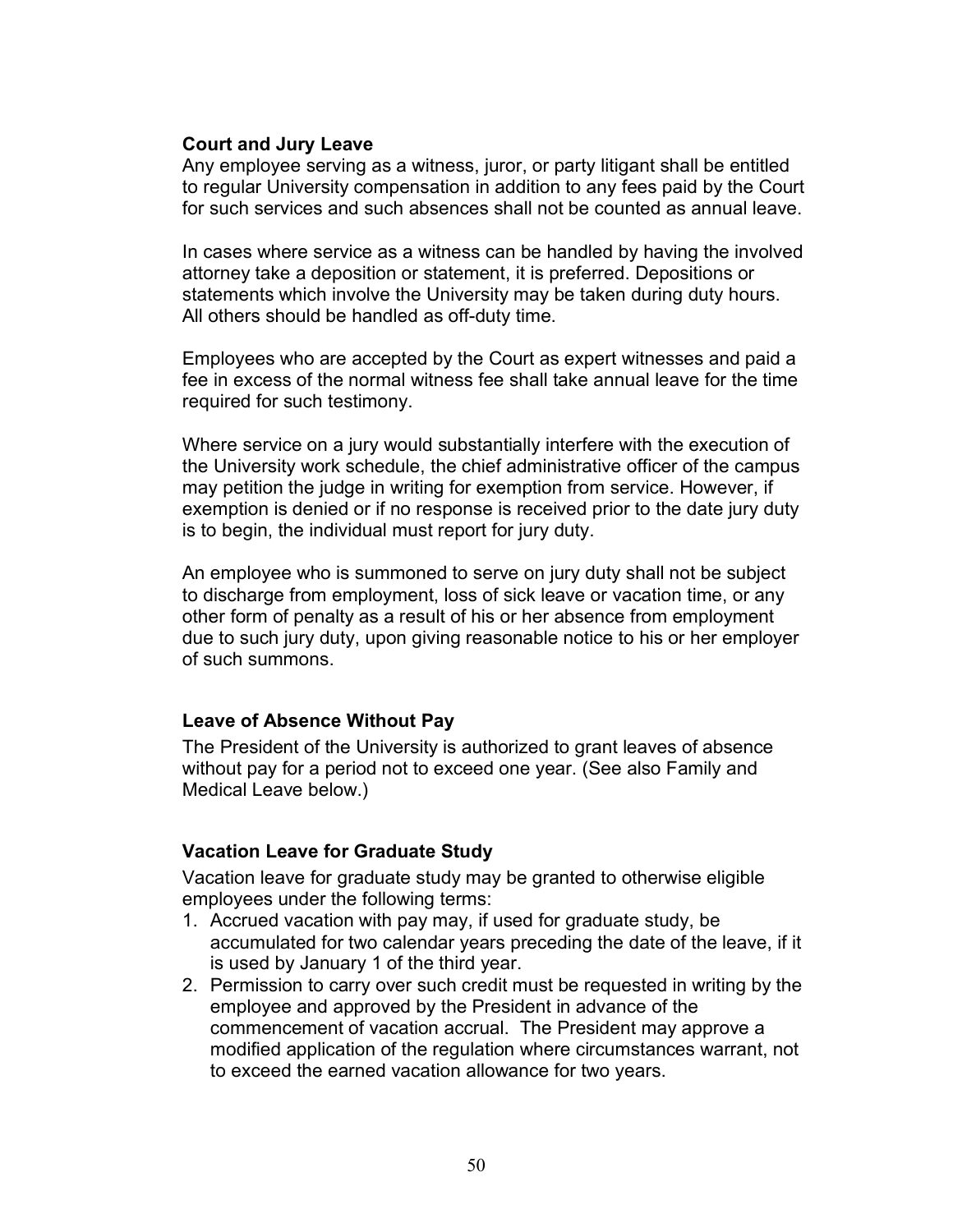### **Family and Medical Leave**

*(The Family and Medical Leave Act of 1993 - CFR 29-825; AHRMS Policy Manual 105-6)*

The federal Family and Medical Leave Act (FMLA) entitles you, if you meet its definition of eligible employee (see below), to a total of twelve work weeks of leave during any twelve-month period for one of the following reasons:

- 1. the birth of your child and to care for your newborn child;
- 2. the placement of a child with you for adoption or foster care;
- 3. the care of your spouse, child, or parent who has a serious health condition; or
- 4. a serious health condition that makes you unable to perform the functions of your
	- job.

The twelve-month period during which you may take up to 12 weeks of FMLA leave is the calendar year (January through December). In the case of your child's birth or adoption, the twelve-month period begins with the child's birth or placement.

Family and medical leave is leave without pay. However, you may elect, or the University may require you, to substitute paid leave for any part of the twelve-week period. Paid leave to handle personal and family medical needs is available under the sick leave, annual leave and catastrophic leave policies. Compensatory time off may not be counted as part of your FMLA entitlement, but it must be exhausted before you are granted leave without pay, and you may request the use of your compensatory time for an FMLA reason.

For the complete text of policy and procedures regarding Family and Medical Leave, see the Human Resources web site, and the text in the Staff Handbook at http://hr.uark.edu/general/staffhandbook.asp.

#### **Off-Campus Duty Assignment**

An Off-Campus Duty Assignment is an appointment, usually away from the campus, which allows eligible faculty and administrators to pursue an approved project while being relieved of teaching and administrative duties. The purpose is to enhance the individual's value to the institution.

Faculty members (including research faculty and extension personnel) and non-classified administrators who have completed six years of continuous full-time employment with the university or who have completed six years of continuous full-time service since a previous Off-Campus Duty Assignment may apply for an Off-Campus Duty Assignment. The application, prepared in accordance with campus regulations, must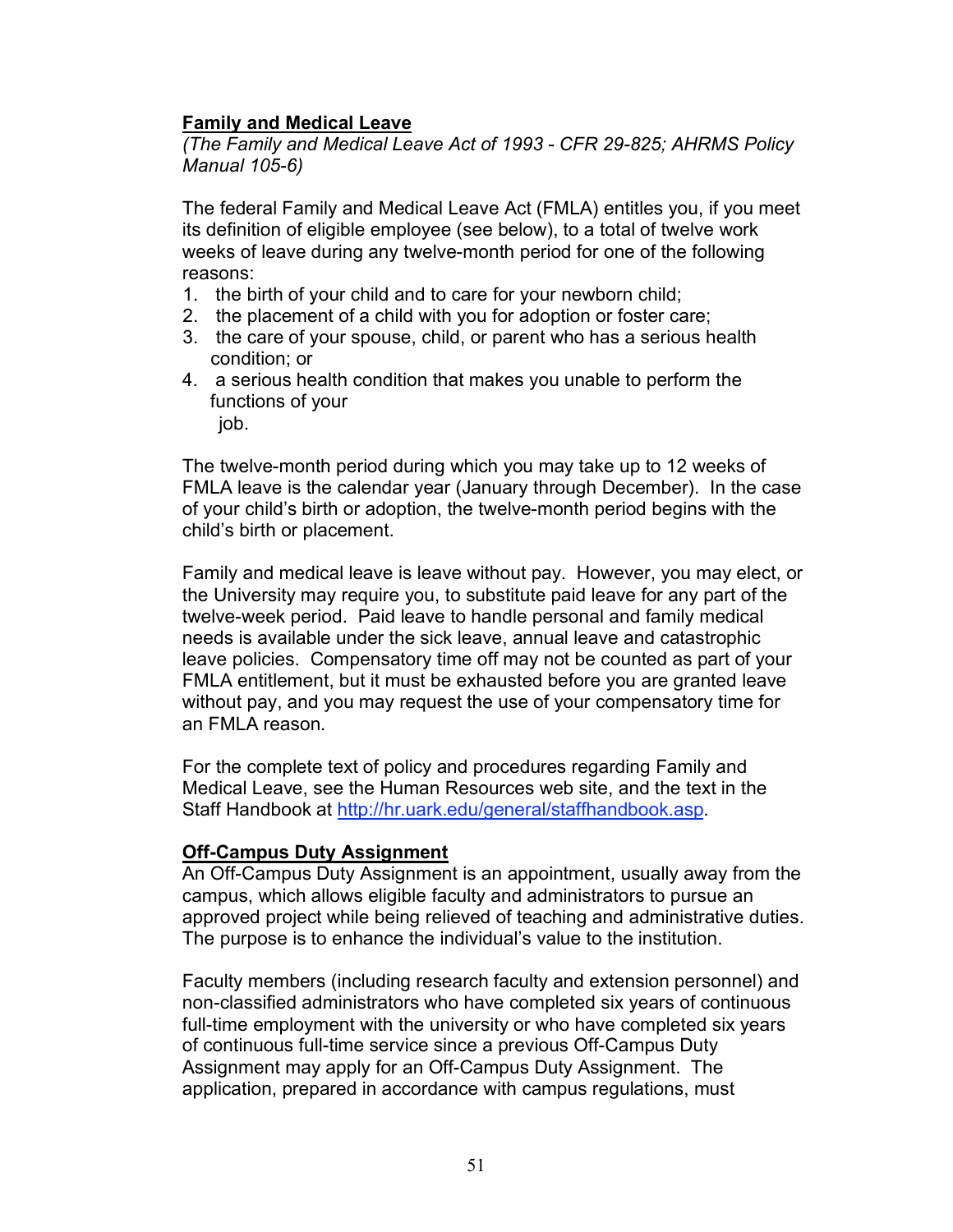describe the project which the applicant wishes to undertake, where it is to be done, and the anticipated value to the individual and to the university. To be approved, a proposed assignment must be consonant with the needs, objectives, and mission of the campus.

An Off-Campus Duty Assignment is a privilege, not a right. A limited number may be approved by the Board of Trustees each year upon the recommendation of the chancellor. Assignments should not exceed one semester (or six months for employees on twelve-month appointments) at full salary, or two semesters (or one year for those on twelve-month appointments) at half salary. The university assumes no financial responsibility beyond the salary stated above.

Within sixty days after returning to the campus from an Off-Campus Duty Assignment, the faculty member or administrator must submit a written report of his or her activities and accomplishments during the Off-Campus Duty Assignment to the chairperson of his or her department, the dean of the college, provost/vice chancellor for academic affairs and the chancellor.

In accepting an Off-Campus Duty Assignment, the recipient agrees to return to the university for at least one year following the end of assignment.

For additional information and guidelines, see Academic Policy 1435.40 at the web site:

http://www.uark.edu/admin/vcacsey/AcaPolicySeries/academic\_policies.ht ml.

#### **Attendance at Professional Meetings**

Members of the teaching, research, administrative, and extension staffs are encouraged to attend professional meetings, as such attendance is deemed beneficial to both the individual and to the university. Brief absences from official duties are allowed for attendance at such meetings when circumstances permit, and the university may reimburse the individual for a part of the travel expenses depending upon his or her level of participation when travel funds are available for such purposes and to the extent allowed by university travel regulations. Plans to be absent and applications for travel allowance for attendance at professional meetings must be approved in advance by the appropriate administrative personnel.

#### **Administrator Grievance Procedure**

An administrator who has a grievance should discuss the matter with his or her supervisor, and if the matter is not resolved satisfactorily, the aggrieved party should reduce the complaint to writing and send copies to the supervisor and to the chief executive office on the campus. The supervisor should respond in writing with copies to the chief executive office and the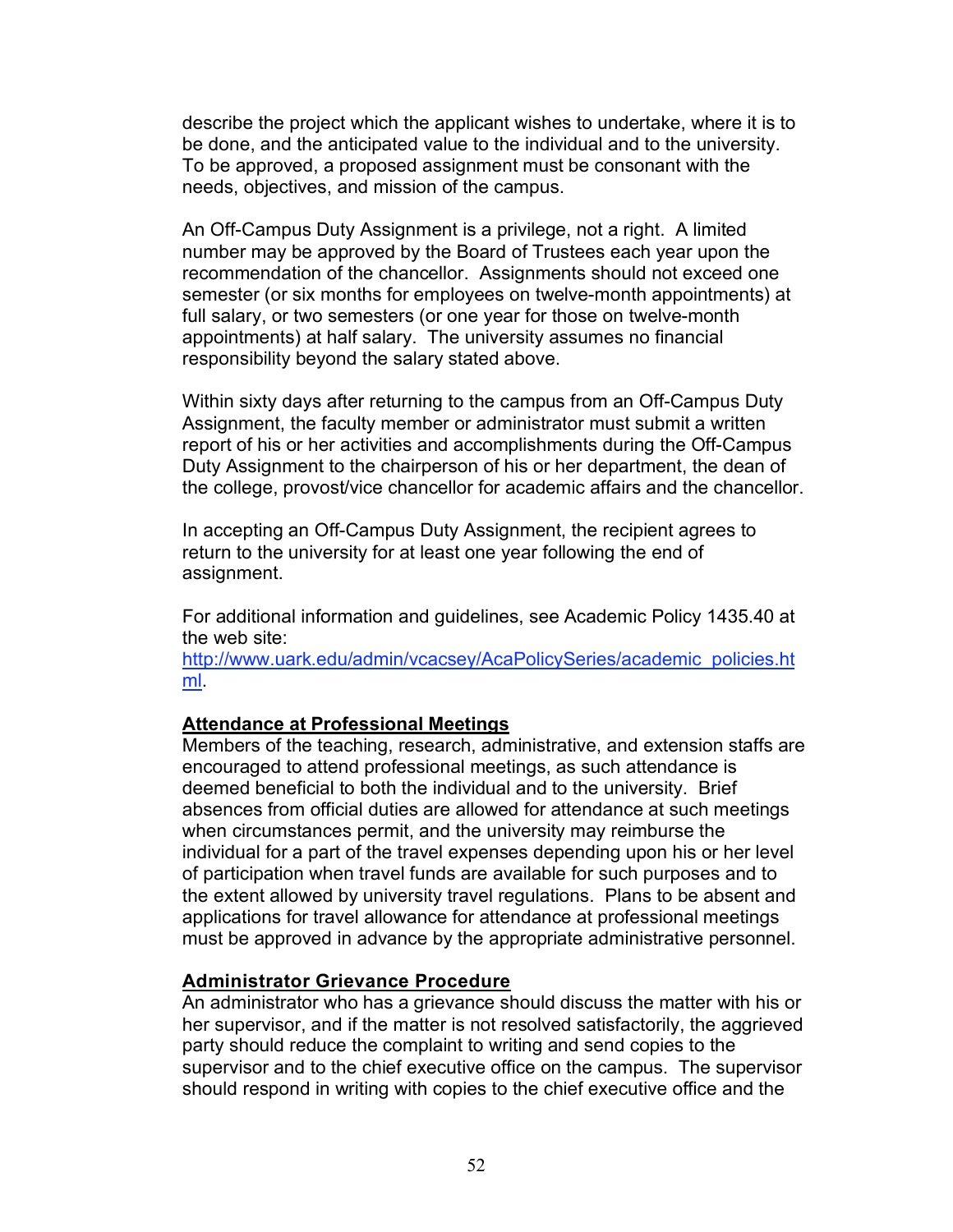aggrieved party. The chief executive officer will review the matter and make his decision, which shall be final.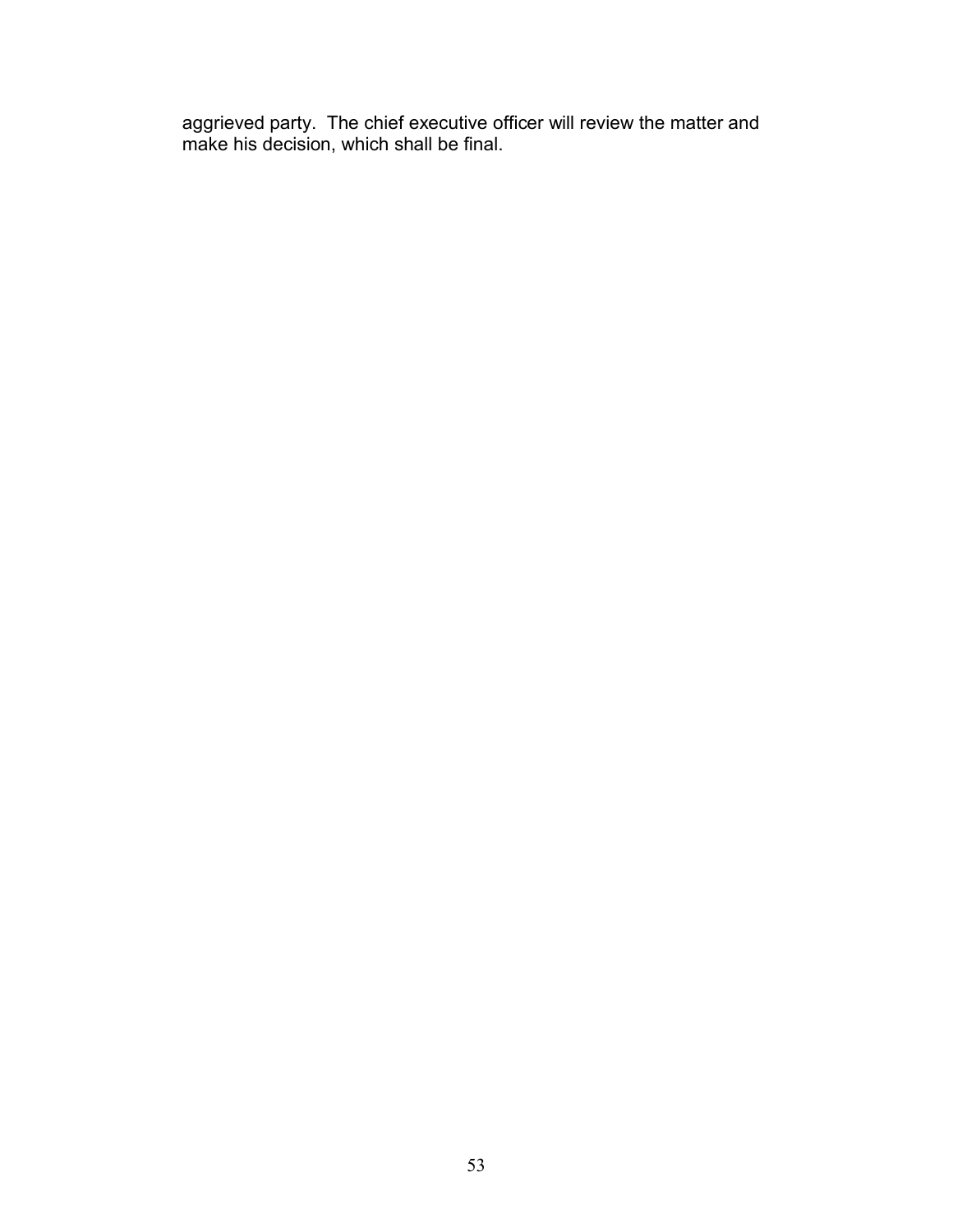### **Section IV**

# **GENERAL POLICIES, PROCEDURES AND SERVICES**

### **Benefits and Employment**

#### **Fringe Benefits**

The fringe benefit package for eligible university employees is designed to protect employees and/or their families from significant financial loss resulting from illness, disability, or death, while providing for a generous retirement income. Coupled with vacation and sick leave, educational benefits, and holidays, the university's comprehensive benefits package adds a value of many hundreds of dollars to an employee's regular income. See the Human Resources Benefits website at http://hr.uark.edu/benefits/ for more detailed information.

The following list represents several major elements of the fringe benefits package. Please note that all faculty members appointed at least half-time in a regular position are eligible to participate in the following programs. As a condition of employment, all employees must enroll for benefits within 31 days of the appointment date to be guaranteed enrollment.

- 1. Medical Insurance: Employees may choose from the Point of Service Plan or the Classic Plan. Out of service area (Arkansas) participants are also eligible to participate in the Indemnity Plan for the period they are out of Arkansas. Health coverage is administered by QualChoice of Arkansas. For a comparison of the coverages available see http://hr.uark.edu/benefits/hcomp.asp. The university will contribute 68.4 percent of the premiums for employees with a 100 percent appointment for the Point of Service Plan, 77.4 percent for the Classic Plan (Fayetteville), and 75 percent for the Classic Plan for the Division of Agriculture. (Premiums for employees with appointments of 50-99 percent will be prorated.) For a full premium listing, see http://hr.uark.edu/benefits/premiums.asp. The Board of Trustees of the University of Arkansas reserves the right to change, amend, discontinue or terminate the plan at any time.
- 2. Dental Insurance: Employees are eligible to participate in a dental plan through Delta Dental of Arkansas. For a review of coverage see http://hr.uark.edu/benefits/dental.asp. The university will contribute 50 percent of the premium for employees with a 100 percent appointment. (Premiums for employees with appointments of 50-99 percent will be prorated.) See http://hr.uark.edu/benefits/premiums.asp for a list of premiums.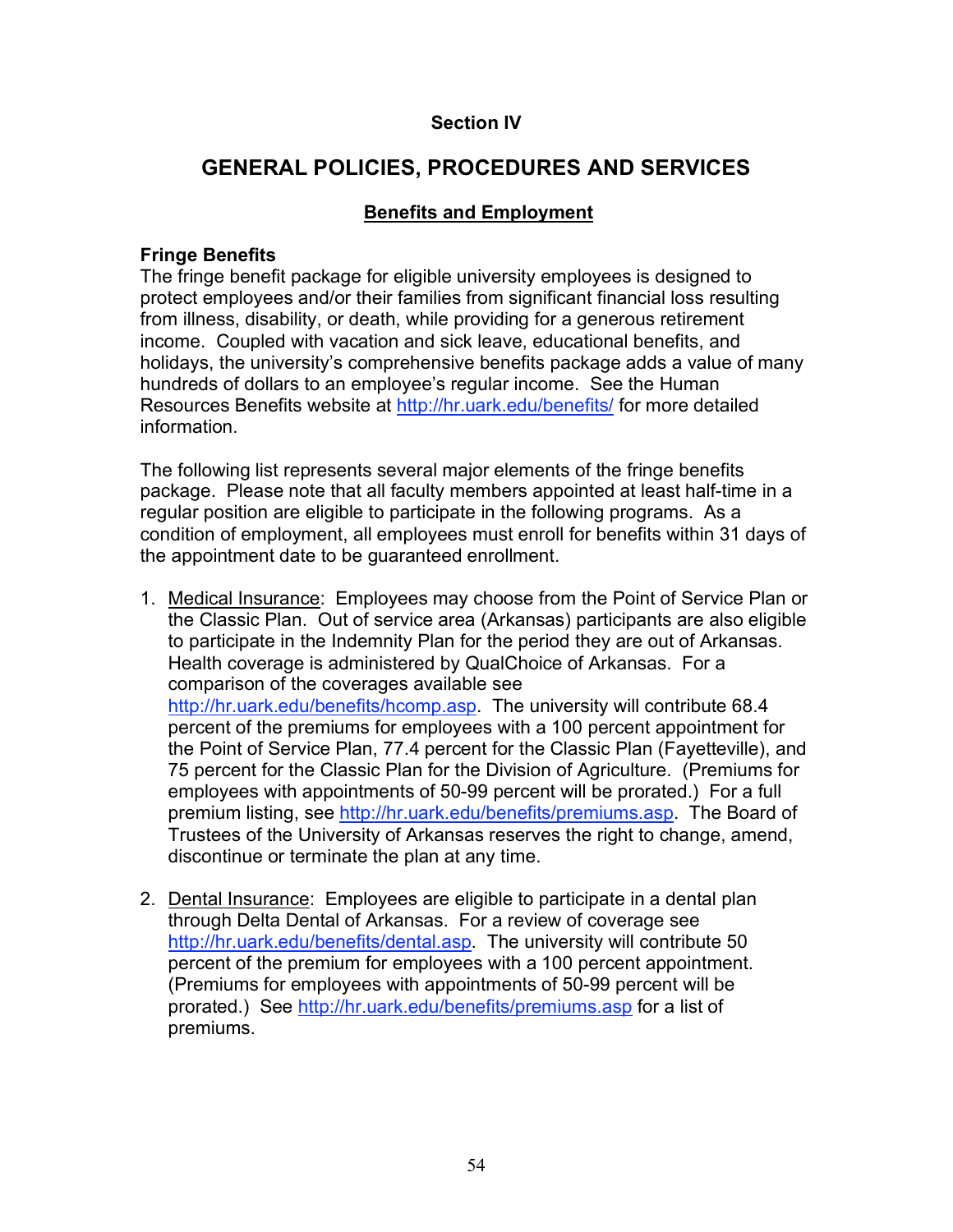- 3. Regular Life Insurance: provides coverage equal to the employee's salary, up to a \$50,000 maximum. The university pays the entire cost of this life insurance coverage.
- 4. Optional Life Insurance: provides coverage based upon one, two, three or four times the employee's salary. The employee pays the entire cost for this coverage. Rate is based upon the employee's age and the coverage is a \$500,000 maximum. For a list of premiums see http://hr.uark.edu/benefits/premiums.asp.
- 5. Dependent Life Insurance: provides coverage of \$10,000, \$15,000, or \$20,000 for the employee's spouse and 50 percent of spouse coverage per eligible dependent child to age 19 (unless a full-time student, then to age 25). The employee pays 100 percent of this coverage. For a list of premiums see http://hr.uark.edu/benefits/premiums.asp.
- 6. Accidental Death and Dismemberment Insurance: may be elected in \$25,000 increments from a minimum of \$25,000 to a maximum of \$300,000 (for salaries under \$20,000: limited to closest \$25,000 increment equal to 15 times the annual salary). The employee may also cover a family with 60 percent of employee coverage for spouse and 20 percent of the coverage for eligible dependent child(ren) to age 25. The employee pays the entire amount for this coverage. For a list of premiums see http://hr.uark.edu/benefits/premiums.asp.
- 7. Long-term Disability Insurance: provides 60 percent of salary (after a waiting period) that is coordinated with Social Security and Workers' Compensation benefits. The university will provide coverage, at no cost, for up to \$20,000 in salary. This program is mandatory for all eligible employees.
- 8. Supplemental Long-term Disability Insurance: provides the same coverage as basic long-term disability for salary amounts above \$20,000 per year up to a maximum covered salary of \$100,000. The employee pays the entire cost for this coverage. For a list of premiums see http://hr.uark.edu/benefits/premiums.asp.
- 9. TIAA-CREF and Fidelity Retirement (403B): The university will contribute a sum equal to 5 percent of the employee's salary into TIAA-CREF and/or Fidelity for retirement benefits, with no employee contribution required. The employee may elect to have a portion of his or her salary contributed to his or her retirement account(s) on either a "tax-sheltered" or "non-sheltered" basis. The employee contributions to retirement will be matched by the university, not to exceed a 10 percent university contribution. The employee also may contribute an amount greater than 10 percent through a supplemental annuity (subject to IRS maximum limitations). The employee may participate in either TIAA-CREF or Fidelity or both. Please contact the Benefits Office for current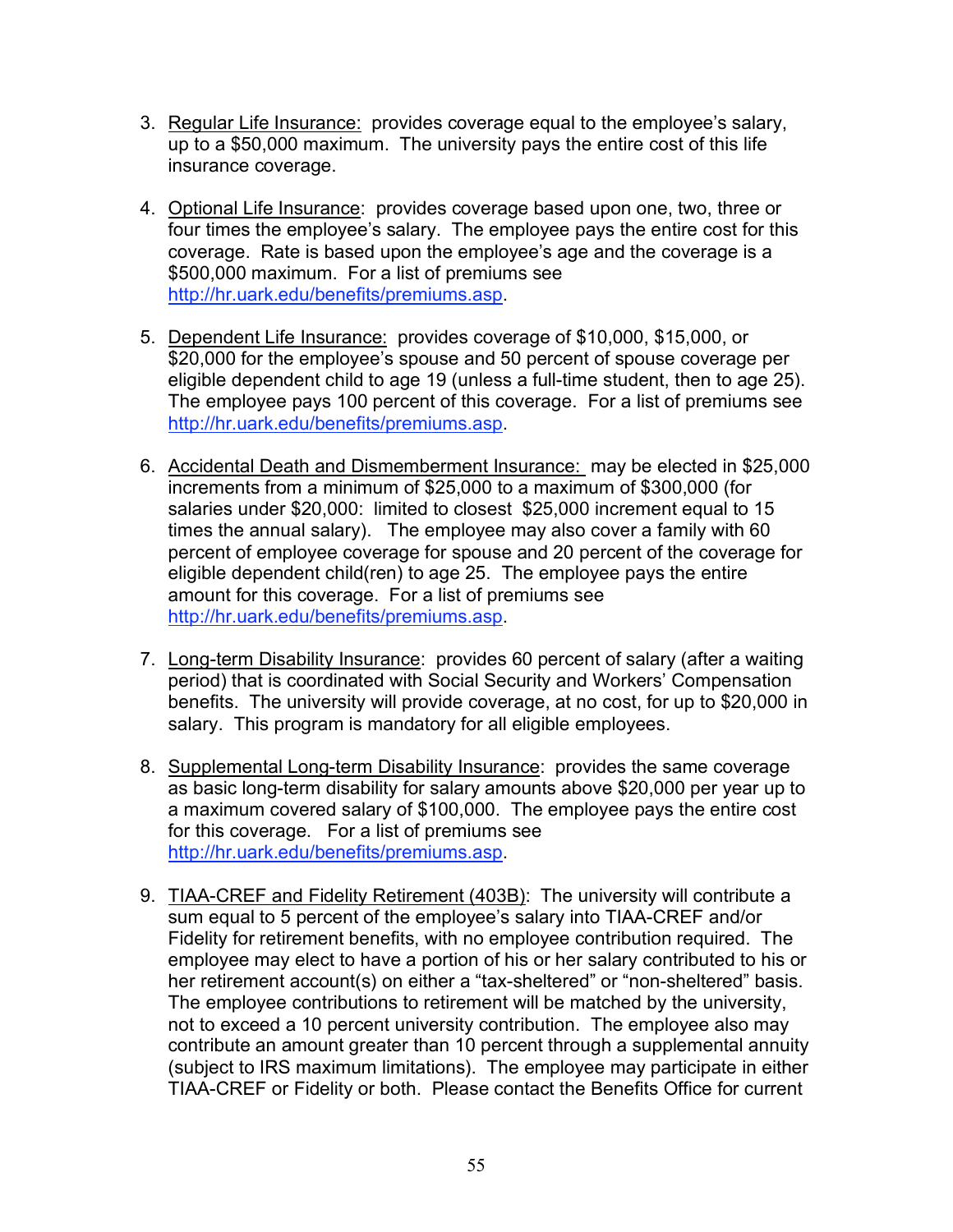vesting schedules and additional information or see the website at http://hr.uark.edu/benefits/Retirement.asp. This program is mandatory for all eligible employees. The university also provides a 457B plan which will allow employees to tax-defer an additional amount after they have reached their tax-deferred limit under the 403B retirement plan. PLEASE NOTE: The combined total of matching for all retirement programs cannot exceed 10 percent of the employee salary, including the 5 percent contribution to TIAA-CREF and/or Fidelity made by the university for all employees. This does not include Social Security.

- 10.Voluntary Products: See http://hr.uark.edu/benefits/benefits.asp for the Voluntary Products section. The university offers as Voluntary Products Vision Care (administered by VSP), Group Rated Auto/Home Insurance (administered by Liberty Mutual), Cancer/Heart Insurance (administered by Transamerica), and Long Term Care Insurance (administered by CNA).
- 11.The Cafeteria Plan (per IRS Code, section 125): allows employees to "tax shelter" major medical, dental, Cancer/Heart, and vision care insurance premiums from federal, state, and Social Security taxes. This requires employees to sign-up and a "drop" period is allowed once a year. In addition, the university also offers a "flexible spending account" program for unreimbursed medical and dependent care expenses.
- 12.Employee Assistance Program (EAP): The EAP provides confidential counseling, information, and management consultation for employees who experience some form of personal distress. See http://hr.uark.edu/benefits/eap.asp for additional information.
- 13. Dual Career Network: The Dual Career Network is designed to be responsive to the needs of dual-career families relocating to Northwest Arkansas. This resource is free with a referral service available to partners of employees recently relocated or candidates being actively recruited by participating companies and organizations. For additional information see http://hr.uark.edu/programs/DualCareerEmploymentNetwork.asp.

Other benefits include the following:

### **Athletic Event Tickets**

Full-time faculty members are eligible to purchase, depending upon availability, two sets of non-premium season tickets for home games for men's basketball, men's football and baseball games at half price. Half-time employees may purchase one set of tickets. Retired and emeritus faculty members are eligible for the same discount rates. The Razorback ticket office (575-5151) will provide details. The difference between the discounted price of the tickets and their full price may be taxable to the employee.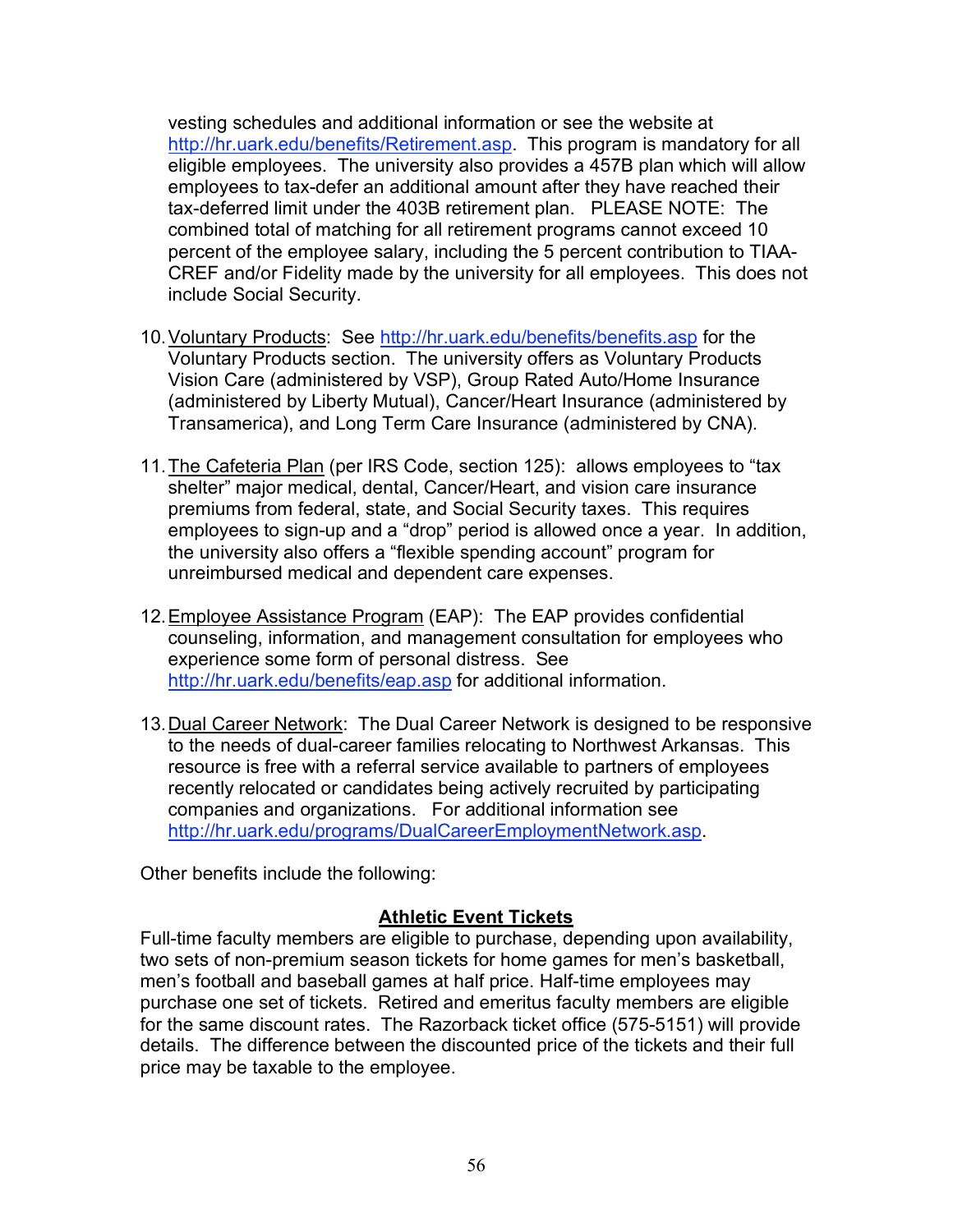#### **Tuition Waiver for Employees**

*(Board Policy 440.1, revised June 6, 2003, effective July 1, 2003)*

I. Eligibility

All full-time employees employed as of the final day of regular registration in any particular session or semester, their spouses, and their dependent children (as defined by the Internal Revenue Service) are eligible. Spouses, who have not remarried, and dependent children of deceased employees who died while in the full-time employment of the University of Arkansas are also eligible. All enrollees must meet normal admissions requirements, and audits should be on a space available basis only.

II. Transferability

The tuition waiver benefit is available to any employee, employee's spouse, or employee's dependent children at any on-campus unit of the University of Arkansas regardless of the site of employment. Individual units may also allow tuition waivers in specified off-campus classes when enrollment in the class in which enrollment is sought already has sufficient student enrollment by full-fee paying students to meet the minimum enrollment (as established by the offering unit) to recover the costs of offering the class. Waiver benefits are applicable to tuition only. All applicable fees are to be paid in full for any enrollment. The waiver benefit is applicable to credit classes only.

#### III. Extent of Waiver

A. Employees may take any combination of undergraduate or graduate semester credit hours during the fall and spring semesters and up to three semester credit hours during each summer term, when dates of enrollment are non-concurrent, at a tuition cost of \$5 per credit hour at the employee's campus or at 30% of the cost of full tuition for courses offered by any other campus within the university. This waiver does not apply to professional degrees as determined by the Chancellor of each campus.

Employees enrolled in electronically delivered courses such as CIV, Internet, web based, or distance education are eligible for waiver benefits on regular tuition (\$5 per credit hour for courses offered by the employee's campus, or 30% of the cost of tuition for courses offered by any other University of Arkansas campus). In addition to this tuition cost, the employee will pay the difference between the cost of regular tuition and the tuition charge for distance education courses.

B. Employees of the University of Arkansas System office, the Cooperative Extension Service, the Agricultural Experiment Stations, the UAMS Area Health Education Centers, and other widely dispersed units of the University of Arkansas shall designate one campus as the "employee's campus' for purposes of this policy. The designated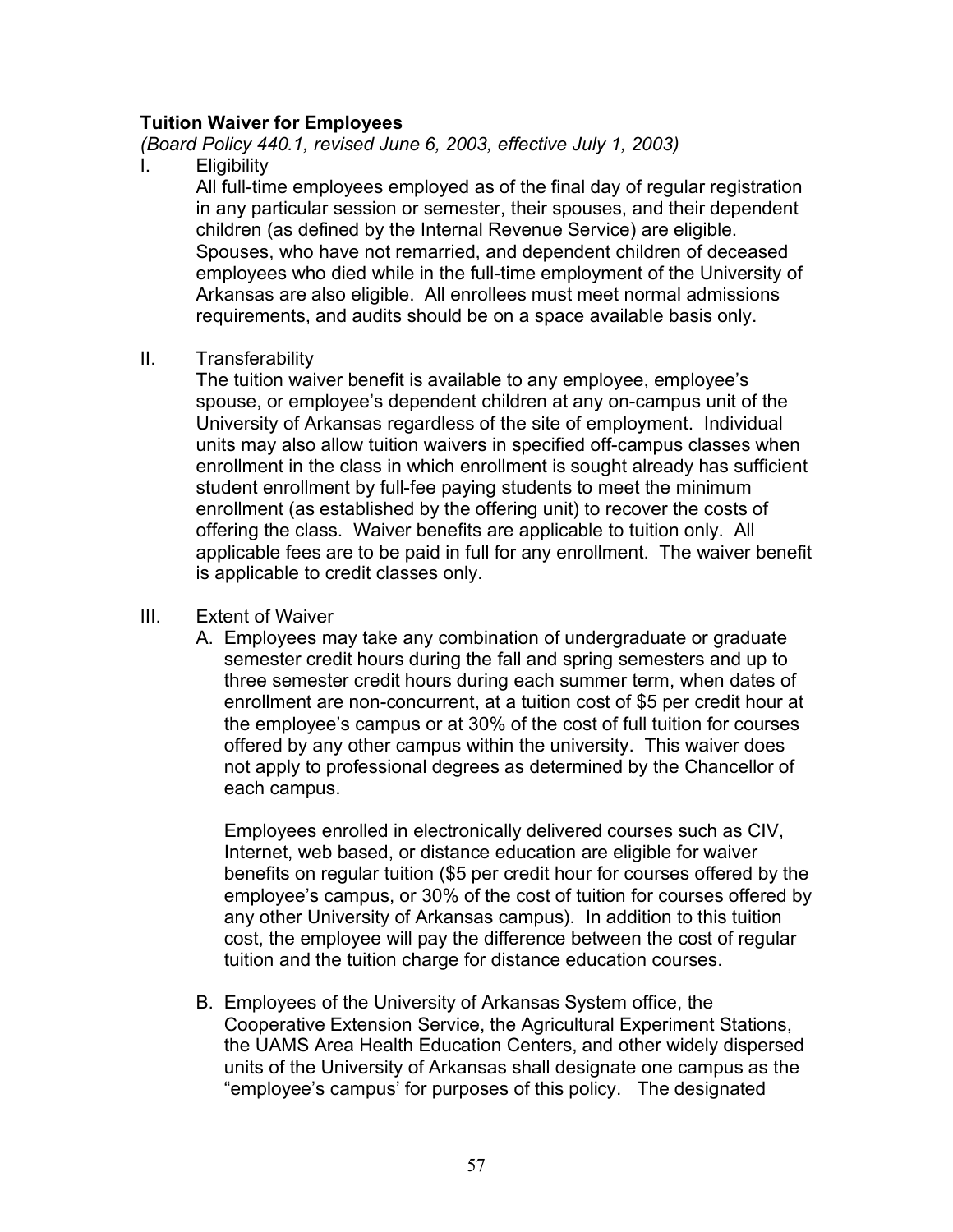campus shall remain the same for the term of employment unless the site of employment changes.

C. Spouses and dependent children may take up to 132 undergraduate semester credit hours at 50% of tuition at the employee's campus or at 60% of full tuition at any other campus within the University of Arkansas. Spouses and dependent children enrolled in electronically delivered courses such as CIV, Internet, web based, or distance education will pay 50% of the cost of regular tuition for courses offered by the employee's campus, or 60% of the cost of regular tuition for courses offered by any other University of Arkansas campus. In addition to this regular tuition cost, the spouse/dependent children will pay the difference between the cost of regular tuition and the tuition charge for distance education courses. A student may not receive discounts as both an employee and as a spouse or dependent child of an employee.

### IV. Effective Date

This policy shall be effective July 1, 2003.

June 6, 2003 (Revised) June 7, 2002 (Revised) November 8, 1996 (Revised) November 12, 1993 (Revised) June 25, 1987 (Revised) January 16, 1986

#### **Resident Status of University Employees**

*(Universitywide Administrative Memorandum 245.3, revised September 1, 1981*) University employees whose appointments for pay purposes are for half-time or greater shall be considered as residents for fee purposes. Similarly, such employee's spouse, children under the age of eighteen, and children who are dependent upon the employee for support (as defined by the Internal Revenue Service) and are full-time students at the University of Arkansas shall also be considered as residents for fee purposes. Part-time employees who desire to take course work, or whose immediate family members (as defined above) desire to take course work, must obtain a form from the office of the chief fiscal officer on the campus, certifying their appointment and present it to the Registrar, who will be instructed not to charge non-resident tuition. Only those persons whose appointment forms are on file in the office of the chief fiscal officer on the campus shall be certified. This policy clarifies and provides implementation procedures for Board of Trustees Policy 520.6. Graduate students and graduate assistants are considered students as distinguished from employees for the purpose of this memorandum.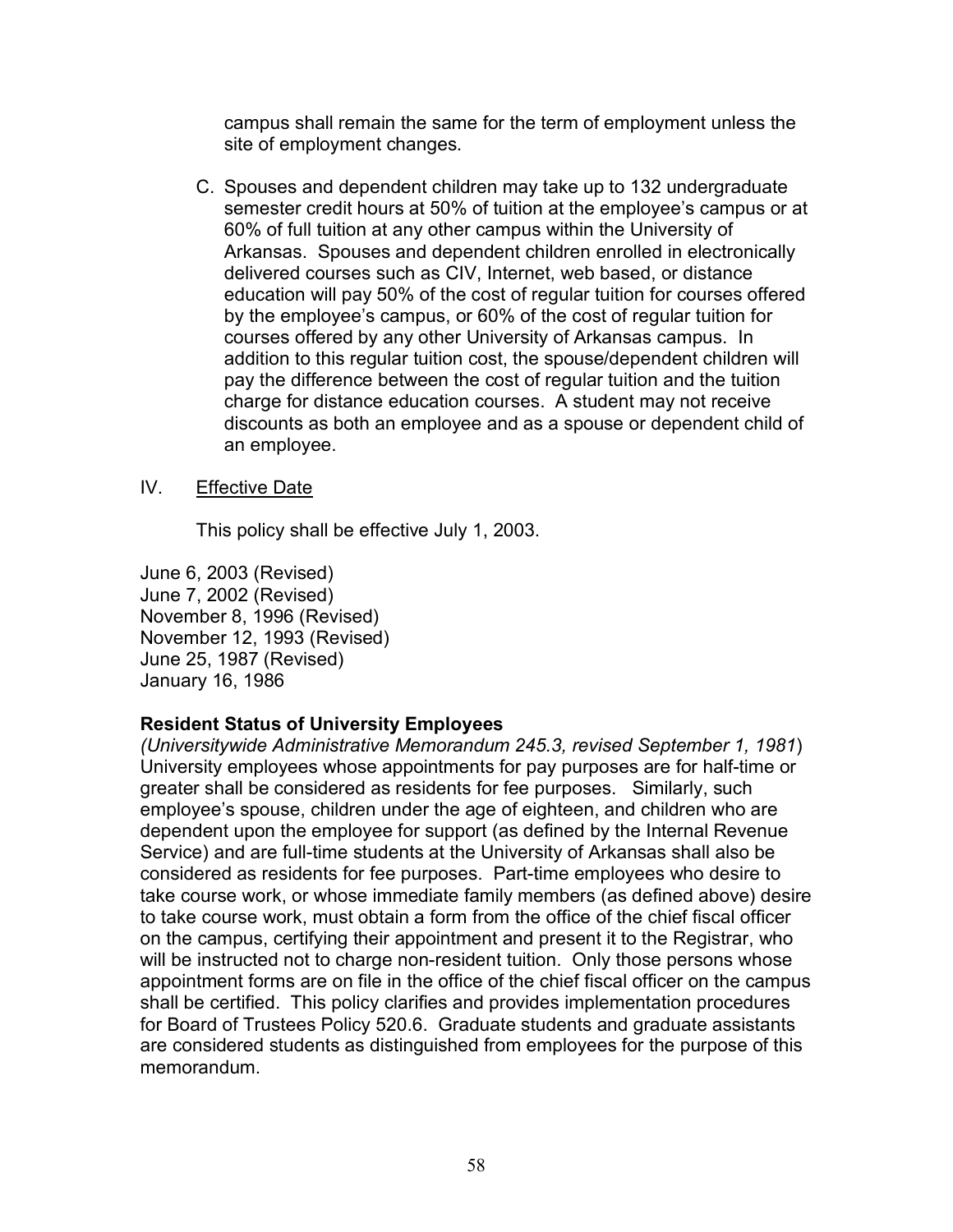#### **Bookstore Discount**

University faculty and staff receive a 10 percent discount on items in the UA bookstore. The Bookstore and Computer Store located in the Arkansas Union, offer textbooks, trade books, and departmental supplies; computers and computing equipment; and gift and memorabilia items. See http://www.uark.edu/bookstore for more information.

#### **Direct Deposit of Pay**

*(Fayetteville Policies and Procedures 323.0)* It is the practice of the Fayetteville campus of the University of Arkansas to deposit employee pay directly to a financial institution that receives electronic transfers. Net pay can be deposited in up to six separate accounts. The accounts can be at the same financial institution or as many as six different ones. Employees should complete a direct deposit form, specifying the financial institution(s) and the account(s) to which they want their paychecks deposited. Employees may request paper checks by so noting on the direct deposit form available from the payroll section of Human Resources. There will be a fee of \$50.00 to change from electronic deposits to paper checks because of the additional costs of paper checks. This fee may be waived if there are extenuating circumstances.

#### **UARK Federal Credit Union**

The Credit Union serves the faculty, staff, students and alumni of the University of Arkansas System. The Credit Union offers a full range of financial services, which include checking accounts, Visa check cards, credit cards, home loans, vehicle loans, certificates of deposit, internet banking and much more. Credit Unions are non-profit, financial cooperatives. This enables them to offer better deposit and loan rates than most other financial institutions.

UARK has a full service branch located just off campus as well as three ATM machines on or near campus. For more information about the service or operating hours call 521-1199.

#### **Garnishment and Salary Liens**

Wages and other amounts due an employee from the university are legally subject to seizure by a court order of garnishment or by a governmental lien. The university is required to comply with an order of garnishment only when one is issued after a legal judgment has been entered against the employee-debtor. The university must also honor governmental liens such as those arising from claims for unpaid taxes and from bankruptcy claims. The university has a concern when a garnishment or salary lien is issued against its employee and served on the university. Upon receipt of two orders of garnishment, two salary liens, or a combination of one of each type of seizure against the salary of a university employee during any period of twelve months dating from the receipt of the first such order, grounds shall be deemed to exist for termination of employment of such employee according to regular university procedures. (See Universitywide Administrative Memorandum 440.9 for details.)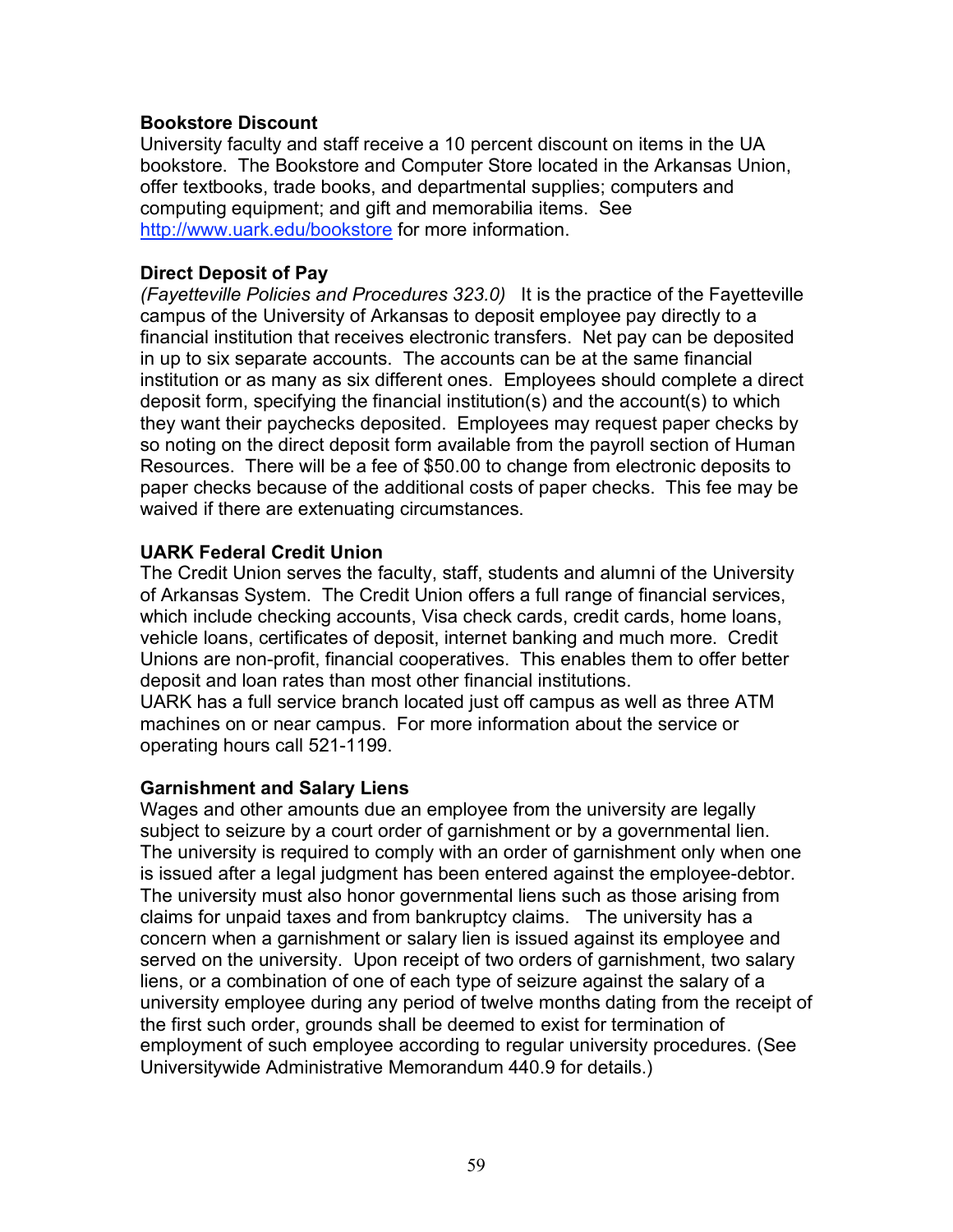#### **Authorization to Offset Amounts due University by an Employee against Amounts Owed by the University to That Employee**

*(Board Policy 405.2, revised January 20, 1995)*

The University shall have the right to set off against amounts due and payable to an employee, including a student-employee, by the University those liquidated amounts due and payable by the employee to the University for any reason, with the University then paying the net amount remaining to the employee in full satisfaction of his or her wages or other amount due as follows:

- 1. If the amounts owed by the employee to the University were the result of moneys advanced to the employee or misappropriation by the employee of moneys or personal property belonging to the University, the University may set off amounts owed to the University against all wages or other moneys owed to the employee.
- 2. In all other cases of setoffs against an employee's wages, the University may only set off amounts owed the University against those wages which are above the statutory minimum hourly wage.
- 3. If the amounts owed to student-employees constitute payments for work-study or are student loans under a program guaranteed or established by the U.S. Government, any set off shall be subject to law and regulation governing those programs.
- 4. The university shall set off amounts owed to the University against all sums owed to an employee other than wages, or student work-study or loan payments.

Subject to the above limitation, each Chancellor, through the business officers of that campus, may develop with an affected employee a repayment plan for successive offsets so that the entire amount owed to the University is not offset on a single occasion; provided, however, that no such plan shall develop in the instance of any final settlement of accounts, such as where a final check for wages for a terminating employee may be involved.

This Board Policy shall be reflected in faculty, staff and student handbooks.

### **Moving Expenses**

State-supported colleges and universities may utilize maintenance and operations funds for the payment of moving expenses of employees, including new hires, if such funds are available and consistent with university policy (Fayetteville Policies and Procedures 411.1).

## **Business Affairs Regulations**

### Purchasing

All purchases paid by funds under university control are to be made through the Purchasing Office via electronic requisition. Only purchases authorized by this authority are legal obligations of the university; all others are personal liabilities. For more information see http://www.uark.edu/admin/busaffrs/purchasing/.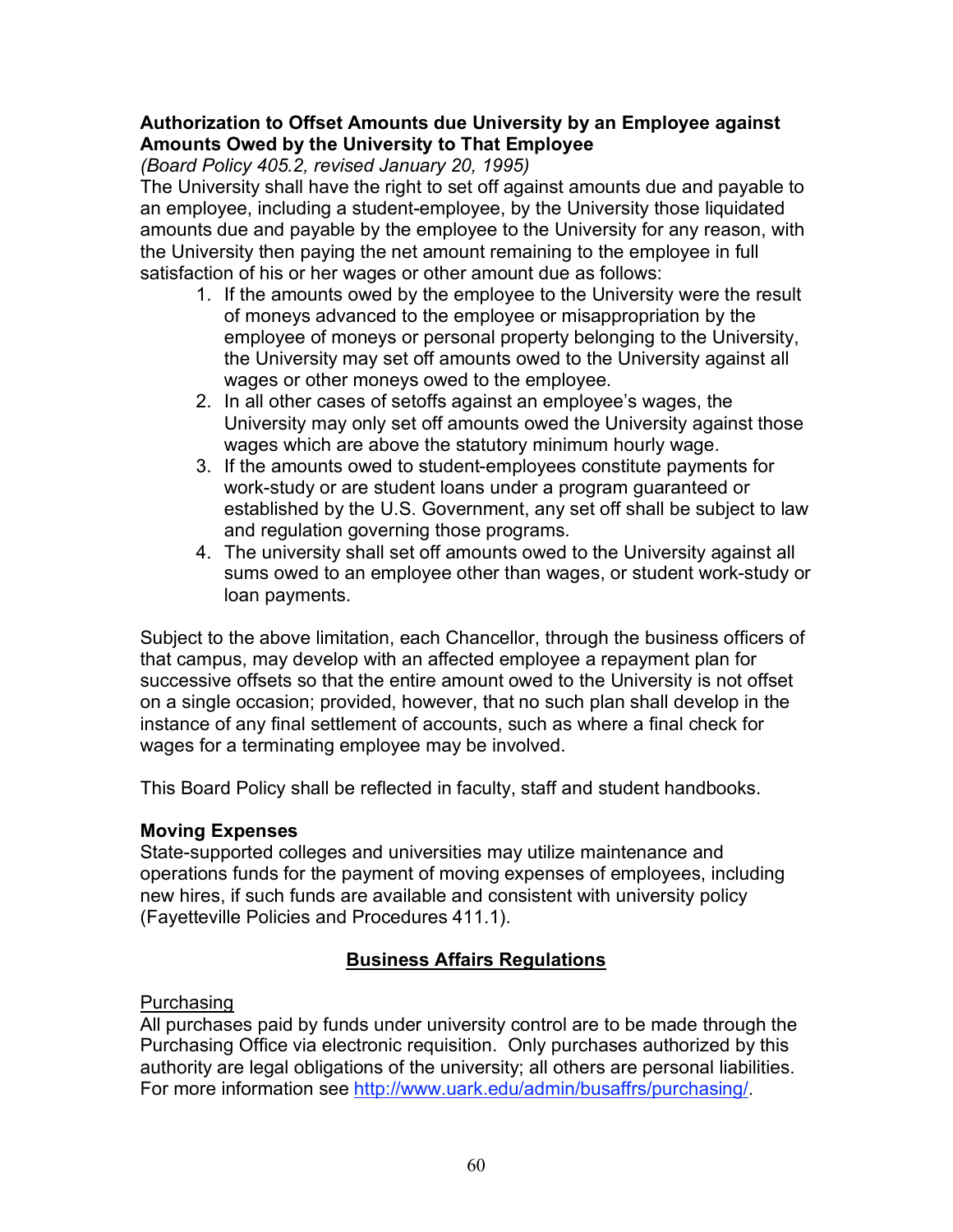### Contract Signature Authority

Authority to bind the University of Arkansas to other than purchase order obligations rests with the Executive Vice President or his designee. All contracts are to be forwarded first to the Purchasing Division for review and consideration.

#### Conflict of Interest

University of Arkansas Board of Trustees Policy 330.1 provides that the university shall not, without approval of the Chancellor, enter into a contract with a current or former state employee or any entity in which any current or former state employee holds an ownership interest of ten percent or greater. For more information see http://www.uark.edu/admin/vcfainfo/systempp/systemindex.html

#### **Sale or Disposal of University Property**

Sale of any item of property, equipment or land must be handled by the Office of Business Affairs. No state property may be sold, traded, cannibalized, or otherwise disposed of without their authorization. For more information see http://www.uark.edu/admin/busaffrs/surplus/.

### Sale of Books

Under university policy, instructors are not permitted to sell books or other instructional materials, including class packets to students. When students are required to purchase books or other instructional materials in any academic program, the teacher in charge should arrange for sale of the required articles through the Bookstore or Printing Services.

#### Textbook adoption policy:

*All faculty, staff, and others who may be involved in textbook adoptions, or who may be directed to make textbook adoptions, are to adhere to the following textbook adoption policy and procedures:*

- 1. Classroom textbook requirements are to be met by utilizing the University of Arkansas Bookstore located in the Arkansas Union. Textbook adoptions include lab books or custom packets.
- 2. Textbook adoptions may be made online through the University of Arkansas Bookstore website. From the University's Home page, click on "Bookstore and Razorback Shop" to access the adoption facility. A password and a user name are required for access. Contact the University Bookstore at 575-3010 to request access information.
- 3. Care should be exercised to ensure that adoptions are placed in a timely manner.

Some books may be shipped from overseas, may be out of print, or may be in short supply.

4. It is important that all book adoptions and requests for supplies or custom packaged classroom materials be ordered through the University of Arkansas Bookstore.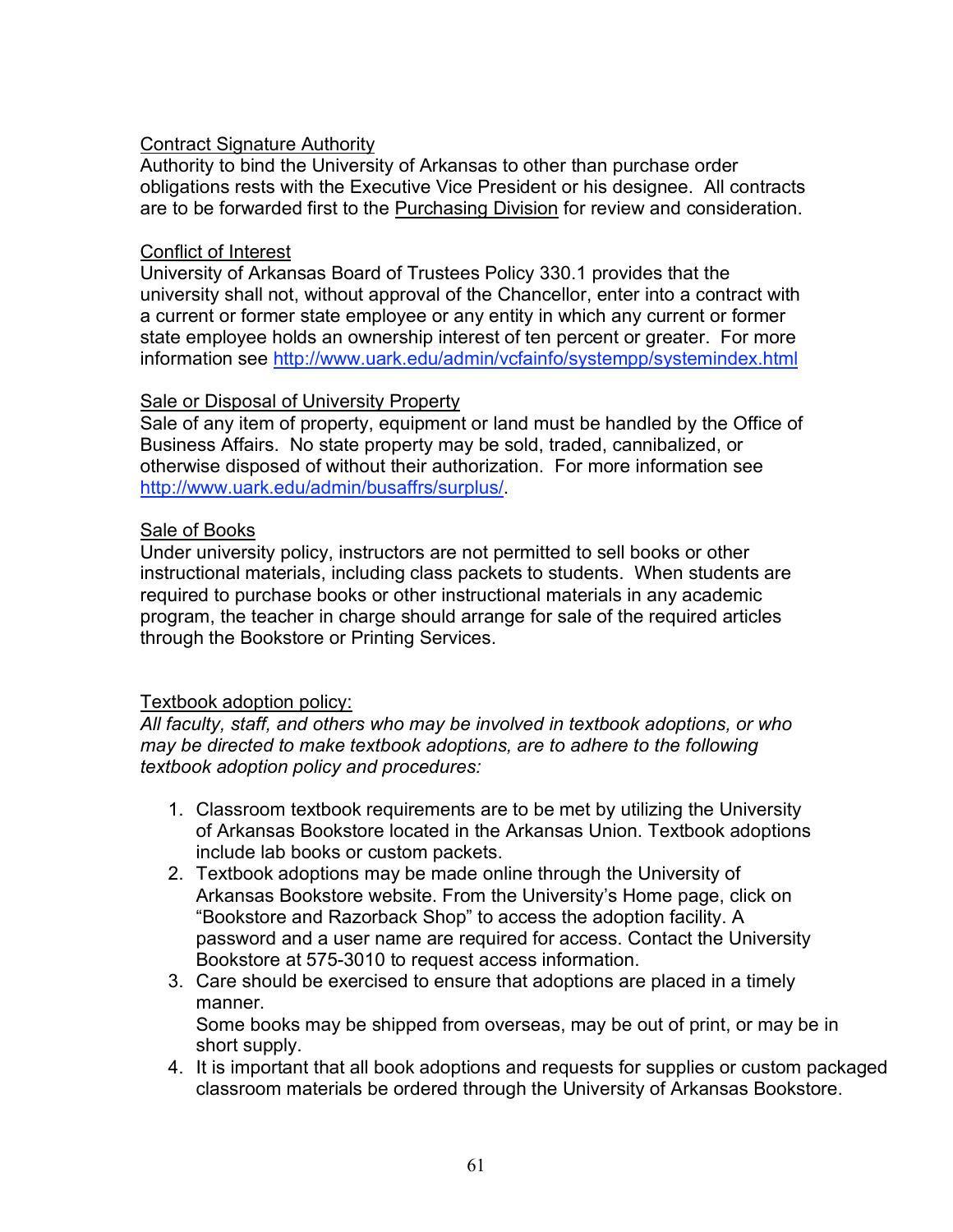Inventory counts and enrollments need to be monitored in one place to help ensure that an ample

supply of textbooks and other materials are available or classes.

5. The University of Arkansas Bookstore and University Copy Services will provide copyright clearance, printing, and binding of custom class packets to ensure that copyright issues are appropriately addressed, and to provide consistency in the materials sold. These packets will be made available for other stores to purchase.

Full text of this policy is located on the following website: http://www.uark.edu/depts/facsen/facsen2003to2004/textbooks42804.pdf

## *Travel Regulations*

Current state and university travel regulations may be viewed at www.uark.edu/travel. Employees who travel on university business and at university expense may apply for a travel advance. Travel advances must be requested by the department supporting the travel at the time the travel authorization is submitted and are generally limited to 50 percent of the allowable expenses, excluding airfare and registration, which may be purchased with a U of A Purchase Order, or in the instance of airfare, a University Administrative Travel Card. Travel advances will be mailed to the traveler's campus address seven days prior to day of departure. All advances must be settled (by filed reimbursement claims) within 30 days of return from the trip consistent with Governor's Policy Directive No. 6

## *Use of Tower Logo and Other Trademarks*

The Trademark Licensing Program at the University of Arkansas regulates, promotes, and protects the use of the university's name and identifying trademarks such as the University tower logo and other identifying marks or logos, identifying names like "Razorbacks," Hogs," and "University of Arkansas," as well as products, promotions, and advertising upon which these marks are used. Prior written consent is required from the Trademark Licensing Program for any use of the university name or marks for other than official university business. For further information, see the website at http://www.hogwired.com/license.asp.

Products ordered by a university department by purchase order for internal consumption shall be exempt from licensing fees; however, such products are to be purchased from licensed sources to the extent practicable. Products purchased by the university for resale, such as athletic concessions, bookstore, or departmental fundraising merchandise will be purchased from licensed sources with royalties paid. Contact the Trademark Licensing Office at 575-7404 for additional assistance. The name of the University of Arkansas is used in a great many official business contexts and for a wide range of purposes. It is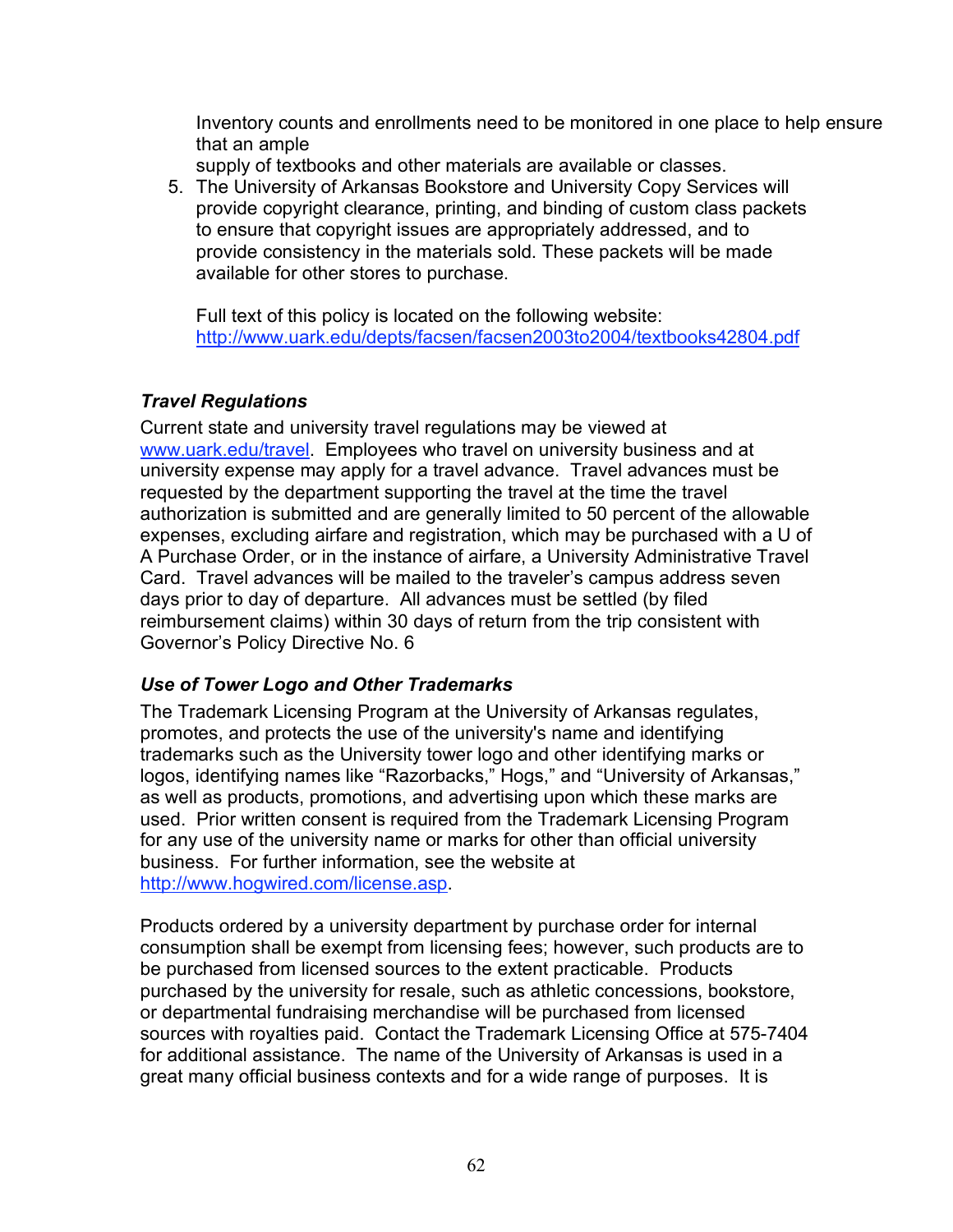important to the institution that the use of the name "University of Arkansas" be limited to activities which are in fact activities of the university.

The following broad clarifications are applicable to most uses of the name of the university.

### 1. Public Appearance

Public appearances by individual faculty, staff, and students almost inevitably involve use of the name of the university. Beyond the normal care which such responsibility imposes, there are certain specific policies which have been established. Students must, in order to be involved in extracurricular activities, meet eligibility requirements of the campus in which they are enrolled. Appearances in intercollegiate athletics are subject to rules of the athletic conference to which the university belongs. When university representatives appear on commercially sponsored radio and television programs, they should be identified as guests. Appearances on unsponsored radio and television programs are considered simply as public appearances and impose only normal obligations on the participant for responsibility and good taste.

#### 2. Sponsorship of Activities

When the name of the university is used in connection with seminars, institutes, conferences, workshops, short courses, and other such activities, the university shall in fact be a sponsor, cooperating through an extension or departmental unit.

#### 3. Public Statements

The chancellor of the university, through authority delegated to the office of University Relations, is responsible for official statements affecting the university. News releases affecting the University System should be submitted to

the Office of the President, through the campus office of University Relations. See also Universitywide Administrative Memorandum 215.1, adopted November 17, 1975.

### **Publications, Logo, and Stationery Guidelines**

While the University of Arkansas traditionally has allowed freedom for departments and programs to generate their own publications and communications, there are guidelines in several areas. Coordination with University Relations is required before proceeding with the following:

1. Publications for general audiences that communicate a general message about the university including any material to be distributed to new media. This includes official University Web pages. See University policy 225.0 at http://www.uark.edu/admin/vcfainfo/policyprocedures/2250.pdf

- 2. Academic publications that promote specific courses and programs
- 3. Admissions or related publications intended for prospective students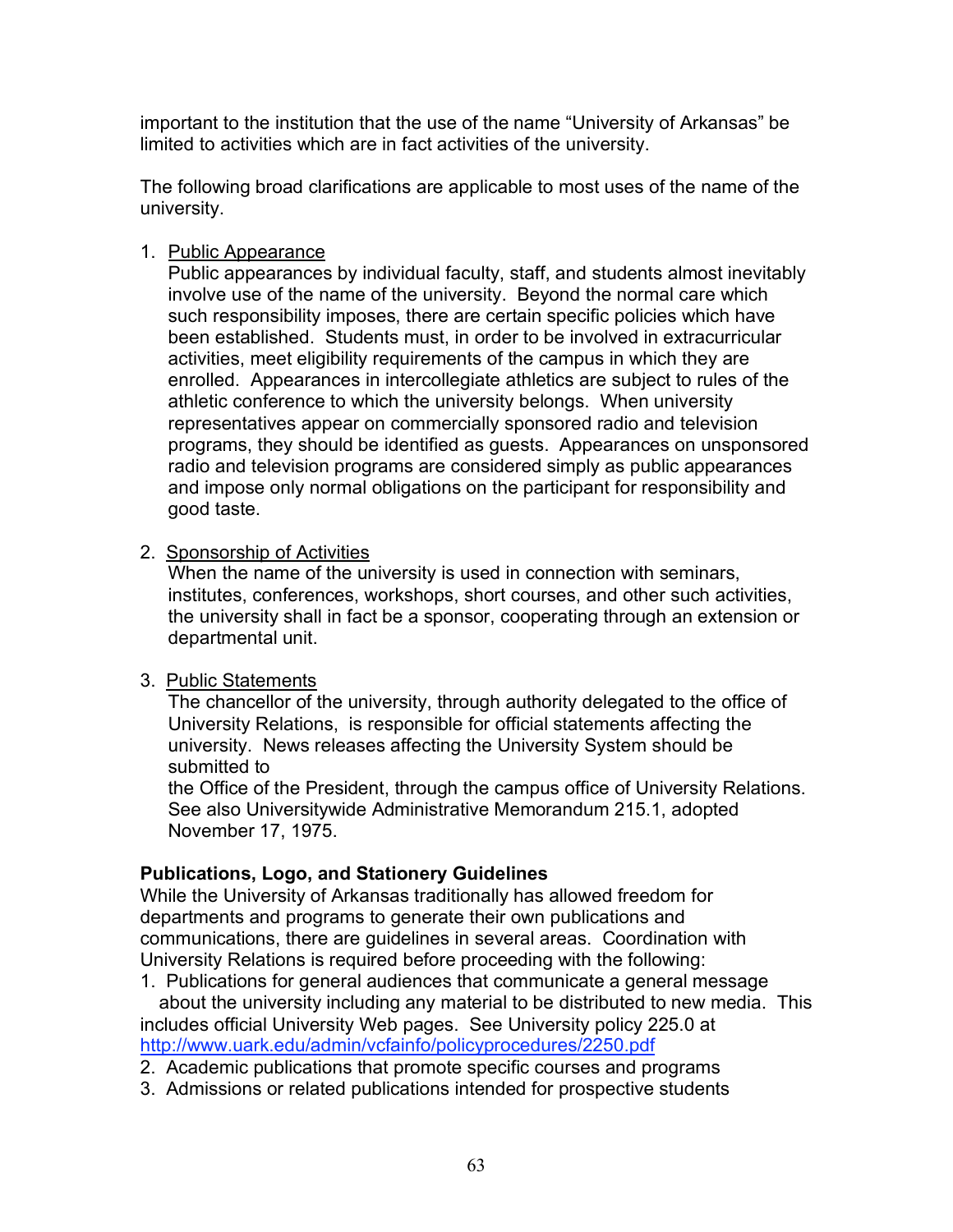4. Any deviations from guidelines published in Logo and Stationery Guidelines

See http://www.uark.edu/rd\_vcad/urel/, the University Relations website, for information on use of the University logo and seal, the printing of university stationery, and related matters. Official university stationery and business cards must be purchased through Printing Services. Direct all questions to University Relations, 800 Hotz Hall, ext. 5555.

### **Facilities**

#### **Use of University Facilities**

*(Board Policy 705.1, revised November 11, 1988)*

University facilities exist for the primary purpose of serving a planned and scheduled program of educational activity. At times when not required in the regularly planned educational program, university facilities may be made available for extracurricular use to colleges, departments, and other organizational units of the university; to organizations composed exclusively of faculty and staff; to organizations which exist solely for the benefit of the university; and to recognized student organizations with the approval of the faculty adviser. University facilities, under the law, cannot be made available to other organizations for their own purposes. However, when a facility is in use neither for a regularly scheduled educational activity nor for an extracurricular use by one of the university organizations listed above, the President or Chancellor is authorized to approve the use of the facility when such use serves the educational objectives of the university. It is an objective of the university to provide opportunities for university and broader communities to see and hear major leaders from throughout the state, nation, and world. Speeches and debates by or on behalf of candidates for major state or national offices may be scheduled in university facilities under arrangements which allow reasonable opportunities for opposing candidates or points of view. It must be made clear that the university neither supports nor opposes the views stated by and/or the candidacy of such individuals. See Universitywide Administrative Memorandum 715.1 for statement of principles, policies, and procedures.

Many facilities are available throughout the campus, including conference rooms, auditoriums, and meeting rooms of various kinds. Facilities are typically scheduled through the office of the dean or director responsible for the facility or building. Depending upon use, fees may be charged for some activities. See *Fayetteville Policies and Procedures*, 708.0 October 15, 2004 at http://www.uark.edu/admin/vcfainfo/policyprocedures/ppindex2.html.

## **Building Executives – Major Duties and Responsibilities**

#### Fayetteville Policies and Procedures 702.1.

The building executive for each campus facility is the main contact person for that facility. Individuals in the building will contact the building executive relative to problems and concerns, and the building executive will coordinate with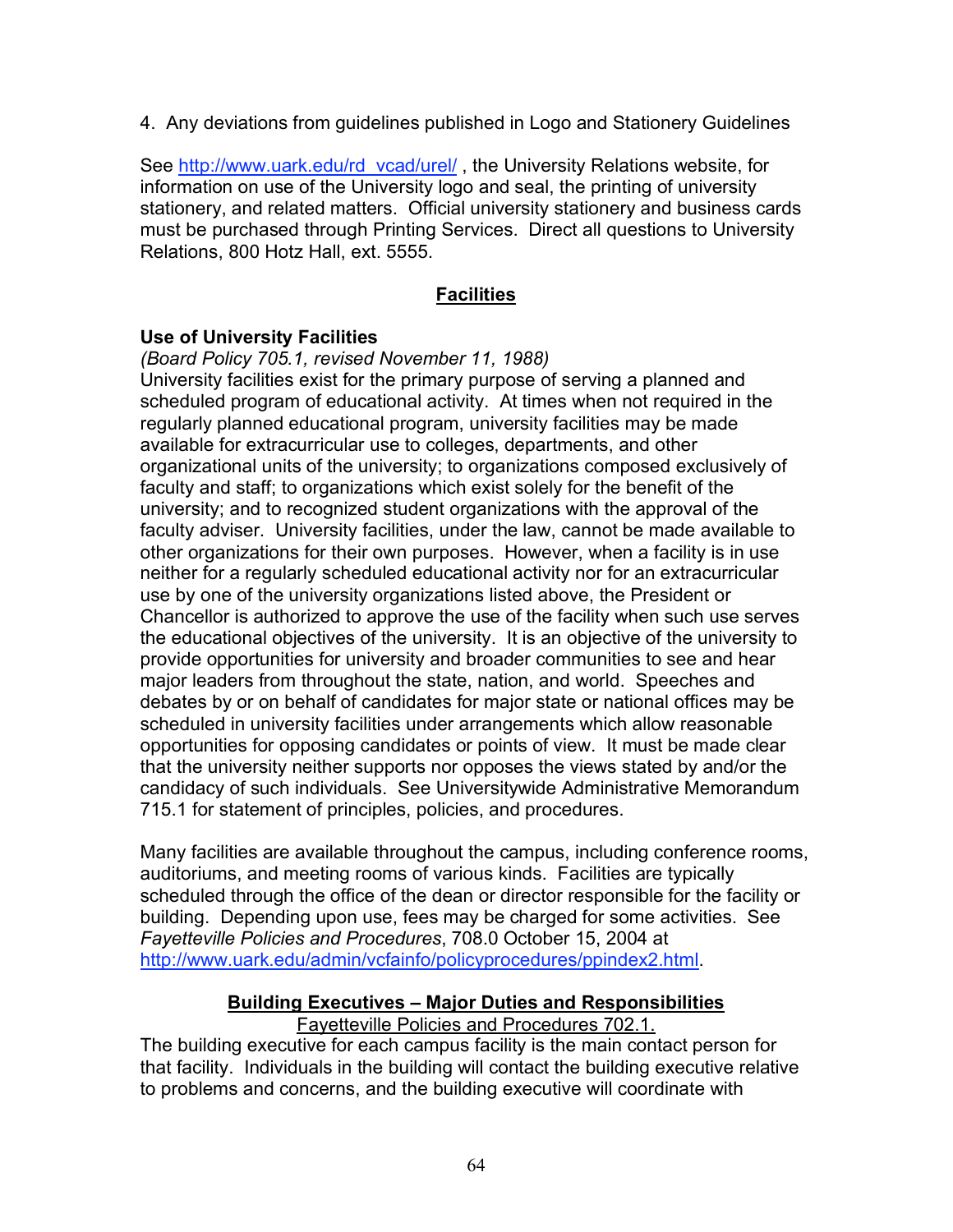Facilities Management, or other University department, to address issues. The building executive will also serve as a key contact for Facilities Management in providing feedback on the condition of academic and administrative space, helping to determine building priorities and identify problems. See the complete policy at the website for a summary of some of the major duties and responsibilities of a building executive.

http://www.uark.edu/admin/vcfainfo/policyprocedures/facilities.htm.

#### **Use of Building Exteriors and Roofs**

Roofs of buildings and exterior sides of buildings are not intended for general uses. Access for members of the faculty and their students in connection with a regularly scheduled curriculum course which may require such access is limited to the areas on which decks have been constructed. No roof top research or classroom uses are permitted nor machinery, equipment, antennae, greenhouses, or other property shall be installed on any roofs or roof edges without express written permission from the Director of the Physical Plant. Such requests should be routed through the Physical Plant Service Desk, extension 5050. Rappelling and climbing are specifically prohibited. (See Universitywide Administrative Memorandum 720.1 for details.)

#### **Keys: Authorization, Issue, Return, Replacement**

Keys for university buildings and rooms (except student housing and food service) are issued by the Key Office located within Facilities Management Accounting, with customer access through the Service Center entrance, and parking located on Mitchell Street.

- **Key Authorization** In order for an individual to be issued keys, the person must present to the Key Office staff a completed Key Authorization card manually signed by the appropriate official authorized to approve the issuance of keys for that particular area. The Key Office maintains a signature file of deans, directors, and department heads who control authorization of access to buildings or parts of buildings. More than one authorization signature may be required for some areas.
- *Authorization signatures must be manual; a stamped signature will not be accepted.*
- When the authorizing individual is temporarily unavailable, a letter on office letterhead designating temporary authority to another person will be accepted in the Key Office. The letter must contain beginning and ending dates and the signature of the person temporarily authorized to sign for keys.
- If there are changes in personnel who have authorization for specific areas or changes in the areas, the Key Office should be notified immediately and furnished with new authorization signatures and/or buildings/areas. Forms to indicate changes are available in the Key **Office**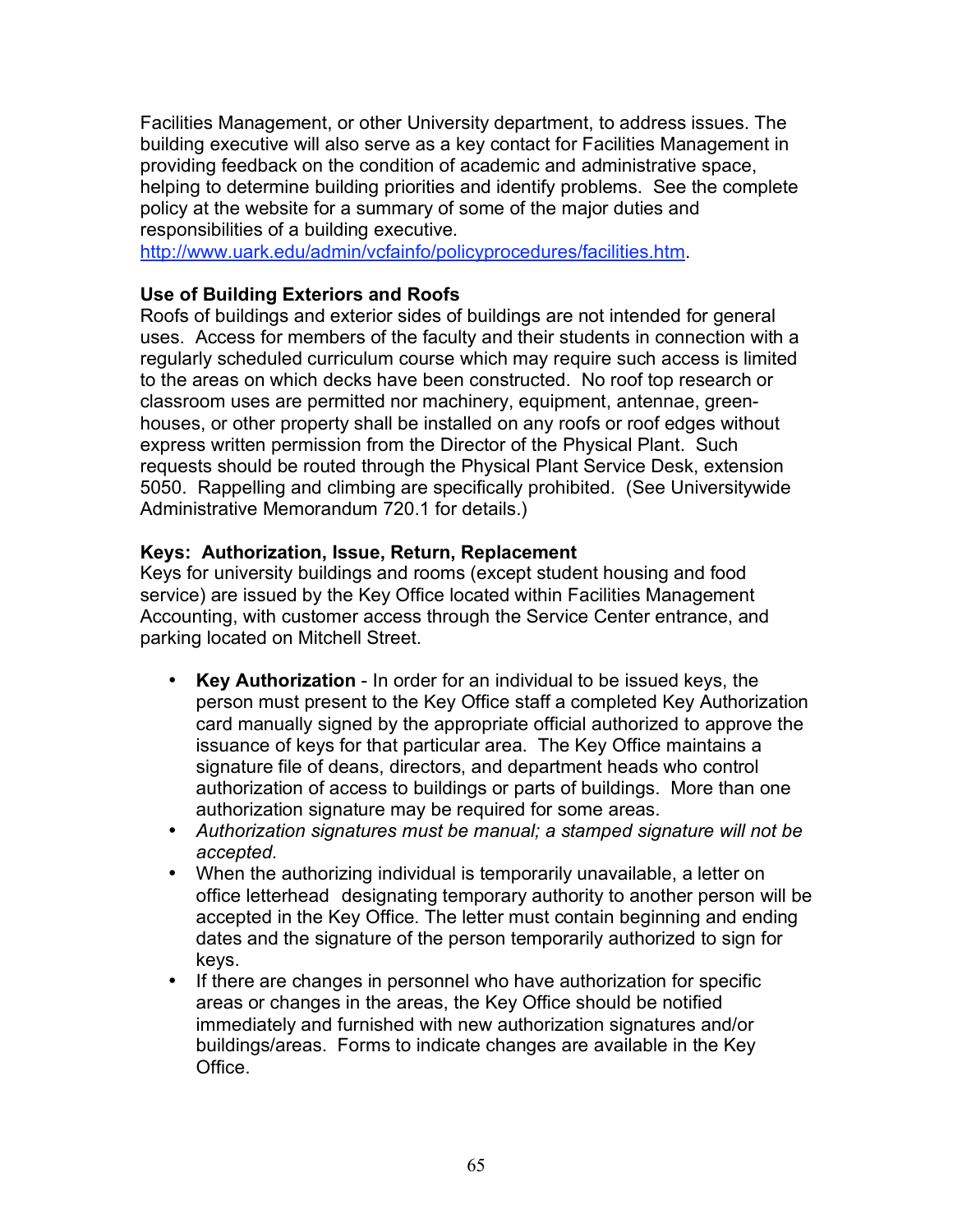- **Key Issuance** The individual to be issued the key must present to the Key Office staff a completed Key Authorization card manually signed by the appropriate official authorized to approve the issuance of keys for that particular area. The individual receiving the key(s) must
- Personally pick up the key(s)
- Present a photo identification
- Sign the card acknowledging receipt and responsibility for the use of the key(s.)

Multiple keys may be issued to individuals *only,* not departments, with proper authorization.

- **Contractor Key Issuance** Keys may be issued on a temporary basis only for a specific period of time to contractors working on campus. The contractor is required to place a deposit for keys with the Facilities Management in accordance with the following schedule:
- \$35 for each individual key
- \$50 for each submaster key
- \$150 for each master key

*Requests to extend a specific contractor time period* must be approved by a Facilities Management construction coordinator from Contracted Services. If keys are returned within the specified time period, the contractor deposit will be refunded. If keys are not returned within the time period specified, or are lost, the deposit will be forfeited. Any expenses that occur due to lost or misplaced keys will be borne by the contractor. A contractor's final pay request may be held until resolution of lost keys or costs and related damages has been addressed to the satisfaction of Facilities Management.

- **Key Return** Upon termination, graduation or transfer, keys must be promptly returned to the key office not the employee's department. Keys are not transferable. Upon termination, faculty and staff final paychecks will be held until all keys are returned. A student's transcript will be held until all keys are returned.
- **Lost or Stolen Keys** If a key is lost or stolen, the appropriate dean, director or department head should be notified immediately. The individual losing the key and/or the department who authorized the issuance of the key will be assessed
- \$10 for room keys,
- \$20 for sub-master keys
- \$50 for master keys

As in the past, the keyholder or the employee's department may be held responsible for additional expenses due to lost keys, such as theft of university property, damage to facilities, and costs to rekey facilities.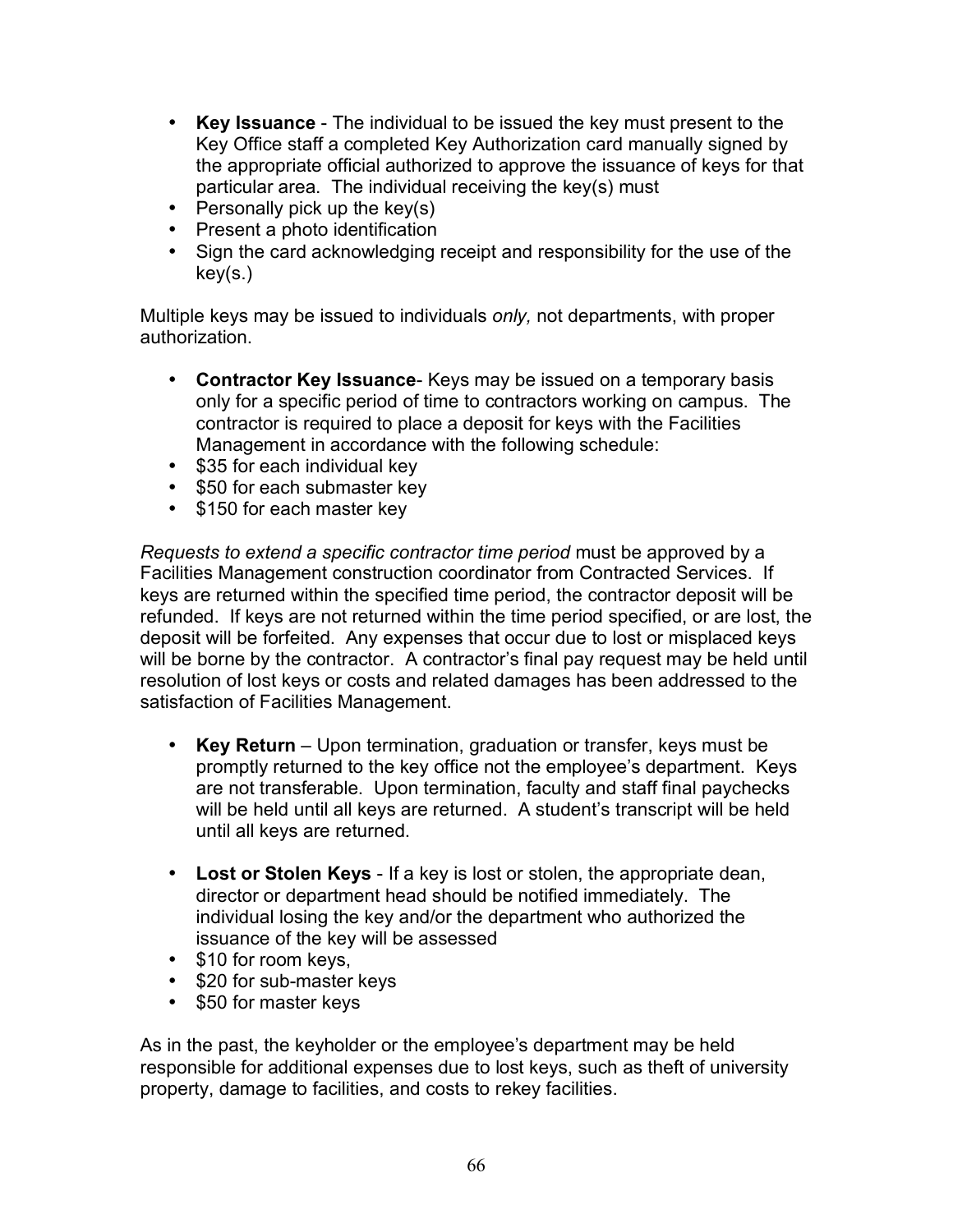- **Rekeying** All Educational and General Purpose facility rekeying due to lost keys will either be performed or authorized by Facilities Management.
- **ANY DUPLICATION OF A UNIVERSITY KEY IS STRICTLY PROHIBITED.**

# **Workplace Policies**

### **Inclement Weather Policy and Emergency Procedures**

(*Fayetteville Policies and Procedures 210.0 and 211.0)* http://www.uark.edu/admin/vcfainfo/policyprocedures/administration.htm. It is the policy of the university to remain open regardless of weather conditions. However, when inclement weather occurs, designated university officials assess weather and road conditions and decide whether it is necessary to close the offices and cancel classes based on whether conditions appear to be such as to allow students, faculty, and staff to safely reach campus. If the university remains open but transit buses run on alternate snow routes, an official inclement weather day will be declared, and employees who arrive within two hours of their normal starting time will be given credit for a full day's attendance. Employees arriving later will be charged the full amount of time involved in their tardiness, and employees not coming to work will be charged a full day's absence. With the approval of the supervisor, an employee may elect to use "leave without pay" in lieu of "annual leave." This will be considered an excused absence. However, individual departments may develop and implement additional policies concerning requirements for essential personnel during periods of inclement weather. If the university remains open, each person is expected to make his or her own determination to work but should make every attempt to get to work within the bounds of personal safety.

Class cancellations made when the university is open or when an inclement weather day has been declared must be made consistent with Academic Policy 1858.10

http://www.uark.edu/admin/vcacsey/AcaPolicySeries/academic\_policies.html.

For information regarding whether the university is closed or an inclement weather day is declared, use the following sources:

See the inclement weather web site at http://www.uark.edu/admin/vcfainfo/policyprocedures/administration.htm.

- Call 479-575-7000 or the university switchboard at 575-2000 for recorded announcements about closings.
- Check voice mail for announcements.
- Listen to KUAF Radio, 91.3 FM, or other local radio and television stations for announcements.
- Contact your supervisor.

If the university remains open, no announcement will be made.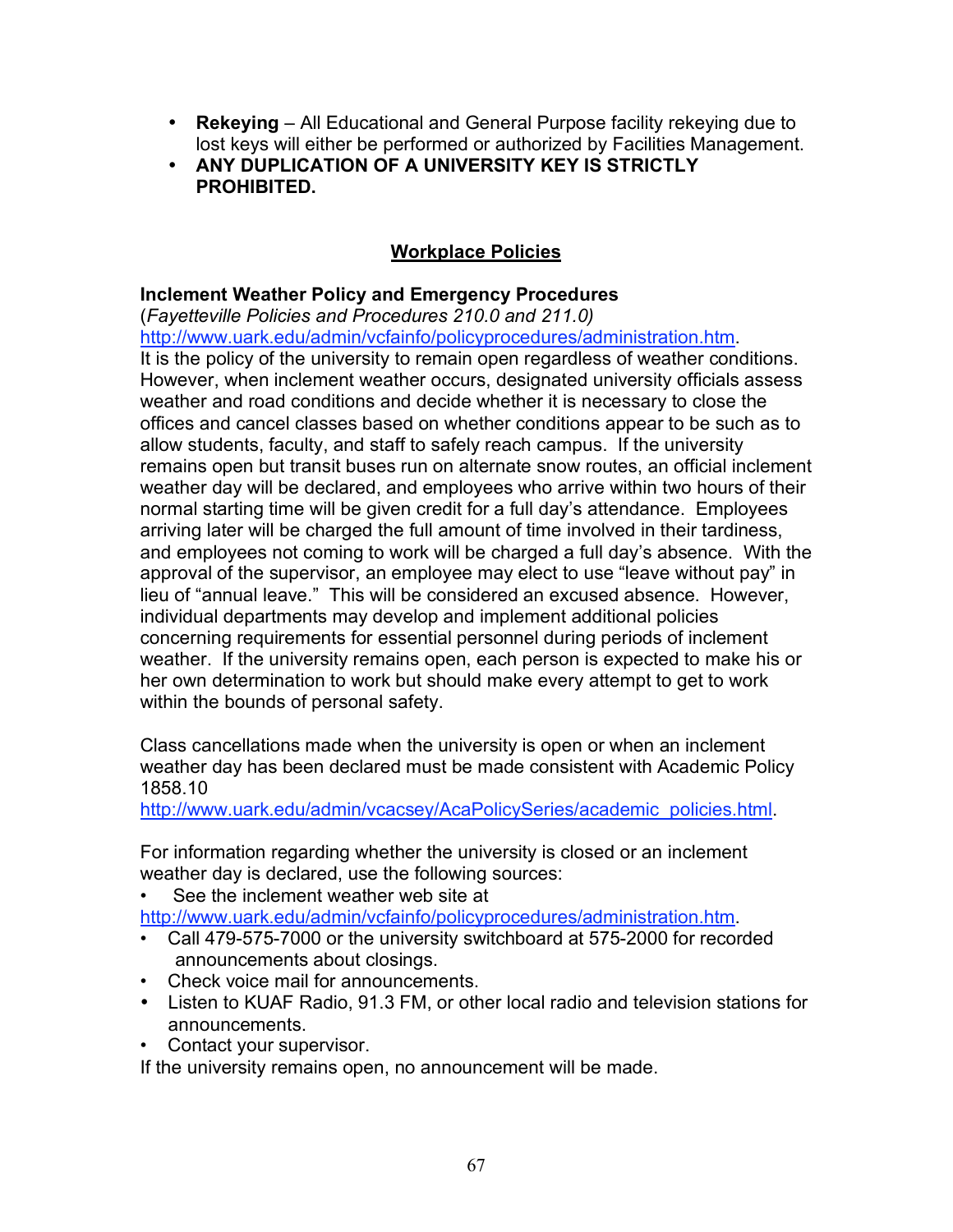#### **Environmental Health and Safety**

Facilities Management Environmental Health and Safety provides assistance to the university community with a variety of conditions and situations related to environmental health and safety, including assistance with fire prevention; fire extinguisher testing and replacement; hazardous materials management; chemical handling and storage procedures; disposal of lab animals, laboratory chemicals, biological waste, radioactive waste, or other hazardous waste; radiation safety; occupational health and safety; chemical and laboratory safety; farm safety; emergency equipment selection and testing; building environmental conditions; compliance with various environmental health and safety laws and regulations; and training in these and other subjects. This service extends to all university departments and divisions, including the Agricultural Experiment Station located throughout the state. For environmental health and safety assistance, call extension 5448, or visit the website at www.phpl.uark.edu/ehs/ehs1/ehsMainMenu2.htm.

### **On-the-Job-Injury**

#### **Workers Compensation**

(Arkansas Code Ann. §11-9-514, 529, 701; AHRMS Policy Manual 105-4)

If you become injured or ill while you are at work due to a work-related incident, you may be eligible to receive Workers' Compensation. Workers' Compensation is available to you by law to ensure that you get appropriate and reasonable medical care for injuries or illnesses sustained while you are on the job. Should your injury or illness require that you take an extended period of absence from work, you may be eligible for disability benefits through Workers' Compensation. Leave taken because of a serious health condition for which Workers' Compensation benefits are received will be designated as Family and Medical Leave if it meets the definitions in Section 7.5, above. Workers' Compensation claims are submitted to the Office of Risk Management. Determination and payment of claims is made by the Public Employee Claims Division located in Little Rock.

For the Procedure for Reporting and Treatment of an On-the-Job Injury of Illness and information on Medical Providers, please see http://hr.uark.edu/general/staffhandbook.asp?SectionNumber=7.15

#### **Disturbances and Demonstrations**

University regulations prohibit activities which (1) interfere with campus order and access, the normal functioning of the university, or the rights of other members of the university community; (2) result in injury to individuals on campus, damage to individual or university property, or unauthorized attempted or actual entry into university buildings; and (3) present a clear and impending threat to the safety of individuals, to university property, or to the university community in general. See Act 328 of 1967 and Board Policy 220.1.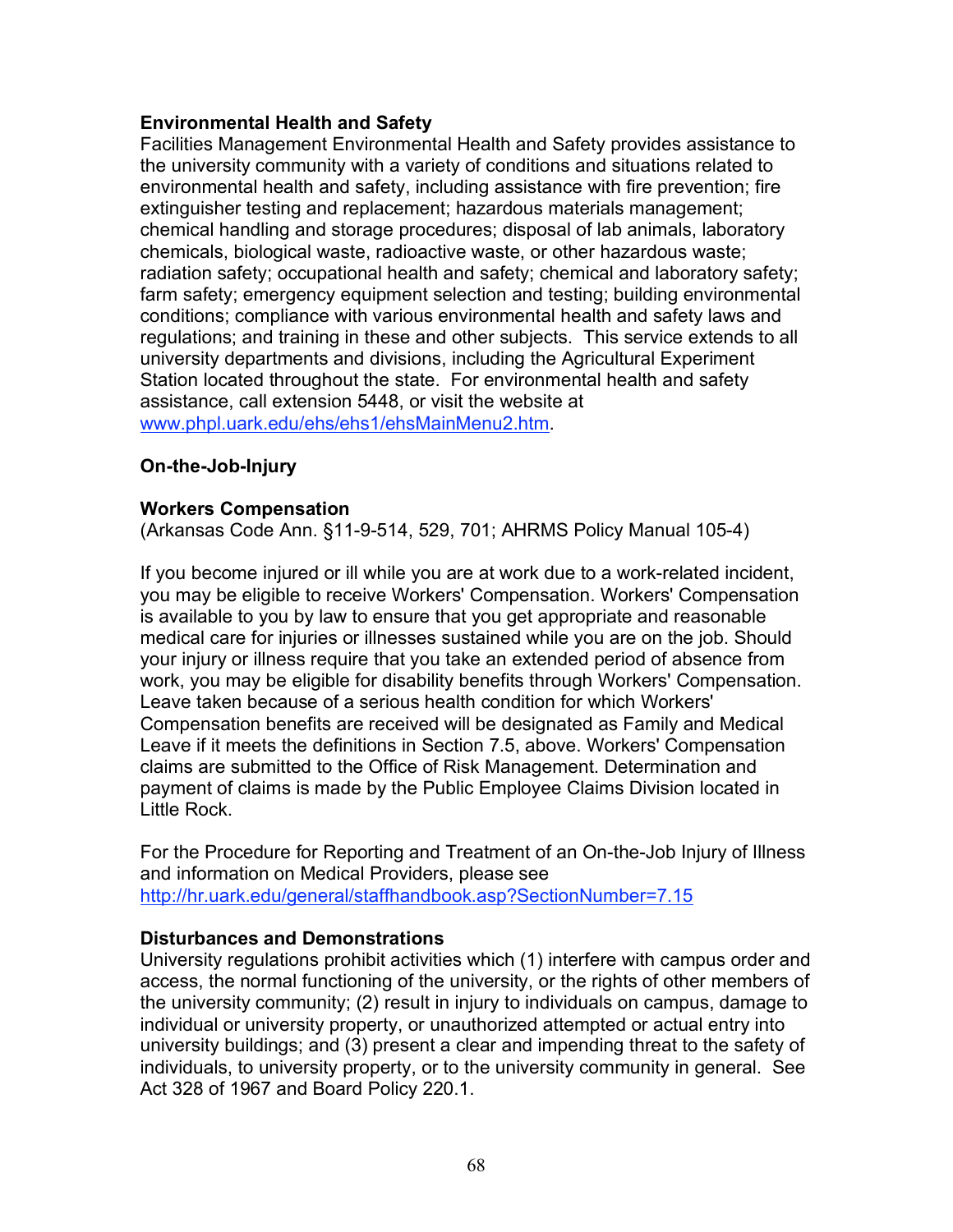### **Alcohol Policy**

Dispensing and consuming alcoholic beverages on state property is strictly prohibited (except for special consideration provided to students aged 21 years or over, who are allowed to consume alcoholic beverages in the privacy of their rooms, in selected residence halls). The consumption of alcoholic beverages on university property or during working hours is prohibited, as is intoxication while on duty as an employee. See Board Policy 705.2.

### **Smoking Policy/Tobacco Use Policy**

(*Fayetteville Policies and Procedures*, 724.0, July 1, 2002) The University of Arkansas, Fayetteville, is dedicated to providing a healthy, comfortable, and productive environment for students, faculty, and staff. In that endeavor, the following policy supersedes any and all other smoking policies:

1. The University of Arkansas is considered a tobacco-free workplace and the use of any tobacco is prohibited. A person shall not smoke in university education and

general buildings. Some residence halls have designated floors for smoking. These

designated floors will be eliminated by the Fall of 2003.

- 2. Outside smoking and use of tobacco products is permitted only if done at least 25 feet from public entrances, exits, or air supply to a building. In the case of smoking, this is necessary so that those entering, leaving, and occupying the building will not be exposed to secondhand smoke. Preferably, smoking and use of other tobacco products should be limited to an area in the back of a building.
- 3. A non-smoking student will not be required to share living quarters with a smoking student in residence halls.
- 4. All residence dining facilities, including the Brough Commons Coffee Shop and Club Red, are non-smoking facilities. The Arkansas Union is a nonsmoking facility; therefore, all its dining facilities are non-smoking areas.
- 5. The university prohibits the campus-controlled advertising, sale, or free sampling of tobacco products on campus.
- 6. Smoking and use of other tobacco products is prohibited in gymnasiums, arenas, and other indoor athletic facilities, as well as the grandstands of outdoor facilities.
- 7. Buses, vans, and all other university vehicles are considered non-smoking and no-tobacco-use areas.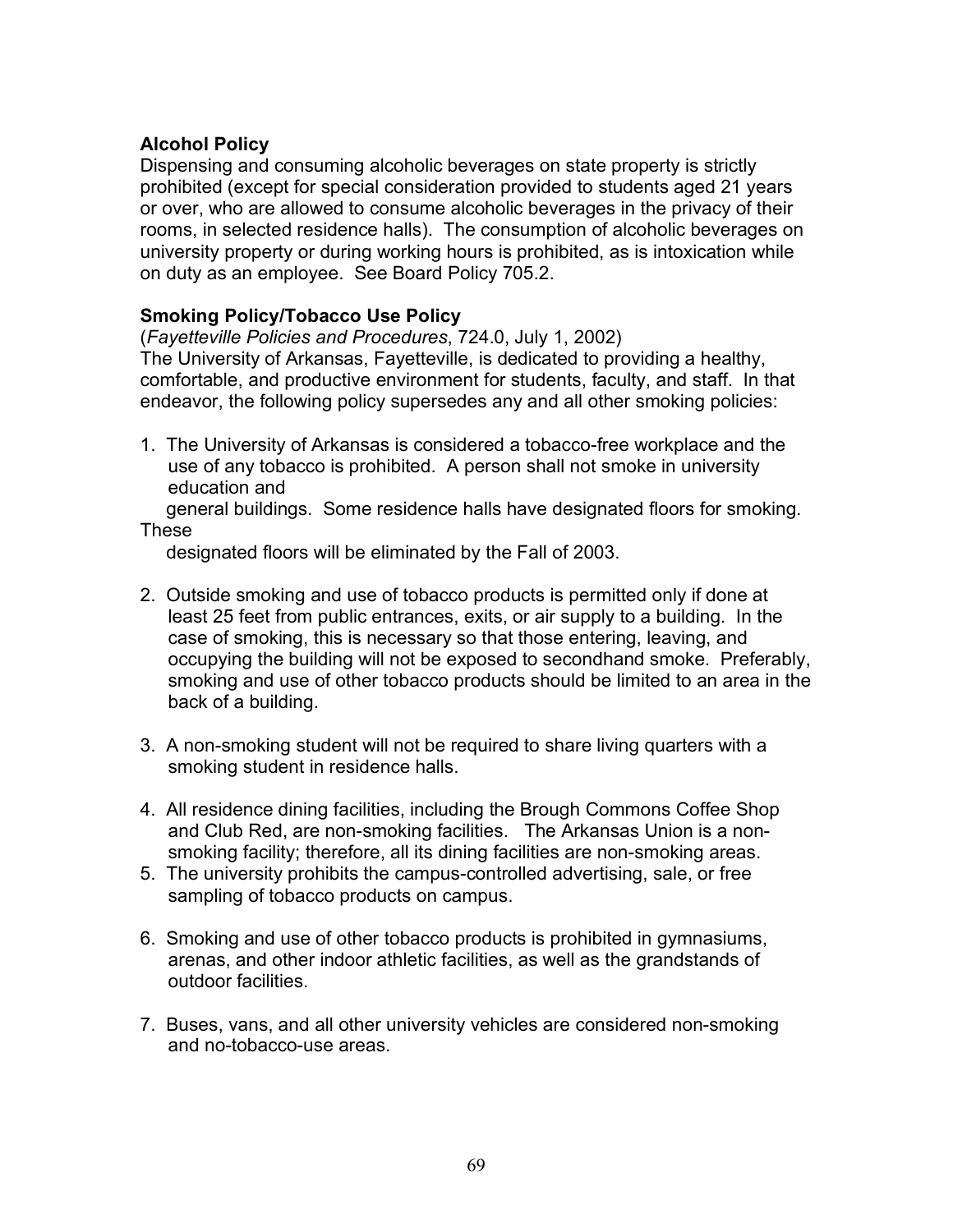- 8. The university supports students, faculty, and staff efforts to sustain good health. In so doing, the university strongly advises against the use of tobacco products on the university campus. Assistance to students, faculty, and staff to overcome addiction to tobacco products is available through Human Resources and the Health Center.
- 9. Littering the campus with remains of tobacco products or any other disposable products is prohibited. In addition, smokers are required to dispose of the remains of tobacco products in receptacles that are fireproof.

### **Drug Free Workplace Policy**

(*Governor's Executive Order 89-2;* approved by Campus Council April 27, 1989) Drug abuse and use at the workplace are subjects of immediate concern in our society. These problems are extremely complex and ones for which there are no easy solutions. From a safety perspective, the users of drugs may impair the well-being of all employees, the public at large, and result in damage to state property. Therefore, it is the policy of the State of Arkansas that the unlawful manufacture, distribution, dispensation, possession, or use of a controlled substance in a state agency's workplace is prohibited. Any employees violating this policy will be subject to discipline up to and including termination. The specifics of this policy are as follows:

- 1. State agencies will not differentiate between drug users and drug pushers or sellers. Any employee who gives or in any way transfers a controlled substance while on the job or on agency premises will be subject to discipline up to and including termination.
- 2. The term "controlled substance" means any drug listed in 21 U.S.C. Section 812 and other federal regulations. Generally, these are drugs which have a high potential for abuse. Such drugs include, but are not limited to, heroin, marijuana, cocaine, PCP, and "crack." They also include "legal drugs" which are not prescribed by a licensed physician.
- 3. Each employee is required by law to inform the agency within five days after he or she is convicted for violation of any federal or state criminal drug statute where such violation occurred on the agency's premises. A conviction means a finding of guilt (including a plea of nolo contendere) or the imposition of a sentence by a judge or jury in any federal court, state court, or other court of competent jurisdiction.
- 4. The University of Arkansas, Fayetteville, must notify the U.S. government agency with which the contract was made within ten days after receiving notice from the employee or otherwise receiving actual notice of such a conviction.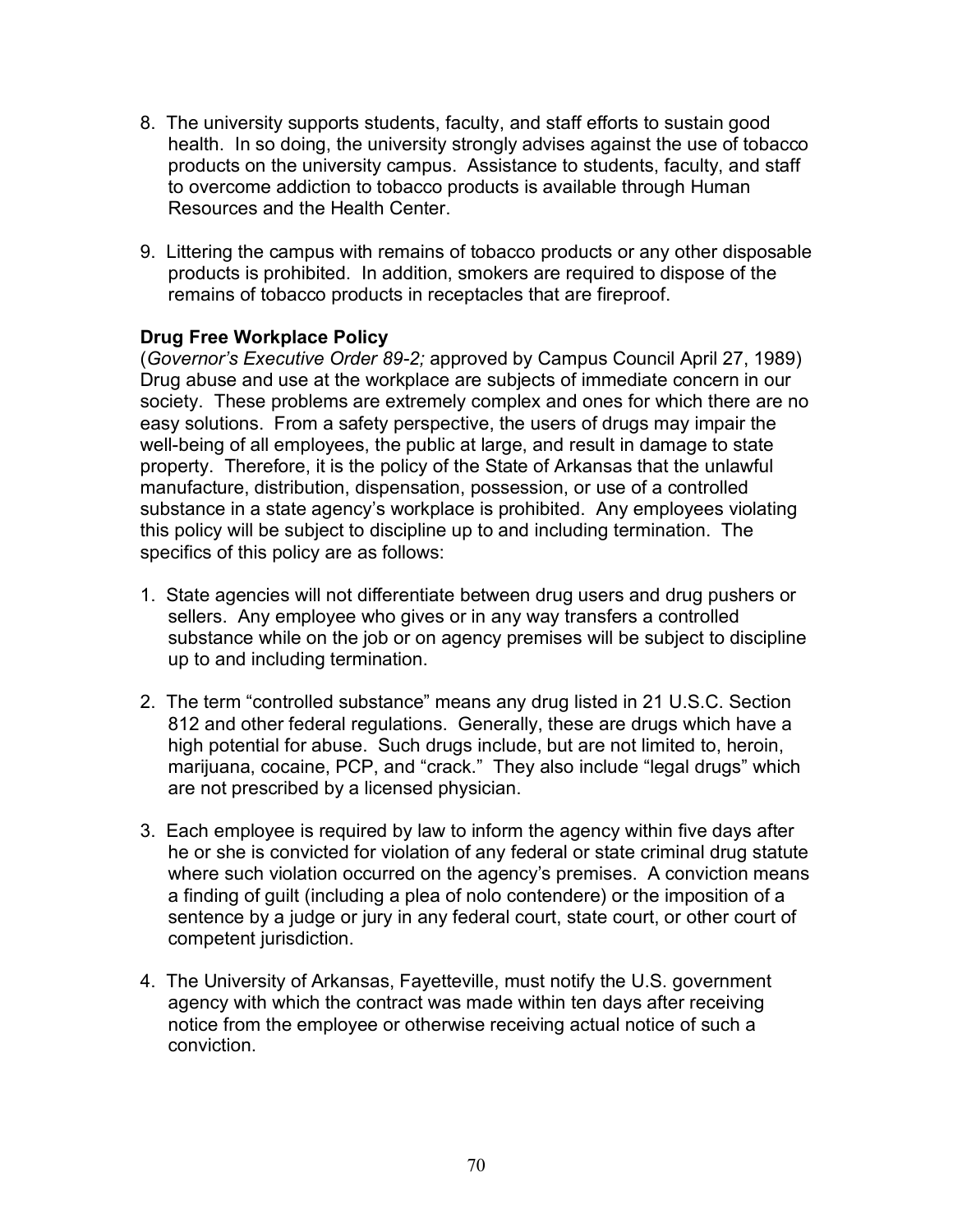- 5. If an employee is convicted of violating any criminal drug statute while in the workplace, he or she will be subject to discipline up to and including termination. Alternatively, the agency may require the employee to successfully finish a drug abuse program sponsored by an approved private or governmental institution.
- 6. As a condition of further employment on any federal government contract, the law requires all employees to abide by this policy.

Note: At the University of Arkansas, Fayetteville, sections 3. and 4. of the Drug Free Workplace Policy will be carried out by requiring the convicted employee to inform his or her department head, director, or other appropriate supervisor of the conviction immediately and of having that supervisor report the conviction immediately to the vice chancellor to whom he or she reports. The vice chancellor so notified will convey the information, on behalf of the university, within the required ten-day period, to the U.S. agency with whom the federal government contract in question is held.

### **Workforce Violence Policy**

*(Fayetteville Policies and Procedures 416.0, July 1, 2001)*

The University of Arkansas is committed to providing a safe, healthful workplace that is free from violence or threats of violence. Reports of threatening or violent incidents are taken seriously and dealt with appropriately. Individuals who engage in violent or threatening behavior may be removed from the premises, and may be subject to dismissal or other disciplinary action, arrest and/or criminal prosecution. The university does not tolerate behavior that is violent, threatens violence, harasses or intimidates others, interferes with an individual's legal rights of movement or expression, or disrupts the workplace, the academic environment or the university's ability to provide service to the public. Violent or threatening behavior can include physical acts, oral or written statements, or gestures and expressions. For procedures on reporting and action, see http://www.uark.edu/admin/vcfainfo/policyprocedures/facstaff.htm.

## **Campus Services**

#### **Bookstore, Computer Store, Razorback Shop and Razorback Shop in the NWA Mall**

The bookstore offers a large selection of new and used textbooks, reference books and general reading books, and special orders are welcome. The bookstore also carries art, engineering, architectural and school supplies. The departmental supplies area offers items to UA departments at state contract prices and handles special orders. Textbook orders should be turned in for the fall semester by April 1, spring semester orders by October 15, and summer orders by March 1. For information regarding textbook orders, call 575-3010. The Razorback Shops offers clothing, gifts, cards and snacks. Special orders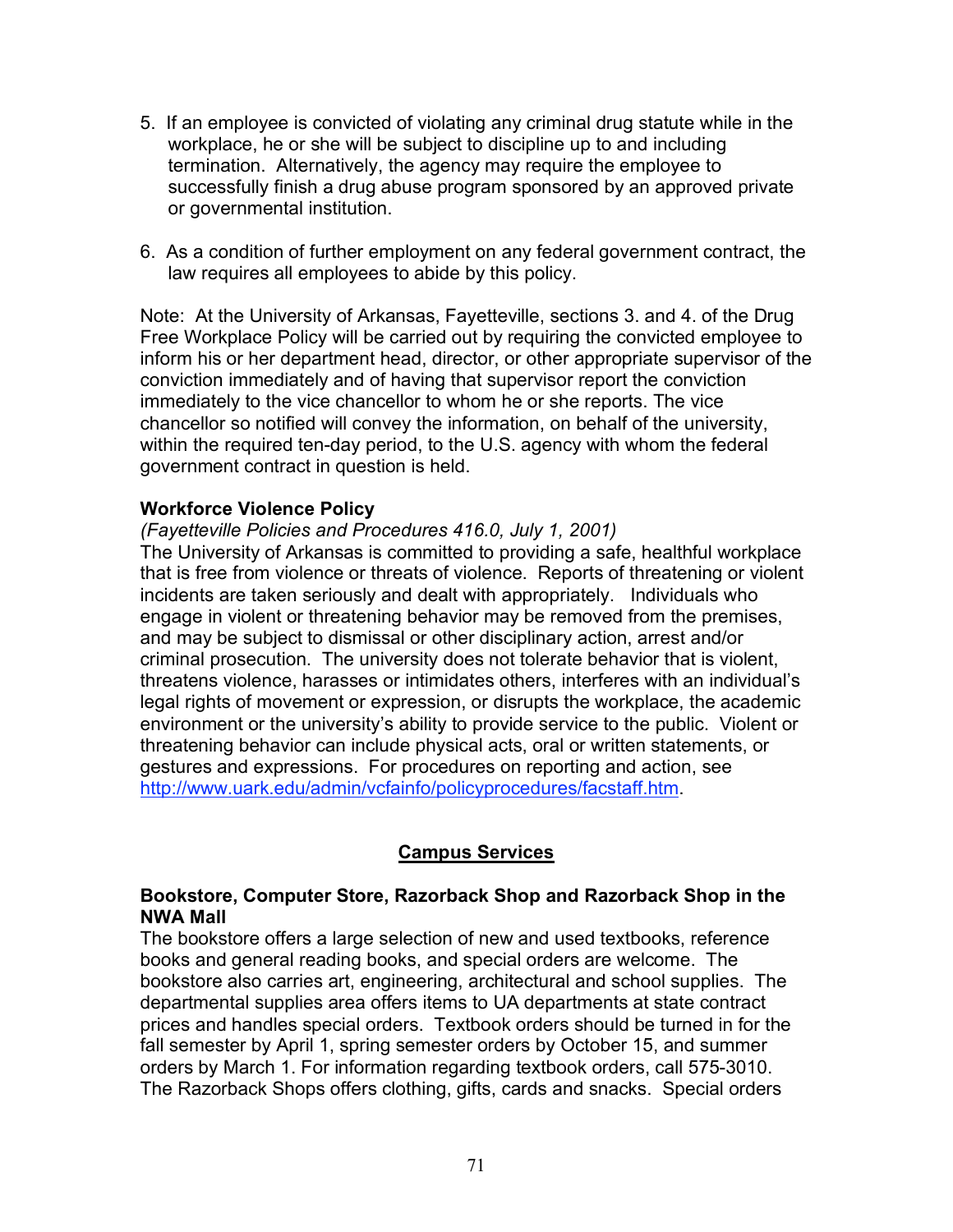are welcome. The Computer Store carries hardware, software, parts and supplies. The factory-authorized service center also provides repair and upgrade services. Discounts - Faculty and staff receive a 10 percent discount on books (new, used, and general reading), supplies, clothing, gifts and sundries. There are no discounts on food, magazines, *New York Times* subscriptions, or items on the *New York Times* Best Seller list, or on faculty/staff computer store purchases. No discounts are allowed on temporary markdowns, and discounts cannot be combined. For charge account information, call the bookstore office at 575-2155. For further details on bookstore services and special opportunities, visit the University Bookstore website at http://www.uark.edu/bookstore.

### **Mailing Services**

The department provides delivery of the university's U.S. mail and campus interdepartmental mail and processes outgoing university mail via U.S. Postal Service, United Parcel Service (UPS), and express carriers. A complete list of services and guidelines may be obtained from Mailing Services, 105 Arkansas Union, or by calling 575-5649. Although personal mail is not permitted in the university mail system, a post office station located next to Mailing Services is maintained on the first floor of the Arkansas Union to accommodate personal mail. The Post Office/Postal Plus facility offers U.S. Postal Services, P.O. box rental, services by carriers such as UPS, Airborne Express, Federal Express, and DHL, as well as packaging materials and FAX services. Please visit the mailing services website at www.uark.edu/admin/busaffrs/mailserv for more information.

### **Printing and Copying Services**

Printing and Copying Services are available to the campus through an oncampus printing facility, two major copy centers and convenience copiers located throughout the campus. In most cases, these services can be billed to departmental accounts.

The on-campus printing facility is located in the Printing Services/Press Warehouse building at 1580 W. Mitchell Street. This facility offers a full range of printing services from design advice to delivery of the finished product. Among the many options available are prepress services including but not limited to: typesetting, graphic design, high resolution digital color proofing and output directly to film. Printing Services is capable of utilizing a variety of software applications on both the Macintosh and Windows platforms. The press and postpress areas offer single and multi-color printing including five-color printing. Flat sheet size can be up to 21" x 36". These areas also offer folding, trimming, saddle and perfect binding, perforating, crash numbering, and numerous other finishing processes.

Copy Centers are located at 305 (IMTF) Intermodal Transit Facility/Parking Deck and 213 Arkansas Union. These copy centers offer a variety of services including pick-up and delivery, convenience copying, sending and receiving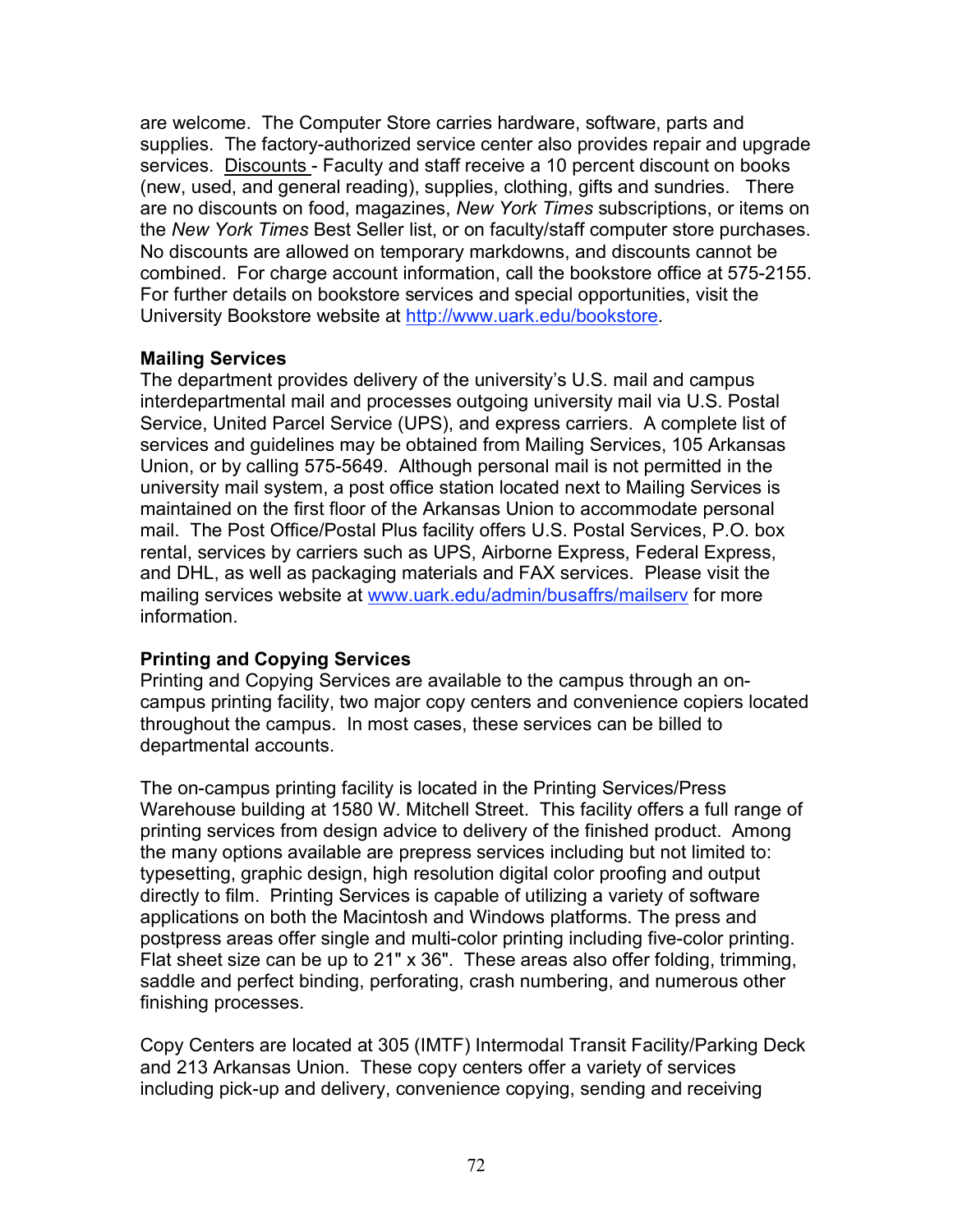faxes, high speed reproduction of exams, theses, dissertations, class materials, and reports on a variety of paper stocks, binding with thermotape, plastic coil, GBC, and other methods, and many other products including labels, certificates and both black and white and color transparencies. Network printing is also available through Copy Central via the Docutech network. Other specialty services available include full-color copying from disk, prints, drawings, drymounting, large document copying for items such as signs or displays, and demand bookbinding which produces an attractive hardbound book. The Book Factory is located at Copy Central, 305 IMTF, which produces perfect bound books at low to medium quantities at a very reasonable price.

For additional information, call Printing Services at 575-2404 or Copy Central at 575-6832 or visit the website on line: http://www.uark.edu/depts/prntsrv/. Copies of *A Guide to University Copy Centers and Satellite Copier*s are available at either copy center location.

# **Transit System**

Razorback Transit provides fare-free bus services Monday through Saturday from the first day of classes until the last day of classes for the fall and spring semesters between major living, shopping and medical service areas and the UA central campus.

"Full Service" starts at 7:00 a.m. and operates 12 buses on 10 routes until 6:00 p.m., Monday through Friday.

"Night Reduced Service" starts at 6:00 p.m., and operates 4 buses on 4 routes until 10:30 p.m. Monday through Friday and covers all of the full service routes, just not as frequently.

"Saturday Reduced Service" runs the same as the night reduced service from 7:00 a.m. until 10:30 p.m.

"One Bus Per Route" service is provided from 7:00 a.m. to 6:00 p.m. from the last day of classes through the last day of finals for UA fall and spring semesters. No Night Reduced Service is provided during this time.

"Summer Reduced Service" is provided from 7:00 a.m. to 5:30 p.m. running the same reduced routes Monday through Friday during the UA summer sessions. No Saturday service is provided during the summer.

"Complementary Paratransit Van Service" is also available during the same hours as regular scheduled fixed route service to ADA certified eligible persons who cannot ride a transit bus.

Bus service is not available on official UA holidays or on Saturdays when a UA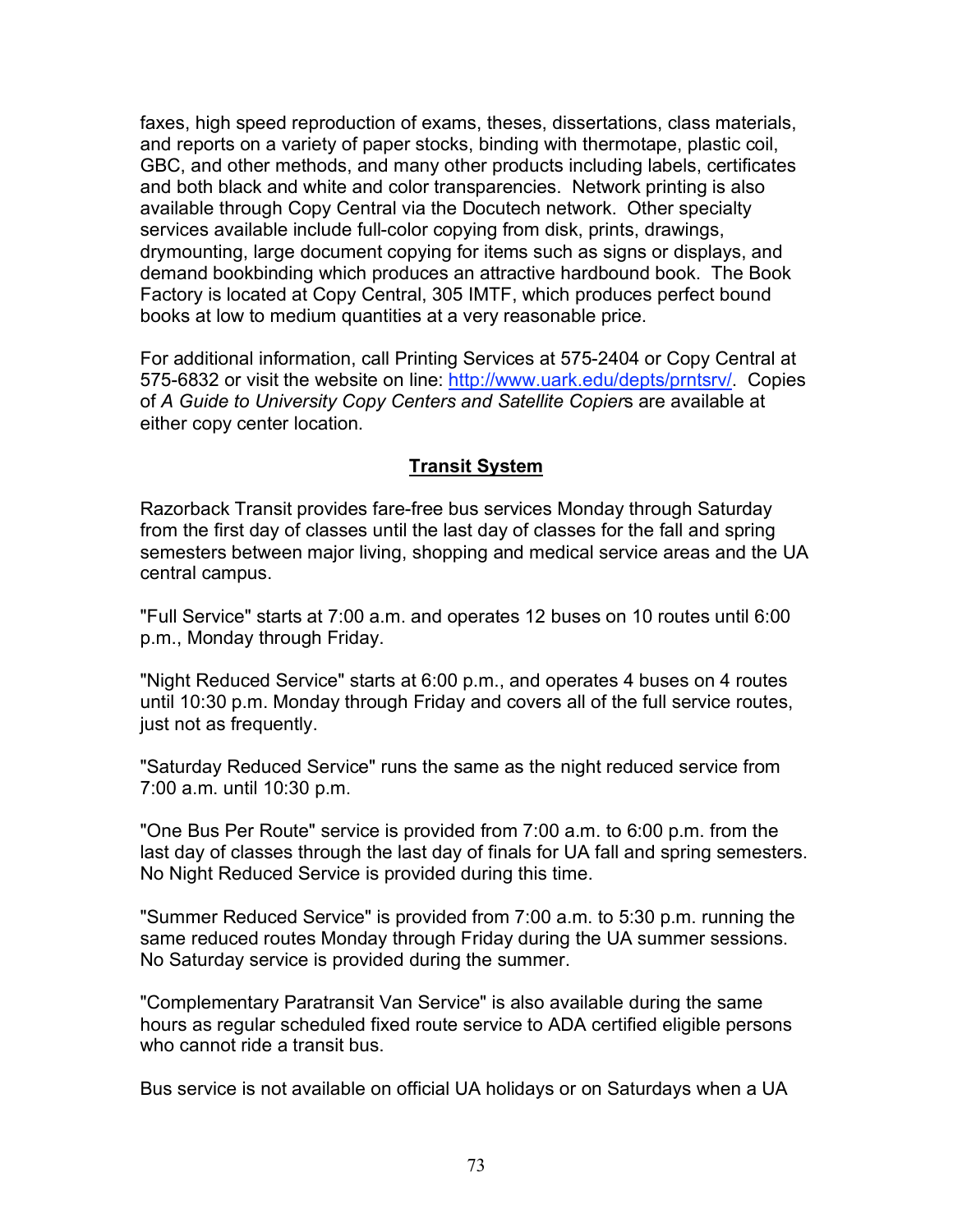home football game is scheduled.

Charter bus services are available to all university departments, at reasonable rates, for field trips and other official functions. Arrangements for charter services can be made by contacting the Transit Logistics Manager at 575-7913.

Information of charters, bus schedules and route maps are available on the Transit and Parking web page at www.uark.edu/parking. Route maps and schedules are also available at the Transit and Parking Department at 155 Razorback Road, or at the Arkansas Union information desk.

### **Parking on Campus**

Regulations for parking and traffic control, with appropriate penalties for violations, have been approved by the Board of Trustees. Any person who parks a vehicle on campus must display a valid parking permit on that vehicle, or park at a parking meter and pay the posted meter fee. Parking permits and copies of regulations with maps indicating authorized parking zones may be obtained from the Transit and Parking Department in the Administrative Services Building at 155 Razorback Road. Faculty/staff and reserved permits may be purchased on a payroll deduction plan on webBasis. Call 575-PARK (7275) for further information. Parking information is also available on the web at www.uark.edu/parking. (See also *Act 328 of 1967* and *Board Policy 815.1*.)

# **University Identification Cards**

The Campus Card Office in room 212 of the Arkansas Union issues photo identification cards to faculty, staff and students of the university. The schedule for taking I.D. photos is Monday through Thursday, 8 a.m. to 7 p.m., Friday 8 a.m. to 5 p.m. For schedule changes or special scheduling problems, call 575- 7563. Faculty and staff members must present authorization from their department and a driver's license. The form can be obtained on line at http://onlinecardoffice.uark.edu/about\_the\_id.htm#fac/staffid

Students must show a driver's license and pay \$20.00. The replacement charge for lost or damaged I.D.s is \$18.00. Faculty or staff who are also enrolled as students do not need a student I.D. The computerized I.D. card system allows for verification of current enrollment or employment. I.D.s are required to check out library books, enter the HPER Building, and other activities. Another feature of the I.D. system allows cardholders to deposit money in their card account in order to make cashless purchases at most university locations and copies at many general access copiers on campus. This service is called Razorbuck\$. Deposits can be made in the Campus Card Office during business hours or at the Razorbuck\$ machine on the  $2<sup>nd</sup>$  floor of Mullins Library in the copier room. We now have a web site to add money to Razorbuck\$.

http://web3.onlinecardoffice.com/uark/ For more information, call extension 575-7563.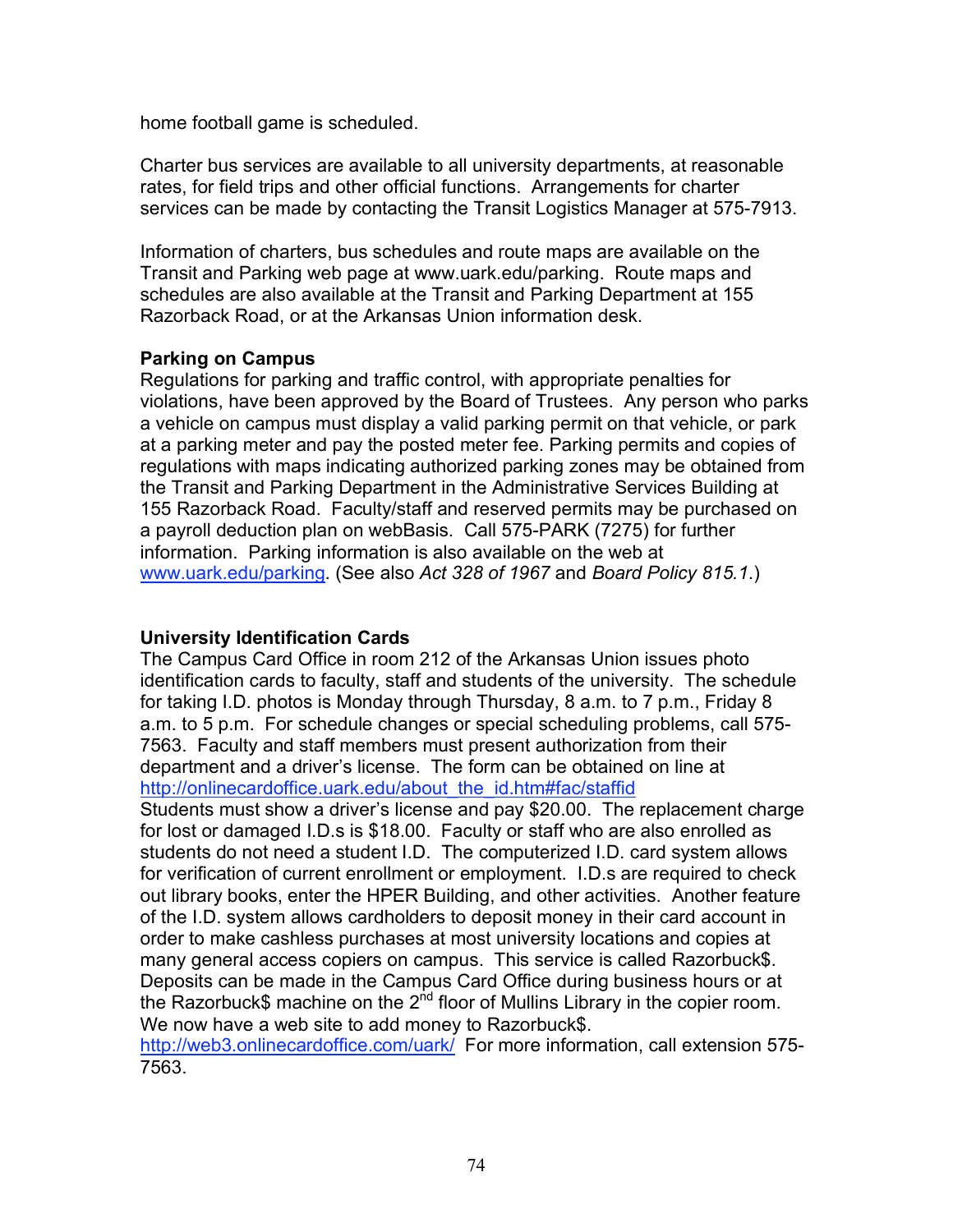### **Lost and Found**

Facilities Management Central Supply and Receiving, 521 Razorback Road, phone 575-4494, operates the campus Lost and Found Service. For questions regarding items lost or misplaced on campus, please call between 7:30 a.m. and 3:30 p.m. Monday through Friday. Items must be identified and claimed in person. Non-cash items are held for 60 days, thereafter they will be donated to Salvation Army.

### **For additional information on UA policies, including listings of policies, visit the following websites.**

*Board of Trustees Policies* are available at http://www.uark.edu/admin/vcfainfo/systempp/systemindex.html

*Fayetteville Policies and Procedures* are available at http://www.uark.edu/admin/vcfainfo/policyprocedures/ppindex2.html

*Academic Policies* are available at http://www.uark.edu/admin/vcacsey/AcaPolicySeries/academic\_policies.html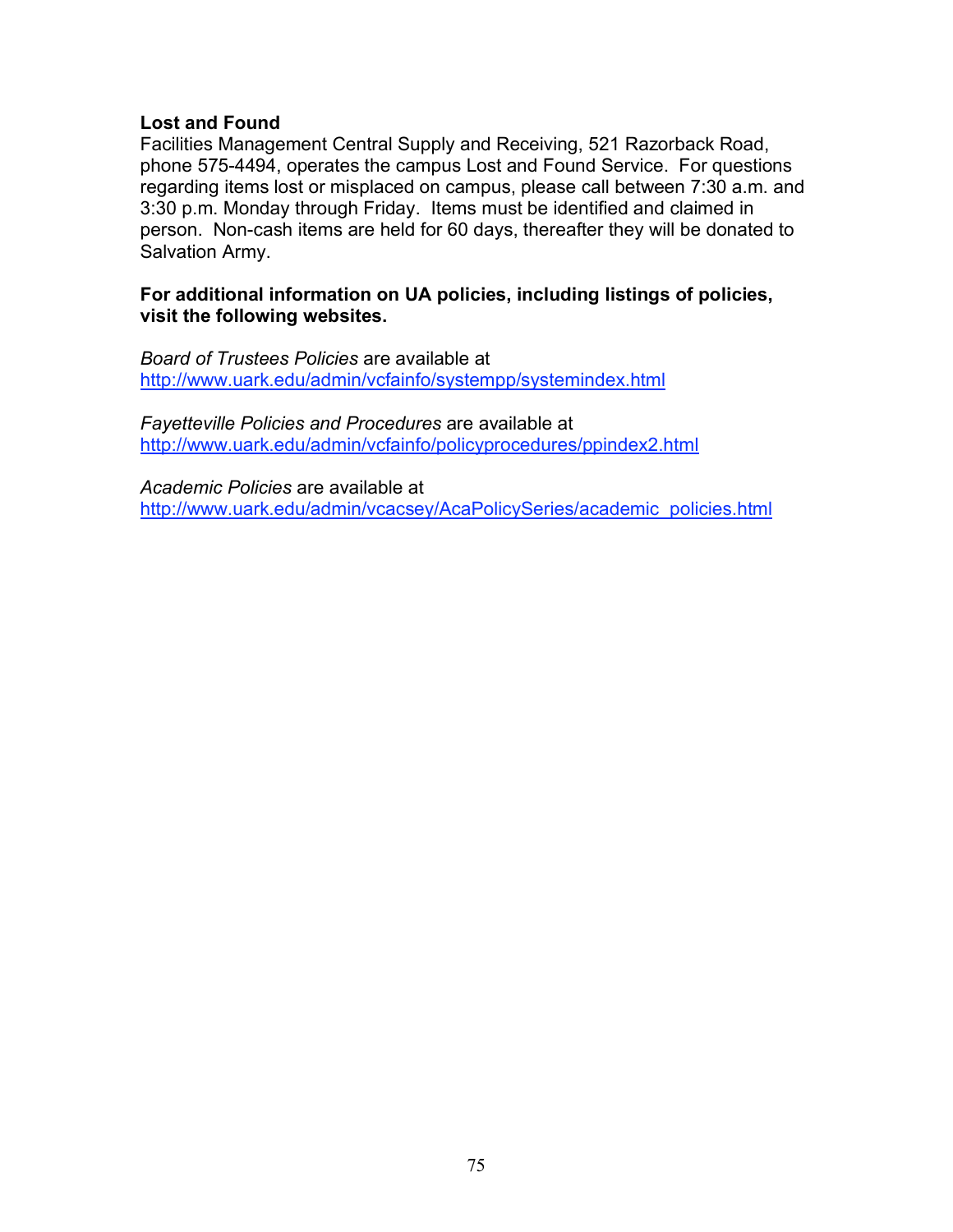# **Section V**

# **POLICIES ON EMPLOYMENT, STUDENT RECORDS, SEXUAL ASSAULT AND SEXUAL HARASSMENT**

The following federal laws and executive orders apply to the operation of all units of the university: Title VI of the Civil Rights Act of 1964 prohibits discrimination on the basis of race, color, or national origin by educational programs receiving federal funds.

Title VII of the Civil Rights Act of 1964, as amended by the Equal Employment Opportunity Act of 1972, prohibits discrimination in employment (including hiring, upgrading, salaries, fringe benefits, training, and other conditions of employment) on the basis of race, color, national origin, or sex.

The Civil Rights Act of 1991 amends the provisions of Title VII, the ADEA, and the ADA, bringing together prohibition of discrimination on the basis of age for person over 40 and disability.

Executive Order 11246, as amended by Executive Orders 11375 and 12086, prohibits discrimination in employment by federal contractors on the basis of race, color, religion, national origin, or sex.

The Equal Pay Act of 1963 prohibits discrimination in salaries on the basis of sex. Title IX of the Education Amendments of 1972 (Higher Education Act) prohibits discrimination on the basis of sex against students or others in education programs or activities.

Title VII (Section 799A) and Title VIII (Section 845) of the Public Health Service Act, as amended by the Comprehensive Health Manpower Training Act, and the Nurse Training Amendment Act of 1971, prohibit discrimination based on sex in admission of students to federally assisted health personnel training programs and in employment practices in these programs.

The Age Discrimination in Employment Act covers people over the age of 40 and forbids discrimination on the basis of age unless age is a bona fide occupational qualification.

The Rehabilitation Act of 1973 prohibits discrimination in employment of qualified individuals with disabilities. The same act prohibits discrimination against students with disabilities.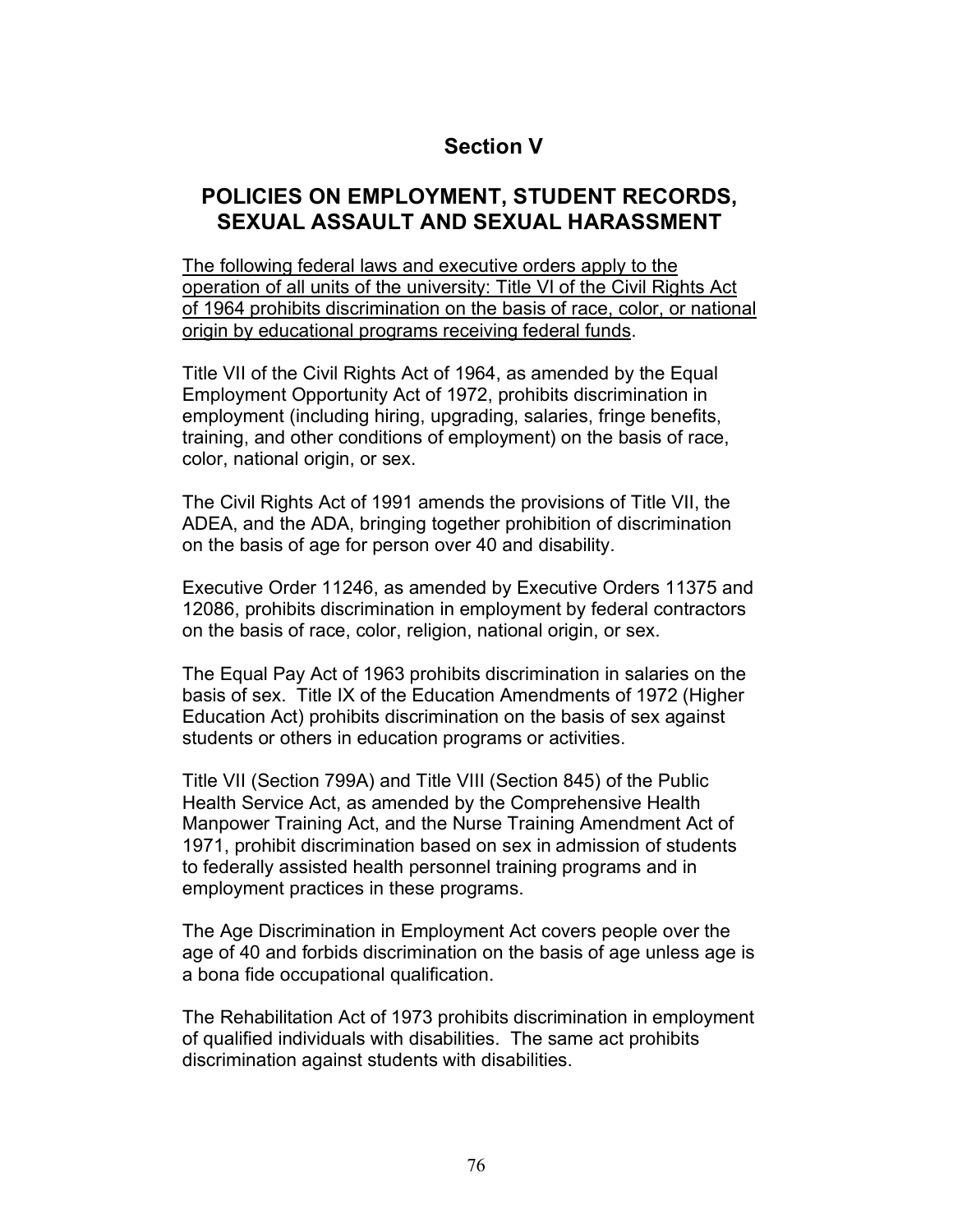The Americans with Disabilities Act of 1990 also prohibits discrimination against students, employees, and the general public on the basis of disabilities.

The Vietnam Era Veterans Readjustment Assistance Act of 1974 prohibits discrimination against qualified disabled veterans and veterans of the Vietnam era. If you are a Vietnam-era veteran, a disabled veteran, or if you have a disability that requires accommodation, please notify the Office of Affirmative Action of your status.

### **Non Discrimination**

In the Spring of 1983 the Campus Council adopted a statement regarding discrimination which was amended in the Fall of 1991: "The Campus Council of the University of Arkansas, Fayetteville, does not condone discriminatory treatment of students or staff on the basis of age, disability, ethnic origin, marital status, race, religious commitment, sex, or sexual orientation in any of the activities conducted upon this campus. Members of the faculty are requested to be sensitive to this issue when, for example, presenting lecture material, assigning seating within the classroom, selecting groups for laboratory experiments, and assigning student work. The University faculty, administration, and staff are committed to providing an equal educational opportunity to all students."

The University of Arkansas is committed to the policy of providing educational opportunities to all qualified students regardless of their economic or social status, and will not discriminate on the basis of handicaps, race, color, sex, creed, veteran's status, age, marital or parental status, or national origin.

In the area of employment (including hiring, upgrading, salaries, fringe benefits, training and other conditions of employment), the University will not discriminate on the basis of race, color, sex, creed, veteran's status, age, marital or parental status, or national origin, and it does not discriminate against qualified handicapped individuals or veterans, in treatment or employment in its programs and activities. The Office of Affirmative Action has been designated to coordinate efforts to comply with laws and regulations relating to affirmative action and nondiscrimination.

### **Personally Identifiable Student Records**

The university adheres to the requirements of the "Family Educational Rights and Privacy Act of 1974" as amended (Buckley Amendment). Under this act, students have a right of access to personal records, may challenge the content of records, and have the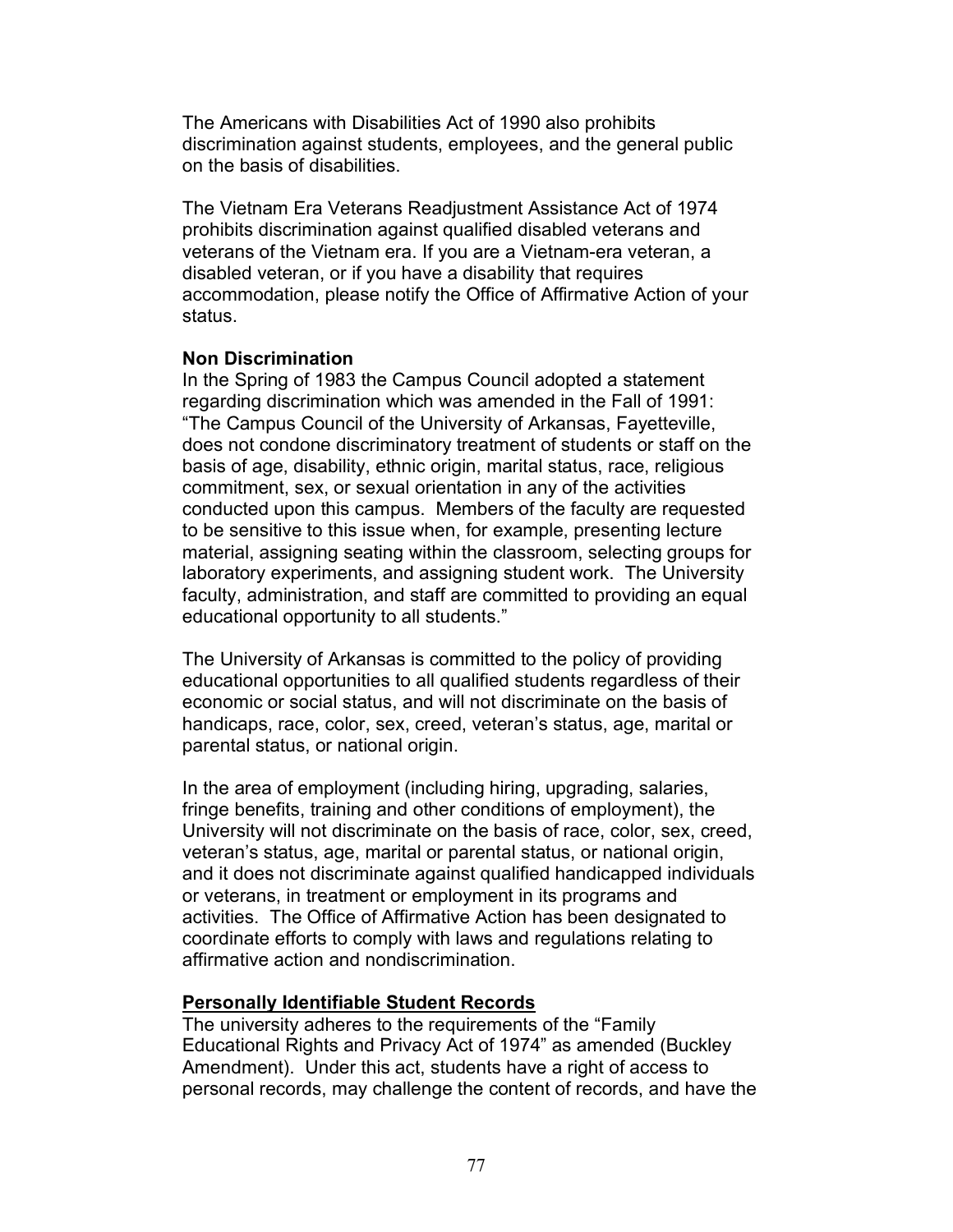assurance that their records will be kept confidential. There are exceptions to these regulations which must be carefully observed and documented. See the *Catalog of Studies* for additional information: http://catalogofstudies.uark.edu/

**Sexual Assault Policy** *(Adopted by the Campus Council, Sept. 23, 1993)*

# **Policy Statement**

It is the policy of the University of Arkansas to prohibit sexual assault and to prevent sex offenses committed against students, employees, visitors to the campus, and other persons who use University facilities. Sexual assault is an extreme form of sexual harassment. Sexual harassment is prohibited by University policy and is a form of sex discrimination prohibited by Title VII of the Civil Rights Act of 1964 and by Title IX of the Education Amendments of 1972. Sexual assault is also a crime, defined by the Arkansas criminal code.

### **Definitions**

Sexual assault may include any involuntary sexual act which a person is threatened, coerced, or forced to engage in against her or his will. Sexual assault may be committed by a stranger or by an acquaintance.

Acts defined as sexual assault include rape, date rape, acquaintance rape, and gang rape, but may also include sexual touching of another person against his or her will, and forcing an unwilling person to touch another person sexually.

Sexual assault occurs when such acts are committed either by force, threat, or intimidation, or through the use of the victim's mental or physical helplessness, of which the assailant was aware or should have been aware.

### Responsibility to Report

Any student, faculty member, staff member, administrator, or visitor to the campus who has experienced or witnessed sexual assault should report the assault immediately to the University Police (Department of Public Safety. If the assault occurred outside the jurisdiction of the University Police, they will assist in reporting it to the proper authorities.

Sexual assault may also be reported to the Fayetteville police, if it occurred within the city limits, or to the police of another municipality if the assault occurred within another township or city which has a police force. It may be reported to the Washington County Sheriff's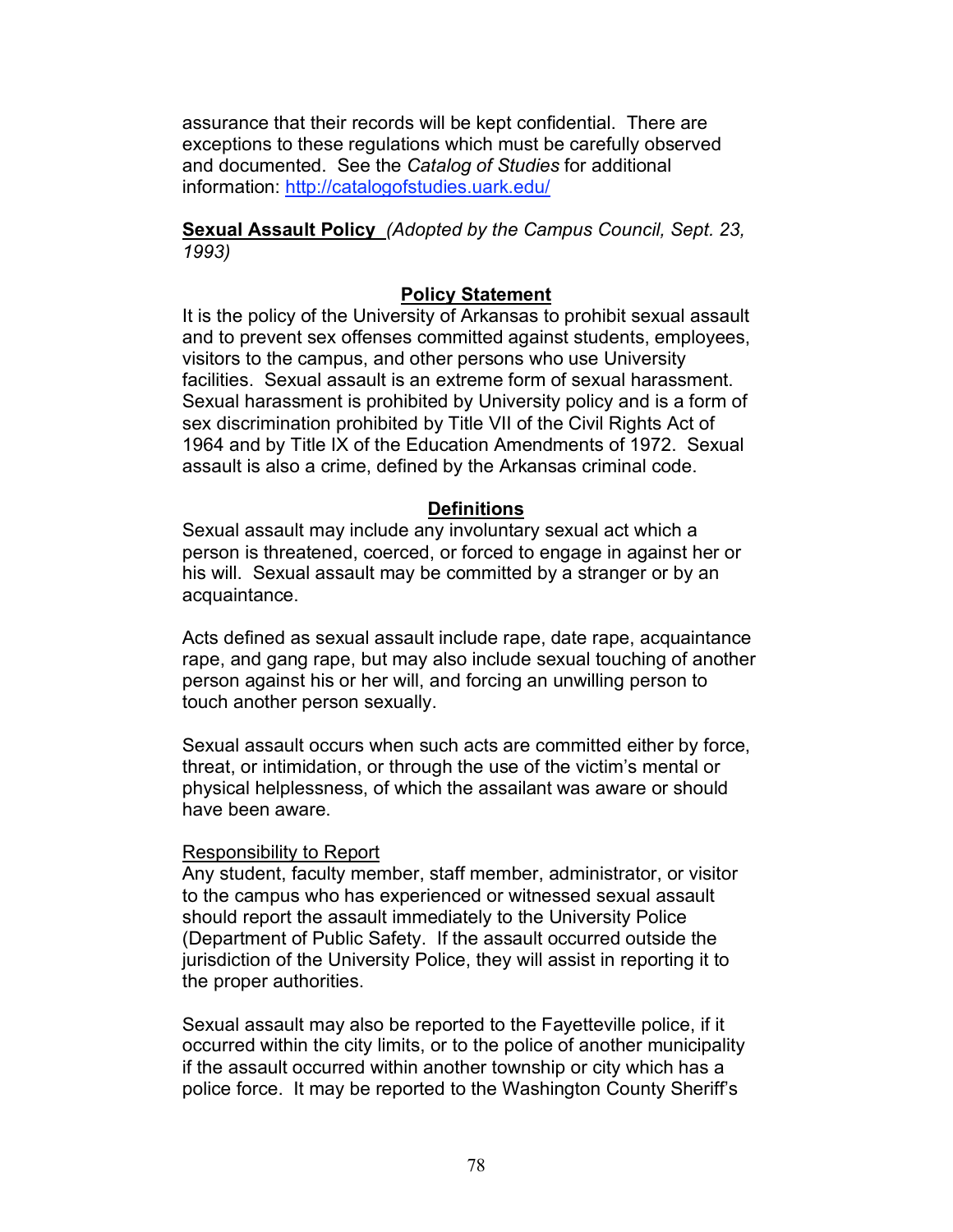Department if it occurred outside city limits but within the county. Sexual assault may also be reported to the community Rape Crisis Help Line.

# **Preserving Evidence**

It is important that evidence of sexual assault be preserved, because it may be necessary as proof in a criminal case. Victims and others should not alter the scene of the attack. The victim should not change clothes or take a bath before calling the police or Rape Crisis. The victim should be taken to a local hospital which has kits to collect and preserve evidence of rape and sexual assault.

# **Availability of Counseling**

Counseling and other mental health services for victims of sexual assault are available on campus and in the community. Students and employees may use the Counseling and Psychology Services (CAPS) unit of the University Health Center. The Psychological Clinic of the Department of Psychology may be able to provide assistance in some cases. Community mental health agencies, such as the Ozark Guidance Center, and counselors and psychotherapists in private practice in the area can provide individual and group therapy. The Rape Crisis Help Line may make referrals for individual counseling and support groups.

# **Education and Awareness Programs**

The Sexual Health Education Coordinator in the Department of Health Promotion and Education of the University Health Center is responsible for planning and coordinating campus education and awareness programs about all forms of sexual assault, including rape, acquaintance rape, and other sex offenses. Programs are presented regularly throughout the academic year in residence halls, fraternities, sororities, and for student organizations, academic classes, and in other settings that are likely to reach people throughout the campus community. Campus-wide education and awareness activities are also conducted during Sexual Assault Prevention Week.

Other campus resources for sexual assault awareness, education, and prevention include the peer education group Sexual Harassment and Rape Prevention (SHARP), and the Sexual Assault Victim Advocacy and Education Program (SAVE), sponsored by Rape Crisis, the University Health Center, and the Alliance for Women's Concerns. A peer education course in sexual assault prevention will be offered, starting in the Spring of 1994.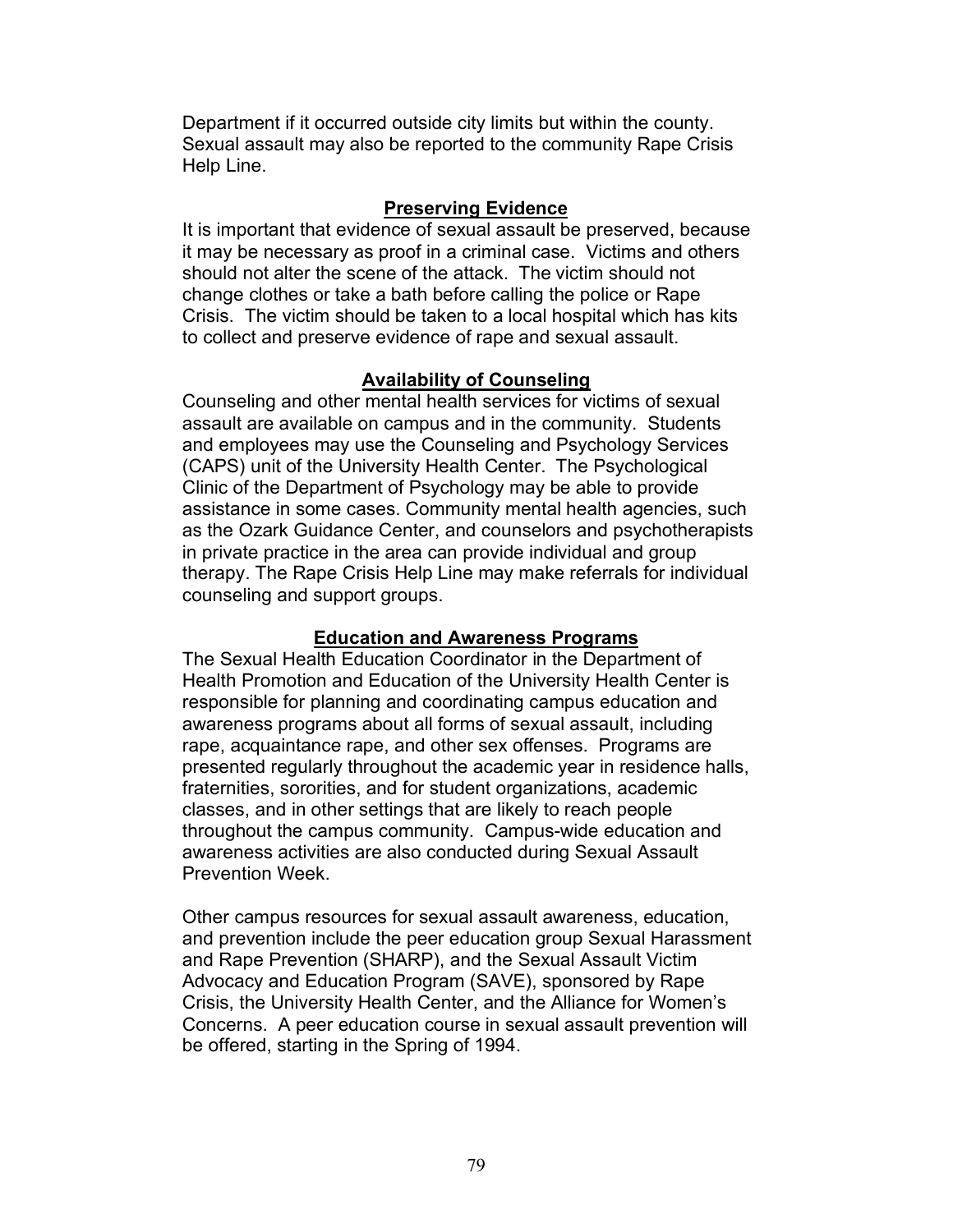### **University Judicial System**

When appropriate, the University Police (Department of Public Safety) or any member of the University community may refer allegations of sexual assault to the University judicial system. The judicial system, which is described in the Student Handbook portion of the Undergraduate Studies Catalog, provides a just and equitable process for dealing with alleged infractions by students of University rules, regulations, or laws. The system is informal and nonadversarial, and is intended to educate students, to help them make responsible decisions, and to be accountable for their actions.

In some instances, it may be appropriate for University faculty and staff members to use the University's formal grievance procedures to address grievances related to allegations of sexual assault. The faculty grievance procedure is described in the University of Arkansas Faculty Handbook. The staff grievance procedure is described in the Staff Handbook.

During University judicial proceedings and grievance procedures, both the accuser and the person accused are entitled to the same opportunities to have others present. Both the accuser and the person accused shall be informed of the outcome of any campus judicial proceeding or grievance procedure in which sexual assault is alleged.

### **Disciplinary Action**

Students and employees who are convicted of sexual assault may also be subject to University disciplinary action. According to the circumstances of the case, possible sanctions may range from a formal reprimand to dismissal from the University.

Victims of sexual assault may receive assistance in making reasonable changes in their work, academic, or living situations. Students may request assistance in changing their living situations from Residence Life and Dining Services. Requests for academic changes should be directed to the dean of the appropriate college. Staff may request assistance in changing their work situations from their supervisors or from the Department of Human Resources. Requests for such changes will be considered on the basis of their appropriateness and whether the requested change is reasonably available.

### **Sexual Harassment Policy**

*(Adopted by the Campus Council, February 17, 1994, Amended, March 17, 1994)*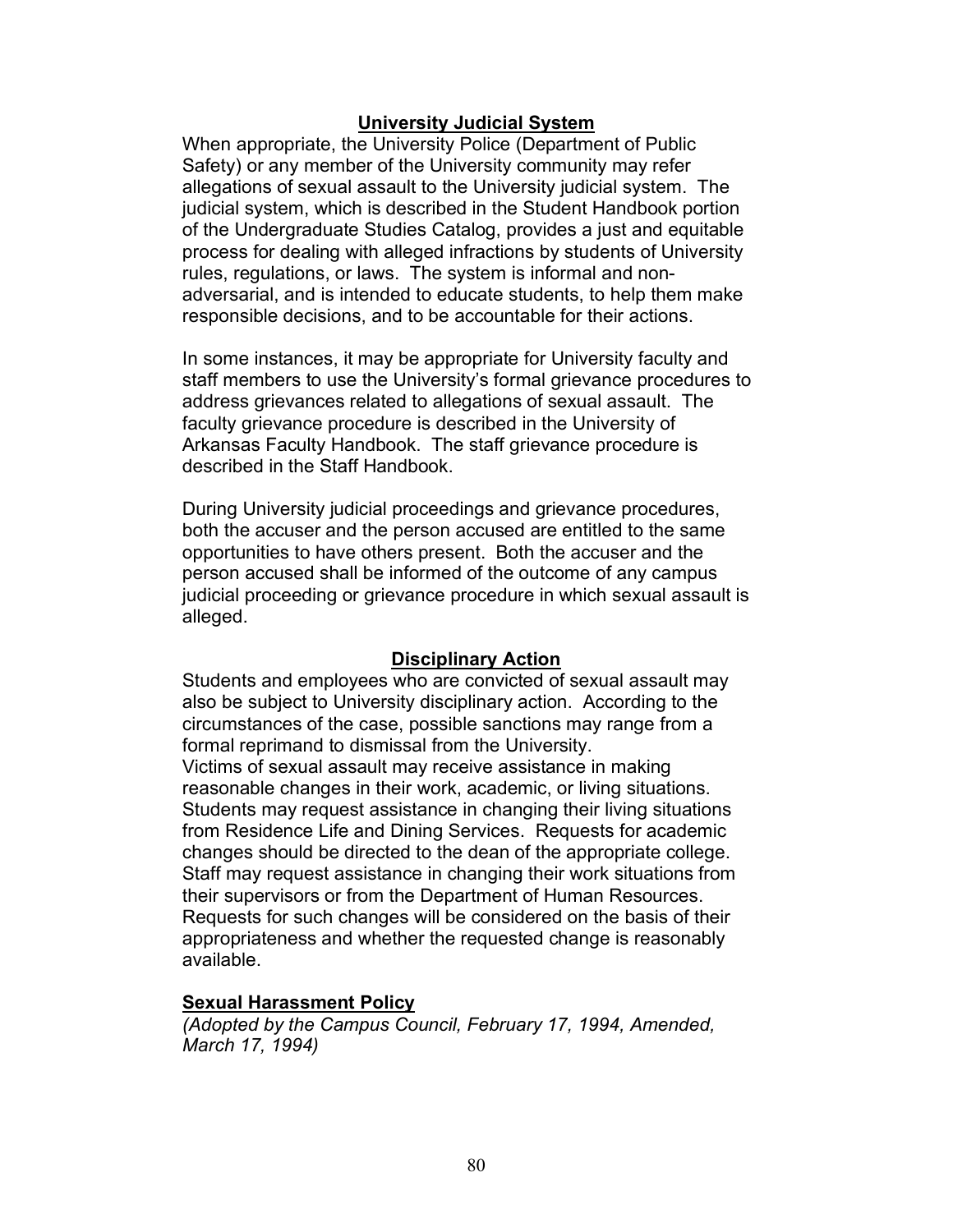### **Policy Statement**

It is the policy of the University of Arkansas to provide an educational and work environment in which thought, creativity, and growth are stimulated, and in which individuals are free to realize their full potential. The university should be a place of work and study for students, faculty, and staff, which is free of all forms of sexual intimidation and exploitation. Therefore, it is the policy of the University of Arkansas to prohibit sexual harassment of its students, faculty, and staff and to make every effort to eliminate sexual harassment in the university.

The university's prohibition of sexual harassment applies to members of the university community, to visitors to the campus, and to contractors and others who do business with the university or who use university facilities. The policy prohibiting sexual harassment applies regardless of the gender of the harasser or of the person being harassed. The policy applies to sexual harassment which takes place in any relationship, including both those involving a power differential and those between peers, colleagues, and co-workers. The university policy prohibits sexual harassment between or among students, faculty, staff, and others visiting or conducting official business on campus, and in all areas of the university's work and educational environments.

Sexual harassment of employees is a form of sex discrimination prohibited by Title VII of the Civil Rights Act of 1964. Sexual harassment of students is a violation of Title IX of the Education Amendments of 1972. These laws apply to both the university and to individuals. Those who engage in sexual harassment may be subject to legal consequences, including civil and criminal penalties and monetary damages. Sexual harassment subverts the mission of the university and threatens the careers, educational experience, and well-being of students, faculty, staff, and visitors to the campus. In both obvious and subtle ways, sexual harassment is destructive to individual students, faculty, staff, and the academic community as a whole. Sexual harassment blurs the boundary between professional and personal relationships by introducing a conflicting personal element into what should be a professional situation. When, through fear of reprisal, a student, staff member, or faculty member submits or is pressured to submit to unwanted sexual attention, the university's ability to carry out its mission is seriously undermined.

Sexual harassment is especially destructive when it threatens relationships between teachers and students or supervisors and subordinates. Through control over grades, salary decisions, changes in duties or workloads, recommendations for graduate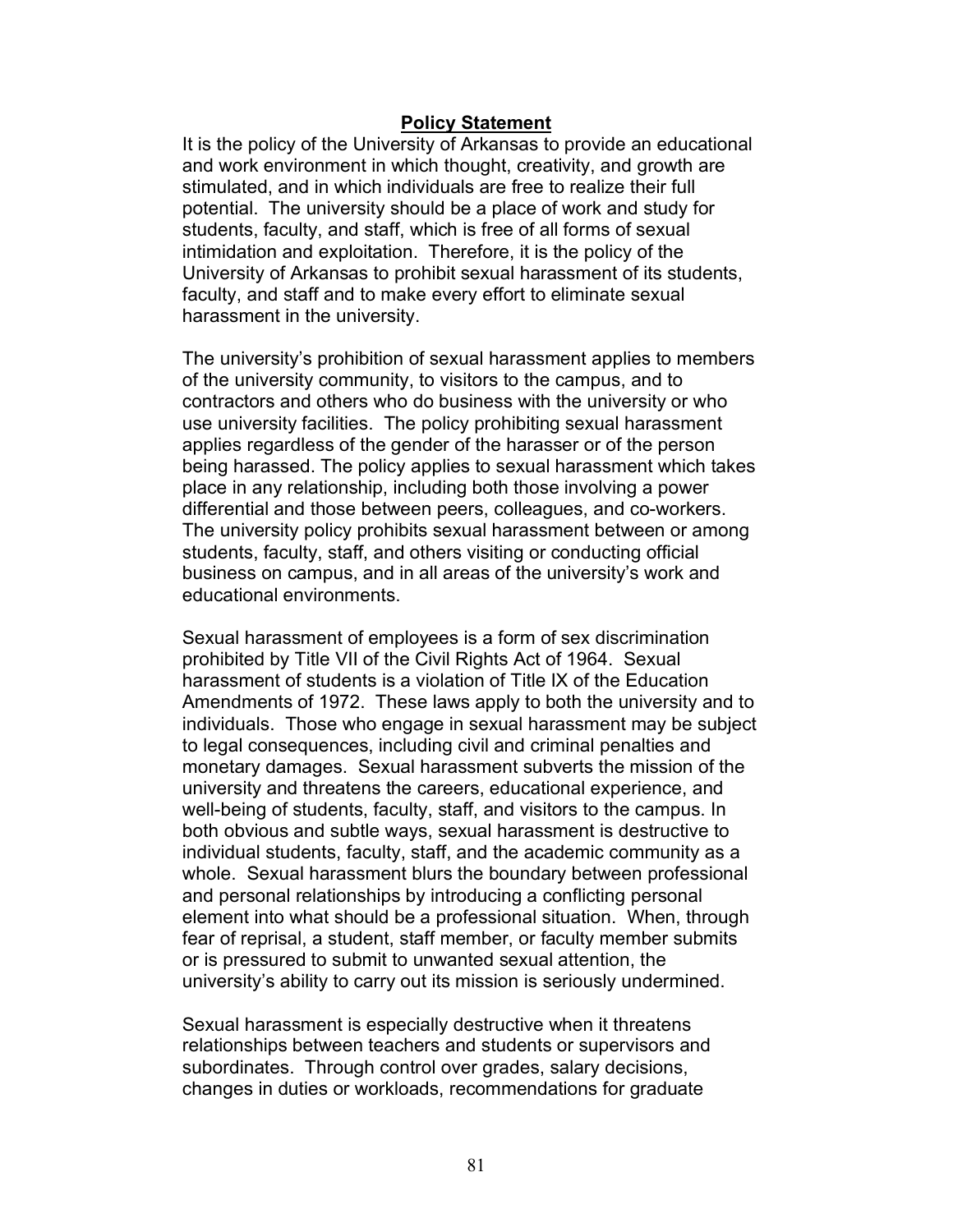study, promotion, and the like, a teacher or supervisor can have a decisive influence on a student's, staff member's, or faculty member's career at the university and beyond. Sexual harassment in such situations constitutes an abuse of the power inherent in a faculty member's or supervisor's position.

### **Definitions**

Sexual harassment as defined by the U.S. Equal Employment Opportunity Commission and adapted to the academic environment consists of unwelcome sexual advances, requests for sexual favors, and other verbal or physical conduct or written communication of a sexual nature, regardless of where such conduct might occur, when:

- **(1)** submission to the conduct is made either implicitly or explicitly a term or condition of an individual's employment with the university or of an individual's academic status or advancement in a university program, course, or activity;
- **(2)** submission to or rejection of the conduct by an individual is used as the basis for employment or academic decisions affecting that individual; and/or
- **(3)** the conduct has the purpose or effect of unreasonably interfering with an individual's work or academic performance or creating an intimidating, hostile, or offensive working or learning environment.

Sexual harassment is distinguished from voluntary sexual relationships in that it introduces such elements as coercion, threat, unwanted sexual attention, and/or promises of academic or professional rewards in exchange for sexual favors. Sexual harassment is unwelcome behavior. Behavior that the courts have found to constitute sexual harassment is usually repeated or continues even after the individual makes it clear that it is unwanted. Sexual harassment is often divided into two categories: (1) *quid pro quo* harassment and (2) harassment resulting from a hostile or abusive environment.

*Quid pro quo* harassment involves an explicit or implied exchange; that is, the granting or denial of a benefit or privilege in exchange for sexual considerations. The harasser uses submission to or rejection of the offensive conduct as the basis for decisions such as employment, promotion, transfer, selection for training, performance evaluation, or the basis for academic evaluation or recommendations.

Court decisions have established that a hostile or abusive working or learning environment may also constitute sexual harassment. While the exact definitions and limits of a hostile or abusive environment continue to be delineated by the courts, case law indicates that such an environment exists when the workplace or educational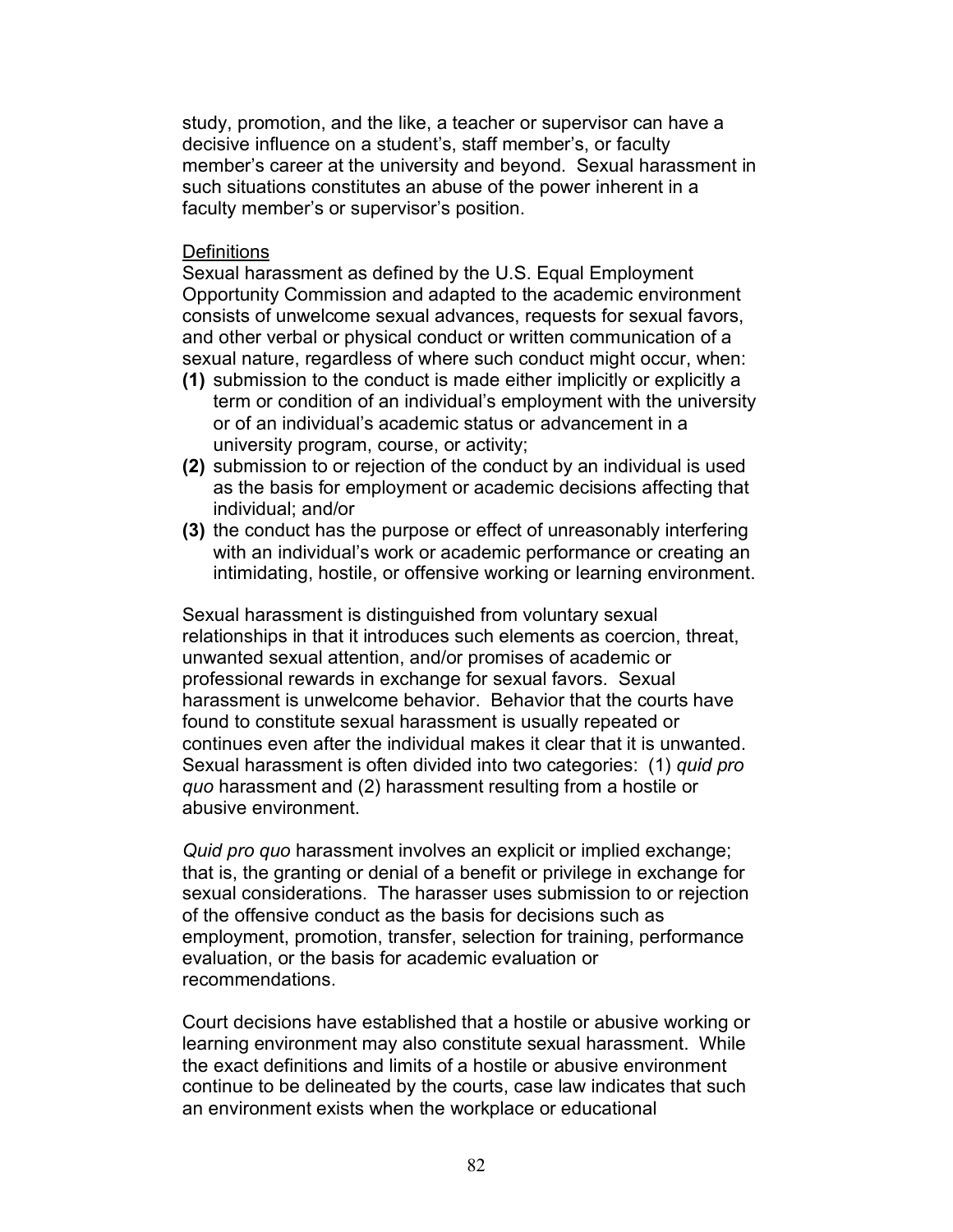environment is permeated by discriminatory intimidation, insults, and ridicule, such as sexual innuendos, uninvited sexual advances, sexually suggestive or discriminatory remarks, sexually suggestive or offensive signs, graffiti, or pictures, the use of sexually crude and vulgar language, etc. The U.S. Supreme Court has held that, to constitute sexual harassment, the offensive conduct must be sufficiently severe and pervasive that a reasonable person would find the conditions of the working or learning environment to have been adversely affected. The employee or student must also subjectively perceive the environment to be hostile or abusive. However, it is not necessary that an employee's or student's psychological well-being be seriously affected or that she or he suffer injury for a discriminatorily hostile or abusive environment to exist. One utterance of an offensive epithet does not by itself constitute sexual harassment. The Supreme Court has indicated that whether an environment is hostile or abusive can be determined only by looking at all the circumstances, which may include the frequency of the discriminatory conduct; its severity; whether it is physically threatening or humiliating, or a mere offensive utterance; and whether it unreasonably interferes with an employee's work performance or a student's learning. Examples of behavior that may constitute sexual harassment are included in the policy's Appendix.

#### **Academic Freedom**

Works of art and literature, readings, and other written, auditory, or visual course materials which are used in an educational context, including classrooms, academic offices, and all other learning environments, or which are part of academic or cultural programs, do not constitute sexual harassment, regardless of their sexual, erotic, suggestive, or vulgar content and regardless of whether they may be offensive to some individuals.

# *Consensual Relationships*

Consensual sexual relationships between faculty and their students or between supervisors and their employees in some instances may result in charges of sexual harassment. Consensual relationships may lead other faculty and students or supervisors and coworkers to question the validity of grades, evaluations, and other interactions between the people involved in such a relationship. The integrity of the work of both people in the relationship may be compromised.

University faculty, administrators, and other supervisory staff should be aware that any sexual involvement with their students or employees could subject them to formal action if a sexual harassment complaint is subsequently made and substantiated, and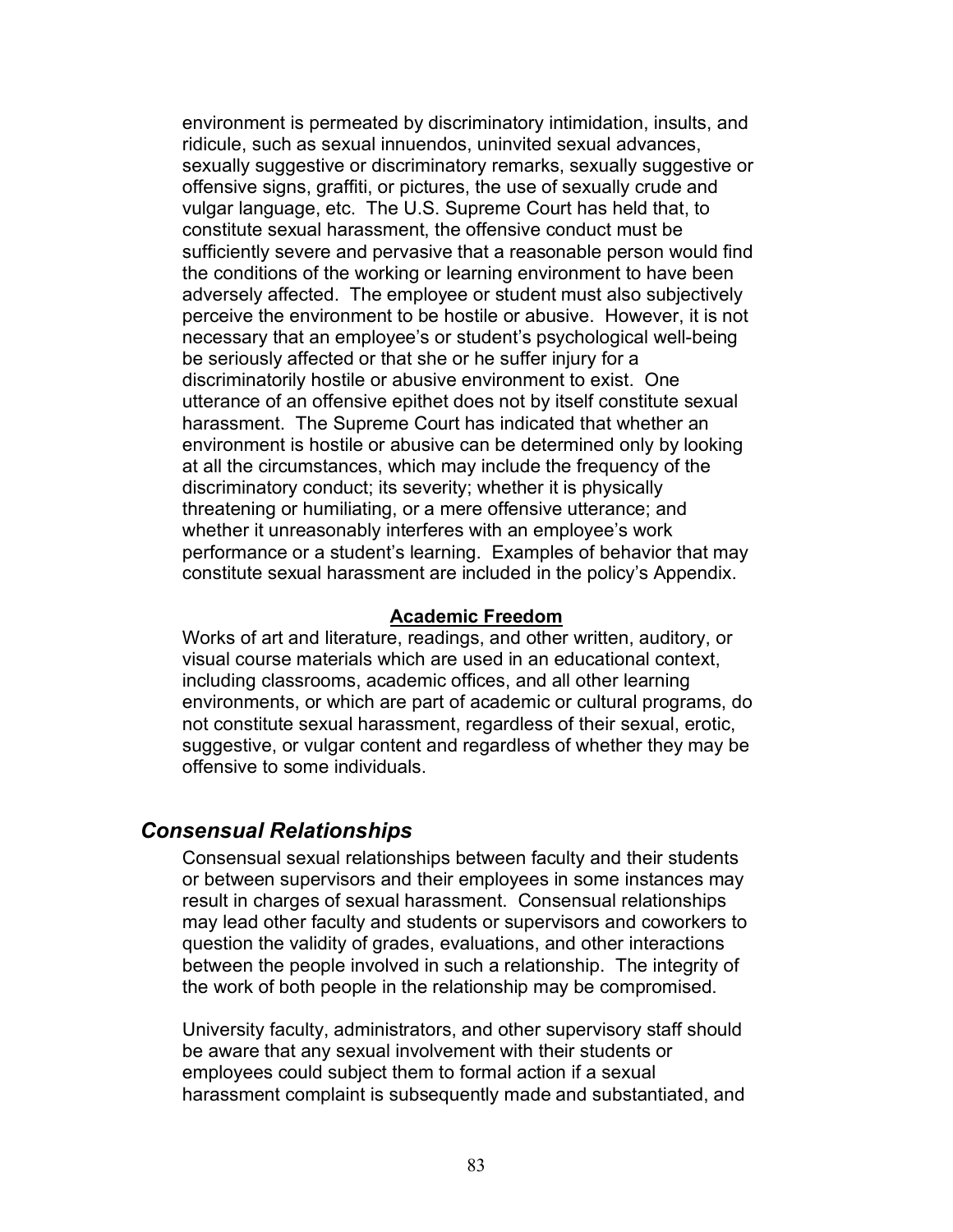that they bear the greater burden of responsibility should it be proven that the power differential between them made the relationship other than fully consensual. Even when both parties have consented to a relationship, it is the faculty member, administrator, or supervisor who may be held accountable for unprofessional behavior. Other students or employees may allege that the relationship creates a hostile or abusive environment affecting them. Graduate assistants, residence hall staff, tutors, and undergraduate course assistants who are professionally responsible for students will be held to the same standards of accountability as faculty in their relationships with students whom they instruct or evaluate.

When a consensual relationship exists between a student and a faculty member who has control over the student's academic work or status or between an employee and his or her supervisor, the resulting conflict of interest should be addressed in accordance with university policies concerning conflict of interest.

### **Responsibility to Report**

Any student, faculty member, staff member, administrator, or visitor to the campus who has experienced or witnessed sexual harassment is strongly urged to report it. The university must know about incidents of sexual harassment in order to stop them, protect victims, and prevent future incidents. It is the responsibility of university faculty, administrators, and supervisors to report complaints of sexual harassment which they receive and of possible sexual harassment of which they become aware. When there is a relationship that involves legally-recognized professional confidentiality between the complainant and the person to whom the harassment is reported, the report may be withheld at the request of the complainant.

### **Timeframe for Reporting**

Sexual harassment should be reported immediately and must be reported within 180 days of its occurrence. However, under compelling circumstances, a delayed report of sexual harassment may be made, provided it is made within 180 days after a student has graduated from the university or 180 days after an employee has left his or her current position at the university.

### **Retaliation Prohibited**

University policy and federal law prohibit any form of retaliation against a person who makes a sexual harassment complaint, participates in an investigation of sexual harassment, or participates in formal grievance or disciplinary procedures. Retaliation against a complainant or witness is, in itself, a violation of university policy and the law, and is a serious separate offense.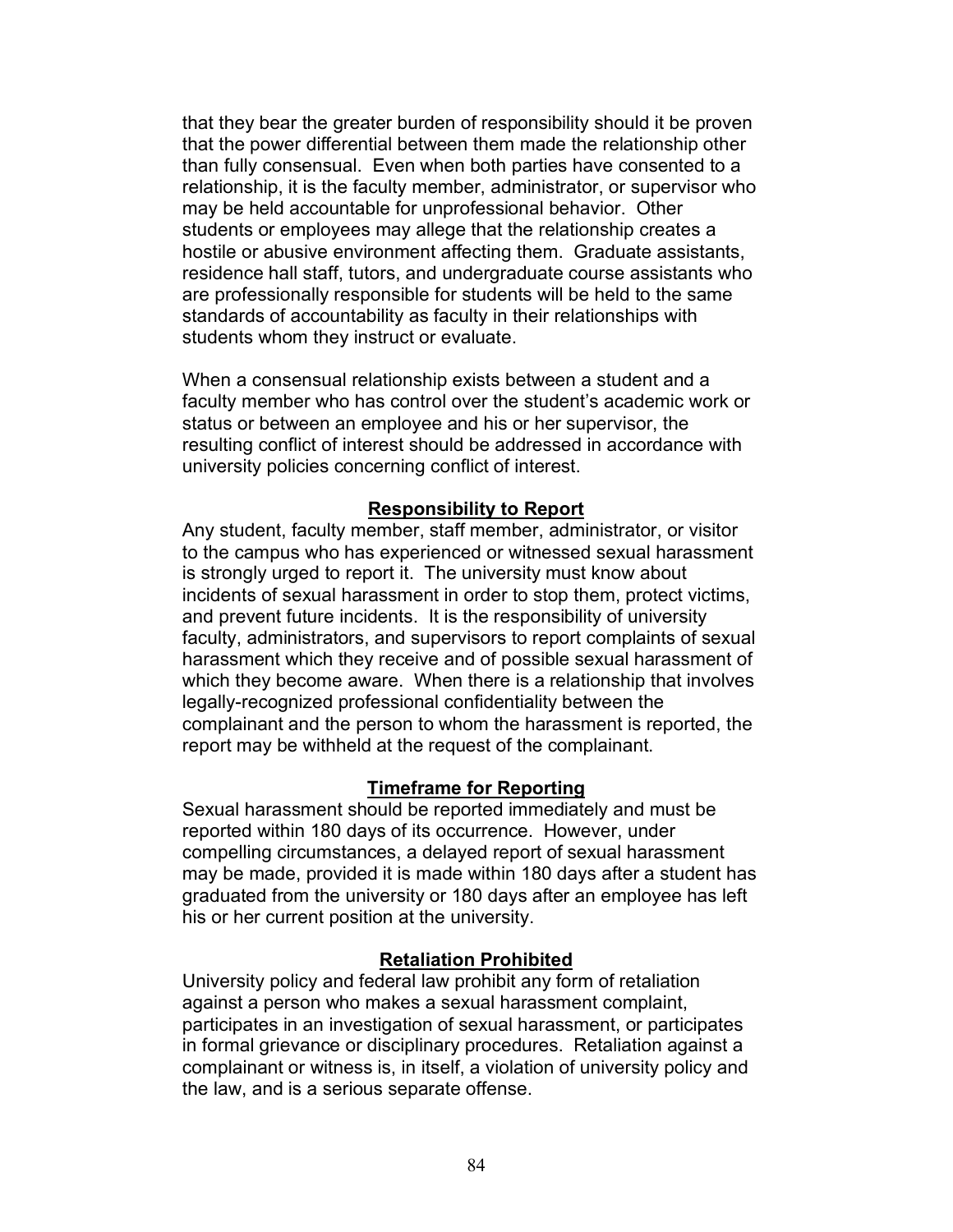# **False Reports of Sexual Harassment**

Willfully making a false report of sexual harassment is a violation of university policy and is a serious offense. Any person who willfully makes or participates in making a false or frivolous report of sexual harassment will be subject to disciplinary action.

### **Reporting System**

Students, faculty members, administrators, staff members, or visitors to the university may report allegations of sexual harassment to an official (hereinafter referred to as the "complaint officer") who is designated by, and who reports to, the Chancellor. They may discuss with the complaint officer any situation which they believe may constitute sexual harassment. Reports may be made by the person experiencing the harassment or by a third party, such as a witness to the harassment or someone who is told of the harassment.

### **Investigation of Complaints**

The complaint officer must investigate every allegation of sexual harassment, including informal and third party reports. The investigation shall be appropriate to the complaint, taking into consideration its seriousness, the extent to which it is or can be substantiated, and the nature of the resolution desired by the complainant. The investigation must be initiated within five working days after the complaint is made.

Upon receiving a complaint, the complaint officer will interview the complainant (and the alleged victim if it is a third party report) to compile as much specific information as possible, including the nature of each incident, the time, place, actual or potential witnesses, any actions or other responses to the alleged harassment already taken by the complainant, identification of the alleged harasser, and other pertinent facts or allegations. The complaint officer will explain the university's obligation to investigate and take appropriate corrective action. The complaint officer will present options for resolution of the complaint, including actions which the aggrieved person can take, methods of informal resolution, the appropriate formal University of Arkansas grievance procedure, and legal remedies. The complaint officer will offer information about the availability of counseling and other assistance appropriate to the situation.

The complaint officer will meet with the person accused of sexual harassment and present the allegations, indicating whether there are witnesses or other evidence that would appear to substantiate the charge, and whether the complaint is informal or formal. The alleged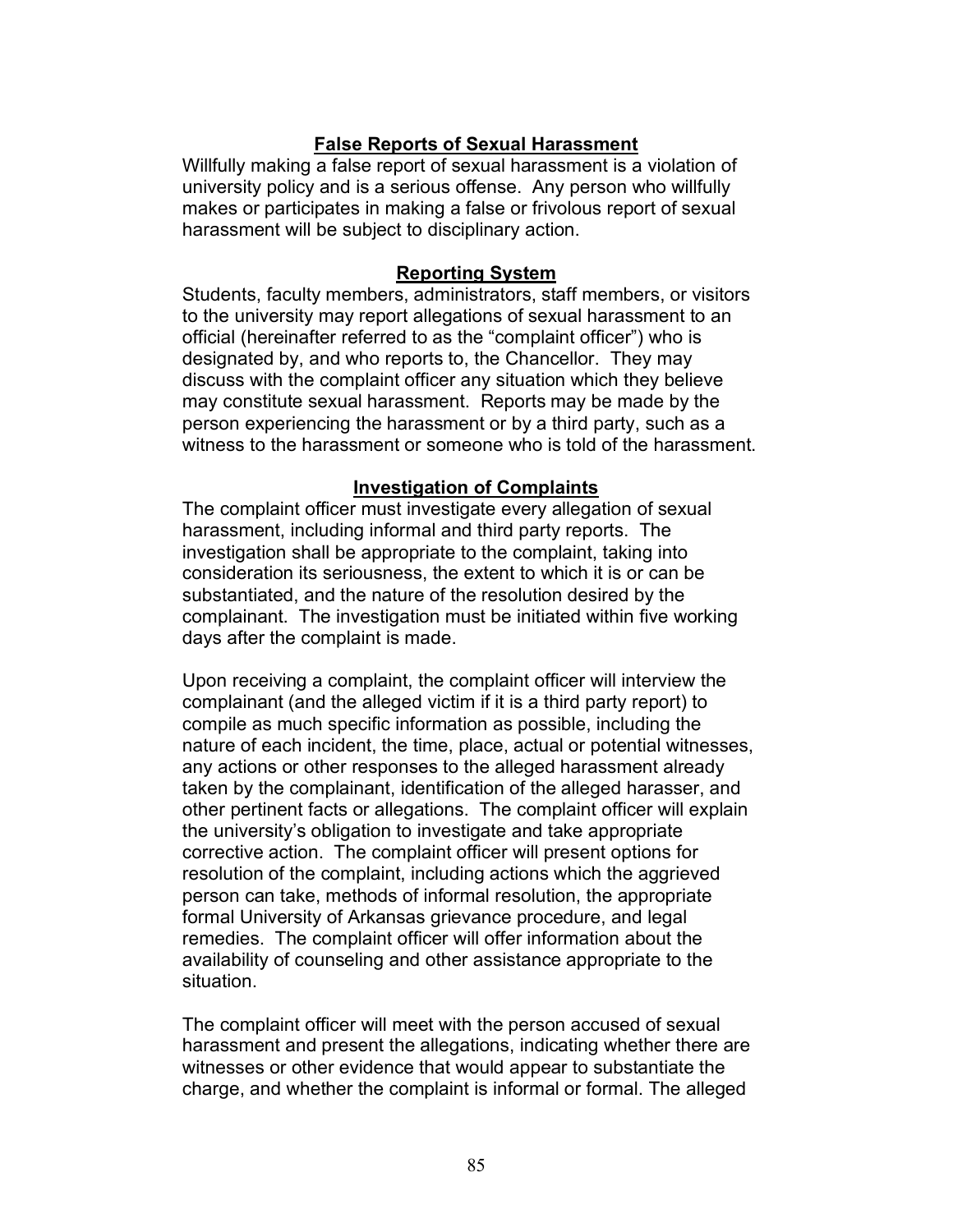harasser may make an initial, informal response to the allegations. If the issue is not resolved at that point, the complaint officer will proceed with an informal complaint resolution process or, if appropriate, will refer the complainant to a formal grievance procedure.

Deans, department heads or chairpersons, directors, and other administrators who are responsible for personnel matters will participate with the complaint officer, as appropriate, in investigating charges of sexual harassment and in the process of informal and formal resolution of sexual harassment complaints.

# **Resolution and Grievance Procedures**

Individuals who make complaints of sexual harassment and individuals who are accused of sexual harassment are entitled to due process and to a fair and prompt resolution of the complaint. Resolution may be attempted through direct informal action, through an informal resolution process, or through a formal grievance process.

# **Direct, Informal Action**

After the complaint officer has discussed the complaint with the complainant and informed the person accused that a complaint has been made, the complainant may choose to attempt to resolve the matter by confronting the accused harasser directly. The complaint officer can suggest methods and models; for example, writing a letter describing the offensive behavior, its effects on the complainant, and her or his request that the behavior cease.

### **Informal Resolution Process**

If the complainant wishes to attempt to resolve the problem informally, the complaint officer may serve as a mediator, or otherwise assist both parties in coming to an understanding and resolving the problem, with a focus on changing current and future behavior. Both parties must be informed of their rights to due process. The complaint officer may take statements from either party and from any witnesses that either party identifies, but the main focus will be on resolution and conciliation. Deans, directors, and department heads or chairpersons will be involved, as appropriate, in the informal resolution process.

### **Formal Grievance Procedure**

If either party is not satisfied with the result of the informal process or if the complainant chooses, instead, to use a formal University of Arkansas grievance procedure, the complaint officer will help identify the appropriate procedure and explain how to use it. The matter will then follow the steps outlined in the Staff Handbook, the Faculty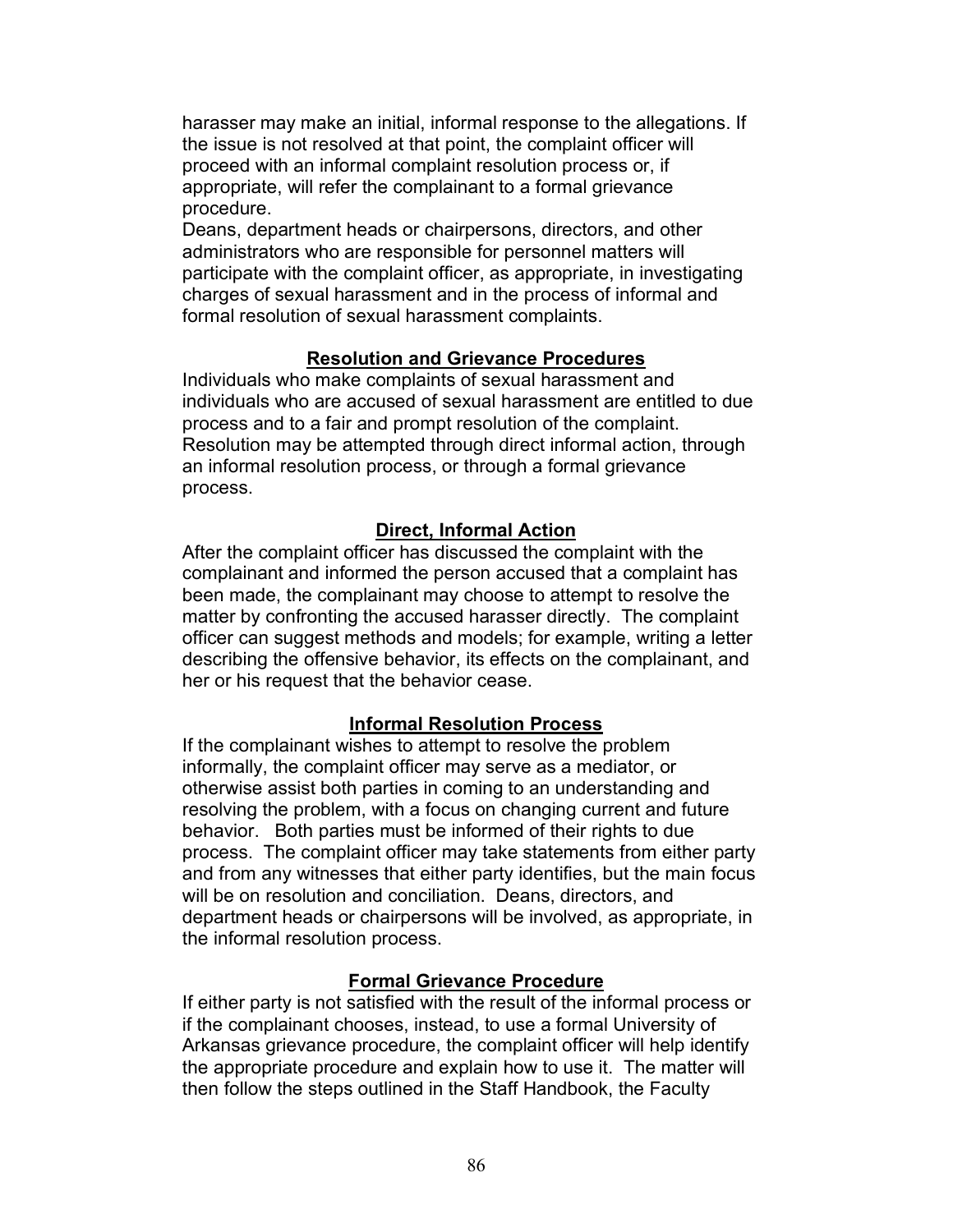Handbook, or the Catalog of Studies for that specific grievance procedure. The complaint officer's records concerning the matter may be made available during the formal grievance procedure, as appropriate. Both parties will be informed in writing of the results of the resolution and grievance procedures and reminded of the university's policy. In some instances, it may not be possible to determine whether sexual harassment has occurred. Allegations of sexual harassment which are not eventually substantiated are not necessarily false allegations.

### **Disclosure**

Every possible effort will be made to ensure the confidentiality of information received as part of the university's resolution and grievance procedures. All parties to the complaint will be asked to assist in keeping the complaint confidential. However, the university's obligation to stop sexual harassment means that it cannot fail to take appropriate action and that confidentiality cannot always be guaranteed. In the interests of fairness and problem resolution, disclosure of complaints and their substance and the results of investigations and grievance procedures, except as compelled by law, will be limited to the immediate parties and other appropriate administrative officials.

### **Disciplinary Action**

Disciplinary action up to and including dismissal will be taken against persons found to have engaged in sexual harassment or found to have willfully made a false or frivolous accusation of sexual harassment. The specific disciplinary action will be determined by the nature and seriousness of the offense. In all cases where disciplinary action is recommended, procedures in the Staff Handbook, the Faculty Handbook, or the Catalog of Studies are to be followed.

If a thorough investigation of a complaint substantiates that formal disciplinary action is warranted because either sexual harassment has occurred, or a false report of sexual harassment has been made, the complaint officer will report the findings to the appropriate vice chancellor, who is responsible for initiating disciplinary action. If a formal grievance procedure has been used, a recommendation for disciplinary action may be made by the administrator or panel that has heard and made a decision about the grievance. Recommendations for disciplinary action may be appealed, using the appropriate University of Arkansas grievance procedure.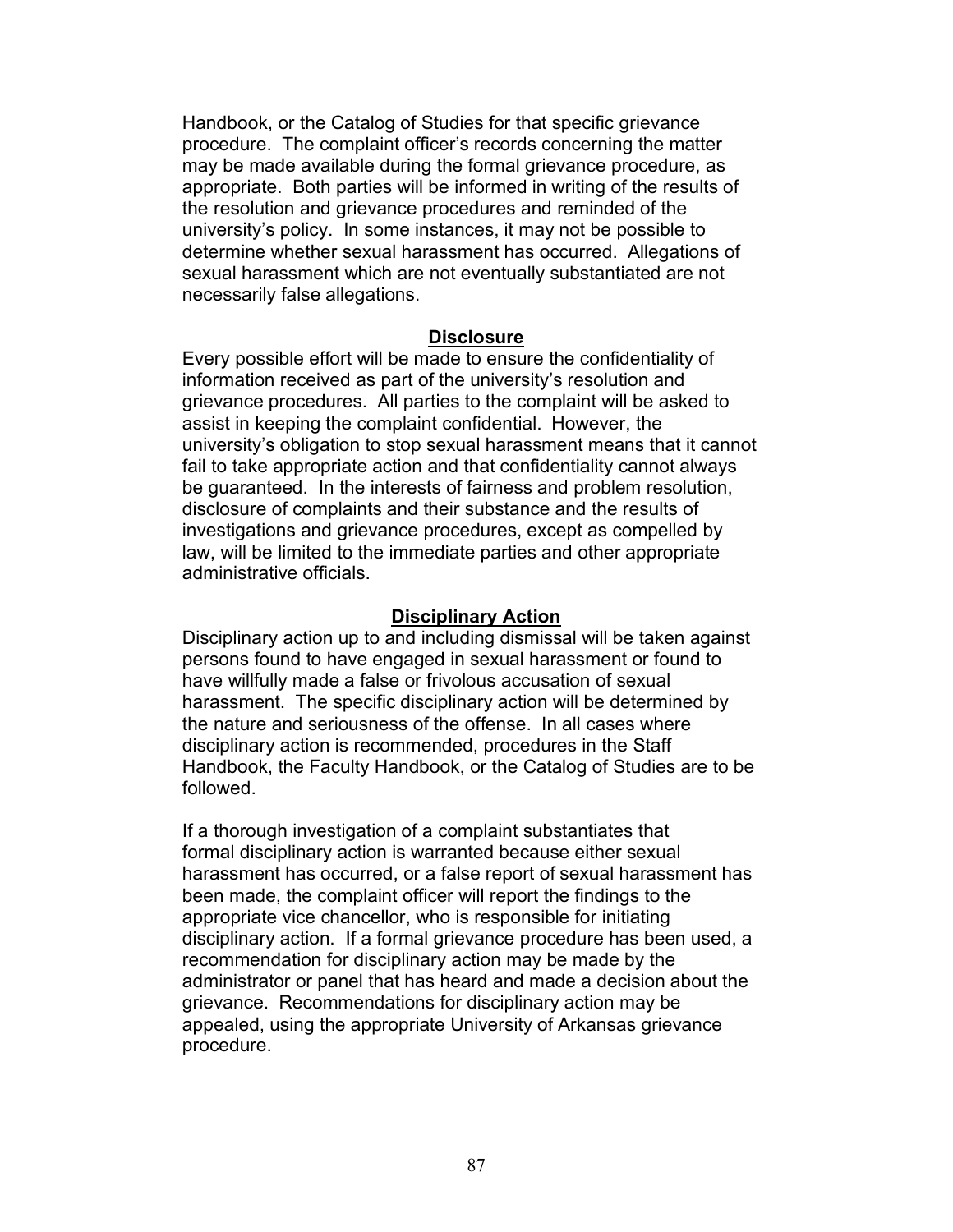At the direction of the vice chancellor and following applicable university rules, the Dean of Students, the academic dean, the director, or the department head or chairperson will implement disciplinary action against the student, faculty member, or staff member. The disciplinary action shall be implemented within thirty days of the notification of the vice chancellor. The complaint officer will monitor the implementation of the disciplinary process and its timeliness.

#### **Record Keeping**

Records will be kept in employee personnel files only if a complaint of sexual harassment is substantiated and disciplinary action is taken. All other records will be kept only for statistical purposes and to document that the university has responded to complaints. The Arkansas Freedom of Information Act compels disclosure of employee records only if they form the basis for decisions to suspend or terminate an employee and if there is a compelling public interest in their disclosure. Student records are protected from disclosure under the Family Education and Privacy Rights Act.

Records maintained by the complaint officer to document that the university has responded to all complaints will include information concerning the receipt of the complaint, the notification of the alleged harasser and his or her response, the steps taken to investigate the complaint, and indicate whether the complaint was substantiated. All written statements obtained, as well as summaries of witness interviews, will be included in the documentation. If the complaint is substantiated, the records will document actions taken to stop the harassment and to remedy its effects. If the complaint is not substantiated, all records pertaining to the complaint will be sealed, subject only to legally-ordered disclosure. Whether the complaint is substantiated or not, the records will document that all parties have been reminded in writing of the university's policy prohibiting sexual harassment.

#### **Statistical Review**

The complaint officer will report periodically to the Chancellor the statistical data compiled from investigation records and all disciplinary action taken by the university.

#### **Appendix**

The following are some examples of behavior that the courts have found to constitute either quid pro quo or hostile atmosphere sexual harassment. The list is not inclusive; other behaviors not included on